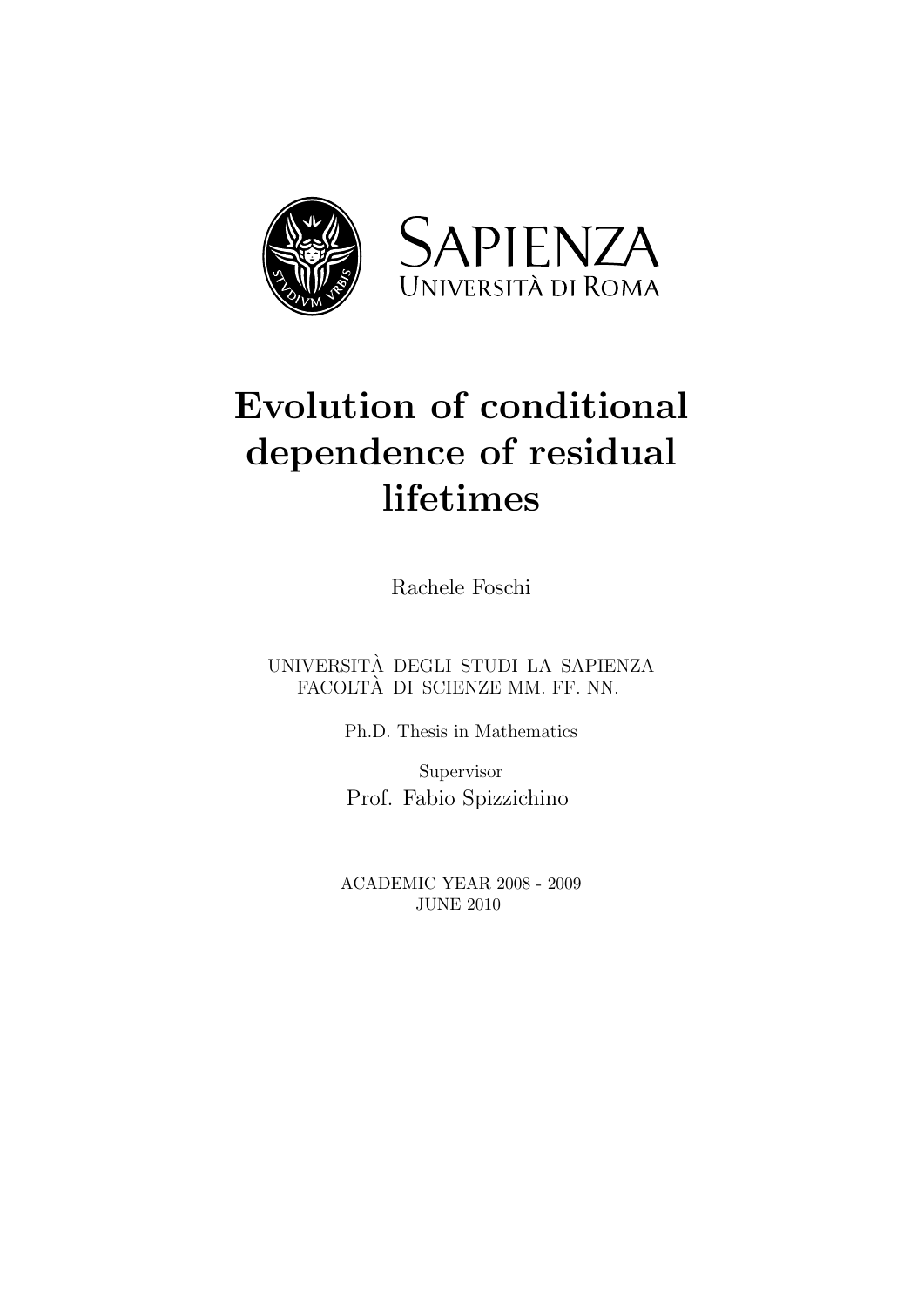# **Contents**

## <span id="page-1-0"></span>[Introduction](#page-1-0) iii

| $\mathbf{1}$ | Mathematical background                              |                                                               |                                                                               |                  |  |  |
|--------------|------------------------------------------------------|---------------------------------------------------------------|-------------------------------------------------------------------------------|------------------|--|--|
|              | 1.1                                                  | Counting processes and survival models<br>$\mathbf{1}$        |                                                                               |                  |  |  |
|              | 1.2                                                  |                                                               |                                                                               |                  |  |  |
|              | 1.3                                                  |                                                               | Dependence concepts and copulas                                               | 5                |  |  |
|              |                                                      | 1.3.1                                                         | Analytical properties of copulas                                              | $\boldsymbol{6}$ |  |  |
|              |                                                      | 1.3.2                                                         | Dependence properties                                                         | $\overline{7}$   |  |  |
|              |                                                      | 1.3.3                                                         | Dependence in survival models $\ldots \ldots \ldots \ldots$                   | 11               |  |  |
|              |                                                      | 1.3.4                                                         | Semi-copulas and capacities                                                   | 11               |  |  |
|              | 1.4                                                  |                                                               | Univariate and multivariate stochastic orders $\ldots \ldots \ldots$          | 13               |  |  |
|              |                                                      | 1.4.1                                                         | Univariate stochastic orders                                                  | 13               |  |  |
|              |                                                      | 1.4.2                                                         | Multivariate stochastic orders                                                | 14               |  |  |
|              |                                                      | 1.4.3                                                         | Stochastic monotonicity                                                       | 15               |  |  |
|              |                                                      | 1.4.4                                                         |                                                                               | 16               |  |  |
| $\bf{2}$     |                                                      | Dependence and evolution of dependence<br>17                  |                                                                               |                  |  |  |
|              | 2.1                                                  |                                                               | Threshold copulas and positive dependence                                     | 18               |  |  |
|              |                                                      | 2.1.1                                                         | Threshold copulas $\dots \dots \dots \dots \dots \dots \dots$                 | 19               |  |  |
|              |                                                      | 2.1.2                                                         | Lower threshold copulas and generated dependence                              |                  |  |  |
|              |                                                      |                                                               |                                                                               | 23               |  |  |
|              | 2.2                                                  |                                                               | Semigroups of semi-copulas and evolution of dependence at                     |                  |  |  |
|              |                                                      |                                                               | increase of age $\dots \dots \dots \dots \dots \dots \dots \dots \dots \dots$ | 28               |  |  |
|              | 2.3                                                  | Dynamics of dependence properties for lifetimes influenced by |                                                                               |                  |  |  |
|              |                                                      |                                                               | unobservable environmental factors                                            | 36               |  |  |
|              |                                                      | 2.3.1                                                         | Family of survival functions and survival copulas in                          |                  |  |  |
|              |                                                      |                                                               | the conditionally i.i.d. case $\dots \dots \dots \dots \dots$                 | 38               |  |  |
|              |                                                      | 2.3.2                                                         | Monotonicity properties of survival copulas                                   | 40               |  |  |
|              |                                                      | 2.3.3                                                         |                                                                               | 46               |  |  |
| 3            | Distorted copulas: constructions and tail dependence |                                                               |                                                                               |                  |  |  |
|              | 3.1                                                  |                                                               | Revisiting distortions of copulas                                             | 49               |  |  |
|              | 3.2                                                  |                                                               | The $TP_2$ property under distortions                                         | 53               |  |  |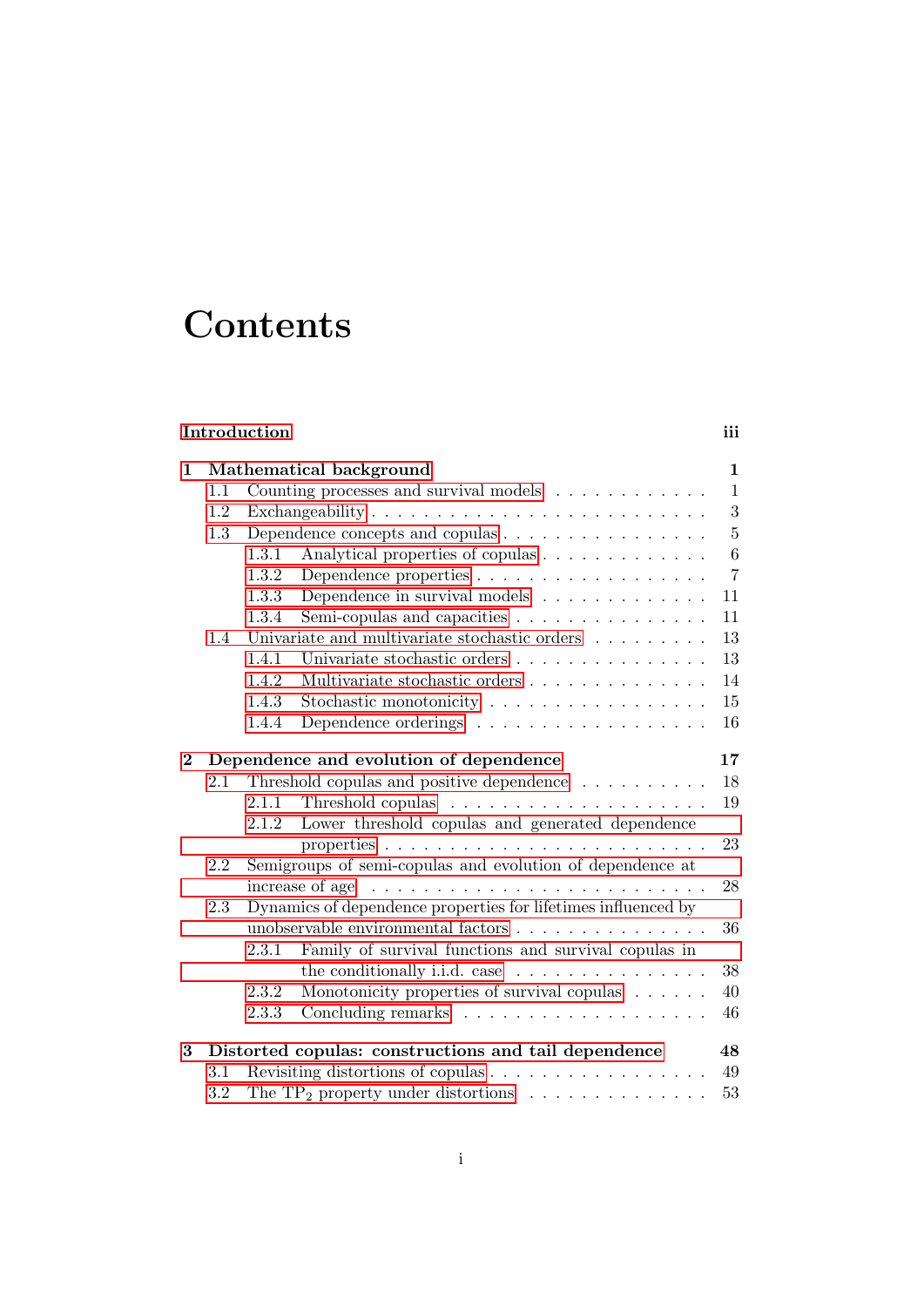|                     |                                 | 3.2.1                                                     | Tail dependence coefficients under distortions                                | 55         |  |
|---------------------|---------------------------------|-----------------------------------------------------------|-------------------------------------------------------------------------------|------------|--|
|                     |                                 | 3.2.2                                                     |                                                                               | 57         |  |
| 4                   | Ageing and its evolution        |                                                           |                                                                               |            |  |
|                     | 4.1                             | Univariate and bivariate ageing properties                |                                                                               |            |  |
|                     | 4.2                             | Semigroups of semi-copulas and evolution of dependence at |                                                                               |            |  |
|                     |                                 |                                                           | increase of age $\dots \dots \dots \dots \dots \dots \dots \dots \dots \dots$ | 61         |  |
|                     |                                 | 4.2.1                                                     |                                                                               | 62         |  |
|                     |                                 | 4.2.2                                                     | Some properties of ageing and dependence and their                            |            |  |
|                     |                                 |                                                           | relation                                                                      | 65         |  |
|                     | 4.3                             |                                                           | Ageing functions and multivariate notions of NBU and IFR.                     | 69         |  |
|                     |                                 | 4.3.1                                                     | Multivariate ageing function: definitions and properties                      | 71         |  |
|                     |                                 | 4.3.2                                                     | Multivariate ageing notions of NBU and IFR for ex-                            |            |  |
|                     |                                 |                                                           | changeable random variables                                                   | 74         |  |
|                     |                                 | 4.3.3                                                     | Discussion and concluding remarks                                             | 83         |  |
| 5                   | Hyper-properties and semigroups |                                                           |                                                                               |            |  |
|                     | 5.1                             |                                                           | Hyper-properties and semigroups $\dots \dots \dots \dots \dots$               | 86         |  |
|                     | 5.2                             |                                                           | Hyper-dependence and hyper-ageing properties of semi-copulas                  | 92         |  |
|                     |                                 | 5.2.1                                                     | Dependence and hyper-dependence                                               | 93         |  |
|                     |                                 | 5.2.2                                                     | Ageing and hyper-ageing                                                       | 97         |  |
|                     | 5.3                             |                                                           |                                                                               | 98         |  |
|                     |                                 | Conclusions                                               |                                                                               | <b>100</b> |  |
| <b>Bibliography</b> |                                 |                                                           |                                                                               |            |  |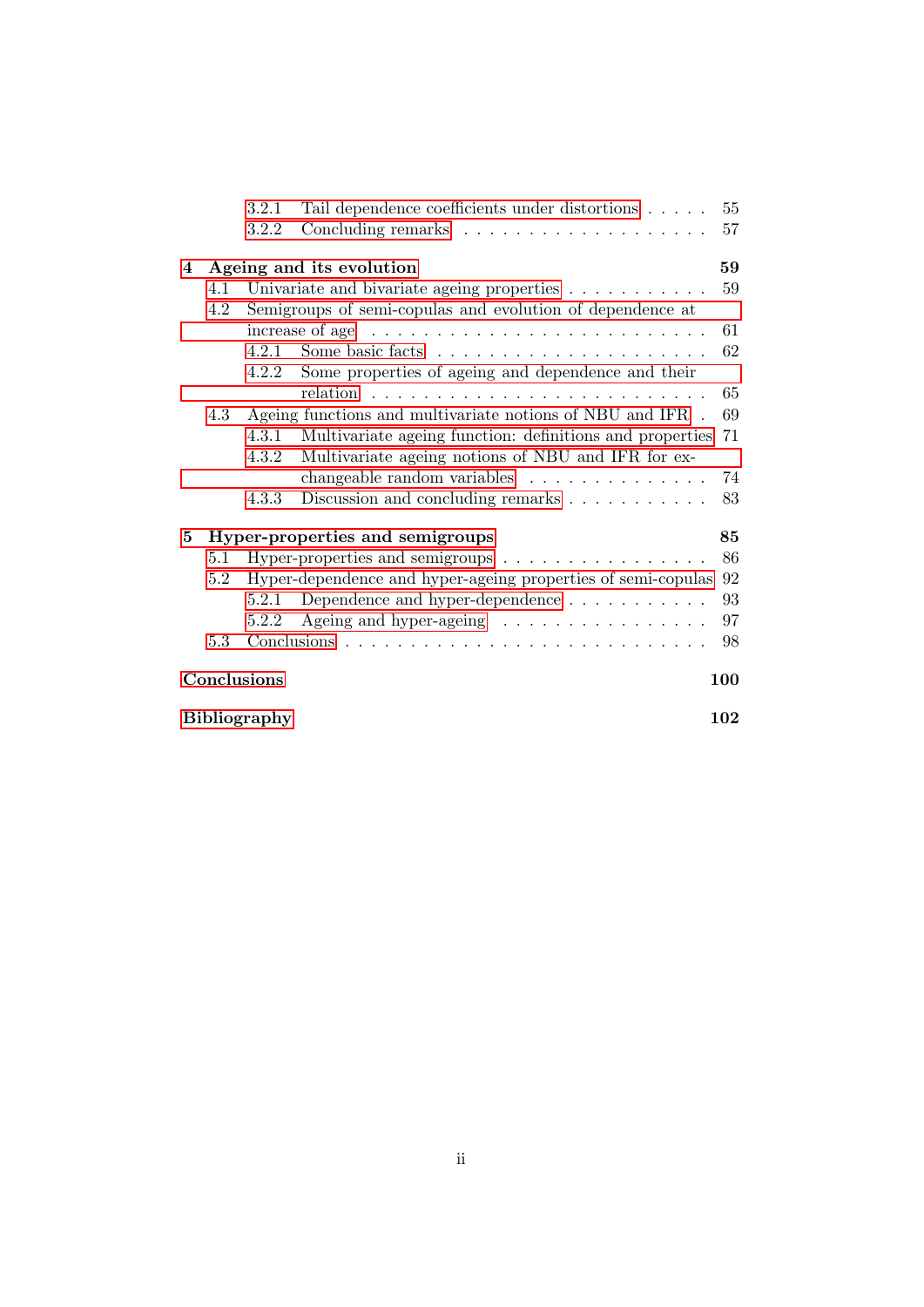# Introduction

Multivariate systems constitute a very widespread subject, studied from different points of view: mechanical, analytical, stochastic. By multivariate systems, we mean models consisting of a certain number of objects or units,  $D_1, \ldots, D_n$ , connected one another in some way. In the stochastic approach, a multivariate system consists in n random variables (= r.v.'s)  $T_1, \ldots, T_n$ , having a certain joint distribution

$$
F(x_1,\ldots,x_n)=\mathbb{P}(T_1
$$

marginal laws  $G_1, \ldots, G_n$  and a certain dependence structure among them. The dependence structure reflects the connections existing among the different units. The study of dependence arises in several applied fields. In Reliability Theory, the dependence among the components of a random vector represents the dependence among the components of a system; in a financial frame, the variables may represent the prices of the different assets in a portfolio; in an insurance context, the dependence can be studied, for example, among life-lengths of insured people or among the claims of other kinds of insurance.

In view of these possible applications, we will study in particular nonnegative r.v.'s.

The analysis of dependence is a classical subject in applied probability. Recently, studying dependence in risky situations became of particular interest, when, for example, a firm in a market invoices a too small gain or a component of an electric circuit is functioning since an exceedingly long time.

Such events are "risky" in the sense that they are close to the "catastrophic" events of the default of the firm or of the failure of the component, respectively. We call such events, when a random quantity falls below a small threshold or exceeds a large one, *extreme events*.

The interest in studying dependence, when an extreme event occurs, finds a first motivation in Risk Theory: when we study, for example, the optimal diversification in the composition of a portfolio or of another system, we have to take into account the dependence among the different units, that can heavily affect the diversification. A change of the dependence structure, due to the observation of an extreme event, forces us to change our policy in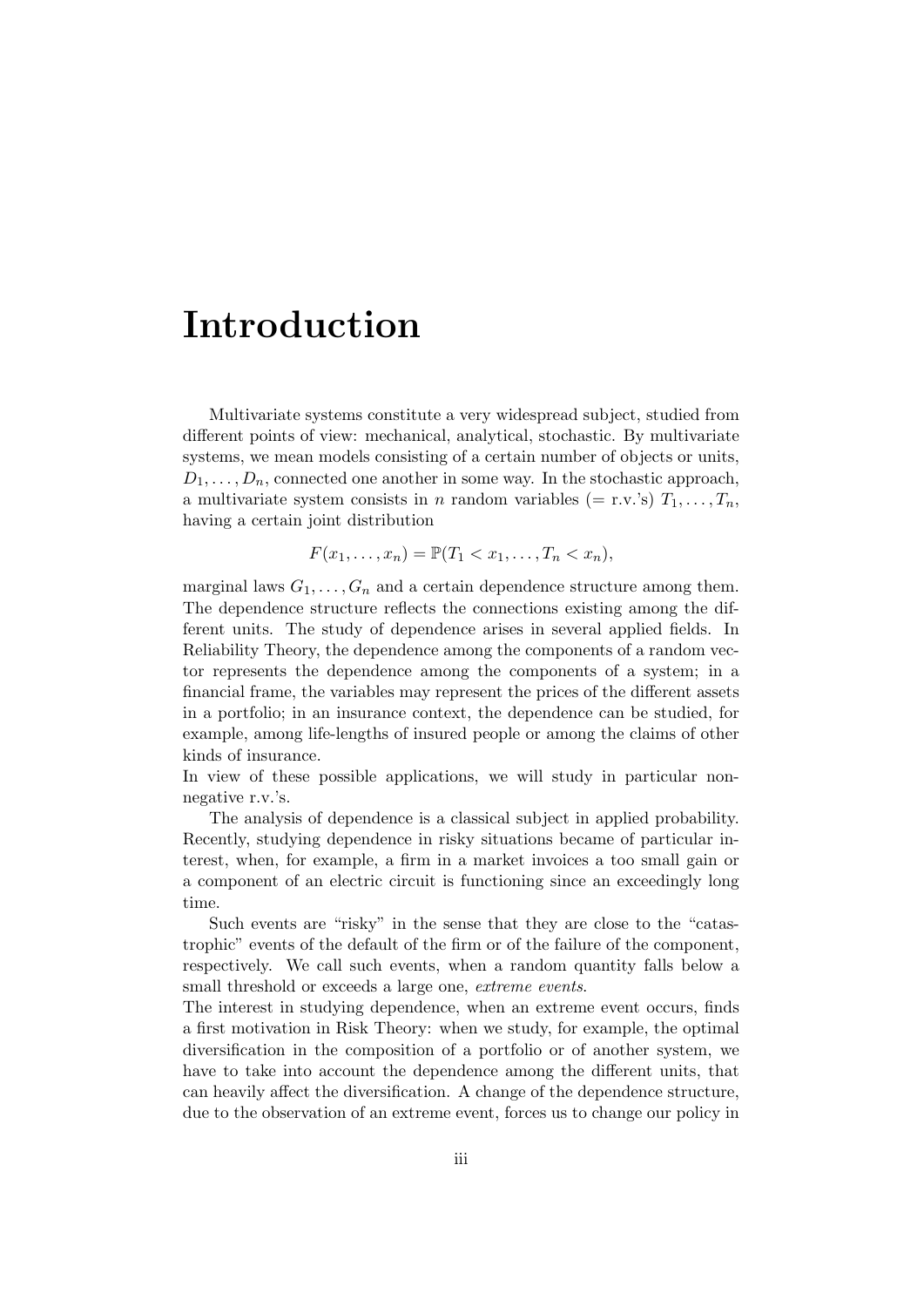the choice of the portfolio composition. However, there are several examples in practical situations, where changes of the dependence structure, due to the occurrence of an extreme event, have to be taken into account. In fact, a decision or a strategy to be adopted varies on the basis of the dependence structure of the system.

In view of a mathematical tractability of the model, it is often assumed the hypothesis of independence among r.v.'s, considering independence a good approximation of the actual dependence structure of the model. Due to the afore-mentioned changes, the dependence structure might move too much away from being well approximated by independence. Thus, keeping the assumption of independence might be heavily misleading, when a decision has to be taken also on the basis of the dependence structure.

The phenomenon of the change of dependence, given the occurrence of an extreme event, is known as tail dependence (see e.g. [\[26,](#page-119-0) [58,](#page-121-0) [59,](#page-121-1) [72\]](#page-122-0) and references therein).

Thus, in studying tail dependence, we are conditioning on extreme events. A further step is considering that defaults of firms or failures of units may happen within the time of observation.

A default can be seen as the limit of an extreme event; considering again the examples above, a firm may invoice a small gain and, when it becomes 0, the firm fails, or a component may work for a long time, but, if the time goes to infinity, the component defaults within the time of observation.

When we deal with  $T_1, \ldots, T_n$ , non-negative random variables, it is natural to interpret them as waiting times to  $n$  (stochastically dependent) top events, such as the failures of components  $D_1, \ldots, D_n$  operating in a same system or the defaults of firms in a same market (of course, several different interpretations of interest are possible). A system of this kind, where  $T_1, \ldots, T_n$  may be lifetimes or times to default, is called a survival model. Heuristically speaking, the conditioning events, we typically consider, will be of the kind

$$
\{T_1 = t_1, \ldots, T_k = t_k, T_{k+1} > t, \ldots, T_n > t\}.
$$

We will speak of *longitudinal observations of lifetimes*. This kind of events represents the failure at times  $t_1, \ldots, t_k$  of the units  $D_1, \ldots, D_k$  respectively and the survival of the other ones till time t.

The possibility of defaults has been considered in studying the evolution of the joint distribution of  $(T_1, \ldots, T_n)$  or of the survival function, but its implications on the evolution of dependence have not been taken into account.

When the default of a unit causes a decrease in the joint survival probability of residual lifetimes of the remaining units, we speak of default contagion (see in particular [\[72\]](#page-122-0) and references cited therein).

The phenomenon of default contagion is defined by means of stochastic comparisons of probability distributions.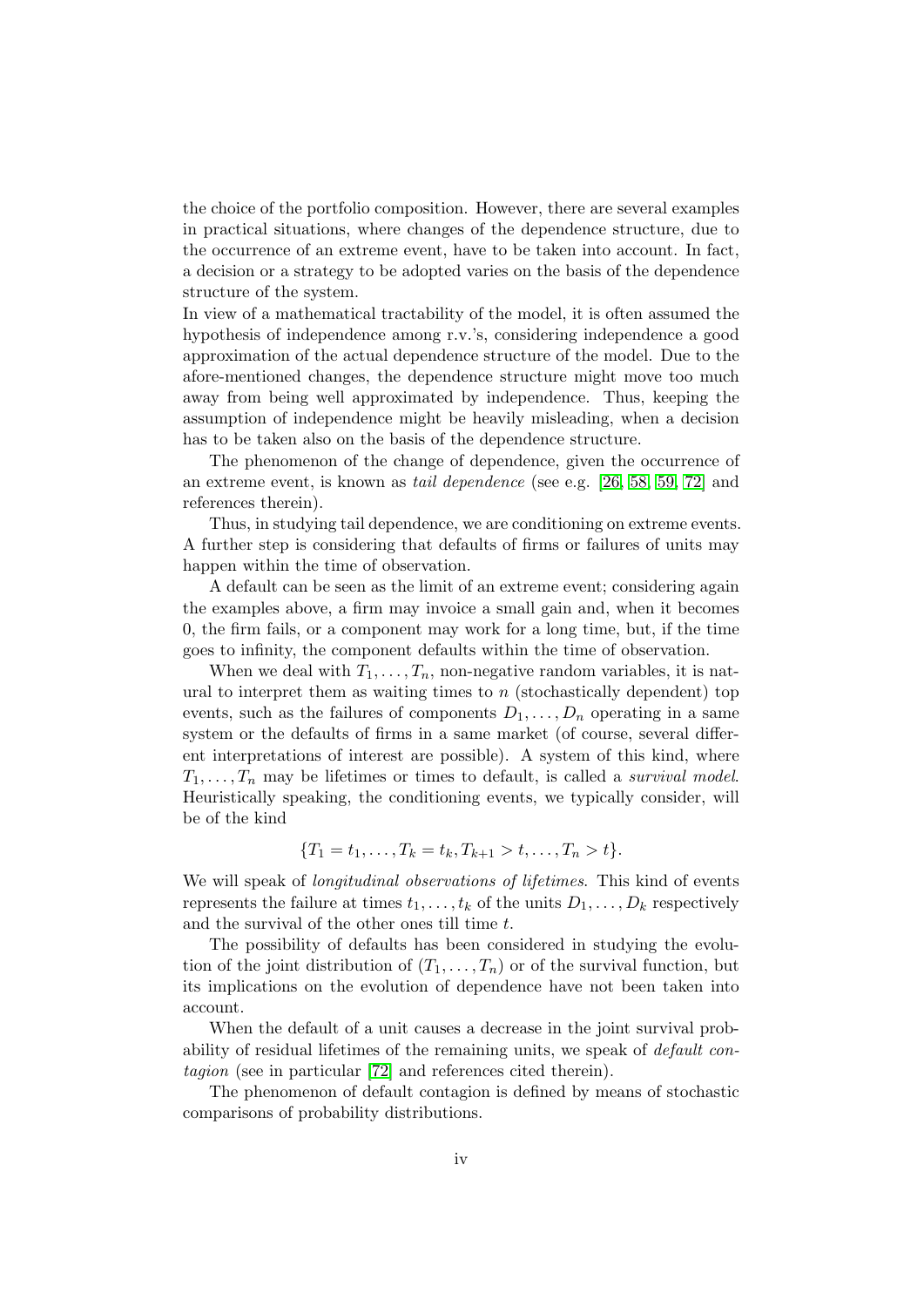Under a different language, specific notions related with this phenomenon have already been introduced and studied, in the past, within the frame of Reliability Theory (see e.g.  $[6, 83]$  $[6, 83]$ ). Such notions were formulated in terms of different stochastic orderings and are related to corresponding notions of dependence (see [\[57,](#page-121-2) [78\]](#page-122-1)). In this frame, inequalities between conditional probabilities are studied, giving origin to properties of dependence or also of ageing. To this purpose, we notice that stochastic orders constitute the natural language for our analysis (for a complete treatment, see [\[82\]](#page-123-1)). We will use, in this thesis, both univariate and multivariate notions of stochastic orders, we recall and briefly discuss in Chapter [1.](#page-16-0)

Tail dependence and Default contagion emerge then as two subjects of interest in multivariate survival models and are often related with the analysis of non-negative random variables.

It can be of interest studying the changes in the dependence structure, due to the entire flow of information and not only to extreme events. The approach of considering the conditioning event as a level of information about the environment provides the natural setting for those applications in which different information levels are considered and compared, as in the problems considered here.

Both tail dependence and default contagion are included in the more general subject of the evolution of dependence.

However, in the literature, tail dependence and default contagion are studied separately and by means of different tools. In particular, tail dependence is studied without considering the possibility of defaults; on the other hand, default contagion is described as concerning the evolution of survival functions only at certain random times (*default times*).

One of our purposes is providing a unifying setting for simultaneously studying the two phenomena. In this context, we aim at studying implications or connections existing between default contagion and evolution of dependence. We give results in the particular case  $T_1, \ldots, T_n$  are conditionally independent and identically distributed  $($  = conditionally i.i.d. $).$ 

Very often, notions of stochastic dependence are conveniently described in terms of copulas (see e.g. [\[57,](#page-121-2) [78\]](#page-122-1)).

As a mathematical object, a *n*-variate copula  $C$  can be seen as the restriction to  $[0,1]^n$  of a *n*-variate distribution function with uniform margins. Therefore it obviously satisfies some boundary and positivity conditions (see Section [1.3](#page-20-0) below).

Inaccordance with Sklar's Theorem ([\[84\]](#page-123-2)), one defines the *connecting* copula associated with a probability distribution  $F$  as

$$
C(u_1, \ldots, u_n) = F\left(G_1^{-1}(u_1), \ldots, G_n^{-1}(u_n)\right).
$$

In view of this definition, the connecting copula captures the dependence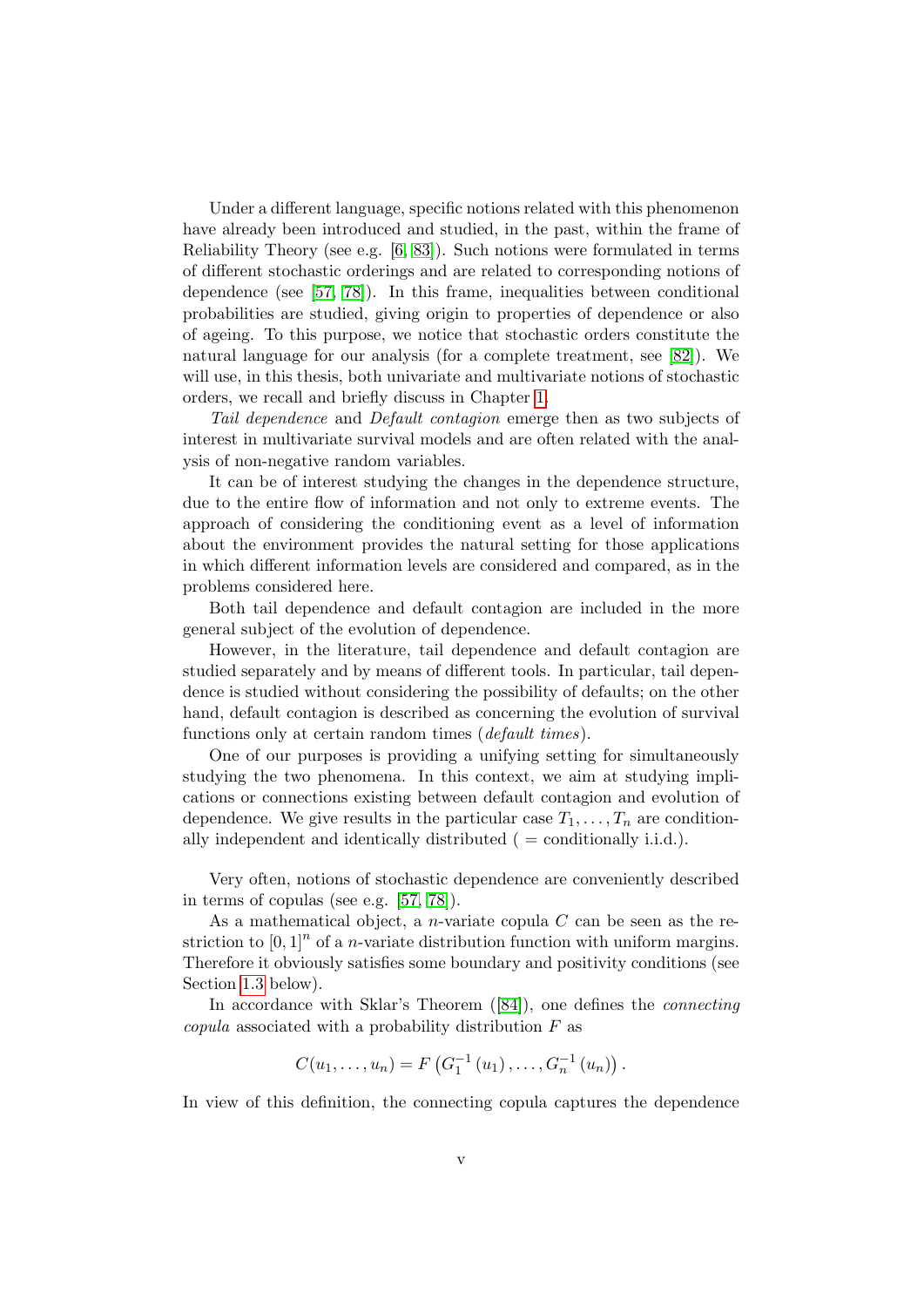of a random vector apart from its marginal behaviour (see in particular Theorem [1.3.6\)](#page-21-1).

Copulas are a natural and consistent way of describing dependence; in fact, they are implicitly contained in every multivariate distribution and do not depend on the marginal distributions of the random vector. This fact has the advantage of permitting us to decompose the study in two different parts: the marginal part and the dependence structure, where copula theory may be applied. For these reasons, the use of copulas has grown in popularity in the past years and now copulas are a well-established tool for working with multivariate probability distributions.

When we deal with non-negative variables, however, it is more natural describing a multivariate model in terms of the joint survival function

$$
\overline{F}(x_1,\ldots,x_n)=\mathbb{P}(T_1>x_1,\ldots,T_n>x_n).
$$

The univariate margins will be denoted by  $\overline{G}_1, \ldots, \overline{G}_n$ . In this case, the dependence structure of the model can be conveniently described by its survival copula

$$
\hat{C}(u_1,\ldots,u_n)=\overline{F}\left(\overline{G}_1^{-1}\left(u_1\right),\ldots,\overline{G}_n^{-1}\left(u_n\right)\right).
$$

The analysis of time evolution of survival copulas under longitudinal observations of lifetimes is an interesting subject in several fields of applied probability and this thesis is devoted to develop and broaden this topic. This thesis has been motivated by a study of the evolution of survival copulas in both the cases characterized by occurrence or non-occurrence of defaults.

Let us then start with a brief presentation of our results.

We recall the definition of some dependence properties and then provide conditions for their preservation on the family of survival copulas  $\{\hat{C}_t\}_{t\geq 0}$ , where

$$
\hat{C}_t(u_1,\ldots,u_n) = \overline{F}_t\left( (\overline{G}_t^{(1)})^{-1}(u_1),\ldots, (\overline{G}_t^{(n)})^{-1}(u_n) \right)
$$

is the copula of the r.v.'s  $T_1 - t, \ldots, T_n - t$  conditionally on the observation  $T_1 > t, \ldots, T_n > t$ . It can be shown that

$$
\hat{C}_t(u_1,\ldots,u_n) = \frac{\hat{C}[\overline{G}_1((\overline{G}_t^{(1)})^{-1}(u_1)+t),\ldots,\overline{G}_n((\overline{G}_t^{(n)})^{-1}(u_n)+t)]}{\hat{C}(\overline{G}_1(t),\ldots,\overline{G}_n(t))}.
$$
 (1)

The study of the behaviour of dependence, and in particular of the asymptotic behaviour, can be conducted from two different points of view: the first one aims at computing the limit copula of the family([\[59,](#page-121-1) [26\]](#page-119-0)); the second one aims at describing the limit behaviour from a qualitative point of view  $([35])$  $([35])$  $([35])$ .

In such a qualitative approach, the notion of *hyper-property* emerged in [\[35\]](#page-119-1) as a natural concept. Hyper-dependence properties have been studied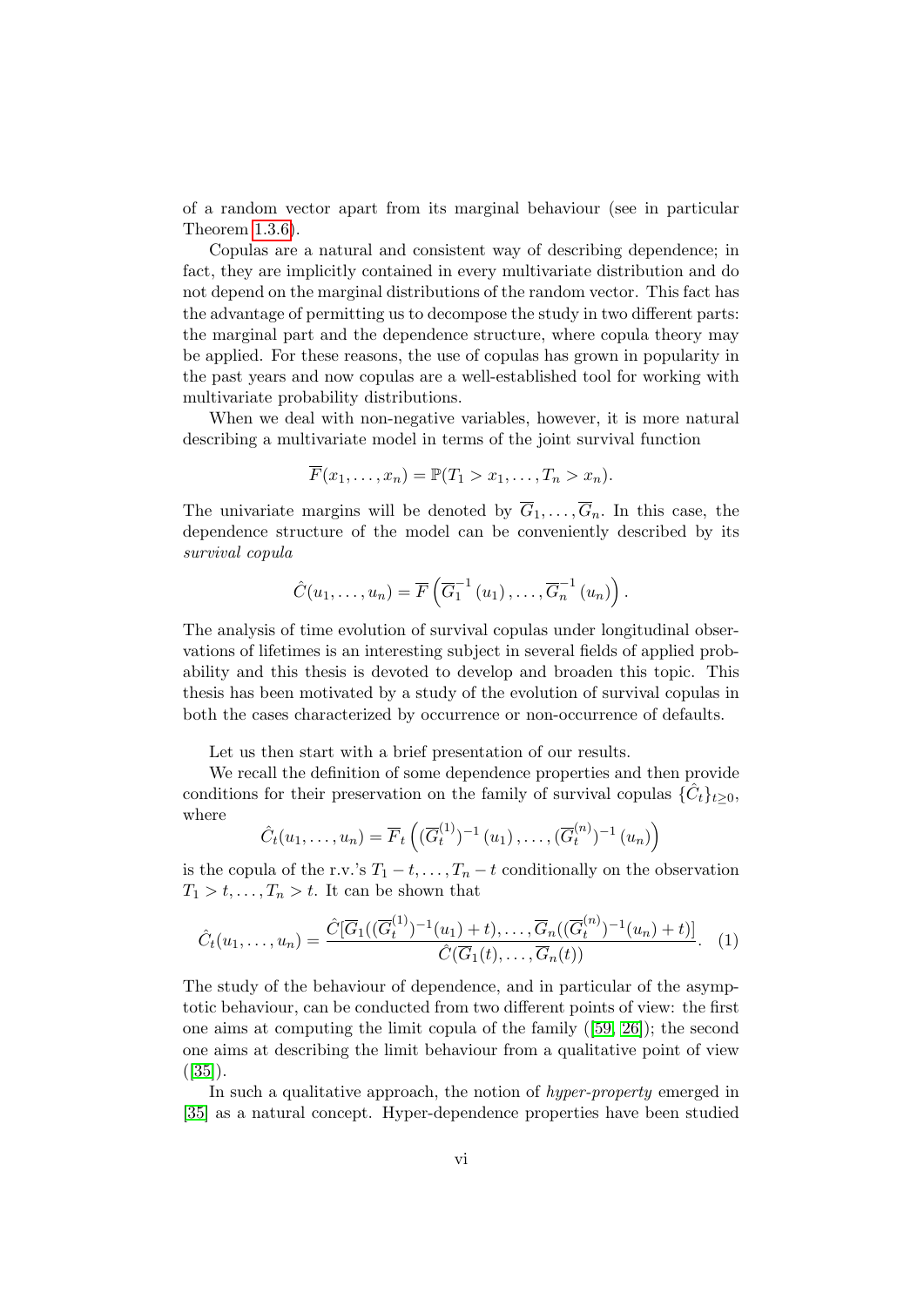for the family of survival copulas  $\{\hat{C}_t\}_{t\geq 0}$  or, analogously, for the transformed family  $\{C_z\}_{z\in(0,1]}$ .

A hyper-dependence property of a copula  $C$  corresponds, by definition, to a dependence property of the whole family of threshold copulas  ${C_z}_{z \in (0,1]}$ , associated with C. We have studied relationships among different hyperproperties and among properties and hyper-properties.

We study hyper-properties only in the case of non-occurrence of defaults. Another topic we develop is the monotonicity in t of the family  $\{\hat{C}_t\}_{t\geq 0}$ , with respect to some partial order on the set of copulas, we will specify later on. Monotonicity of a family of threshold copulas is linked to tail dependence. We provide conditions for increasingness or decreasingness of the map  $t \to \hat{C}_t$ in a unified frame, fitting well both to the case of occurrence of defaults and to the case of non-occurrence.

A further formalization is needed, in order to consider the occurrence of defaults among the units.

With the vector  $(T_1, \ldots, T_n)$ , we associate the counting process (with a finite number of jumps)

$$
N_t = \sum_{i=1}^n \mathbf{1}_{\{T_i \le t\}}
$$

(see e.g [\[22,](#page-118-0) [62\]](#page-121-3) for a systematic treatment of counting processes and point processes). The jump times of  $\{N_t\}_{t\geq 0}$  are the order statistics  $T_{(1)}, \ldots, T_{(n)}$ of  $(T_1, \ldots, T_n)$ . We assume  $\{N_t\}_{t>0}$  to be a simple counting process, meaning that two jumps occur at the same time with probability 0. This is in particular implied by the hypothesis that the joint distribution of lifetimes is absolutely continuous. Therefore, we will assume  $(T_1, \ldots, T_n)$  to admit a joint density function f.

The internal history of  $\{N_t\}_{t\geq 0}$ , that is the filtration generated by the process, is denoted by  $\{\mathcal{F}_t\}_{t>0}$ .

We also assume, from this point on,  $T_1, \ldots, T_n$  to be exchangeable. For a basic mathematical treatment about exchangeability, see e.g. [\[1,](#page-117-1) [29,](#page-119-2) [31\]](#page-119-3). For what concerns in particular exchangeability of non-negative random variables, see also [\[86\]](#page-123-3). The main reason for such an assumption is that it allows us to analyze conceptual points related to the role of information in the analysis of dependence, picking off those aspects concerning the specific units of the system. Also the fact that we are actually interested in studying the order statistics justifies the exchangeability assumption. In fact, given any random vector  $(T_1, \ldots, T_n)$ , it is always possible to trace back to an exchangeable one  $(T_1, \ldots, T_n)$  having the same order statistics  $T_{(1)}, \ldots, T_{(n)}$ (see e.g. [\[52,](#page-121-4) [86\]](#page-123-3)).

The exchangeability assumption embodies the idea that the units  $D_1, \ldots,$  $D_n$  are similar one another, at least as far as our state of information is concerned: we expect  $D_1, \ldots, D_n$  have different performances and hence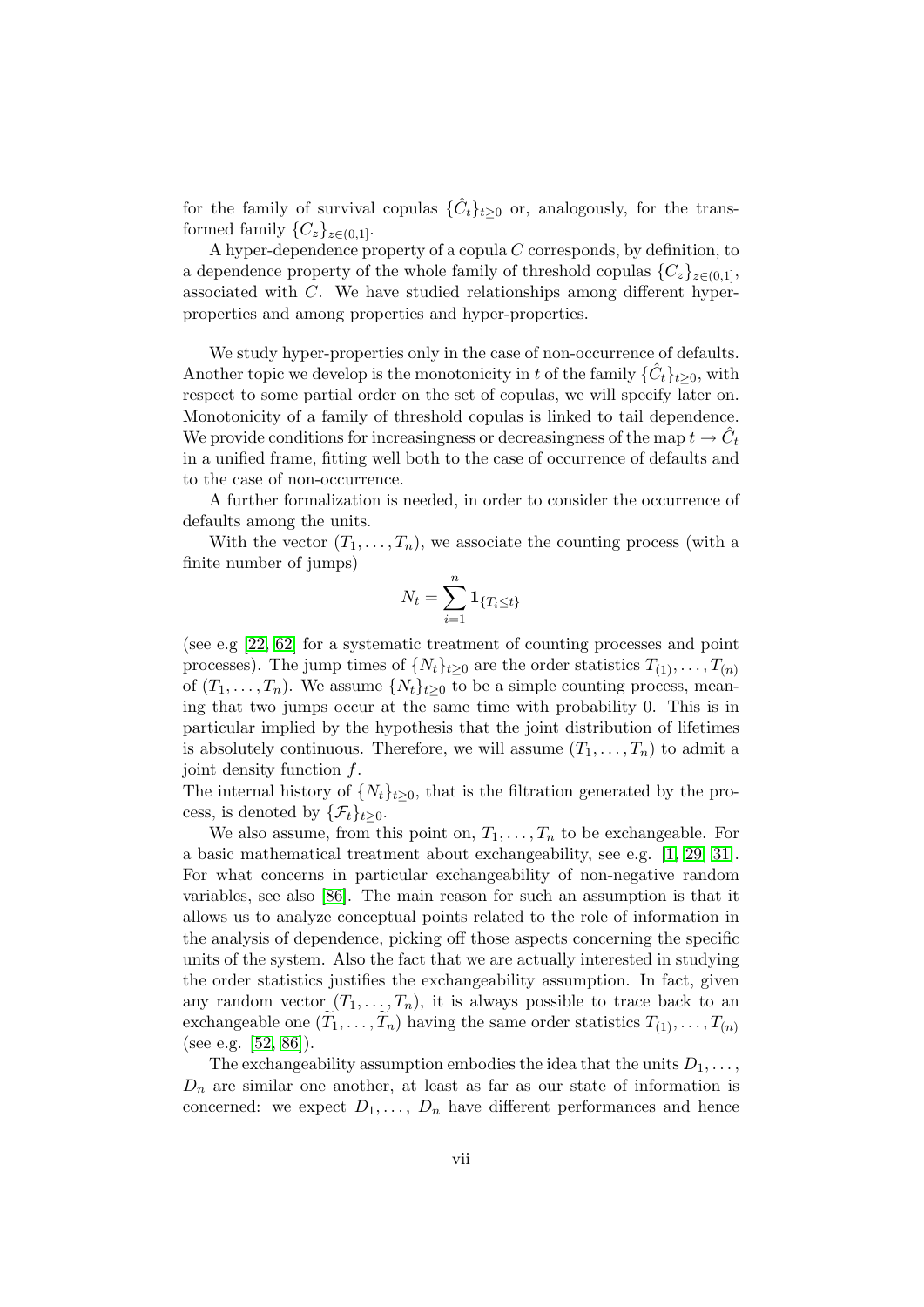that  $T_1, \ldots, T_n$  take different values, but we have no reason to suppose they follow different probability laws.

Conditionally on the observed history  $\mathcal{F}_t$ , it is useful for our purposes to consider the ordered residual lifetimes of the units surviving at time  $t$ , i.e. the random variables

$$
(T_{(k+1)}-t,\ldots,T_{(n)}-t)|\mathcal{F}_t.
$$

Notice that assuming  $(T_1, \ldots, T_n)$  absolutely continuous makes easier the analysis of the conditional distributions.

In order to deal, at any  $t$ , with exchangeable random variables, we define the following vector  $\mathbf{X}_t \equiv (X_t^1, \dots, X_t^{n-k})$  of exchangeable residual lifetimes.

**Definition 0.0.1.** The exchangeable residual lifetimes of  $(T_1, \ldots, T_n)$  at time t are the exchangeable random variables  $X_t^1, \ldots, X_t^{n-k}$  admitting  $(T_{(k+1)}-t,\ldots,T_{(n)}-t)|\mathcal{F}_t$  as order statistics, where we are assuming  $k=N_t$ .

Concerning the distribution of  $(X_t^1, \ldots, X_t^{n-k})$ , we put

$$
\overline{F}_t(x_1,\ldots,x_{n-k}) = \mathbb{P}\left(X_t^1 > x_1,\ldots,X_t^{n-k} > x_{n-k}|\mathcal{F}_t\right);
$$
\n
$$
\overline{G}_t(x) = \overline{F}_t(x,0,\ldots,0) = \mathbb{P}\left(X_t^1 > x|\mathcal{F}_t\right).
$$
\n(2)

The survival copula of the random vector  $(X_t^1, \ldots, X_t^{n-k})$  is

$$
\hat{C}_t(u_1,\ldots,u_{n-k}) = \overline{F}_t\{\overline{G}_t^{-1}(u_1),\ldots,\overline{G}_t^{-1}(u_{n-k})\}.
$$
 (3)

In the literature, several papers have considered the evolution of the family of survival functions  $\{\overline{F}_t\}_{t>0}$ , both when the observed history consisted in survivals only and in presence of defaults (see e.g. [\[4,](#page-117-2) [5,](#page-117-3) [6,](#page-117-0) [7,](#page-117-4) [9,](#page-117-5) [19,](#page-118-1) [26,](#page-119-0) [30,](#page-119-4) [79\]](#page-122-2)).

As a special aspect of our analysis, on the contrary, we are interested in studying the evolution of dependence among residual lifetimes.

To our purposes, we have to consider the following different processes:

1. the point process, with a finite number of points,  $T_1, \ldots, T_n$ ;

2. the associated counting process 
$$
N_t = \sum_{i=1}^n \mathbf{1}_{\{T_i \le t\}};
$$

3. the copula-valued process  $\{\hat{C}_t\}_{t\geq 0}$ .

We separately consider the case of non-occurrence or occurrence of defaults (see [\[49\]](#page-120-0) and [\[50\]](#page-120-1) respectively). In each of these cases, we give an explicit expression for  $\hat{C}_t$ . However, in presence of defaults, we provide this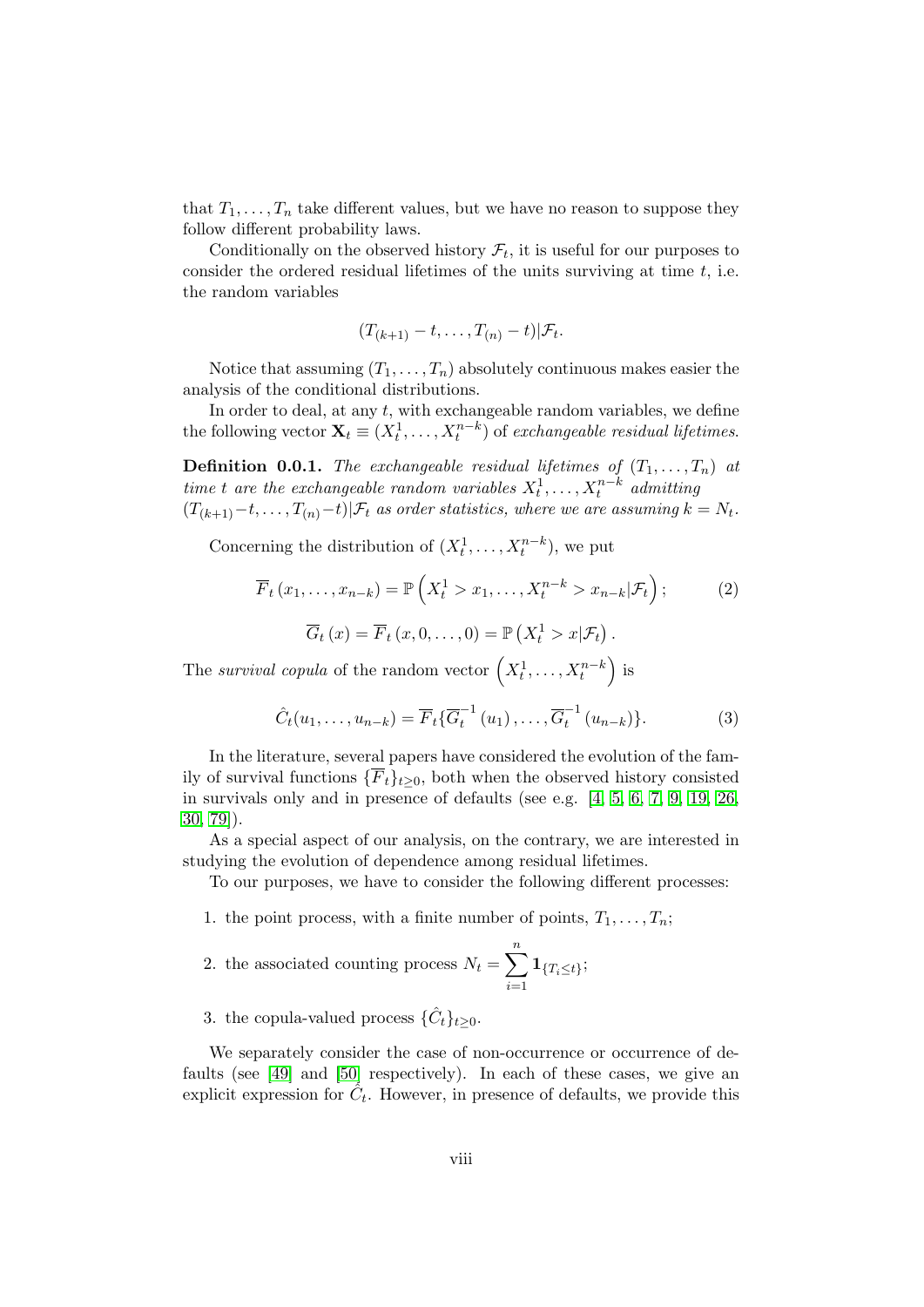formula and some results only in the particular case when  $T_1, \ldots, T_n$  are conditionally i.i.d. given a random vector  $\mathbf{\Theta} \equiv (\Theta_1, \ldots, \Theta_d)$ , we will suppose to have a probability density  $\pi$ .

Conditional independence describes the situation when the stochastic dependence among random variables (and, in particular, among lifetimes) is just created by the influence of common factors  $(\Theta_1, \ldots, \Theta_d)$  that are not directly observable. For example, in the field of reliability, the unobservable factors often have the meaning of environmental conditions. In the field of financial risk, this type of situation is related with the so-called informationinduced dependence (see e.g. [\[72\]](#page-122-0)).

It is important to notice that different problems related with the analysis of dependence take a very special and expressive form, under the assumption that dependence is just produced by conditional independence. This circumstance especially holds for what concerns the problem of evolution of dependence, under defaults and survivals. Since we already assumed  $T_1, \ldots, T_n$  to be exchangeable, the hypothesis of conditional independence implies the observable lifetimes are conditionally i.i.d. given  $\Theta$ .

In such a situation, the use of a Bayesian approach turns out as a completely natural one and the evolution of the conditional density of  $\Theta$ , given observed histories, becomes a central object of interest.

We recall that one of our aims amounts in giving conditions for monotonicity of the family  $\{\hat{C}_t\}_{t\geq 0}$ , both in presence and in absence of defaults. Our study and, in particular, the comparison between the conditions that we found in the two cases, are developed for a conditionally i.i.d. model.

In this analysis, it turns out that the behavior of copulas at default times triggers properties of default contagion. In this case, we are able to provide some specific results, about the fact that a decrease of the dependence at a default time implies default contagion (see [\[50\]](#page-120-1)).

We mostly restrict our analysis of evolution to the evolution of the family of the bivariate margins  $\hat{C}^{(2)}_t$  $t^{(2)}$ 's of the survival copulas. In the literature also, the analysis of the bivariate case is preferred to the multivariate one: dependence properties are easier to define and to check and the copula can be represented as a surface in the space (see e.g. [\[24,](#page-119-5) [78\]](#page-122-1)). Furthermore, the fact that  $T_1, \ldots, T_n$  are exchangeable implies that the dependence structure between two given variables is the same for all the pairs of variables and that, in some sense, the behaviour of  $(T_1, T_2)$  (e.g. positive dependence) is representative of behaviour of dependence in higher dimension. Furthermore, because of failures, survival copula's dimension progressively diminishes, until only two surviving units remain.

Since, from now on, we will speak about bivariate copulas, for notational simplicity, we will write  $\hat{C}$  in place of  $\hat{C}^{(2)}$ .

As to the monotonicity of the family  $\{\hat{C}_t\}_{t\geq0}$ , we provide conditions for increase of dependence, as time elapses, with respect to the concor-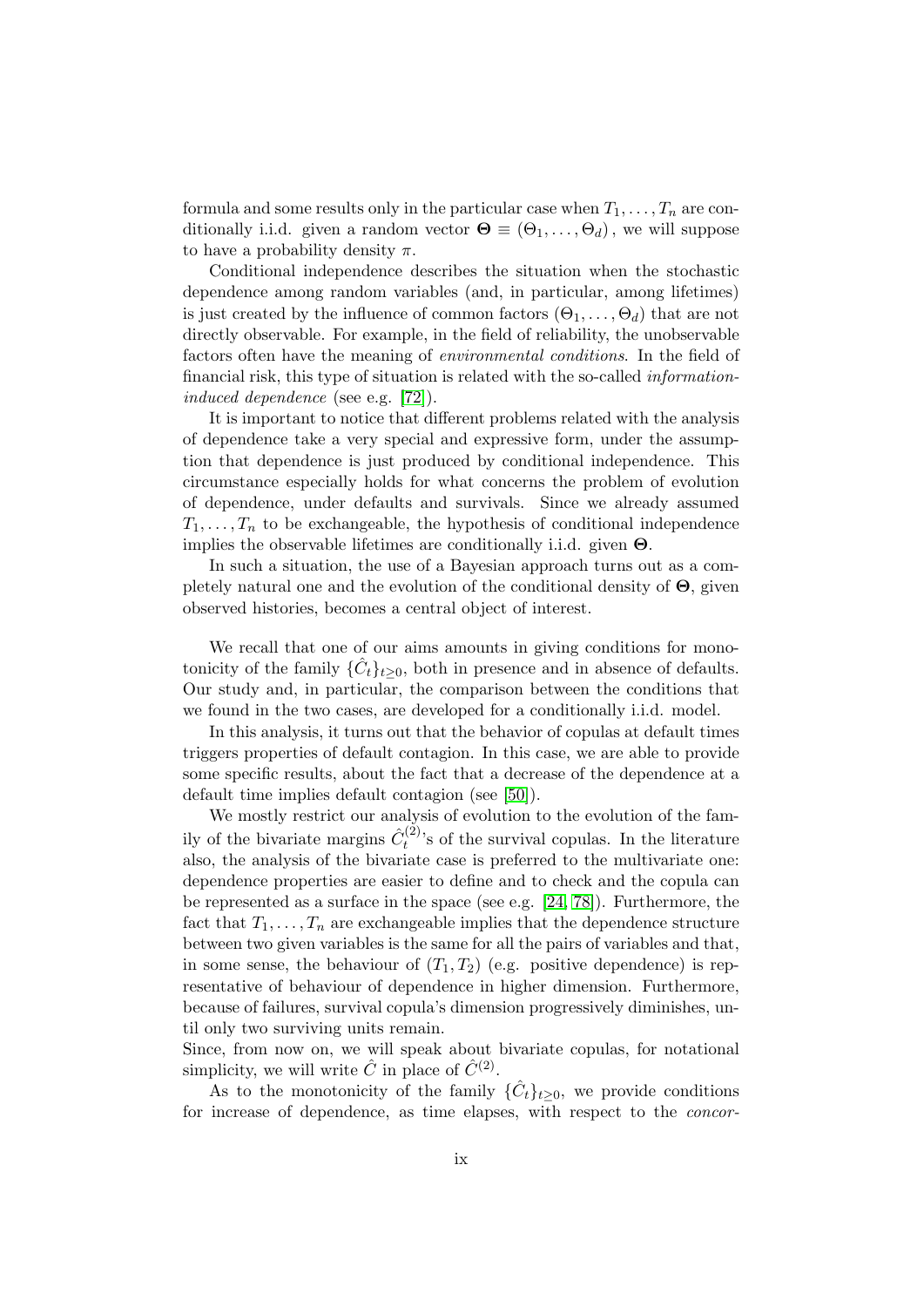dance order. We say that  $C_2$  is more concordant than  $C_1$   $(C_1 \preceq_{PQD} C_2)$  if  $C_1(u, v) \leq C_2(u, v)$  for any  $u, v \in [0, 1]$ . The family  $\{\hat{C}_t\}_{t \geq 0}$  being increasing in the concordance order means of course that the dependence among residual lifetimes becomes stronger and stronger in time.

This fact is of interest, for example, in fields connected with Risk Theory, where decision criteria are also based on certain assumptions on the dependence structure.

The following results will be restated and proved in Chapter [2](#page-32-0) of this thesis.

A first condition for monotonicity of the family of survival copulas (see Proposition [2.2.4\)](#page-47-0) requires the positivity of  $\hat{C}(z, z)$ , for any  $z \in (0, 1]$ , and the existence everywhere of the partial derivatives of  $\hat{C}$ . This condition can be used only in absence of failures or within the intervals  $(T_{(k)}, T_{(k+1)})$ between two defaults times. In fact, as shown in [\[50,](#page-120-1) Example 1], at default times, the map  $t \mapsto \hat{C}_t$  in general is not continuous and, therefore, it cannot be differentiable, as, on the contrary, the proposition requires.

In the particular case when  $T_1, \ldots, T_n$  are conditionally i.i.d. given  $\Theta$ , we are able to provide a condition for monotonicity of  $t \mapsto \hat{C}_t$  both between two defaults and at default times. In this case we can enrich our analysis, because of the particular form of the survival functions  $F, F_t, G, G_t$ , that can be expressed in terms of the conditional univariate survival function  $G(s|\theta) = \mathbb{P}(T_1 > s | \mathbf{\Theta} = \theta)$  or of its density  $g(s|\theta)$ . A key role in our results is played by the behaviour of the conditional hazard rate  $r(s|\theta) = \frac{g(s|\theta)}{\phi(s|\theta)}$  $G(s|\theta)$ and of the posterior density of  $\Theta$  conditionally on  $\mathcal{F}_t$ ,  $\pi_t$ . In fact, monotonicity properties of  $t \to \hat{C}_t$  can be obtained from monotonicity properties of  $t \to \pi_t$  with respect to some stochastic order. On their turn, monotonicity properties of  $t \to \pi_t$  can be traced back to monotonicity properties of  $\theta \rightarrow r(t|\theta)$ .

The proofs of these results (see Propositions [2.3.6](#page-58-0) and [2.3.7\)](#page-59-0) are analogous each other and are based on properties of univariate and multivariate stochastic orderings. When  $\Theta$  is a scalar random variable, these results straightly follow by characterizations of univariate stochastic orders (namely, usual stochastic order and likelihood ratio order, see e.g. [\[82\]](#page-123-1)). In this thesis, we will show how these results may be extended to the case when  $\Theta$  is a random vector. Such an extension is possible under suitable conditions of positive dependence among the components of Θ.

As we have seen till now, copulas play a key role in our analysis. In our discussion, it is also of interest considering transformations of copulas.

In the topics we are studying, the following transformation acting on bivariate copulas is particularly relevant: given a copula  $C$  and an increasing bijection  $\psi : [0,1] \rightarrow [0,1]$ , we consider the function  $C_{\psi}: [0,1]^2 \rightarrow [0,1]$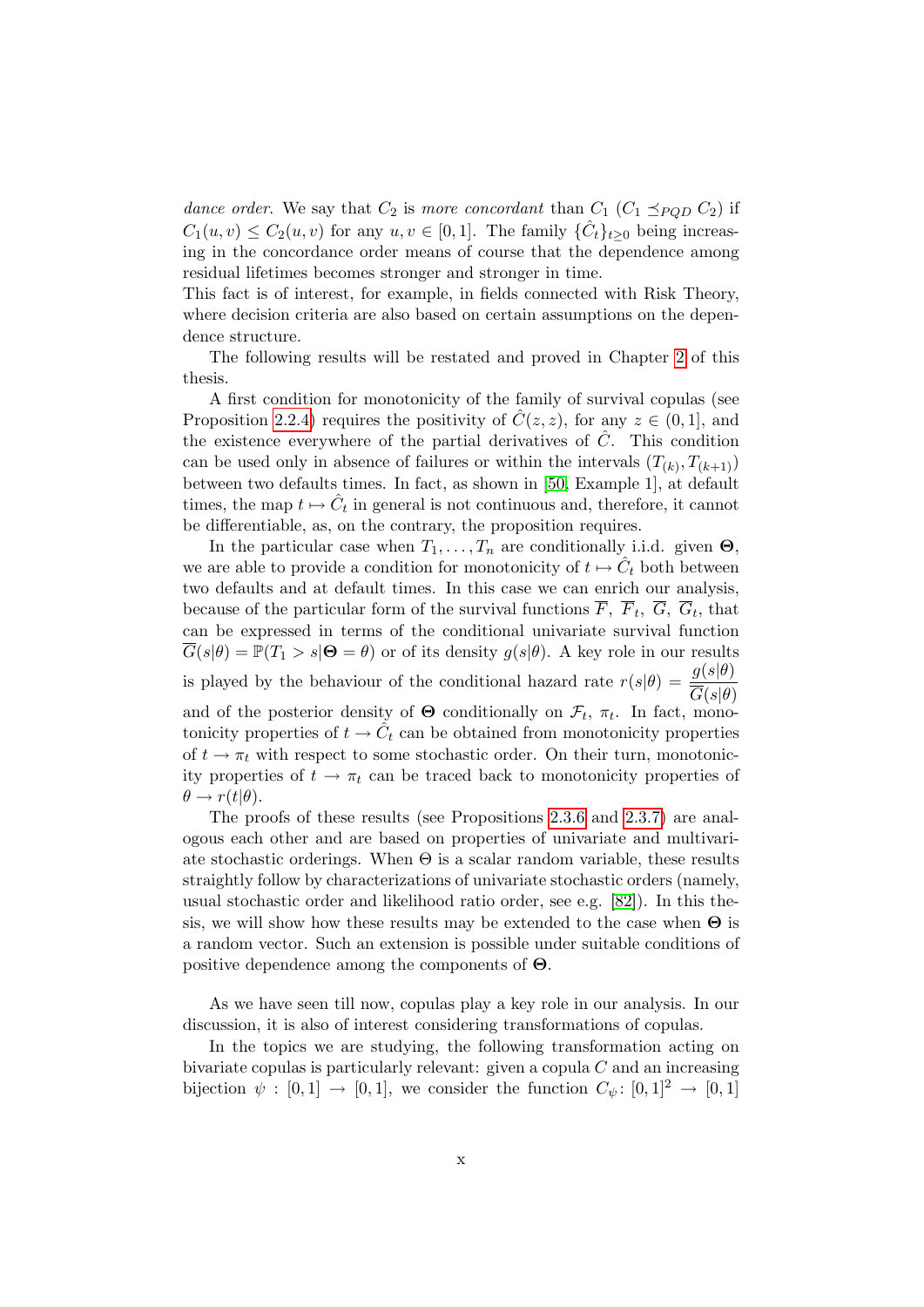defined by

$$
C_{\psi}(u,v) = \psi(C(\psi^{-1}(u), \psi^{-1}(v))). \tag{4}
$$

Such a transformation has been considered several times in the literature, under different names, like *distortion* or *transformation* of a copula by means of  $\psi$ . It originated from the study of distorted probability distribution functions (especially, power distortions) and has been considered by several authors, like [\[21,](#page-118-2) [51,](#page-121-5) [46,](#page-120-2) [53,](#page-121-6) [43,](#page-120-3) [65,](#page-121-7) [64,](#page-121-8) [74,](#page-122-3) [25,](#page-119-6) [3\]](#page-117-6).

Incidentally, we notice that transformations of copulas constitute a method for constructing new copulas. The growing importance of copulas in describing dependence in statistical models gave rise to several methods for generating new classes of such functions. The final goal of these investigations is to obtain more flexible families of multivariate distribution functions, having a variety of interesting properties, like tail dependencies, asymmetries, wide range of association. For a more detailed overview of methods for constructing copulas, see e.g. [\[78\]](#page-122-1).

We point out that  $C_{\psi}$  is not necessarily a copula. It is immediate to see that  $C_{\psi}$  satisfies boundary conditions for a copula, is increasing in each variable and continuous, but it does not satisfy, generally, the positivity on the rectangles. For this reason, it is said that  $C_{\psi}$  is in general a semi-copula  $([21, 43]).$  $([21, 43]).$  $([21, 43]).$  $([21, 43]).$ 

We recall (see e.g. [\[78\]](#page-122-1)) that a (*n*-variate) copula is a function  $C : [0,1]^n \mapsto$ [0, 1], satisfying the boundary conditions  $C(1,\ldots,1,u_i,1,\ldots,1) = u_i$  for any  $u_i \in [0,1]$  and  $C(u_1, \ldots, u_{i-1}, 0, u_{i+1}, \ldots, u_n) = 0$  for any  $u_1, \ldots, u_{i-1}$ ,  $u_{i+1}, \ldots, u_n \in [0,1]$  and positive on the *n*-rectangles. These facts in particular imply that  $C$  is increasing in each variable.

A semi-copula is a function  $S : [0,1]^n \mapsto [0,1]$ , increasing in any variable, satisfying the same boundary conditions of a copula, but not necessarily positive on the n-rectangles.

Semi-copulas are of theoretical interest in that they play a role, analogous to the one of the connecting copulas, when, in place of a probability measure, we are considering a capacity.

Concerning distortions, we study in particular how tail dependence changes under such transformations. To such a purpose, it is however necessary that  $C_{\psi}$  is still a copula. We provide conditions on  $\psi$  under which, for a fixed copula C,  $C_{\psi}$  is still a copula (see also [\[34\]](#page-119-7)).

In particular, we prove that, if  $\psi$  preserves the *total positivity* (see e.g. [\[78\]](#page-122-1)) of  $C, C_{\psi}$  is guaranteed to be a copula. After that, we will be in a position to focus on how tail dependence is affected by such a transformation.

When  $C_{\psi}$  is no more a copula, distortions are still relevant objects, from a theoretical point of view, as we mentioned before, and also in some practical applications. In Reliability Theory, [\[21,](#page-118-2) [20\]](#page-118-3) studied this kind of transformation in order to introduce the bivariate ageing function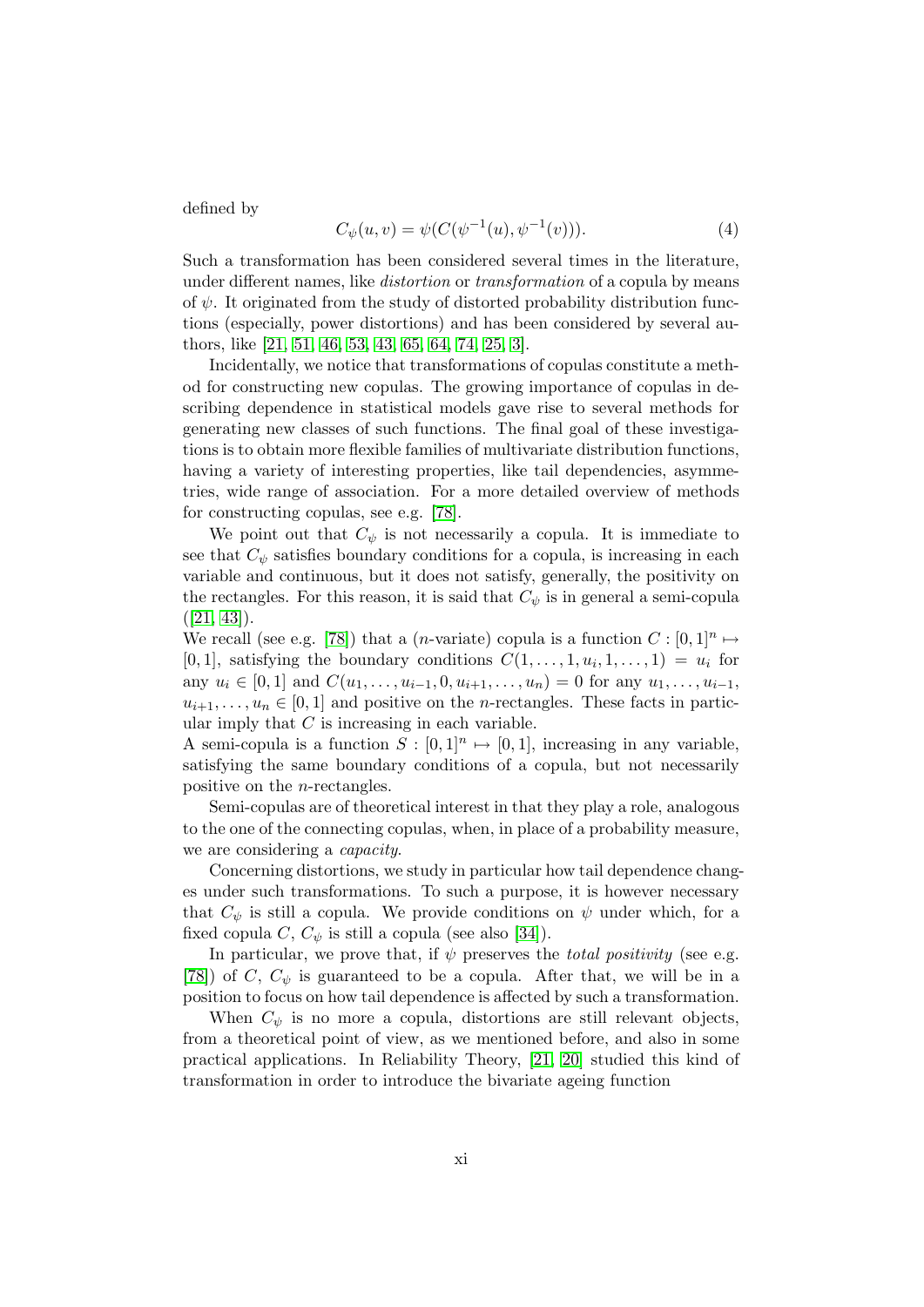$B : [0, 1] \times [0, 1] \to [0, 1]$  defined by

$$
B(u, v) = \exp\left\{-\overline{G}^{-1}\left(\overline{F}\left(-\log u, -\log v\right)\right)\right\}.
$$
 (5)

The ageing function  $B$  can be obtained as a distortion of the survival copula  $C$ :

$$
B(u,v) = \exp\left[-\overline{G}^{-1}\left\{\hat{C}\left(\overline{G}(-\log u), \overline{G}(-\log v)\right)\right\}\right].
$$
 (6)

In general,  $B$  is a semi-copula. However, it turns out to be a copula in several cases of interest. A relevant feature of B is that it describes the family of the level curves of  $\overline{F}$  and it permits to give a representation of  $\overline{F}$ in terms of the pair  $(\overline{G}, B)$ .

The semi-copula  $B$  is used for the definition of bivariate notions of ageing. Notions of ageing are introduced to compare conditional survival probabilities for residual lifetimes. For details about ageing, we refer e.g. to [\[14\]](#page-118-4). The function B can be also used in different settings (see e.g. [\[45,](#page-120-4) [76\]](#page-122-4)).

We devote also part of our study to the analysis of ageing functions and ageing properties, under the hypothesis of the exchangeability of the lifetimes.

Exchangeability is in particular necessary for the definition of Schurconcavity (or Schur-convexity) properties of a distribution (for a more detailed discussion on Schur-convexity and other convexity properties, see [\[70\]](#page-122-5)). Such a property plays an important role in modelling ageing (see  $[21, 86]$  $[21, 86]$ .

Ageing properties expressed in terms of ageing functions can be reformulated and studied also in the multivariate case (see [\[36\]](#page-119-8)).

The fact, that the ageing function  $B$  can be obtained as a distortion of the survival copula, is useful to analyze some relations existing among univariate ageing, bivariate ageing and stochastic dependence (see [\[21\]](#page-118-2)).

As a natural consequence of the introduction of the family  $\{\overline{F}_t\}_{t>0}$  and as a continuation of the study of the evolution of dependence, it will be of interest to study the evolution of ageing, by means of the family  ${B_t}_{t\geq0}$ , where

$$
B_t(u_1,\ldots,u_n) = \exp\left\{-\overline{G}_t^{-1}\left(\overline{F}_t\left(-\log u_1,\ldots,-\log u_n\right)\right)\right\}.
$$
 (7)

The study of B and  ${B_t}_{t\geq0}$  points out many interesting analogies between evolution of dependence and evolution of ageing. The analysis carried out in [\[49\]](#page-120-0) suggested us to deepen the formalization of such analogies and to look for their motivation in the abstract structure of the families  $\{\hat{C}_t\}_{t\geq 0}$ and  ${B_t}_{t>0}$  (see [\[48\]](#page-120-5)).

To this aim, it will be natural to use the language of semigroups.

Let U be an arbitrary set,  $\oplus$  a binary operation on U and  $1_{\oplus}$  the neutral element for ⊕. If  $\mathcal U$  is closed with respect to  $\oplus$  and  $\oplus$  is associative,  $(\mathcal U, \oplus, 1_{\oplus})$ is said a (unitary) semigroup.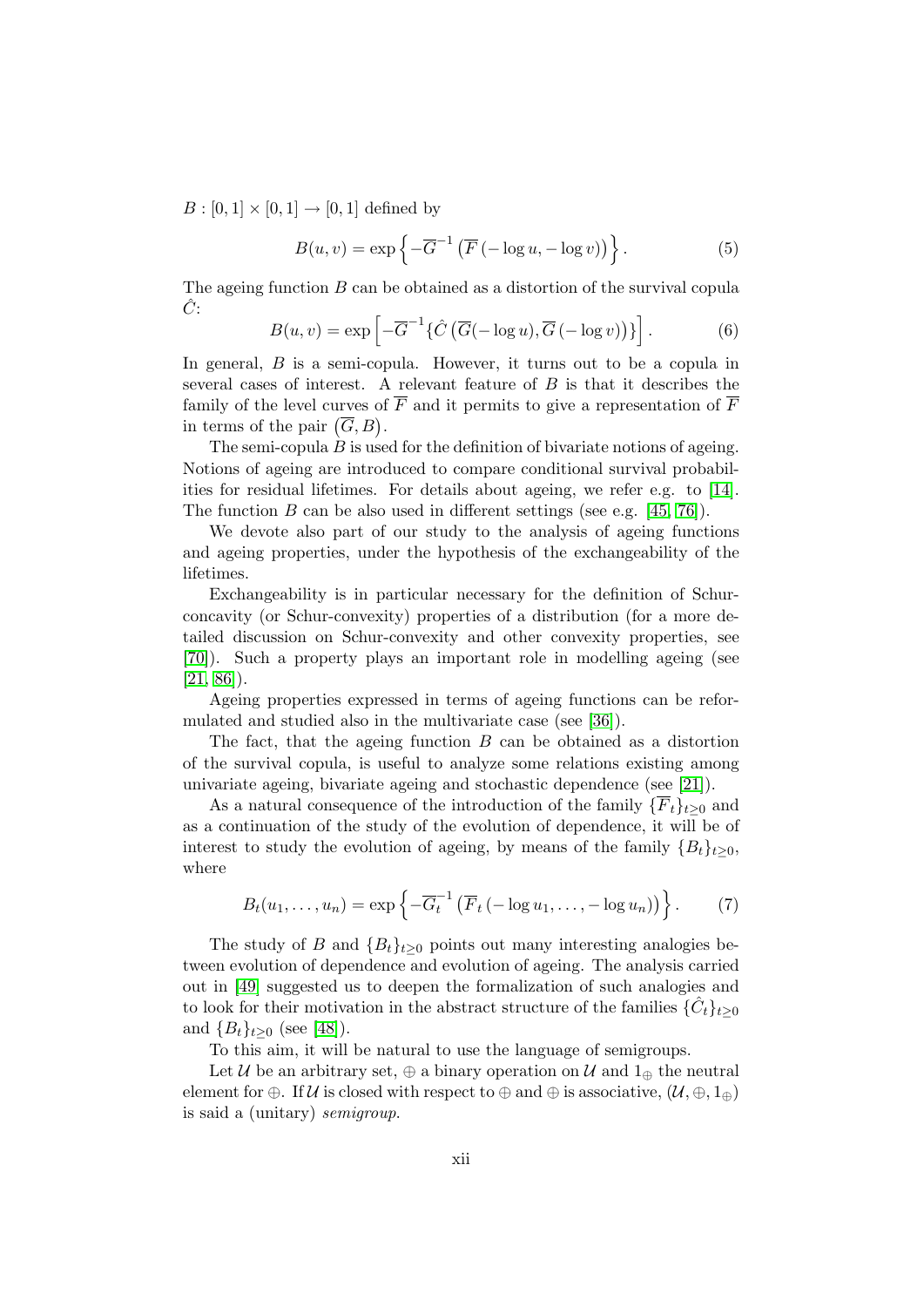Let now  $T$  be an arbitrary set. An *action* of  $U$  on  $T$  is a transformation

$$
\Phi: \mathcal{T} \times \mathcal{U} \rightarrow \mathcal{T}
$$

such that

- (i) for any  $\zeta \in \mathcal{T}$ ,  $\Phi(\zeta, 1_{\oplus}) = \zeta$ ;
- (ii) for any t,  $s \in \mathcal{U}$ ,  $\Phi(\Phi(\zeta,t), s) = \Phi(\zeta, t \oplus s)$ .

The set

$$
\mathcal{O}_{\Phi}(\zeta) = \Phi(\zeta, \mathcal{U}) = \{ \zeta' \in \mathcal{T} : \exists s \in \mathcal{U} : \Phi(\zeta, s) = \zeta' \}
$$

is the *orbit* of  $\zeta$  under the action  $\Phi$ . In most of our applications, we will consider the semigroup  $(\mathcal{U}, \oplus, 1_{\oplus})$  coinciding with  $(\mathbb{R}_+, +, 0)$  and T coinciding with the family of all the semi-copulas,  $S$ , or with the family of all the copulas, C.

We define here, in accordance with such an algebraic setting, the general notion of hyper-property.

Let S be a semi-copula, **P** a property of semi-copulas and  $\mathcal{P}$  the class of all the semi-copulas satisfying **P**; furthermore, let  $\mathcal{O}_{\Phi}(S)$  be the orbit of S under the action  $\Phi$ . We say that S is hyper<sub> $\Phi$ </sub>-**P** if  $\mathcal{O}_{\Phi}(S) \subseteq \mathcal{P}$ . We denote by hyper<sub> $\Phi$ </sub>- $\mathcal P$  the class of all the semi-copulas satisfying hyper $_{\Phi}$ - $\mathbf P$ .

A classic topic in the theory of copulas is the analysis of relationships existing among different properties of dependence. For our purposes, we prefer to describe such properties as classes of copulas associated with the different dependence properties.

Here, we aim at studying also relationships existing among the classes of semi-copulas describing dependence properties or hyper-dependence properties.

Our axiomatic investigation can be also of theoretical interest. The general background, provided by the formalization of hyper-properties, allows us to extend the notion of hyper-property from dependence to other kinds of properties.

In this context, we study the notion of hyper-property regards to the family  $\{\hat{C}_t\}_{t\geq 0}$ . As proved in [\[49\]](#page-120-0), in fact, the family  $\{\hat{C}_t\}_{t\geq 0}$  is the orbit of C, under the semigroup action defined by a certain transformation  $\Phi_{den}$ . In such a case, we just reobtain hyper-dependence properties.

Analogously, we prove that also the family of ageing functions is the orbit of the ageing function B, under a different semigroup action  $\Phi_{aq}$ . Thus, we extend the notion of hyper-property to the family  ${B_t}_{t\geq0}$ . In this case, we speak of *hyper-ageing* properties.

The interest in this common background for the two families  $\{\hat{C}_t\}_{t\geq 0}$  and  ${B_t}_{t\geq0}$  lies in that it explains some special analogies existing between ageing and dependence. More precisely, these analogies concern the structure of the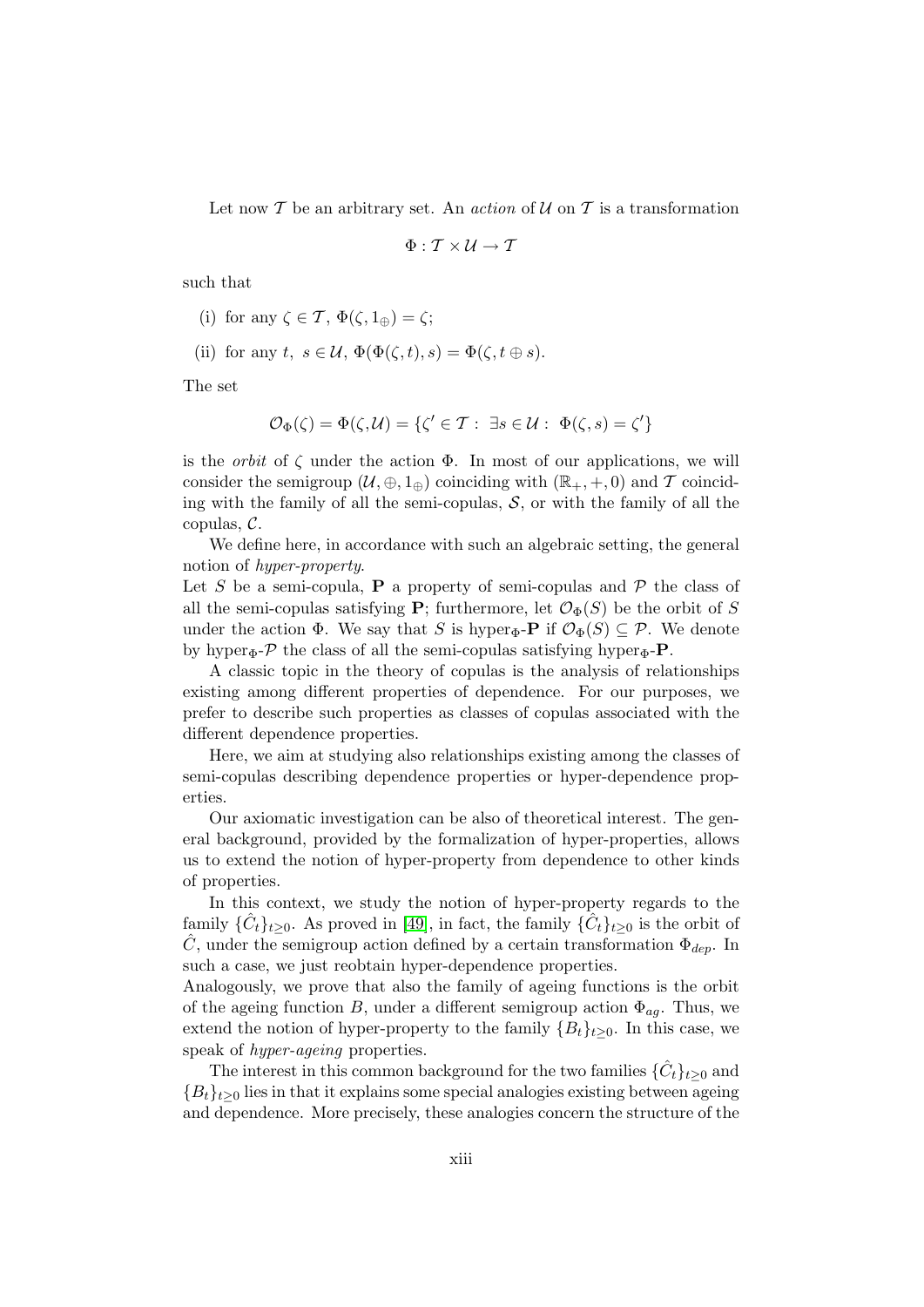implications among dependence properties and the structure of implications among ageing properties.

The thesis is organized as follows.

Chapter [1](#page-16-0) is devoted to collect the needed mathematical background. To this purpose, we recall basic definitions and facts about counting processes, survival models, univariate and multivariate stochastic orders. A more detailed part is devoted to stochastic dependence and copulas. Stochastic orders are of particular interest for us, because we will use them as a basic language to develop our results. Stochastic dependence and copulas constitute the basic subject for the contributions presented in the thesis.

Results about stochastic dependence and its evolution are explained in detail in Chapter [2.](#page-32-0) In a first part, we mainly focus on conditions for preservation of dependence properties under a progressive observations of survivals; in a second part, we focus on monotonicity (increase or decrease) of dependence.

Chapter [3](#page-63-0) is devoted to distortions of probability measures and of copulas. We also focus on semi-copulas and capacities. In particular, we discuss therein conditions on the distortion under which the distorted copulas are still copulas. Such arguments are relevant in the study of tail dependence of distorted probabilities.

Chapter [4](#page-74-0) is devoted to the study of ageing properties of a survival model and of their evolution. We detail some relevant aspect of analytical type for  ${B_t}_{t\geq0}$  and present some practical interpretation of these conditions. A part of the chapter is devoted to broaden the study of the connections among dependence, univariate and bivariate ageing, along the line of [\[21\]](#page-118-2). In the frame of this elaboration, both analogies and structural differences emerge, between  ${B_t}_{t\geq0}$  and  ${\{\hat{C}_t\}_{t\geq0}}$ .

Finally, in Chapter [5,](#page-100-0) on the basis of these analogies, we provide the theoretical frame unifying the treatments of evolution of dependence and of ageing.

We prove that both the families  ${B_t}_{t\geq0}$  and  ${\{\hat{C}_t\}_{t\geq0}}$  are orbits of actions of a semigroup. In this algebraic setting, a hyper-property is represented by a class of semi-copulas, that is closed under the action of a given semigroup of transformations.

We are specifically interested in studying relationships among dependence properties and conditions for preservation in time of some of them. This can be done by studying relationships among the corresponding classes of copulas and their properties of closure under a given semigroup action.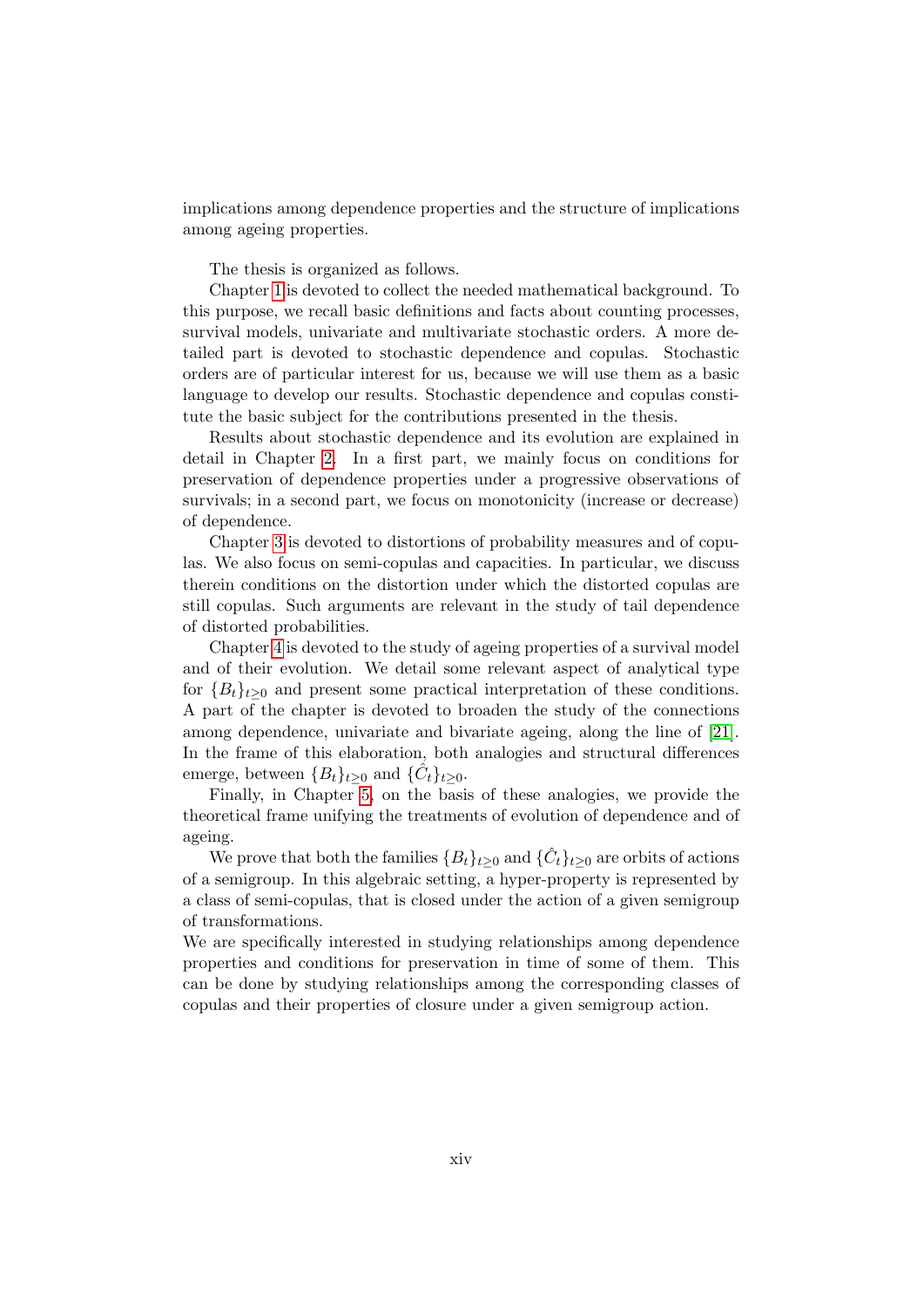## Acknowledgments

I wish to express my gratitude to my supervisor Fabio Spizzichino, for having encouraged me to undertake the research activity and for having followed me during these years.

Furthermore, I would like to thank my co-authors Fabrizio Durante and Peter Sarkoci for many useful discussions we had together and Giovanna Nappo for having carefully read and reviewed my thesis and for interesting discussions we had during and before my PhD.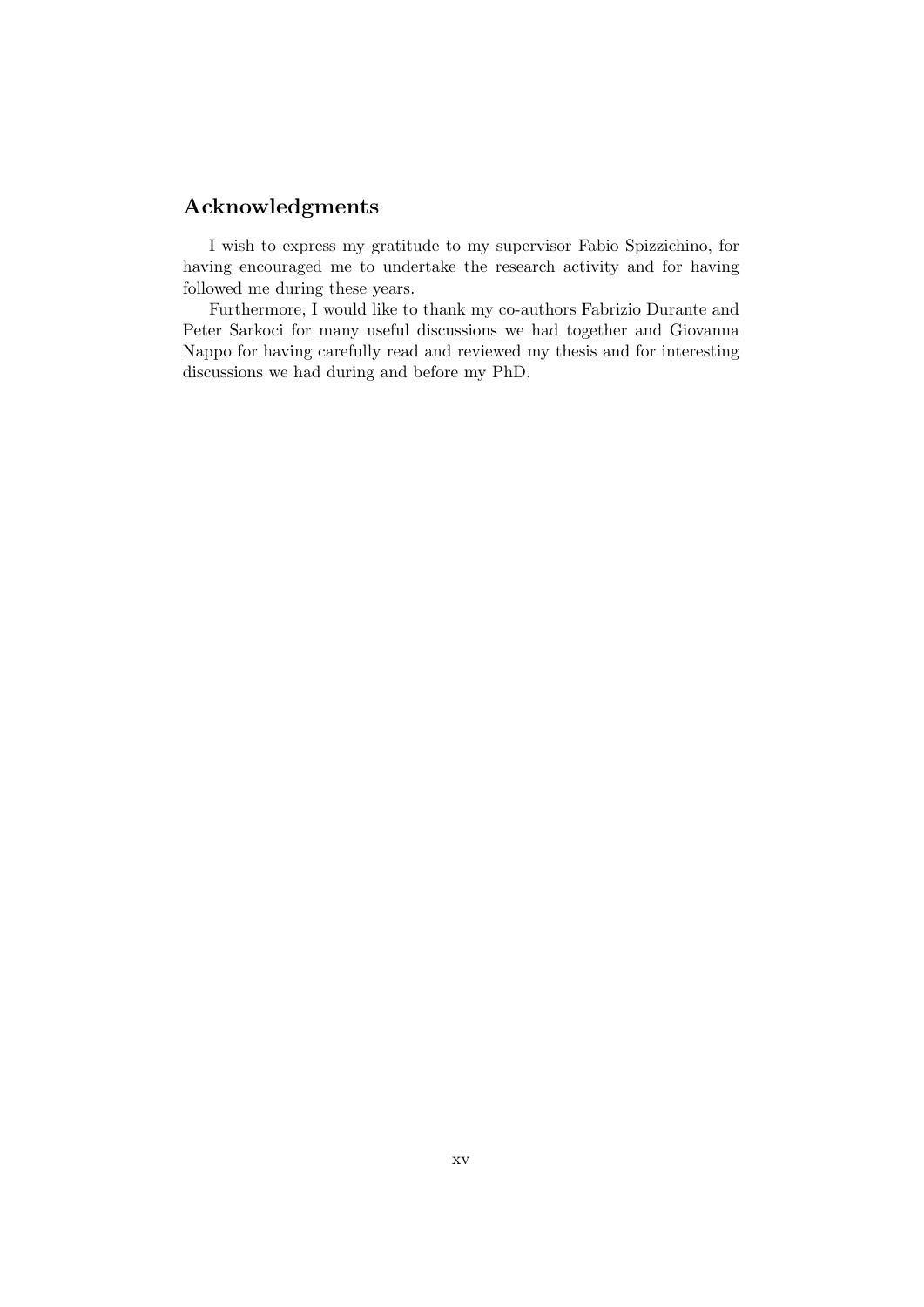# <span id="page-16-0"></span>Chapter 1

# Mathematical background

### <span id="page-16-1"></span>1.1 Counting processes and survival models

A stochastic process is a family of random variables  $(= r.v.'s)$ 

$$
\mathbf{Y} \equiv \{ Y_t : \Omega \to \mathbb{R}^d, t \in I \subseteq \mathbb{R} \},\
$$

all defined on the same probability space  $(\Omega, \mathcal{F}, \mathbb{P})$ . In particular, a *counting* process (on  $\mathbb{R}_+$ ) is a stochastic process  $\mathbf{N} \equiv \{N_t\}_{t\geq 0}$  adapted to a filtration  ${\{\mathcal{F}_t\}}_{t\geq0}$ , with  $N_0=0$  and  $N_t<\infty$  a.s., and whose path are a.s. rightcontinuous, piecewise constant and have only jump discontinuities, with jumps of size  $+1$ .

A simple counting process on the half-line can be defined starting from a family of r.v.'s  $\{T_n\}_{n\in\mathbb{N}}$ , such that, for any  $i, j \in \mathbb{N}$ ,  $i \neq j$ ,  $T_i > 0$ ,  $T_i \neq T_j$ and  $T_i < \infty$ . Then,  $\{N_t\}_{t\geq 0}$  is given by

$$
N_t = \sum_{i=1}^{\infty} \mathbf{1}_{\{T_i \le t\}}.
$$

It is natural assuming  $E(N_t) < \infty$  for any fixed  $t \in \mathbb{R}_+$ .

With a general stochastic process on the real half-line, it is associated the family of sub- $\sigma$ -algebras of  $\mathcal{F}, \ (\mathcal{F}_t^Y)_{t \geq 0}.$   $\mathcal{F}_t^Y = \sigma(Y_s, s \in [0, t])$  is the internal history of the process.

In the case of a counting process N, with a finite number of jumps,  $\mathcal{F}_t^N$ can be written as

$$
\mathcal{F}_t^N = \sigma(T_1 \wedge t, ..., T_n \wedge t, N_t).
$$

In fact, except for the instants  $T_1, ..., T_n$ , the process is constant.

Since the needed information for studying a counting process is given by the observation of the sequence of the jump times, we can study this kind of processes both from the point of view of the finite-dimensional distributions of the jump times and in terms of compensators ([\[22,](#page-118-0) [8\]](#page-117-7)).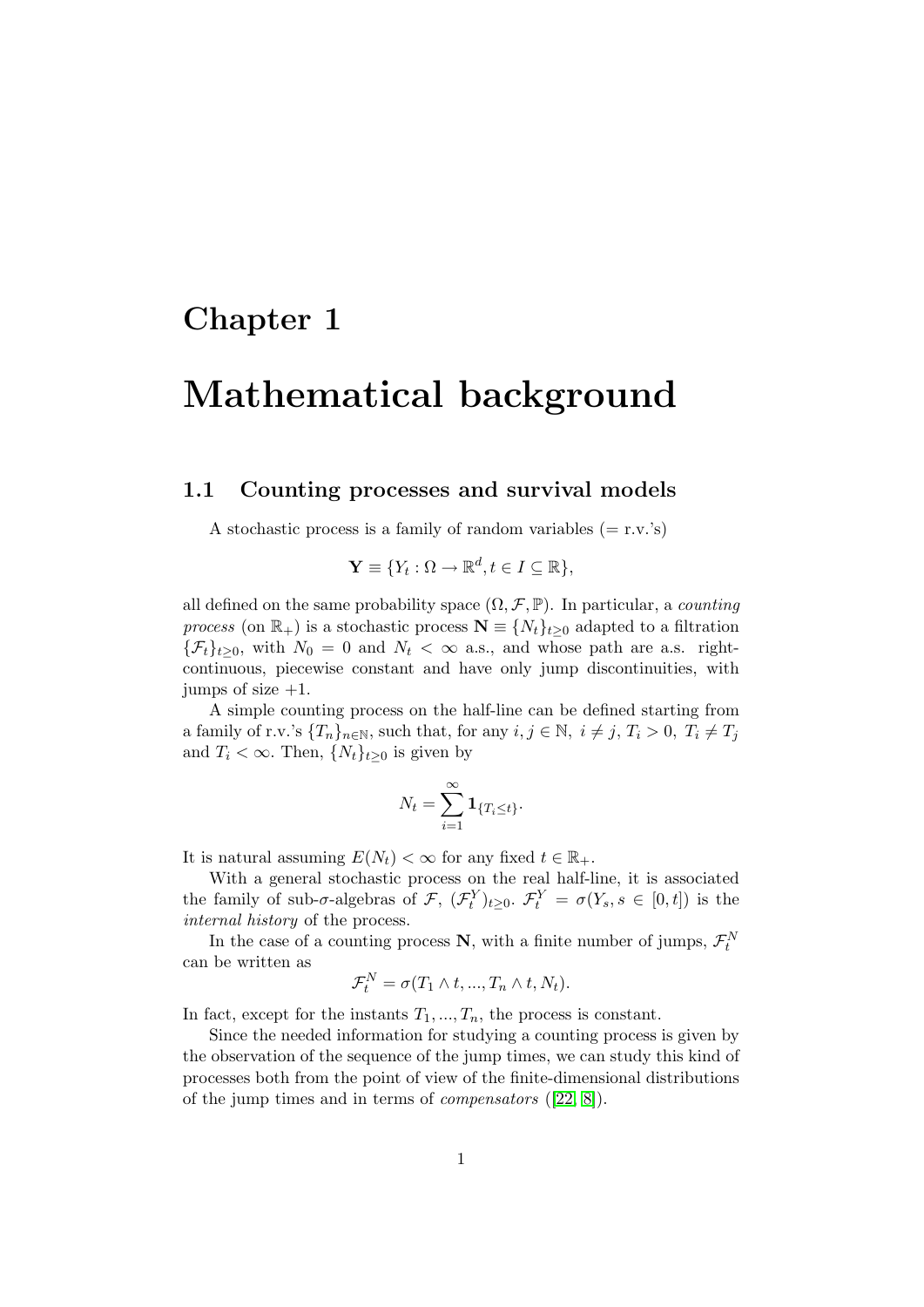**Definition 1.1.1.** The compensator of the process  $\{N_t\}_{t\geq0}$ , with respect to  $(w.r.t.)$   $(\mathcal{F}_t^N)_{t\geq 0}$ , is the random measure A such that the process  $\{A_t\}_{t\geq 0}$ ,  $A_t = A((0, t])$ , is predictable and, for any predictable and non-negative process  $\{H_t\}_{t>0}$ ,

$$
E\left[\int_0^\infty H_t dN_t\right] = E\left[\int_0^\infty H_t dA_t\right].
$$

Such a measure exists and is unique.

The compensator can be heuristically interpreted as the local expected value of the process N, conditionally on its strict past, that is

$$
A(dt) = E[N(dt)|\mathcal{F}_{t-}] = \mathbb{P}(N(dt) = 1|\mathcal{F}_{t-}).
$$

The compensator is a more "regular" object than the process itself and its treatment is connected to the theory of martingales. In fact, the compensator can be also defined as the only predictable process A, such that  $N - A = M$ , where M is a zero-mean martingale. In terms of information, M can be interpreted as the innovation process, containing that information on N, that cannot be inferred from the strict past. From a statistical point of view, instead, it plays the role of a noise, collecting those aspects that cannot be estimated (analogously to residua in regression problems).

In the absolutely continuous case, the compensator can be written in the form  $A_t = \int_0^t \lambda_s ds$ . Its density,  $\lambda_s$ , is the *stochastic intensity* of the process, that fits well to express the jump times "concentration" in a certain subset of  $\mathbb{R}_+$ . In the case of a counting process, it can be expressed as

$$
\lambda_t = \lim_{\delta \to 0^+} \mathbb{P}(N_{t+\delta} - N_t \ge 1 | \mathcal{F}_t^N).
$$

The jump intensities of each jump time  $T_i$  are given instead by

$$
\lambda_i(t) = \lim_{\delta \to 0^+} \frac{1}{\delta} \mathbb{P}(T_i < t + \delta | \mathcal{F}_t^N).
$$

The stochastic intensity of the process can be written in terms of the jump intensities:

$$
\lambda_t = \sum_{i=1}^n \lambda_i(t) \mathbf{1}_{\{T_i > t\}}.
$$

The form of the intensities is simpler in particular cases, for example, when the jump times are exchangeable. In this case, we can write them in the following form:

$$
\lambda_i^{(n-k)}(t) = \lim_{\delta \to 0^+} \frac{1}{\delta} \mathbb{P}(T_i < t + \delta | \mathcal{F}_t^N)
$$
\n
$$
= \lim_{\delta \to 0^+} \frac{1}{\delta(n-k)} \mathbb{P}(T_{(k+1)} \leq t + \delta | \mathcal{F}_t^N)
$$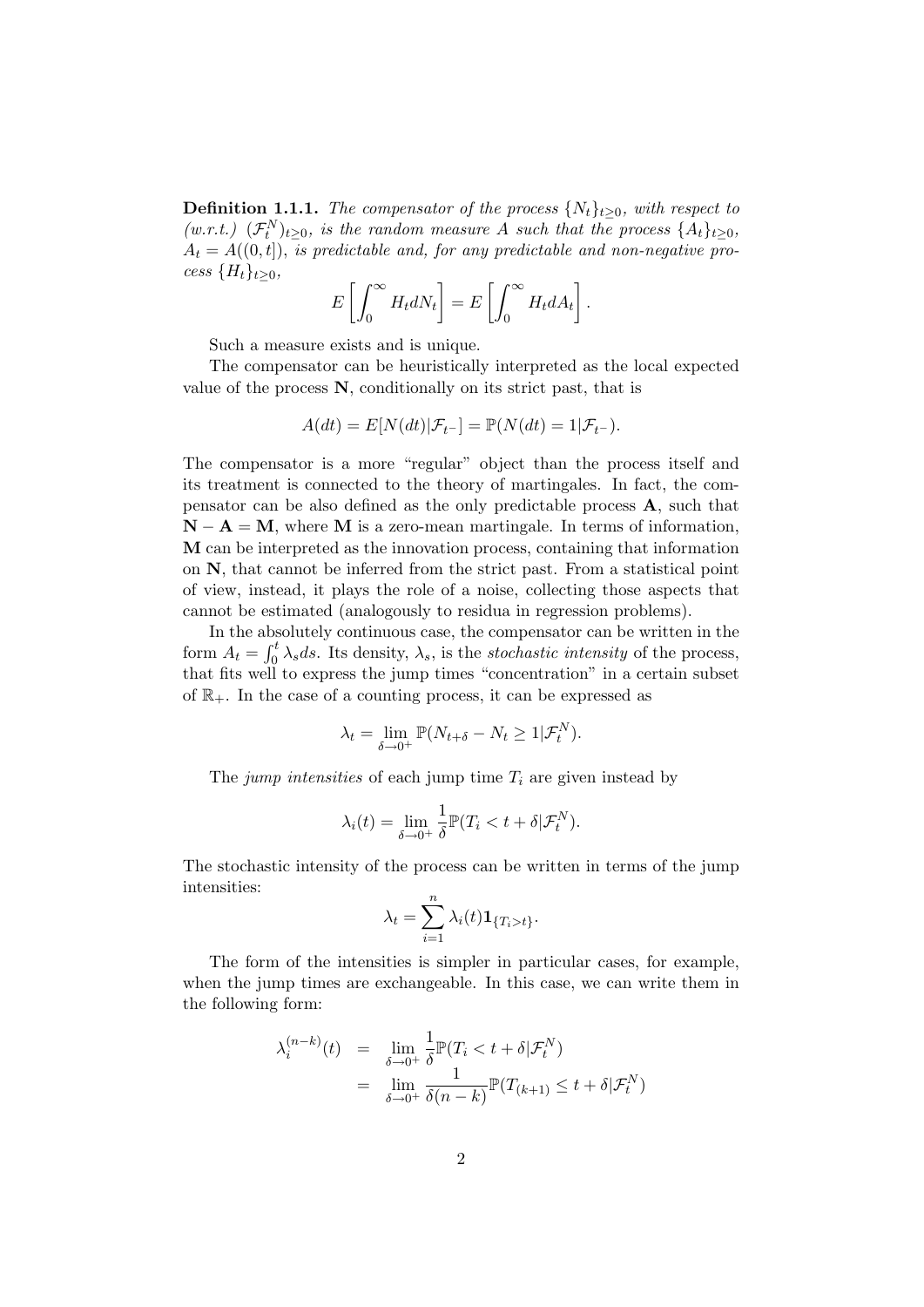or equivalently (see [\[86\]](#page-123-3))

$$
\lambda_i^{(n-k)}(t) = \frac{\int_t^{\infty} \cdots \int_t^{\infty} f(t_1, ..., t_k, t, \xi_1, ..., \xi_{n-k-1}) d\xi_1 \cdots d\xi_{n-k-1}}{\int_t^{\infty} \cdots \int_t^{\infty} f(t_1, ..., t_k, \xi_1, ..., \xi_{n-k}) d\xi_1 \cdots d\xi_{n-k}}.
$$

The intensity of a counting process can be also used to represent the stochastic dependence among the r.v.'s  $T_1, ..., T_n$ . In particular, they are specially suitable in expressing *dynamical* notions of dependence, in that, by definition, they take into account the conditioning on the past.

## <span id="page-18-0"></span>1.2 Exchangeability

The condition of *exchangeability* of  $T_1, \ldots, T_n$  formalizes the situation of *indifference* relative to  $T_1, \ldots, T_n$ .

We mainly use here terminology and concepts which are specific for the treatment of non-negative random quantities.

**Definition 1.2.1.**  $T_1, \ldots, T_n$  are exchangeable if they have the same joint distribution of  $T_{\sigma_1}, \ldots, T_{\sigma_n}$ , for any permutation  $\{\sigma_1, \ldots, \sigma_n\}$  of the indexes  $\{1, \ldots, n\}.$ 

In other words,  $T_1, \ldots, T_n$  are exchangeable if their joint distribution function  $F(x_1, \ldots, x_n)$  is symmetric in all the variables.

As said in the Introduction, in this thesis, we mostly shall be dealing with absolutely continuous distributions, for which

$$
F(x_1,\ldots,x_n)=\int_0^{x_1}\cdots\int_0^{x_n}f(\xi_1,\ldots,\xi_n)d\xi_1\cdots d\xi_n
$$

holds, where  $f$  denotes the joint probability density

$$
f(x_1,\ldots,x_n)=\frac{\partial^n}{\partial x_1\cdots\partial x_n}F(x_1,\ldots,x_n).
$$

As can be easily checked,  $T_1, \ldots, T_n$  are exchangeable if and only if f is symmetric in all the variables as well.

We notice that, if  $T_1, \ldots, T_n$  are exchangeable,  $T_{i_1}, \ldots, T_{i_j}$  also are exchangeable, with  $J = \{i_1, \ldots, i_j\}$  any subset of  $\{1, \ldots, n\}$ .

Their joint distribution function of  $T_{i_1}, \ldots, T_{i_j}$  depends only on  $j = |J|$ and not on the particular choice of the set J:

$$
F^{(j)}(x_1, \dots, x_j) = \lim_{x_{j+1}, \dots, x_n \to +\infty} F(x_1, \dots, x_n).
$$
 (1.1)

Furthermore, it is still obviously symmetric in all the variables.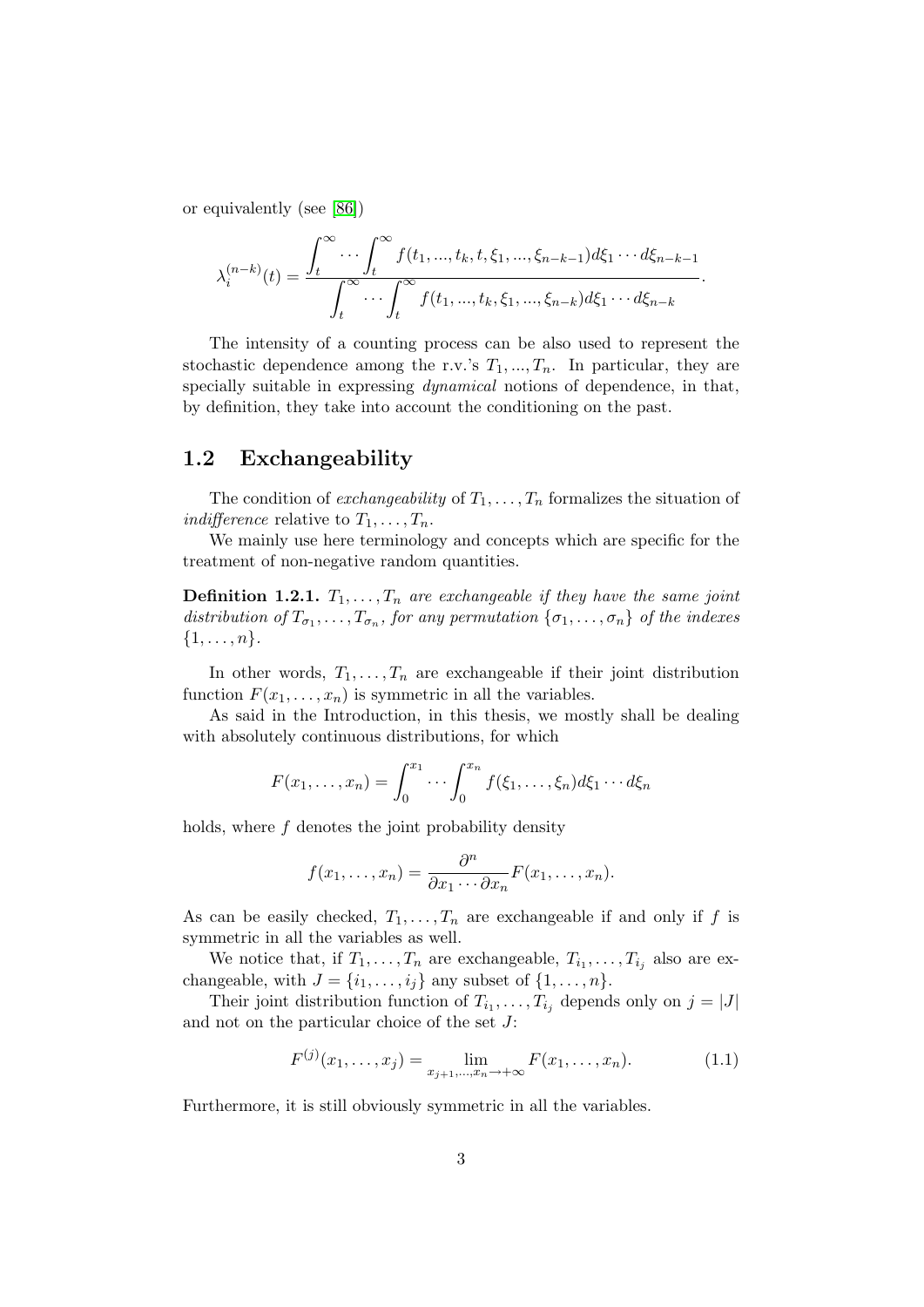**Definition 1.2.2.** An exchangeable distribution function  $F(x_1, \ldots, x_n)$  is N-extendible  $(N > n)$  if we find an exchangeable N-dimensional distribution function  $F(x_1, \ldots, x_N)$  such that  $F(x_1, \ldots, x_n)$  is the n-dimensional marginal distribution of  $F(x_1, \ldots, x_N)$ .

 $F(x_1, \ldots, x_n)$  is infinitely extendible if it is N-extendible for any  $N > n$ .

For an exchangeable distribution function  $F(x_1, \ldots, x_n)$ , any j-dimensional margin of its is obviously  $n$ -extendible.

Let  $\rho \in [-1, 1]$  be the *correlation coefficient* of two r.v.'s X, Y:

$$
\rho = \rho(X, Y) = \frac{Cov(X, Y)}{\sqrt{Var(X)Var(Y)}}.
$$
\n(1.2)

**Remark 1.2.3.** If  $T_1, \ldots, T_n$  are such that (for  $1 \leq i \neq j \leq n$ )  $Var(T_i) = \sigma^2$  and  $Cov(T_i, T_j) = \sigma^2 \rho$ . Then, the following holds:

$$
0 \le Var\left(\sum_{i=1}^{n} T_i\right) = n\sigma^2 + n(n-1)\sigma^2\rho
$$

and therefore  $\rho > -\frac{1}{\sqrt{2}}$  $\frac{1}{n-1}$ . Thus infinite extendibility implies positive correlation. In fact, if  $\rho < 0$ , then the distribution of  $T_1, \ldots, T_n$  cannot be  $N\text{-}extendible$  for  $N > 1 + \frac{1}{n}$  $\frac{1}{\rho}$ .

The most obvious example of an infinitely extendible distribution function corresponds to  $T_1, \ldots, T_n$  being independent and identically distributed  $(= i.i.d.);$  thus

$$
F(x_1,\ldots,x_n)=G(x_1)\cdots G(x_n).
$$

A further step may consist in considering  $T_1, \ldots, T_n$  being independent and identically distributed, conditionally on a r.v. or on a random vector  $\Theta$ , taking values in  $\mathbb{R}^d$ , with a distribution  $\Pi$ . Thus

$$
F(x_1,\ldots,x_n|\mathbf{\Theta}=\theta)=G(x_1|\theta)\cdots G(x_n|\theta)
$$

and

$$
F(x_1,\ldots,x_n)=\int_{\mathbb{R}^d}G(x_1|\theta)\cdots G(x_n|\theta)d\Pi(\theta).
$$

The following de Finetti theorem states that all the possible situations of infinite extendibility are of these two types.

**Theorem 1.2.4.** The distribution of exchangeable r.v.'s  $T_1, \ldots, T_n$  is infinitely extendible if and only if  $T_1, \ldots, T_n$  are i.i.d. or conditionally i.i.d..

This result can be formulated and proven in a number of different ways. Complete proofs can be found in [\[31,](#page-119-3) [55,](#page-121-9) [29\]](#page-119-2).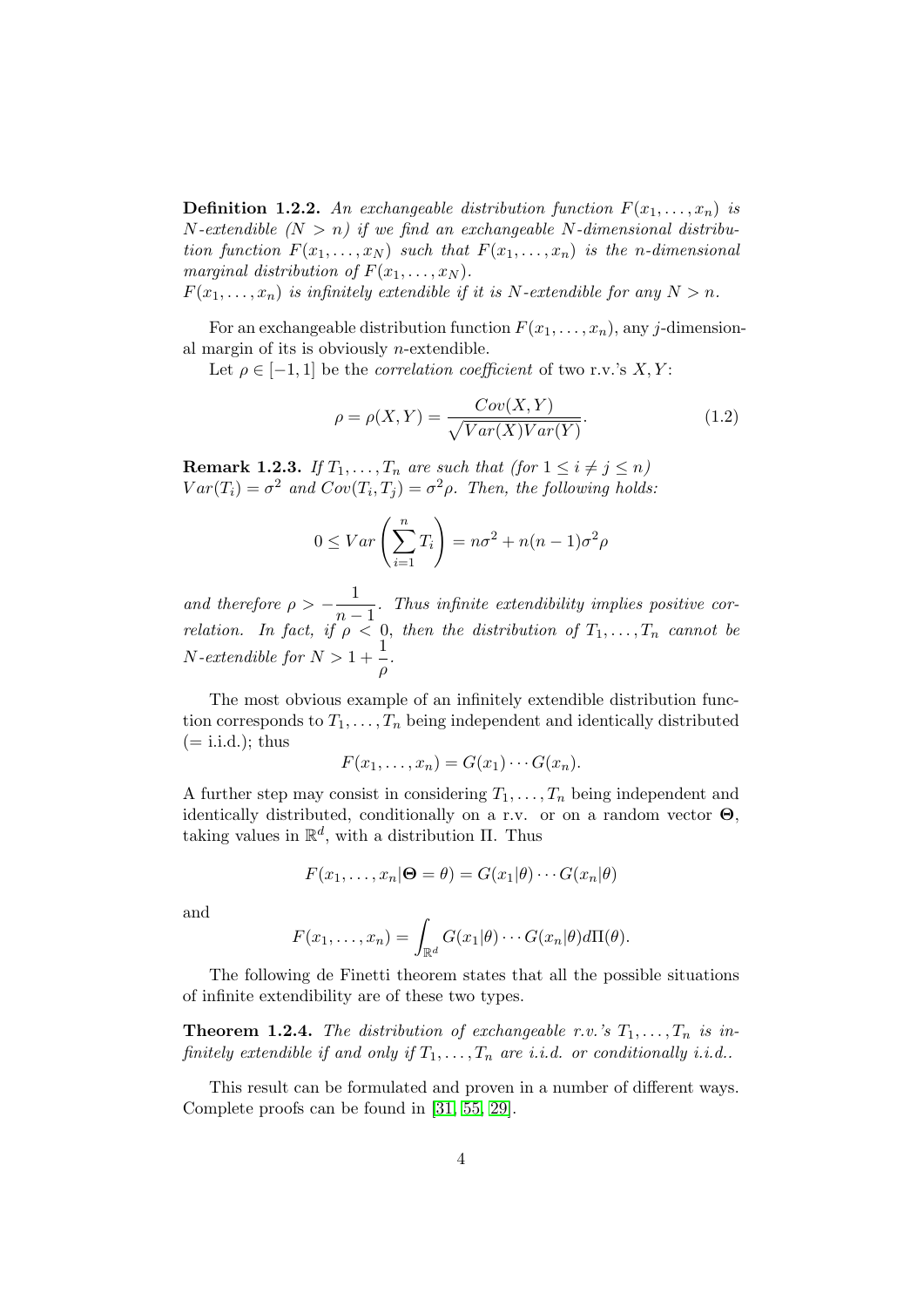### <span id="page-20-0"></span>1.3 Dependence concepts and copulas

Besides intensities, specific and widespread tools to describe stochastic dependence are copulas ([\[78\]](#page-122-1)).

Definition 1.3.1. For  $n \geq 2$ , a copula

$$
C : [0,1]^n \mapsto [0,1]
$$

is a distribution function on  $[0, 1]^n$  with uniform univariate margins on  $[0, 1]$ .

An equivalent, more analytical-type definition can be given. To this aim, we preliminarily state the following

**Definition 1.3.2.** Let  $K : A_1 \times \cdots \times A_n \subseteq \mathbb{R}^n \to \mathbb{R}$  and  $[\mathbf{a}, \mathbf{b}] = [a_1, b_1] \times$  $\cdots \times [a_n, b_n]$  be a n-rectangle contained in  $A_1 \times \cdots \times A_n$ .

• The K-volume of  $[a, b]$  is defined as

$$
V_K([\mathbf{a},\mathbf{b}]) = \Delta_{\mathbf{a}}^{\mathbf{b}} K(\mathbf{t}) = \Delta_{a_n}^{b_n} \cdots \Delta_{a_1}^{b_1} K(\mathbf{t}),
$$

where

$$
\Delta_{a_i}^{b_i}=K(t_1,\ldots,t_{i-1},b_i,t_{i+1},\ldots,t_n)-K(t_1,\ldots,t_{i-1},a_i,t_{i+1},\ldots,t_n).
$$

• K is said to be n-increasing if, for any n-rectangle  $[\mathbf{a}, \mathbf{b}] \subseteq A_1 \times \cdots \times$  $A_n$ ,

$$
V_K([\mathbf{a}, \mathbf{b}]) \geq 0.
$$

**Definition 1.3.3.** A (*n*-variate) copula is a function  $C : [0,1]^n \mapsto [0,1]$ such that

- 1. for any  $u_i \in [0,1], C(1, \ldots, 1, u_i, 1, \ldots, 1) = u_i;$
- 2. for any  $u_1, ..., u_{i-1}, u_{i+1}, ..., u_n \in [0, 1],$

$$
C(u_1, ..., u_{i-1}, 0, u_{i+1}, ..., u_n) = 0;
$$

3. C is n-increasing.

These conditions in particular imply that  $C$  is increasing in each variable.

**Theorem 1.3.4 (Sklar).** Given a random vector  $X = (X_1, \ldots, X_n)$  with continuous distribution function F and margins  $G_1, \ldots, G_n$ , there exists a unique copula C satisfying

<span id="page-20-1"></span>
$$
F(x_1, \ldots, x_n) = C(G_1(x_1), \ldots, G_n(x_n))
$$
\n(1.3)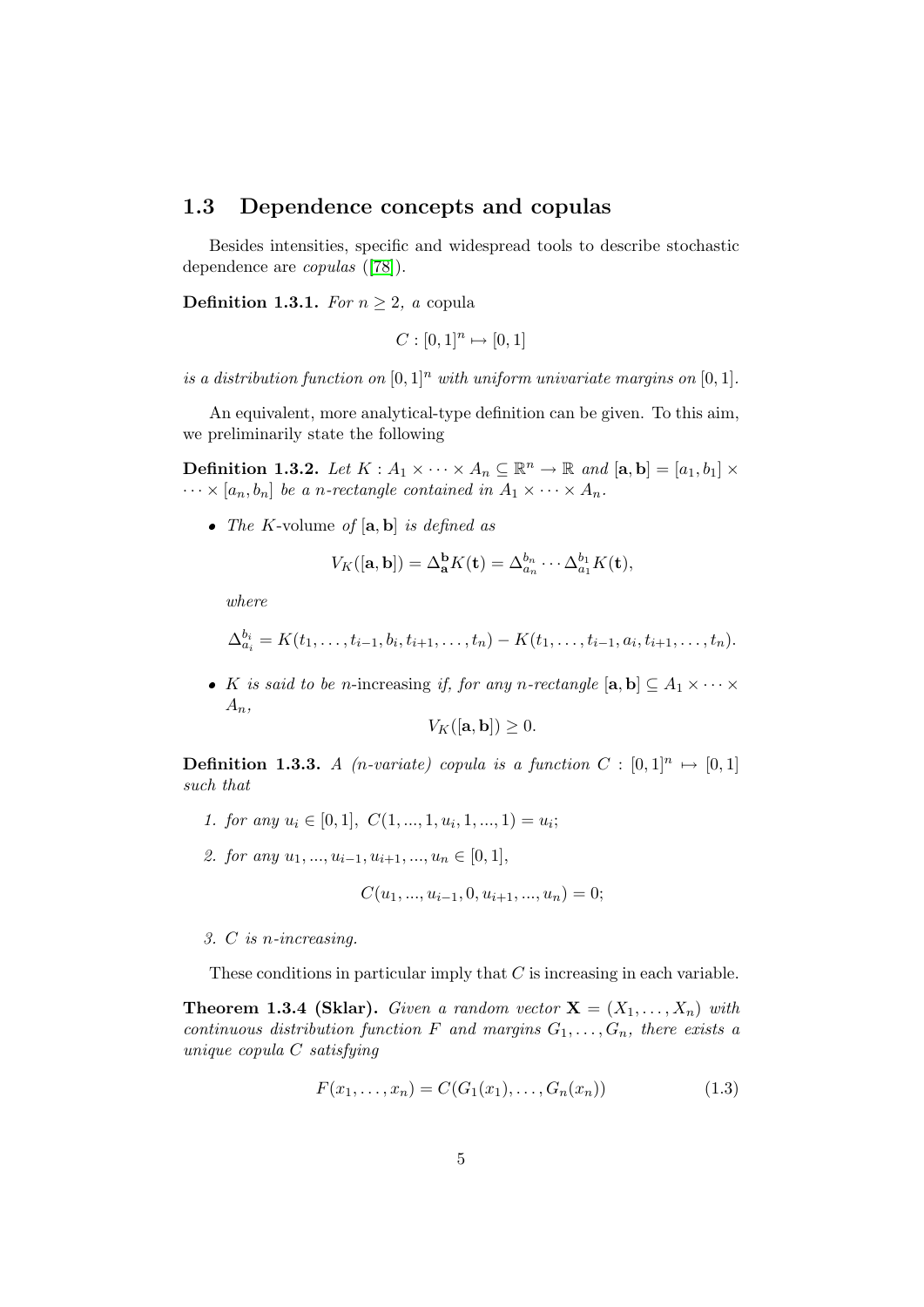and given by

<span id="page-21-2"></span>
$$
C(u_1, \ldots, u_n) = F(G_1^{-1}(u_1), \ldots, G_n^{-1}(u_n))
$$
\n(1.4)

where  $G_i^{-1}(u) = \inf\{x \in \mathbb{R} | G_i(x) \ge u\}$ , for any  $0 \le u \le 1$ ,  $i = 1, ..., n$ .

Conversely, given a copula C and  $G_1, \ldots, G_n$  univariate distribution functions, a function  $F$ , defined by Eq.  $(1.3)$ , is a n-dimensional distribution function, with univariate margins  $G_1, \ldots, G_n$ .

The copula associated with the probability distribution  $F$  by means of Eq.s  $(1.3)$  and  $(1.4)$ , is called *connecting copula*.

Sklar Theorem constitutes the motivation for calling copulas dependence structures, capturing dependence properties, that are scale invariant. In fact, as it can be seen from Eq.  $(1.3)$ , C combines the marginal distributions into their joint distribution function and permit to distinguish in the model the properties due to the dependence structure from those originated by the marginal behaviour.

This fact allows us to construct different multivariate models by combining the same margins by means of different copulas or by fixing the dependence structure (i.e. the copula) and letting the margins vary.

#### <span id="page-21-0"></span>1.3.1 Analytical properties of copulas

Deterministic dependence among variables is represented by the fact that any variable can be expressed as a function of the other ones. Such dependence can be positive (monotonicity) or negative (counter-monotonicity). For example, in the bivariate case, X, Y are such that  $X = q(Y)$  for a suitable function  $g$ ; if  $g$  is increasing, then  $X, Y$  are monotonic, if  $g$  is decreasing,  $X, Y$  are counter-monotonic. Monotonicity and counter-monotonicity represent the upper and lower bounds respectively for all the dependence structures. Monotonicity and counter-monotonicity are described by the copula

$$
M(u_1,\ldots,u_n)=\min(u_1,\ldots,u_n)
$$

and

$$
W(u_1, ..., u_n) = \max(0, u_1 + \dots + u_n - n + 1)
$$

respectively. The last one is a copula only for  $n = 2$ .

Theorem 1.3.5 (Fréchet-Hoeffding bounds). For any copula  $C$ ,

$$
W(u_1,\ldots,u_n)\leq C(u_1,\ldots,u_n)\leq M(u_1,\ldots,u_n),
$$

for all  $u_1, \ldots, u_n \in [0, 1]$ .

<span id="page-21-1"></span>Invariance under increasing transformations of the arguments, or of the margins, is essential to legitimate the use of copulas to model dependence. In fact, transforming the margins allows us to make copulas comparable.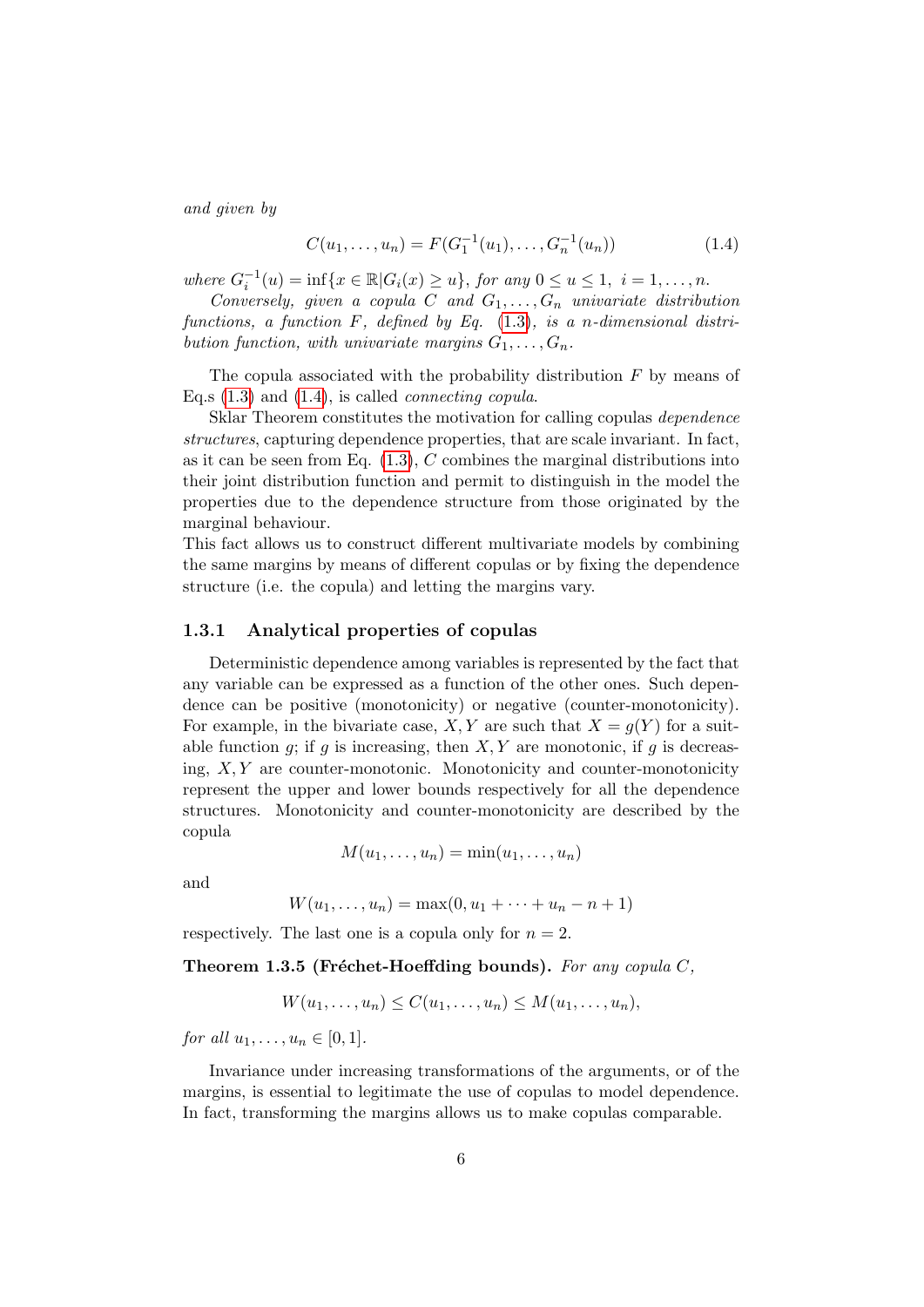**Theorem 1.3.6.** Let  $(X_1, \ldots, X_n)$  be a random vector with copula C and  $\gamma_1,\ldots,\gamma_n,\quad \gamma_i:\mathbb{R}\to\mathbb{R},\ \ i=1,\ldots,n,\ be\ strictly\ increasing\ transformations.$ Then, the transformed vector  $(\gamma_1(X_1), \ldots, \gamma_n(X_n))$  admits the copula C as well.

#### <span id="page-22-0"></span>1.3.2 Dependence properties

After monotonicity and counter-monotonicity, the easiest structure of dependence in *n*-variate models is given by independence:

$$
F(x_1,\ldots,x_n)=G_1(x_1)\cdots G_n(x_n).
$$

Models with independent components admit the connecting copula

$$
C(u_1,\ldots,u_n)=\Pi_n(u_1,\ldots,u_n)=u_1\cdots u_n.
$$

A first generalization of this dependence structure may be given by the conditional independence. Conditional independence is relevant in that it models interesting practical situations, as concerns the dependence structure of a system. The most common interpretation of conditional independence is that the units  $D_1, \ldots, D_n$  (whose lifetimes are represented by  $T_1, \ldots, T_n$ ) are similar and there is no physical interaction among them. However, their lifetimes are influenced by the values taken by one or more physical quantities  $(\Theta_1, \ldots, \Theta_d) = \mathbf{\Theta}$ , representing environmental conditions. Suppose that the actual value of  $\Theta$  is unobservable: we assess a probability distribution on it. This probability is continuously updated in view of the progressive observation of survivals or failures of the units  $D_1, \ldots, D_n$ .

If we want the variables to be both exchangeable and conditionally independent, we have necessarily to impose them to be conditionally independent and identically distributed  $($  = conditionally i.i.d. $)$ .

A particular case of conditionally i.i.d. models, is represented by survival (or connecting) Archimedean copulas.

**Definition 1.3.7.** Let  $\phi : (0,1] \rightarrow [0,+\infty)$  be a n-completely monotonic decreasing function, such that  $\phi(1) = 0$ .

$$
\hat{C}(u_1,\ldots,u_n)=\phi^{-1}\left(\sum_{i=1}^n\phi(u_i)\right)
$$

is a Archimedean copula with generator  $\phi$ .

Archimedean models are also handy from a mathematical point of view, since the study of dependence properties of an Archimedean copula of any dimension can be traced back to the study of properties of  $\phi$ .

Associated with different copulas C, we obtain different dependence structures.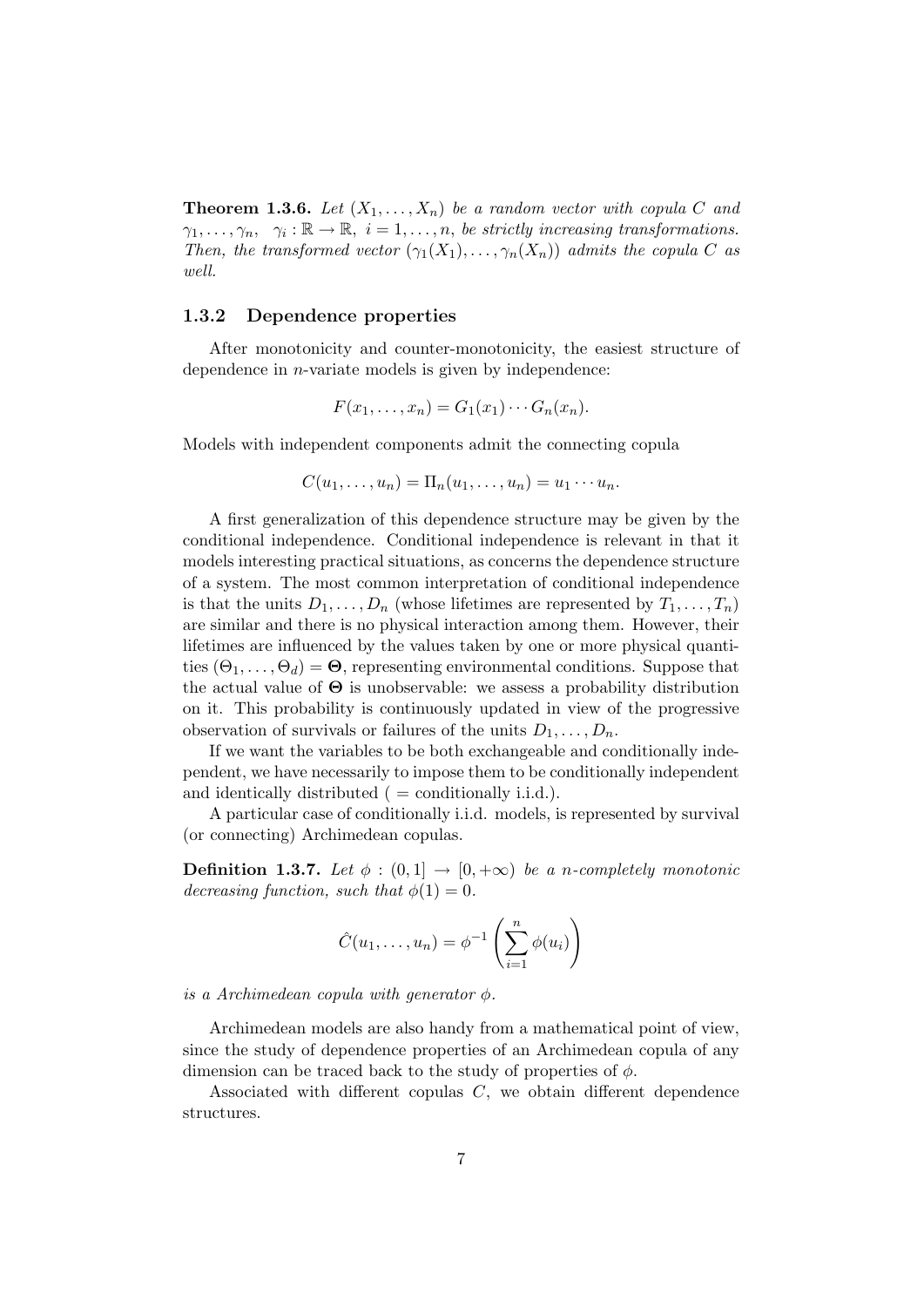As it happens in the transition from independence to conditional independence, we can build different models, presenting given dependence structures conditionally on a random variable (or vector). Such models are called factor models. Using the fact that mixtures of copulas are still copulas, the copula of a factor model can be written in the form

$$
C(u_1,\ldots,u_n)=\int_{\mathbb{R}}C_{\theta}(u_1,\ldots,u_n)d\Pi(\theta),
$$

where  $\Pi$  is the distribution of  $\Theta$ .

We point out that the "conditional dependence" of this kind of models, is not the one we mainly refer to in the thesis, where, by "conditional dependence", we mean the dependence conditional on longitudinal (or dynamic) observations of the variables representing the model and not on the observation of a parameter.

Speaking of construction of new copulas, in the bivariate case, a geometric method we will use in the following, mainly for building examples, is the ordinal sum construction.

**Definition 1.3.8.** Let  $\{J_i\}$ ,  $J_i = [a_i, b_i]$ , denote a countable partition of [0, 1] and let  $\{C_i\}$  be a collection of copulas with the same indexing as  $\{J_i\}$ . Then the ordinal sum of  $\{C_i\}$  with respect to  $\{J_i\}$  is the copula C given by

$$
C(u,v) = \begin{cases} a_i + (b_i - a_i)C_i \left( \frac{u - a_i}{b_i - a_i}, \frac{v - a_i}{b_i - a_i} \right) & (u,v) \in J_i^2, \\ M(u,v) & otherwise. \end{cases}
$$

Heuristically,  $C$  is obtained by "pasting" suitably scaled copies of  $C_i$  over the squares  $J_i^2$ .

The most part of our discussions on dependence properties, in particular the ones about their preservation, will be carried out in the bivariate case.

We recall the following definition:

**Definition 1.3.9.** Given two intervals A and B in  $\mathbb{R}$ , a function K: A  $\times$  $B \to \mathbb{R}$  is said to be totally positive of order 2 *(shortly, TP<sub>2</sub>)* if, for any  $x_1, x_2 \in A$ ,  $y_1, y_2 \in B$  such that  $x_1 \le x_2, y_1 \le y_2$ ,

<span id="page-23-0"></span>
$$
K(x_1, y_1)K(x_2, y_2) \ge K(x_1, y_2)K(x_2, y_1). \tag{1.5}
$$

Analogously,  $K: A \times B \to \mathbb{R}$  is said to be reverse regular of order 2 *(shortly,*  $RR<sub>2</sub>$ ) if [\(1.5\)](#page-23-0) holds with the reverse inequality sign.

For more details, see [\[60,](#page-121-10) [61\]](#page-121-11).

In the thesis, we consider the following properties of positive dependence (see e.g. [\[78\]](#page-122-1)):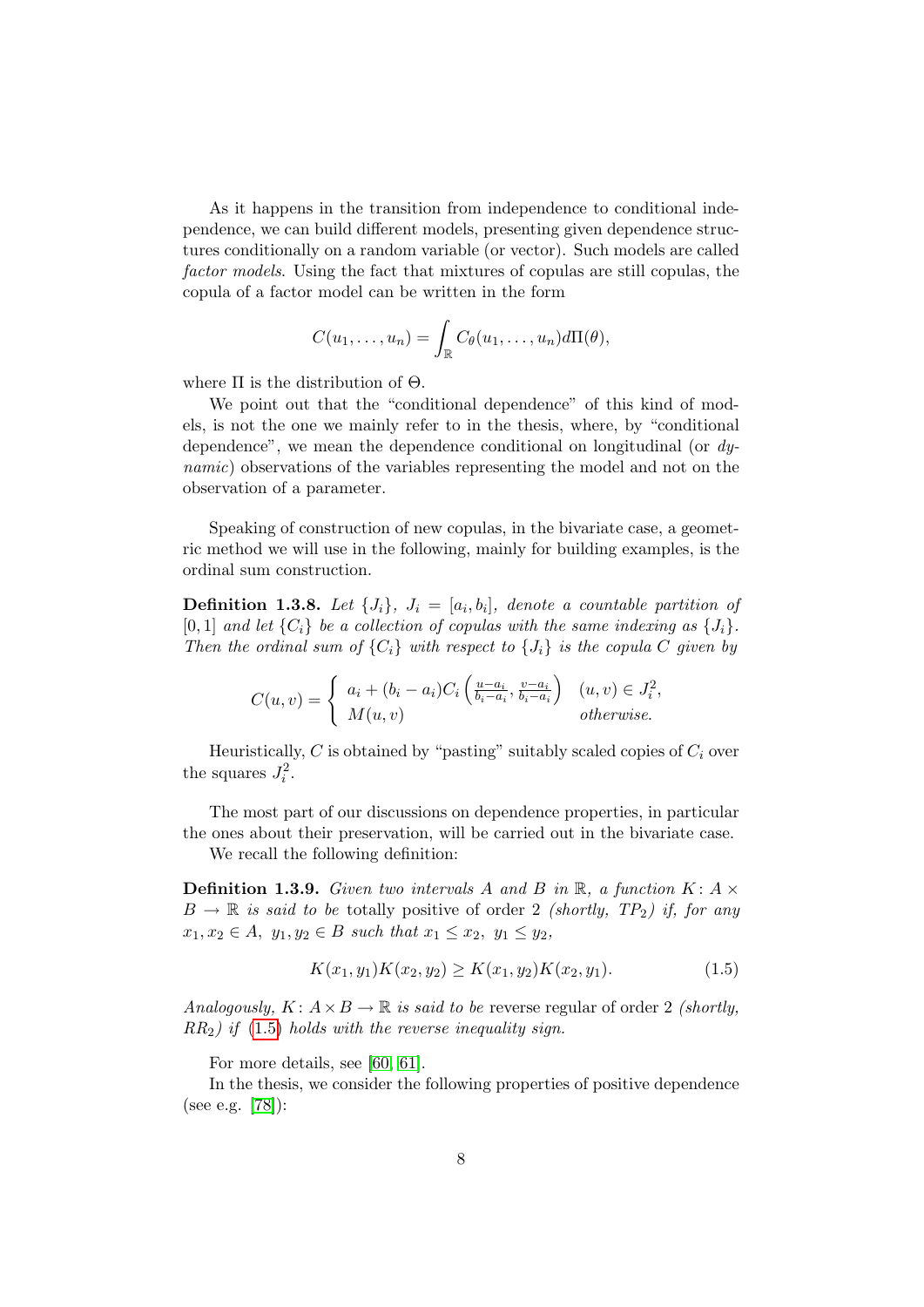**Definition 1.3.10.** Let F be the bivariate distribution function of  $(X, Y)$ , with margins  $G_X$ ,  $G_Y$ . The following properties **P** can be stated both as properties of F ("F is  $\mathbf{P}$ ") and of the random pair  $(X, Y)$  (" $(X, Y)$  is  $\mathbf{P}$ ").

- F is PQD (Positively Quadrant Dependent) if, for every  $(x, y) \in \mathbb{R}^2$ ,  $F(x, y) > G<sub>X</sub>(x)G<sub>Y</sub>(y)$ .
- F is LTD(Y | X) (Y is Left Tail Decreasing in X) if  $\frac{F(x, y)}{G(x)}$  $\frac{d(x, y)}{G_X(x)}$  is decreasing in x.

Analogously, F is  $LTD(X | Y)$  if,  $\frac{F(x, y)}{G(x)}$  $\frac{G_Y(y)}{G_Y(y)}$  is decreasing in y.

- F is  $SI(Y \mid X)$  (Y is Stochastically Increasing in X) if, for any y,  $\mathbb{P}(Y > y | X = x)$  is increasing in x. Analogously F is  $SI(X | Y)$  if, for any x,  $\mathbb{P}(X > x | Y = y)$  is increasing in y.
- F is LCSD (Left Corner Set Decreasing) if it is  $TP_2$ ;
- $\bullet$  F is PLR (Positively Likelihood Ratio dependent) if it is absolutely continuous and its density  $f$  is  $TP_2$ .

Dependence properties of a pair (or of a vector) of r.v.'s are characterized by their invariance under increasing transformations of the variables. Because of Theorem [1.3.6,](#page-21-1) dependence properties can thus be defined in terms of the connecting copula of the variables.

<span id="page-24-0"></span>**Definition 1.3.11.** Let  $C \in \mathcal{C}$  be the connecting copula of the random pair  $(U, V)$ .

- C is PQD if, for every  $(u, v) \in [0, 1]^2$ ,  $C(u, v) \ge uv$ .
- C is  $LTD(V \mid U)$  if  $u \mapsto \frac{C(u, v)}{U}$  $\frac{u,v}{u}$  is decreasing on [0, 1]. Analogously, C is  $LTD(U | V)$  if,  $v \mapsto \frac{C(u, v)}{V}$  $\frac{\alpha, \, \circ \, \cdot \,}{v}$  is decreasing on [0, 1].
- C is  $SI(V | U)$  if, for any fixed  $v \in [0,1]$ ,  $C(u, v)$  is concave in u. Analogously C is  $SI(U | V)$  if, for any fixed  $u \in [0,1], C(u, v)$  is concave in v.
- C is  $TP_2$  if it satisfies [\(1.5\)](#page-23-0).
- $\bullet$  C is PLR if C is absolutely continuous and its density  $c(u, v) = \frac{\partial^2 C}{\partial u^2}$  $\frac{\partial}{\partial u \partial v}(u, v)$  satisfies [\(1.5\)](#page-23-0).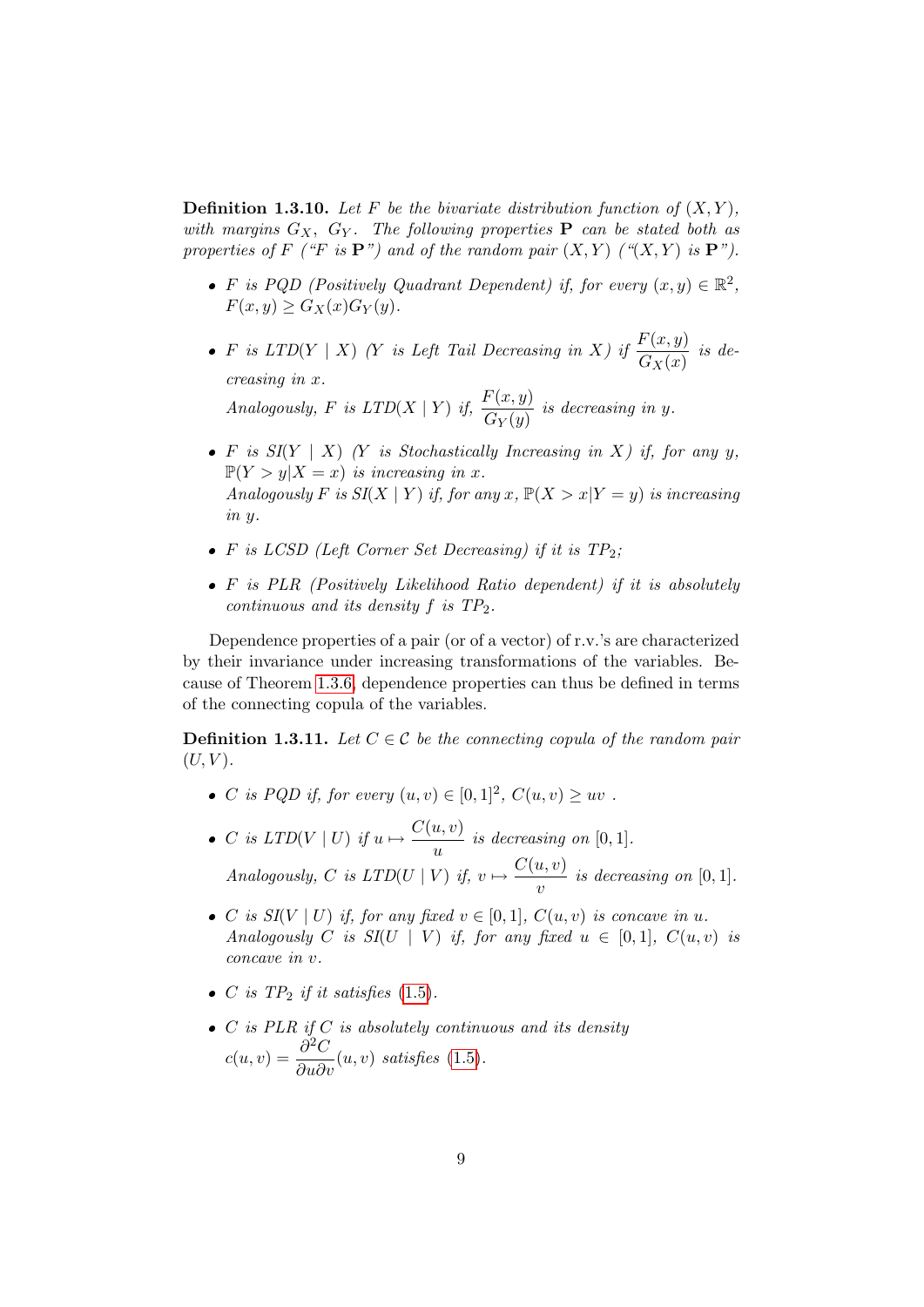The following chain of implications holds (and none of the converse implications is satisfied):

 $PLR \Rightarrow TP_2 \Rightarrow LTD(U | V)$  (or  $LTD(V | U)$ )  $\Rightarrow PQD;$ 

 $PLR \Rightarrow SI(U | V)$  (or  $SI(V | U)$ )  $\Rightarrow LTD(U | V)$  (or  $LTD(V | U)$ ).

If  $U, V$  are exchangeable, C is symmetric and therefore LTD( $U | V$ ) and  $\text{SI}(U | V)$  are equivalent to  $\text{LTD}(V | U)$  and  $\text{SI}(V | U)$  respectively. In this case, we simply say that C is LTD or SI.

Let us also introduce the following notation: we denote by  $\mathcal{P}_{PQD}$ ,  $\mathcal{P}_{LTD}$ ,  $\mathcal{P}_{TP_2}, \ \mathcal{P}_{SI}, \ \mathcal{P}_{PLR}$  the classes of copulas that are, respectively, PQD, LTD, TP<sub>2</sub>, SI, PLR.

The corresponding negative properties of dependence, namely NQD, RTI,  $RR_2$ , SD, NLR, can be obtained by simply reverting the signs in the inequalities in Definition [1.3.11.](#page-24-0)

An important part of the study of dependence relates to the extreme values, that is to the amount of dependence in the upper-quadrant or lowerquadrant tail of a (bivariate) distribution. Such a tail behaviour of the dependence is described by the following objects. Given two continuous random variables X and Y whose distribution functions are  $G_X$  and  $G_Y$ , respectively, the upper tail dependence coefficient  $\lambda_U$  of  $(X, Y)$  is defined by

<span id="page-25-1"></span>
$$
\lambda_U = \lim_{t \to 1^-} \mathbb{P}\left(Y > G_Y^{-1}(t) \mid X > G_X^{-1}(t)\right) \tag{1.6}
$$

<span id="page-25-0"></span>and the lower tail dependence coefficient  $\lambda_L$  by

$$
\lambda_L = \lim_{t \to 0^+} \mathbb{P}\left(Y \le G_Y^{-1}(t) \mid X \le G_X^{-1}(t)\right),\tag{1.7}
$$

provided that the above limits exist in  $[0, 1]$ . These two coefficients can be expressed in terms of the copula associated with  $(X, Y)$ .

Proposition 1.3.12. Let X and Y be continuous random variables with copula C. If  $\lambda_U$  and  $\lambda_L$  defined by [\(1.6\)](#page-25-0) and [\(1.7\)](#page-25-1) exist and take values in  $[0, 1]$ , then

$$
\lambda_L = \lim_{x \to 0^+} \frac{C(x, x)}{x}, \tag{1.8}
$$

$$
\lambda_U = \lim_{x \to 1^-} \frac{1 - 2x + C(x, x)}{1 - x} = 2 - \lim_{x \to 1^-} \frac{1 - C(x, x)}{1 - x}.
$$
 (1.9)

Moreover, if  $\lambda_U$  and  $\lambda_L$  exist and are finite, then

$$
\lambda_L = \delta'_C(0^+) \quad \text{and} \quad \lambda_U = 2 - \delta'_C(1^-), \tag{1.10}
$$

where  $\delta_C : [0,1] \to [0,1]$  given by  $\delta_C(x) = C(x,x)$  is the diagonal section of  $C$ .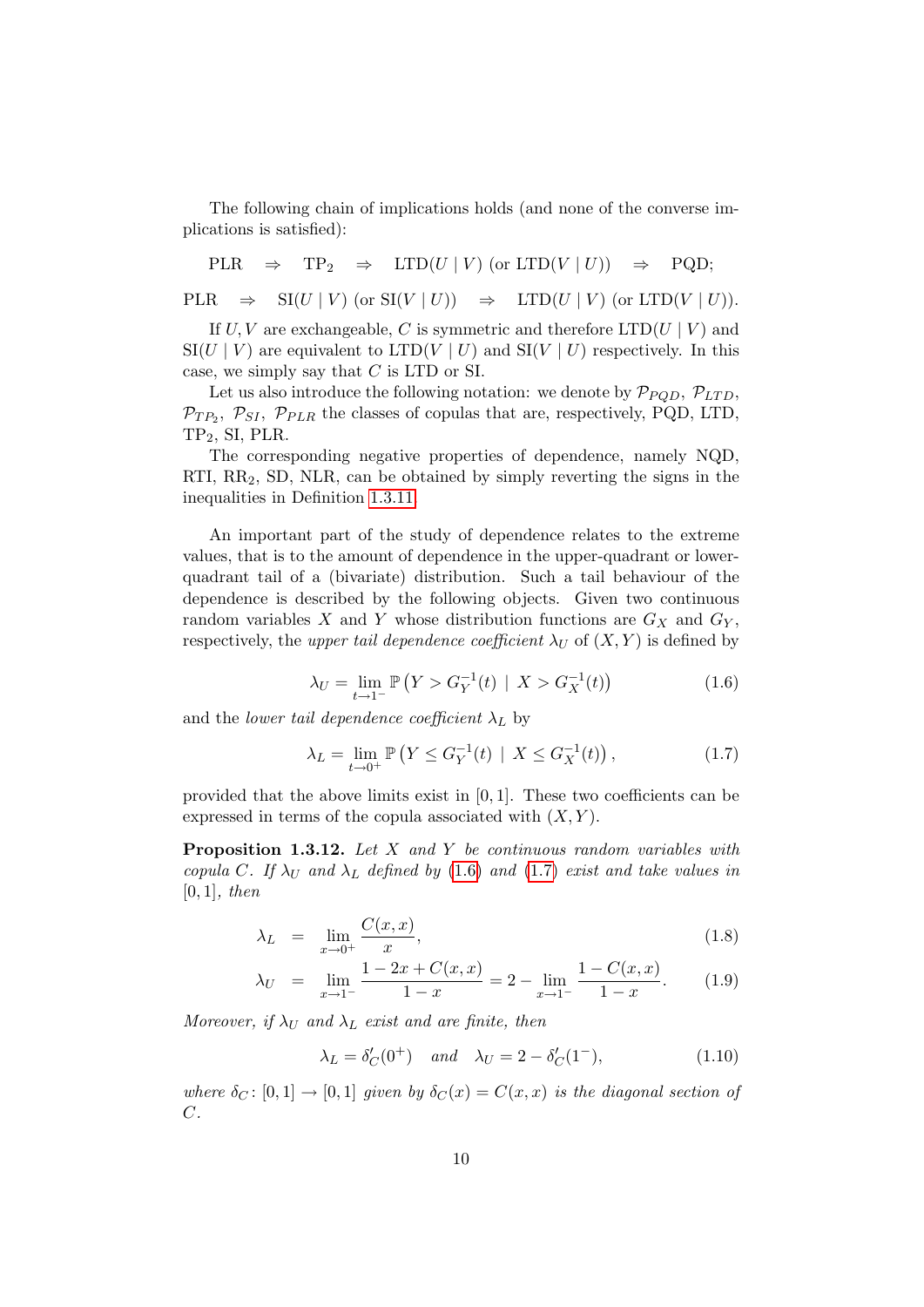#### <span id="page-26-0"></span>1.3.3 Dependence in survival models

When we deal with  $T_1, \ldots, T_n$ , non-negative random variables, it is natural to interpret them as waiting times to  $n$  (stochastically dependent) top events, such as the failures of components  $D_1, \ldots, D_n$  operating in a same system or the defaults of firms in a same market, even if different interpretations are possible. A system of this kind, where  $T_1, \ldots, T_n$  may be lifetimes or times to default is called a survival model.

The model is the individuated by the joint survival function of its components,

<span id="page-26-2"></span>
$$
\overline{F}(x_1,\ldots,x_n)=\mathbb{P}(T_1>x_1,\ldots,T_n>x_n),
$$

with  $|J|$ -dimensional margins

$$
\overline{F}^{(J)}(x_1,\ldots,x_{|J|}) = \mathbb{P}(T_{i_1} > x_1,\ldots,T_{i_{|J|}} > x_{|J|}),
$$
\n(1.11)

for J any subset of  $\{1, \ldots, n\}$ , and, in particular, with univariate margins  $\overline{G}_1, \ldots, \overline{G}_n.$ 

We will mostly discuss the case when  $T_1, \ldots, T_n$  are exchangeable. As said in Section [1.2,](#page-18-0) in this case, for any  $j \in \{1, \ldots, n\}$ , the j-dimensional margins only depend on the cardinality of the set  $J$  and Eq. [\(1.11\)](#page-26-2) can be simplified as follows:

$$
\overline{F}^{(j)}(x_1,\ldots,x_j)=\mathbb{P}(T_1>x_1,\ldots,T_j>x_j).
$$

In particular, for any  $i = 1, \ldots, n$ ,  $\overline{G}_i = \overline{G}$ .

As we choose survival functions in place of distributions to describe survival models, we use the survival copula

$$
\hat{C}(u_1, ..., u_n) = \overline{F}\left(\overline{G}_1^{-1}(u_1), ..., \overline{G}_n^{-1}(u_n)\right),
$$
\n(1.12)

that is the connecting copula associated to  $\overline{F}$ , to model dependence among lifetimes. The survival copula can be expressed in terms of connecting copula:

$$
\hat{C}(u_1, ..., u_n) = \sum_{k=0}^n \left( (-1)^k \sum_{i_1, ..., i_n} C(1, ..., 1, 1 - u_{i_1}, 1, ..., 1, 1 - u_{i_k}, 1, ..., 1) \right).
$$

#### <span id="page-26-1"></span>1.3.4 Semi-copulas and capacities

**Definition 1.3.13.** A function  $S : [0,1]^n \mapsto [0,1]$ , increasing in any variable and such that,

- for any  $u_i \in [0,1], S(1,\ldots,1,u_i,1,\ldots,1) = u_i$ ,
- for any  $u_1, \ldots, u_{i-1}, u_{i+1}, \ldots, u_n \in [0, 1],$

$$
S(u_1,\ldots,u_{i-1},0,u_{i+1},\ldots,u_n)=0,
$$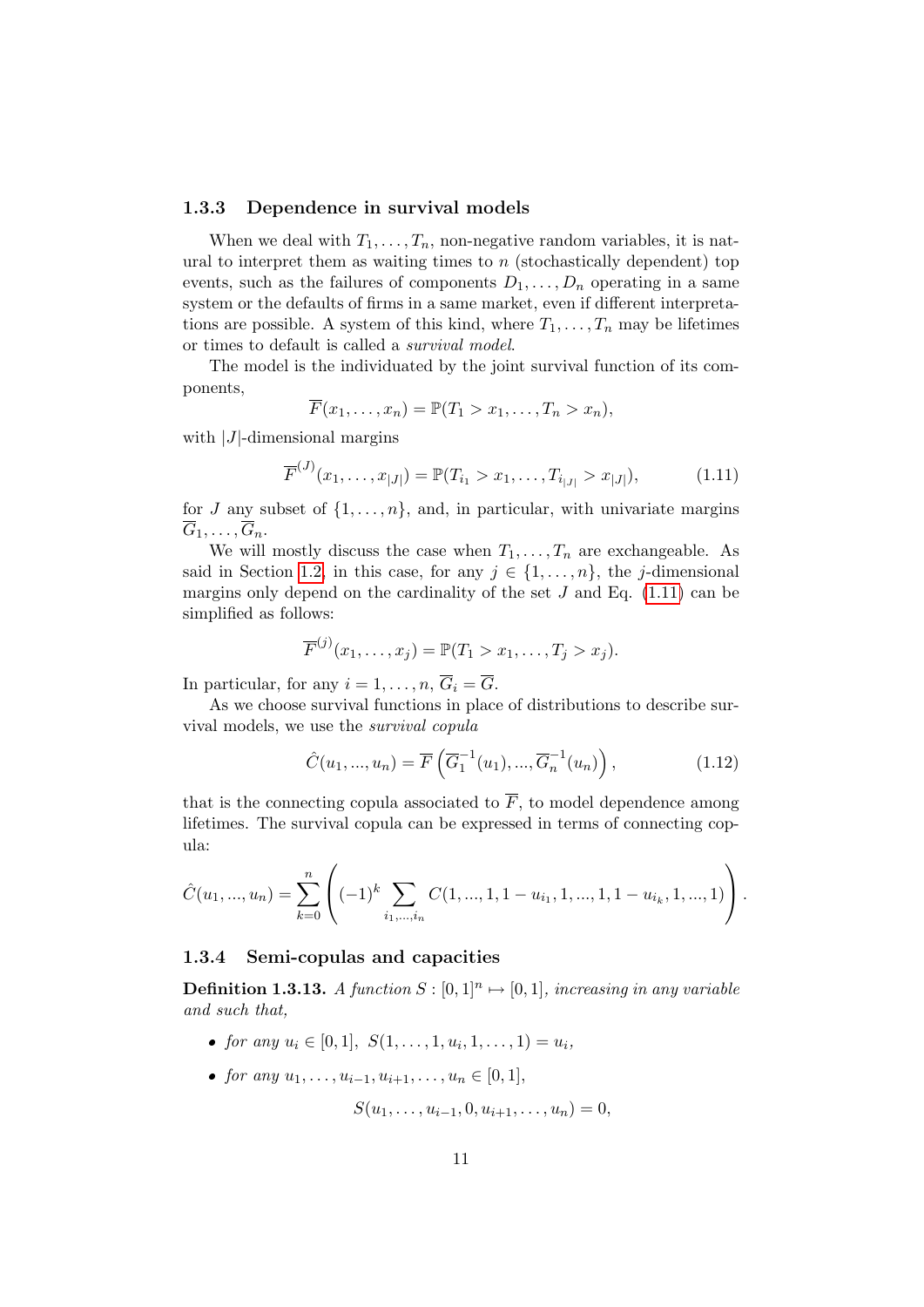is called a semi-copula.

A semi-copula satisfies all the properties of a copula, except for the nincreasingness.

Similarly, it can be defined an analog of a probability measure, that is not additive.

Definition 1.3.14. Let  $\Omega$  be a non-empty set and  $\mathcal A$  a  $\sigma$ -algebra in the power set  $2^{\Omega}$ .

A mapping  $\nu : A \mapsto [0, 1]$  is called a capacity, if it is

- monotonic, i.e.  $\nu(A) \leq \nu(B)$  for all  $A \subseteq B$ ;
- normalized, i.e.  $\nu(\emptyset) = 0$  and  $\nu(\Omega) = 1$ .

In what follows, we will consider capacities defined on the Borel  $\sigma$ -algebra  $\mathcal{B}(\mathbb{R}^n_+).$ 

In analogy with the case of probability measures, with each capacity  $\nu$ we can formally associate its survival function  $\overline{F}_{\nu} : \mathbb{R}^n_+ \mapsto [0,1]$ , defined by

$$
\overline{F}_{\nu}(x_1,\ldots,x_n)=\nu((x_1,+\infty)\times\cdots\times(x_n,+\infty)).
$$

Any  $\overline{F}_{\nu}$  associated with a capacity  $\nu$  satisfies:

- (a)  $\overline{F}_{\nu}$  is decreasing in each argument;
- (b)  $\overline{F}_{\nu}(0,\ldots,0) = 1;$
- (c)  $\overline{F}_{\nu}(x_1,\ldots,x_n)\to 0$  when  $\max(x_1,\ldots,x_n)\to+\infty$ .

If  $\nu$  is a probability measures, then  $\overline{F}_{\nu}$  is the usual probability survival function. However, in general,  $\overline{F}_{\nu}$  does not satisfy the *n*-increasing property. Each function  $\overline{F}_{\nu}$  satisfying (a)-(c) can be used to construct a capacity  $\nu$ whose survival function is  $\overline{F}_{\nu}$ ; but, contrarily to the case of probability measures, such a capacity is not uniquely determined by  $\overline{F}_{\nu}$ .

An analog of the first part of Sklar's Theorem holds (see [\[45\]](#page-120-4)):

**Theorem 1.3.15.** Let  $\nu$  be a capacity on the space  $(\mathbb{R}^n_+, \mathbf{B}(\mathbb{R}^n_+)), \ \overline{F}_{\nu}$  the associated survival function and  $\overline{G}_1, \ldots, \overline{G}_n$  its margins. Suppose that  $\overline{G}_1, \ldots, \overline{G}_n$  are continuous and strictly decreasing. Then there exists a unique semi-copula  $S_{\nu} : [0,1]^{n} \rightarrow [0,1]$  such that, for  $every (x_1, \ldots, x_n) \in \mathbb{R}_+^n,$ 

$$
\overline{F}_{\nu}(x_1,\ldots,x_n)=S_{\nu}(\overline{G}_1(x_1),\ldots,\overline{G}_n(x_n)).
$$

Within the set of the capacities, distorted probabilities are of particular interest for us.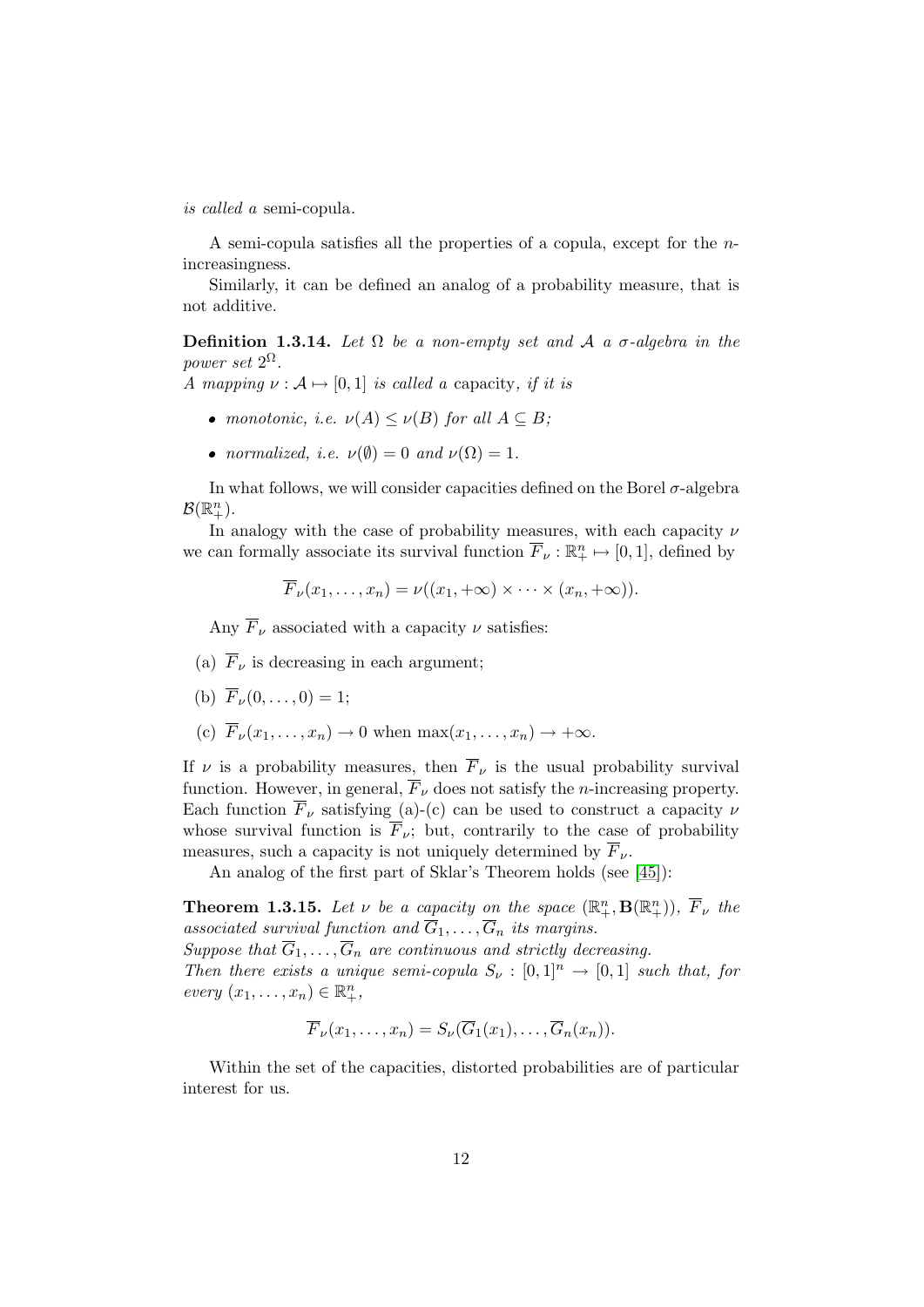**Definition 1.3.16.** A capacity  $\nu$  is a distorted probability, if there exists a probability measure  $\mathbb P$  on A and an increasing bijection  $\psi : [0,1] \to [0,1]$ such that  $\nu = \psi \circ \mathbb{P}$ .

**Proposition 1.3.17.** Let  $\mathbb{P}$  be a probability measure on  $(\mathbb{R}^n_+, \mathbf{B}(\mathbb{R}^n_+)), \ \overline{F}$ the associated survival function and  $\overline{G}_1, \ldots, \overline{G}_n$  its margins. Let  $\psi : [0,1] \rightarrow$ [0, 1] be an increasing bijection. Then  $D = \psi \circ \overline{F}$  is the survival function associated with the probability measure  $\psi \circ \mathbb{P}$ . Moreover, if  $\overline{G}_1, \ldots, \overline{G}_n$  are continuous and strictly decreasing and  $\hat{C}$  is the connecting copula of  $\overline{F}$ , then

$$
S(u_1, \ldots, u_n) = \psi(C(\psi^{-1}(u_1), \ldots, \psi^{-1}(u_n)))
$$

is the formal copula associated with D.

### <span id="page-28-0"></span>1.4 Univariate and multivariate stochastic orders

#### <span id="page-28-1"></span>1.4.1 Univariate stochastic orders

Let X, Y be two r.v.'s with survival functions  $\overline{G}_X$  and  $\overline{G}_Y$ . We suppose they also admit probability densities  $g_X$  and  $g_Y$  respectively.

**Definition 1.4.1.**  $X$  is smaller than  $Y$  in the usual stochastic order (in short  $X \leq_{st} Y$  or  $g_X \leq_{st} g_Y$ ) if for any  $t \geq 0$ ,

$$
\overline{G}_X(t) \le \overline{G}_Y(t).
$$

**Definition 1.4.2.** The hazard rate of a r.v. X is  $r_X(t) = \frac{g_X(t)}{\sigma_{\text{max}}(t)}$  $G_X(t)$ .

**Definition 1.4.3.**  $X$  is smaller than  $Y$  in the hazard rate order (in short  $X \leq_{hr} Y$  or  $g_X \leq_{hr} g_Y$  if for any  $t \geq 0$ ,

$$
r_X(t) \ge r_Y(t).
$$

**Definition 1.4.4.**  $X$  is smaller than  $Y$  in the likelihood ratio order (in short  $X \leq_{lr} Y$  or  $g_X \leq_{lr} g_Y$ ) if

$$
\frac{g_X(t)}{g_Y(t)} \downarrow t. \tag{1.13}
$$

Theorem 1.4.5.  $X \leq_{lr} Y \Rightarrow X \leq_{hr} Y \Rightarrow X \leq_{st} Y$ .

None of the converse implications holds (see e.g. [\[86\]](#page-123-3) for counterexamples).

For the usual stochastic orderings, the following characterization holds.

**Theorem 1.4.6.**  $X \leq_{st} Y$  if and only if, for any decreasing function  $\rho : \mathbb{R} \to \mathbb{R},$ 

$$
\int \rho(\theta) g_X(\theta) d\theta \ge \int \rho(\theta) g_Y(\theta) d\theta. \tag{1.14}
$$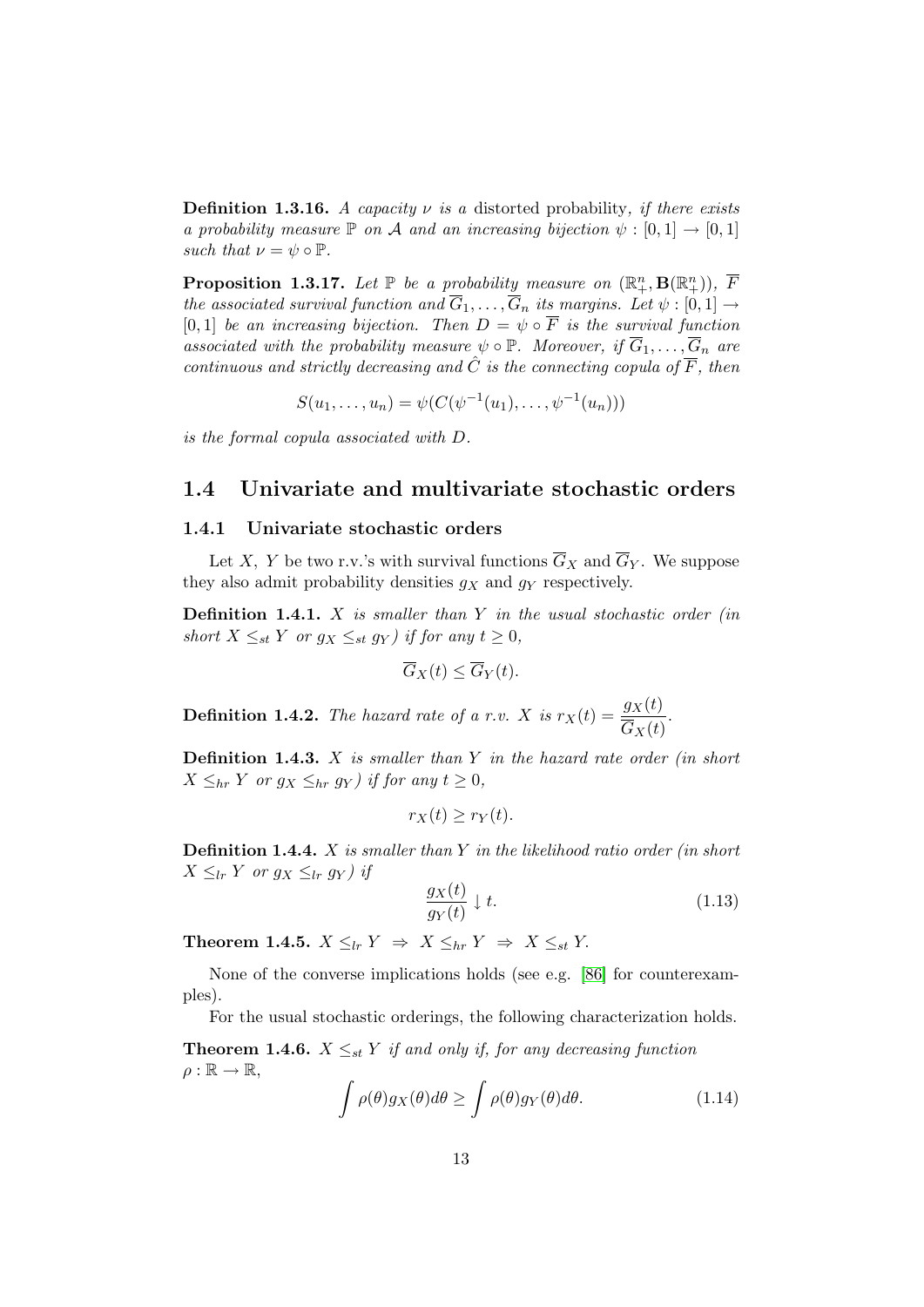For a proof, see [\[82,](#page-123-1) [86\]](#page-123-3).

The previous theorem also holds when  $X, Y$  are not absolutely continuous, in the following form:

 $X \leq_{st} Y$  if and only if, for any decreasing function  $\rho : \mathbb{R} \to \mathbb{R}$ ,

$$
\mathbb{E}[\rho(X)] \ge \mathbb{E}[\rho(Y)].
$$

The following characterization of the hazard rate order also provides a way to extend the definition of this order to variables that are not necessarily absolutely continuous.

**Theorem 1.4.7.**  $X \leq_{hr} Y$  if and only if  $\frac{G_Y(t)}{G_Y(t)}$  $G_X(t)$ is increasing in t.

#### <span id="page-29-0"></span>1.4.2 Multivariate stochastic orders

Let **X**, **Y** be two random vectors with joint survival functions  $\overline{F}_{\mathbf{X}}$ ,  $\overline{F}_{\mathbf{Y}}$ and probability densities  $f_{\mathbf{X}}$ ,  $f_{\mathbf{Y}}$  respectively.

On  $\mathbb{R}^d$  we consider the usual componentwise partial order, defined as follows: let  $\mathbf{x} = (x_1, \dots, x_d)$ ,  $\mathbf{y} = (y_1, \dots, y_d)$  be two vectors in  $\mathbb{R}^d$ ; then we write  $\mathbf{x} \leq \mathbf{y}$  if  $x_i \leq y_i$  for  $i = 1, \ldots, d$ .

**Definition 1.4.8.** A set  $B \subseteq \mathbb{R}^d$  is called an upper set if  $y \in B$  whenever  $\mathbf{x} \leq \mathbf{y}$  and  $\mathbf{x} \in B$ .

**Definition 1.4.9.** X is smaller than Y in the usual stochastic order (in short  $X \leq_{st} Y$  or  $f_X \leq_{st} f_Y$  if  $\mathbb{P}(X \in B) \leq \mathbb{P}(Y \in B)$  for any upper set  $B \subseteq \mathbb{R}^d$ .

**Definition 1.4.10.** X is smaller than  $Y$  in the upper orthant order (in short  $\mathbf{X} \leq_{uo} \mathbf{Y}$  or  $f_{\mathbf{X}} \leq_{uo} f_{\mathbf{Y}}$  if  $\overline{F}_{\mathbf{X}}(\mathbf{t}) \leq \overline{F}_{\mathbf{Y}}(\mathbf{t})$  for any  $\mathbf{t} \in \mathbb{R}^d$ .

 $\mathbf{X} \leq_{st} \mathbf{Y}$  implies  $\mathbf{X} \leq_{uo} \mathbf{Y}$ , as it is immediately seen by letting the upper set  $B$  to be a  $d$ -rectangle. We may say, in a sense that will be clearer in short, that the upper orthant order is a weak notion of usual stochastic order.

A characterization of the usual stochastic order, analogous to the one in the one-dimensional case, is given by the condition

$$
\int_{\mathbb{R}^d} \rho(\mathbf{t}) f_{\mathbf{X}}(\mathbf{t}) d\mathbf{t} \ge \int_{\mathbb{R}^d} \rho(\mathbf{t}) f_{\mathbf{Y}}(\mathbf{t}) d\mathbf{t} \tag{1.15}
$$

for any decreasing function  $\rho : \mathbb{R}^d \to \mathbb{R}$ .

In the following, we use the symbols  $\vee$  and  $\wedge$ :

$$
\mathbf{x} \vee \mathbf{y} = (x_1 \vee y_1, \dots, x_d \vee y_d),
$$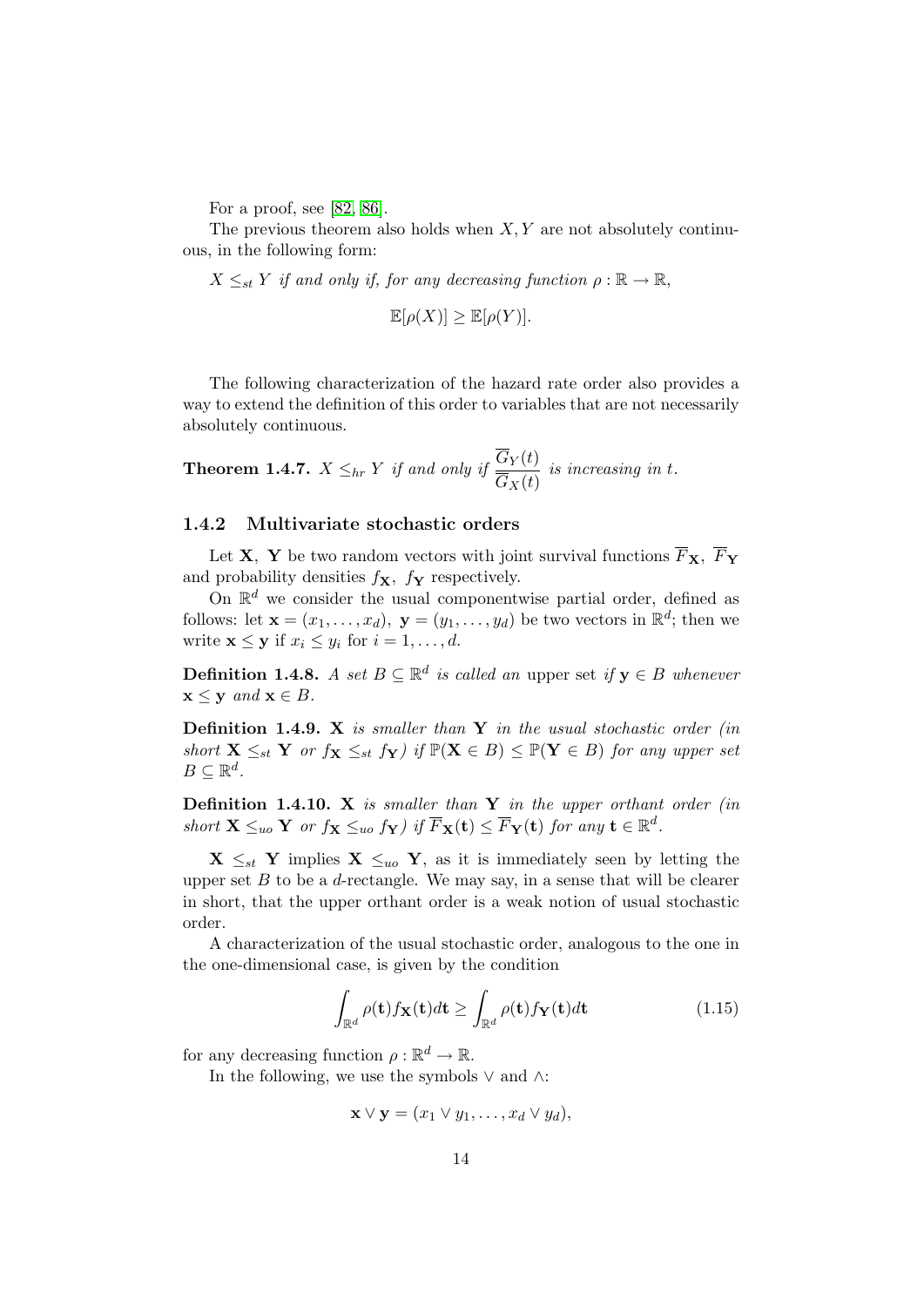where  $x_i \vee y_i \equiv \max\{x_i, y_i\}$ ; analogously

$$
\mathbf{x} \wedge \mathbf{y} = (x_1 \wedge y_1, \dots, x_d \wedge y_d),
$$

where  $x_i \wedge y_i \equiv \min\{x_i, y_i\}.$ 

**Definition 1.4.11.** X is smaller than  $Y$  in the multivariate likelihood ratio order (in short  $\mathbf{X} \leq_{lr} \mathbf{Y}$  or  $f_{\mathbf{X}} \leq_{lr} f_{\mathbf{Y}}$ ) if

$$
f_{\mathbf{X}}(\mathbf{x})f_{\mathbf{Y}}(\mathbf{y}) \le f_{\mathbf{X}}(\mathbf{x} \wedge \mathbf{y})f_{\mathbf{Y}}(\mathbf{x} \vee \mathbf{y})
$$

for every  $\mathbf{x}, \mathbf{y} \in \mathbb{R}^d$ .

 $\mathbf{X} \leq_{lr} \mathbf{Y}$  implies the so-called *weak likelihood ratio* order. The latter notion is defined by imposing a condition that is analog to the characterization of the likelihood ratio order in the univariate case:

**Definition 1.4.12.** We say that  $X$  is smaller than  $Y$  in the weak likelihood ratio order (in short  $\mathbf{X} \leq_{wlr} \mathbf{Y}$  or  $f_{\mathbf{X}} \leq_{wlr} f_{\mathbf{Y}}$ ), if

$$
\frac{f_{\mathbf{X}}(\mathbf{t})}{f_{\mathbf{Y}}(\mathbf{t})} \downarrow \mathbf{t}.\tag{1.16}
$$

We recall that  $\mathbf{X} \leq_{lr} \mathbf{Y}$  implies  $\mathbf{X} \leq_{st} \mathbf{Y}$  and  $\mathbf{X} \leq_{wlr} \mathbf{Y}$  implies  $\mathbf{X} \leq_{uo} \mathbf{Y}$ , but  $\mathbf{X} \leq_{wlr} \mathbf{Y}$  does not imply  $\mathbf{X} \leq_{st} \mathbf{Y}$ .

**Definition 1.4.13.** We say that a function  $f : \mathbb{R}^d \to \mathbb{R}$  is MTP<sub>2</sub> if

$$
f(\mathbf{x})f(\mathbf{y}) \le f(\mathbf{x} \wedge \mathbf{y})f(\mathbf{x} \vee \mathbf{y})
$$

for any  $\mathbf{x}, \mathbf{y} \in \mathbb{R}^d$ .

The Multivariate Total Positivity of order 2 can be interpreted as a strong notion of positive dependence, in analogy with the bivariate case of the  $TP_2$  (see also [\[69\]](#page-122-6) for an application of this notion to the study of interacting particles systems).

The following lemma shows how such a strong positive dependence property can be exploited to trace back a weak stochastic order to its strong version.

**Lemma 1.4.14 ([67]).** *If* 
$$
\frac{f_{\mathbf{Y}}(\mathbf{t})}{f_{\mathbf{X}}(\mathbf{t})}
$$
  $\uparrow$  **t** *and*  $f_{\mathbf{X}}$  *is*  $MTP_2$ , *then*  $f_{\mathbf{X}} \leq_{lr} f_{\mathbf{Y}}$ .

#### <span id="page-30-0"></span>1.4.3 Stochastic monotonicity

We are often interested in comparing different distributions which arise as conditional distributions for a same random variable (or vector)  $X$ , given different observed events.

In this respect, we can obtain concepts of *stochastic monotonicity* corresponding in a natural way to the different notions of stochastic orderings.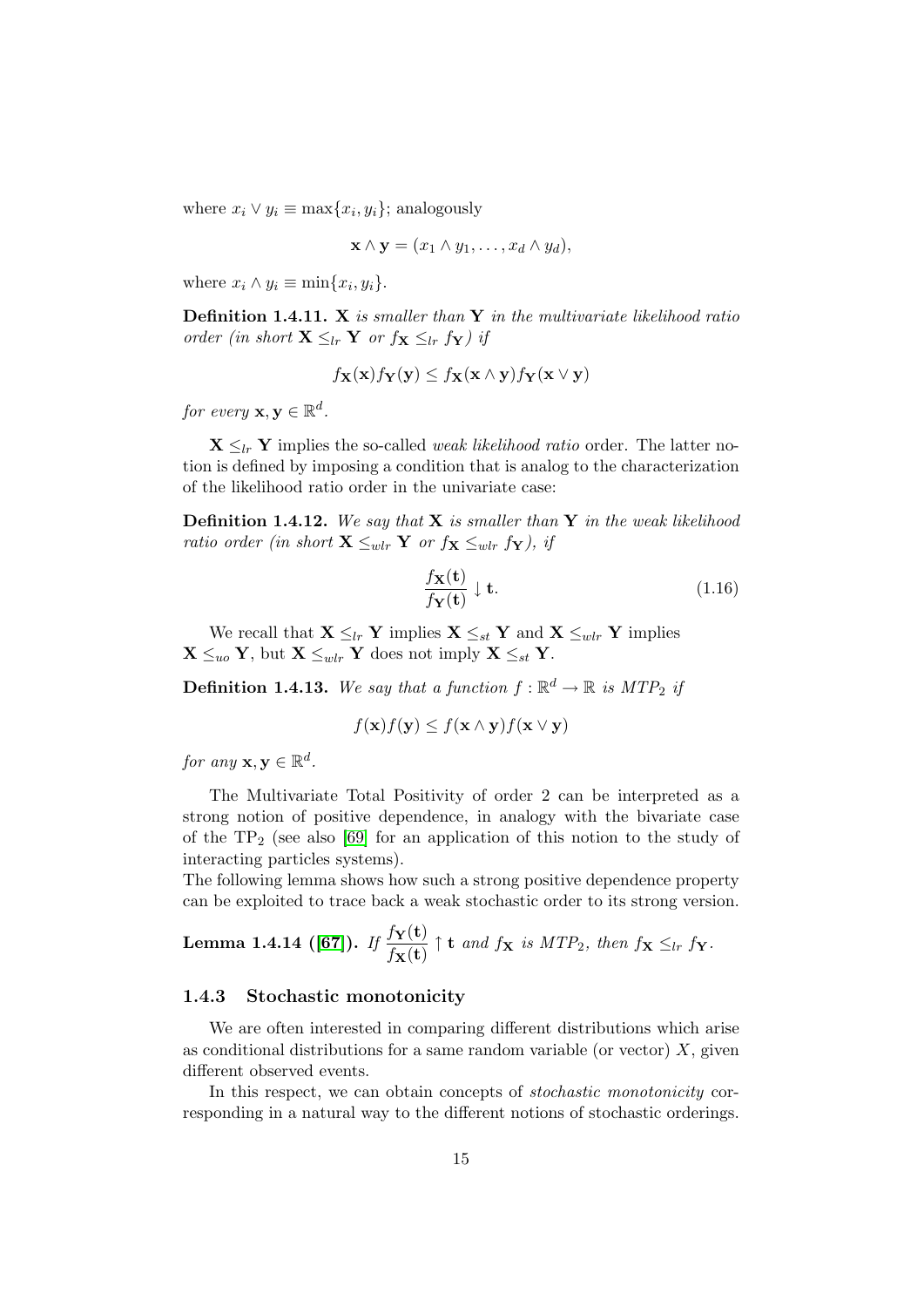Let Z be again a random variable or vector, taking values in a domain  $\mathcal{Z} \subseteq \mathbb{R}^d$ . We are still under the assumption of absolute continuity for the variables. We can consider then the conditional distribution and density of X given events of the kind  $\{Z = z\}$ . Let  $\overline{G}_X(\cdot|z)$  denotes the conditional survival function.

Let  $\leq$  be a given partial ordering defined on  $\mathcal Z$  and  $\leq_*$  a fixed stochastic order.

**Definition 1.4.15.** X is stochastically increasing in Z in the  $\leq_*$  order, with respect to  $\preceq$ , if

$$
z' \preceq z'' \Rightarrow \overline{G}_X(\cdot | z') \leq_* \overline{G}_X(\cdot | z'').
$$

When the partial order  $\preceq$  on  $\mathcal Z$  is not specified, we implicitly refer to the componentwise order on  $\mathbb{R}^d$ .

#### <span id="page-31-0"></span>1.4.4 Dependence orderings

Dependence concepts induce *dependence orderings*, that are partial orderings on the family of copulas (or semi-copulas). However, they can be also interpreted as partial orderings on random vectors.

The most common dependence order is the concordance order, also called PQD order.

<span id="page-31-1"></span>**Definition 1.4.16.** Let  $C_1$ ,  $C_2$  be two copulas. We say that  $C_2$  is more PQD than  $C_1$   $(C_1 \preceq_{PQD} C_2)$  if, for any  $u, v \in [0, 1]$ ,

$$
C_1(u, v) \le C_2(u, v).
$$

Let  $(X_1, Y_1)$ ,  $(X_2, Y_2)$  be two random vectors and  $\hat{C}_1$ ,  $\hat{C}_2$  the survival copulas of  $(X_1, Y_1)$  and  $(X_2, Y_2)$  respectively.

**Definition 1.4.17.**  $(X_2, Y_2)$  is more concordant or more PQD than  $(X_1, Y_1)$ if

$$
\hat{C}_1 \preceq_{PQD} \hat{C}_2.
$$

Remark 1.4.18. Even if the dependence meaning is lost, the partial order defined in Definition [1.4.16](#page-31-1) can be formally extended to the set of semicopulas.

Any dependence concept can induce the corresponding dependence ordering: more LTD, more  $TP_2$ , more SI, more PLR. For definitions and examples, see e.g. [\[68\]](#page-122-8).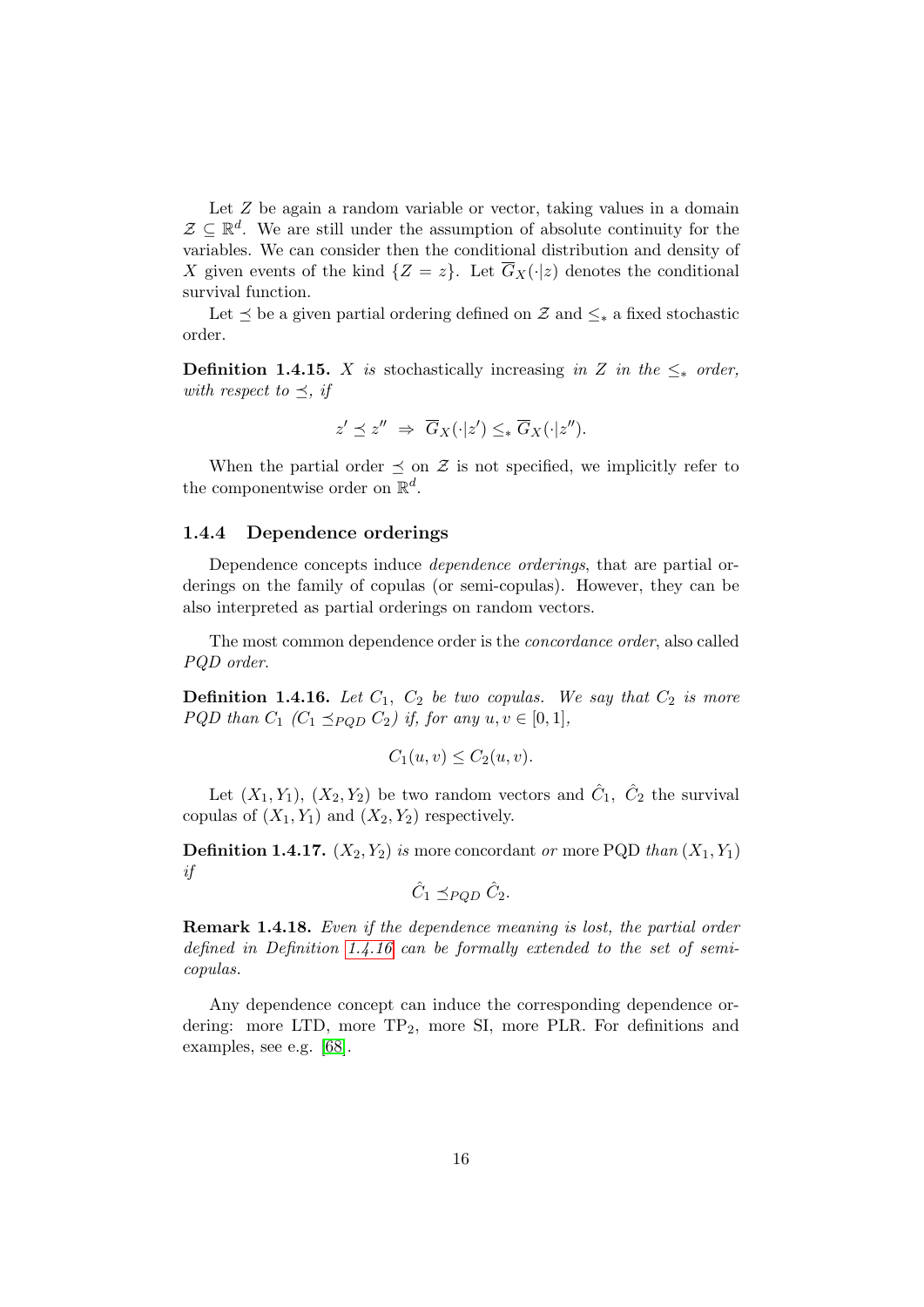# <span id="page-32-0"></span>Chapter 2

# Dependence and evolution of dependence

This chapter is devoted to the study of the evolution of dependence, both in absence and in presence of defaults.

The analysis developed in absence of defaults can be seen as a more general case than tail dependence. As said in the Introduction, tail dependence concerns how dependence evolves after we observed extreme events, while by "evolution" we mean the changes in the dependence structure, due to the entire flow of information and not only to extreme events.

The analysis of the evolution in presence of defaults is inspired by the study of default contagion, phenomenon consisting in a decrease of the joint survival function of the  $n - k$  surviving units after the k-th failure occurs, at the k-th default time.

The chapter is organized as follows. In Section 1, we provide conditions for preservation of dependence properties along the family of lower threshold copulas  ${C_z}_{z\in(0,1]}$  of a pair of non-exchangeable r.v.'s, that, without loss of generality, are supposed to be uniformly distributed on [0, 1]. By a change of parametrization, from  ${C_z}_{z\in(0,1]}$ , it is possible to obtain a family of upper threshold copulas  $\{\hat{C}_t\}_{t\geq 0}$ , coinciding with the family of survival copulas. Since we are considering a monotonic change of parametrization, the results of Section 1 can be applied to the family  $\{\hat{C}_t\}_{t\geq0}$ , considered in Section 2. In order to operate such a change of parametrization and to give it a practical meaning, we assume the variables to be exchangeable. We then study some aspects of the monotonicity behaviour of the family  $\{\hat{C}_t\}_{t\geq 0}$ , both not considering the possibility of defaults and at default times. More precisely, we find out conditions for stochastic dependence being decreasing at default times and progressively increasing between two subsequent default times.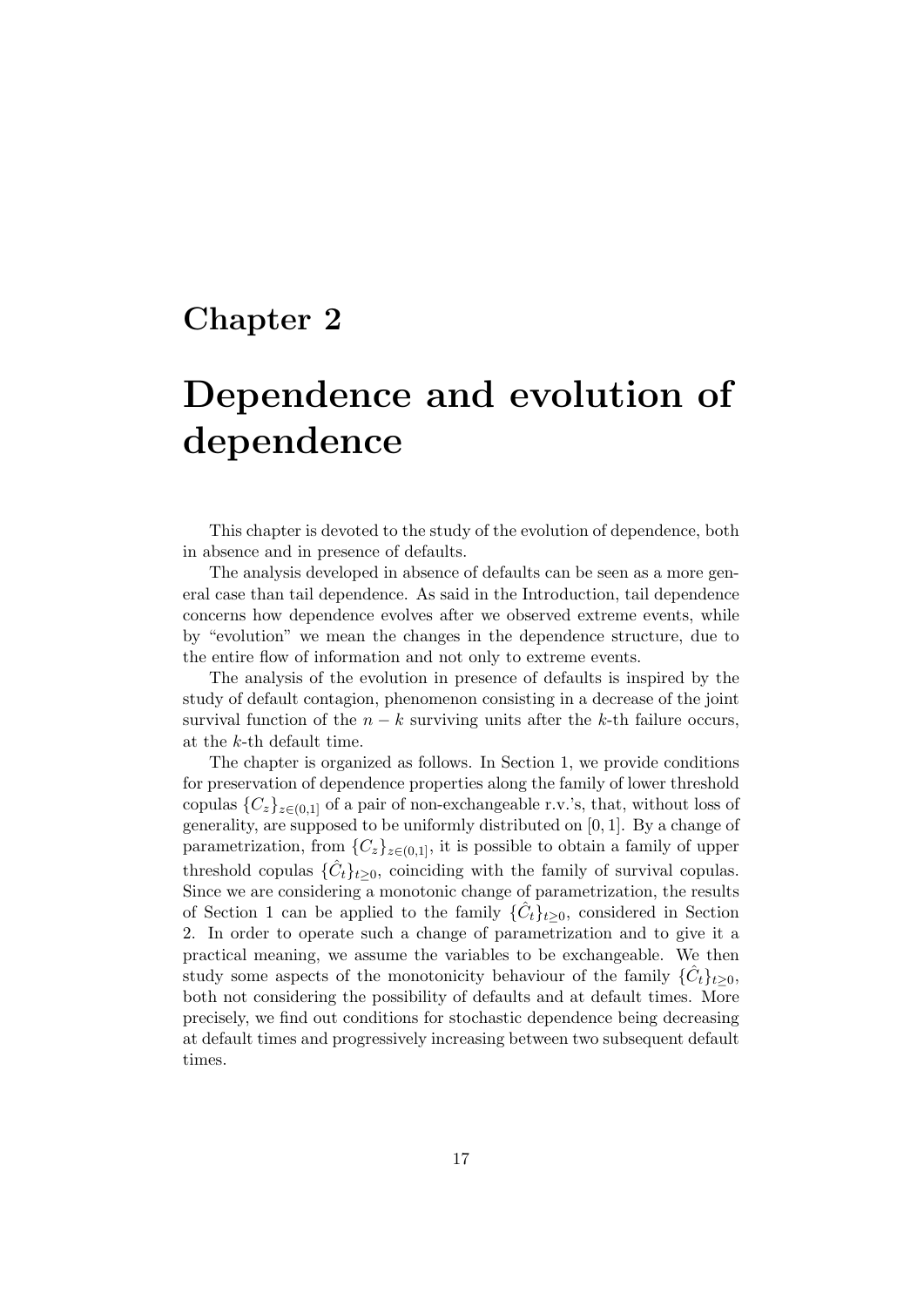### <span id="page-33-0"></span>2.1 Threshold copulas and positive dependence

In this section we consider a pair of two continuous random variables X, Y, with joint distribution function  $F(x, y) = \mathbb{P}(X \leq x, Y \leq y)$ .

Starting from a notion of positive dependence P and from the family of the lower threshold copulas  $C_z$  associated to a bivariate distribution having copula  $C$ , we define different notions of positive dependence for  $C$ , reflecting the dependence properties of the copulas  $C_z$  for some z.

As first, we analyze some structural aspects of lower threshold copulas and of the given definitions. Furthermore we analyze the specific cases arising from relevant special choices of  $P$  (e.g., PQD, LTD, TP<sub>2</sub>, PLR). Our analysis, in particular, allows us to present a number of examples and counter-examples, which can be useful in the study of tail dependence for a bivariate distribution.

For every real z such that  $\mathbb{P}(X \leq z, Y \leq z) > 0$ , we consider the new distribution function

<span id="page-33-2"></span>
$$
F_z(x,y) = \mathbb{P}\left(X \le x, Y \le y | X \le z, Y \le z\right). \tag{2.1}
$$

As will be made clearer in Subsection [2.1.1,](#page-34-0) by Theorem [1.3.6,](#page-21-1) we are allowed, without any loss of generality, to consider, in place of  $(X, Y)$ , a pair of random variables  $U, V$  uniformly distributed over  $[0, 1]$  and with joint distribution determined by the copula  $C$ . We can then replace  $F$  with C. Furthermore we consider, for  $0 < z \leq 1$ , the copula  $C_z$  defined as the connecting copula associated with  $F_z$ . The copulas  $C_z$   $(0 \lt z \le 1)$  are called *lower threshold copulas* associated with  $C$ . In Subsection [2.1.1](#page-34-0) we detail some structural aspects, relevant for our analysis, concerning  $C_z$  and the relations between  $C_z$  and  $C$ .

We can now explain the purposes of this section.

Let **P** be a positive dependence property. The condition " $C_z$  satisfies **P**" (for some z) can actually be interpreted as a condition on C. Now, let  $\Lambda$  be an interval of (0, 1].

<span id="page-33-1"></span>**Definition 2.1.1.** We say that C is  $\langle P; \Lambda \rangle$  if  $C_z$  is P for every  $z \in \Lambda$ . In particular, we say that C is hyper- $\mathbf P$  if C is  $\langle \mathbf P; (0,1] \rangle$ .

An hyper-P property may be thought of as a property of positive dependence, of its own. As a main purpose of this section, we are interested in comparing the properties  $P$ ,  $\langle P; \Lambda \rangle$  and hyper-P.

Our study is carried out in Section [2.1.2;](#page-38-0) therein we in fact analyze basic aspects of the Definition [2.1.1](#page-33-1) and derive some conclusions that can be of interest for research about tail dependence. In particular we are interested to see cases where hyper- $P$  does coincide with  $P$  or where hyper- $P$  coincides with some other known property, stronger than **P**. We specifically analyze here the properties  $\langle P; \Lambda \rangle$  and hyper-P, for  $P = PQD$ , LTD, TP<sub>2</sub>, PLR,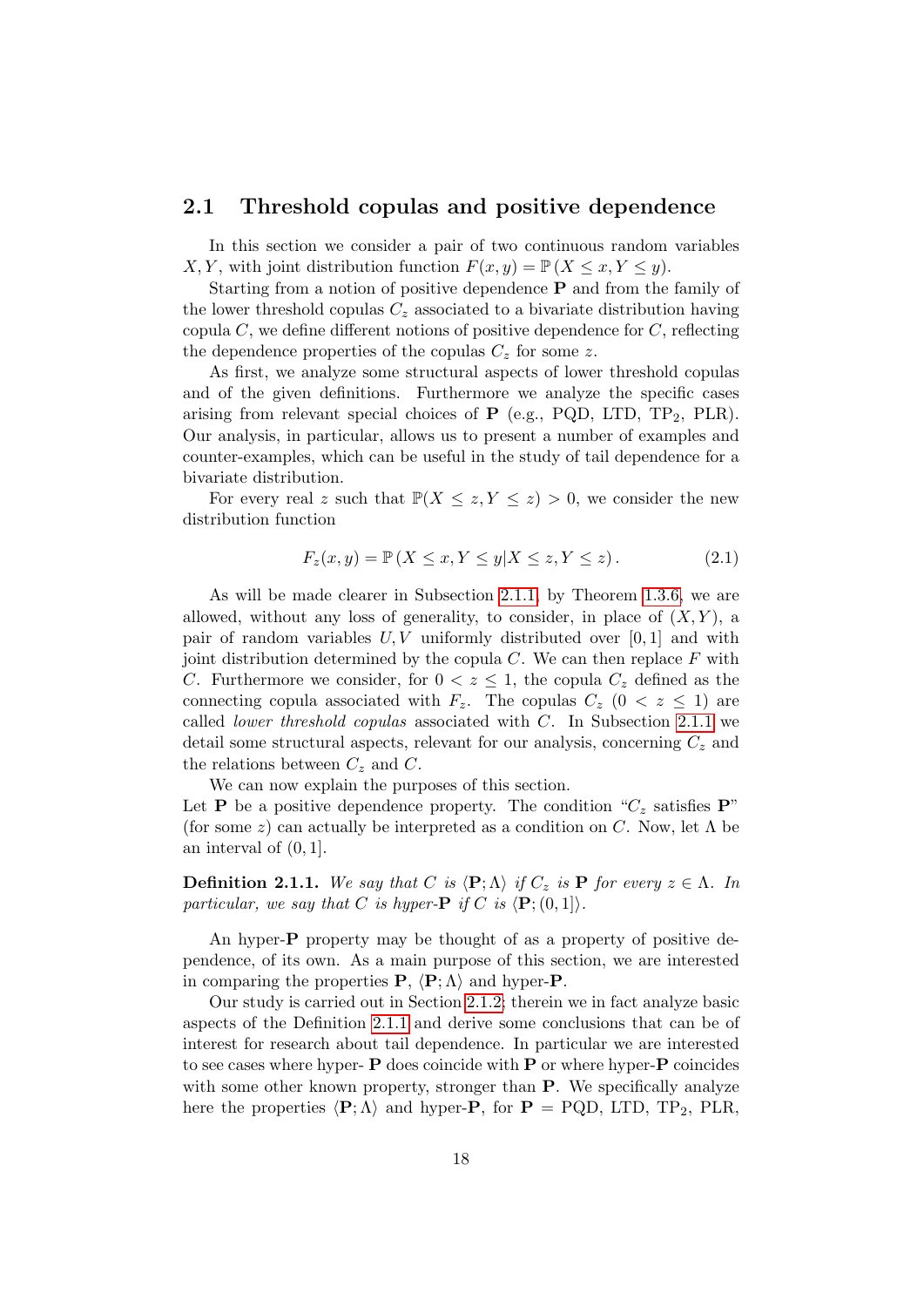thus providing a better comprehension of Definition [2.1.1](#page-33-1) along with some useful examples and counter-examples.

For a better comparison with the literature about tail dependence, in this section we prefer to express our results in terms of distribution functions, connecting copulas, and lower threshold copulas. In other parts of the thesis, where we mostly refer to applied fields such as reliability, survival analysis, interacting defaults,  $X, Y$  are typically non-negative variables and, for given  $\overline{F}(x, y) = \mathbb{P}(X > x, Y > y)$ , we consider

$$
\overline{F}_t(x,y) = \mathbb{P}\left(X > t + x, Y > t + y | X > t, Y > t\right),\,
$$

in place of [\(2.1\)](#page-33-2). For every  $t \geq 0$  such that  $\mathbb{P}(X > t, Y > t) > 0$ ,  $\overline{F}_t$  is then the survival function of  $(X - t, Y - t)$  conditional on the fact that  $(X > t, Y > t)$ . Denoting by  $(X_t, Y_t)$  the random pair whose survival function coincides with  $F_t$ ,  $X_t$ ,  $Y_t$  are then interpreted as *residual lifetimes*. The evolution of the dependence among  $X_t$ ,  $Y_t$  can be studied in terms of the upper threshold copulas, that are the survival copulas of the  $F_t$ 's. The results about lower threshold copulas can be equivalently reformulated for upper threshold copulas by means of a simple transformation.

#### <span id="page-34-0"></span>2.1.1 Threshold copulas

Let  $U, V$  be two random variables defined on the same probability space  $(\Omega, \mathcal{F}, \mathbb{P})$  and uniformly distributed on [0, 1] with joint distribution function the copula C. For every  $z \in (0,1]$ , suppose that  $C(z, z) > 0$ . We are interested in the conditional distribution  $F_z$  of  $(U, V)$  given that  $U \leq z$  and  $V \leq z$ . For every  $x, y \in [0, z]$ , we have:

$$
F_z(x, y) = \mathbb{P}(U \le x, V \le y \mid U \le z, V \le z) = \frac{C(x, y)}{C(z, z)}.
$$

The univariate marginal distribution functions  $G_z$  e  $H_z$  are given, for every  $x \in [0, z]$ , by

$$
G_z(x) = \mathbb{P}(U \le x, V \le z \mid U \le z, V \le z) = \frac{C(x, z)}{C(z, z)}.
$$

and

$$
H_z(x) = \mathbb{P}(U \le z, V \le x \mid U \le z, V \le z) = \frac{C(z, x)}{C(z, z)}
$$

The connecting copula associated with  $F_z$  is obtained, for every  $u, v$  in  $[0, 1]$ , from

<span id="page-34-1"></span>
$$
C_z(u,v) = \frac{C(h_z^{-1}(uh_z(z)), k_z^{-1}(vk_z(z)))}{C(z,z)},
$$
\n(2.2)

.

where, for any fixed  $z \in (0,1], h_z : [0,1] \to [0, z], h_z(u) = C(u, z)$ , is the horizontal section of C at the level z, and

$$
h_z^{-1}(u) = \sup\{z' \in [0,1] \mid C(z',z) \le u\}
$$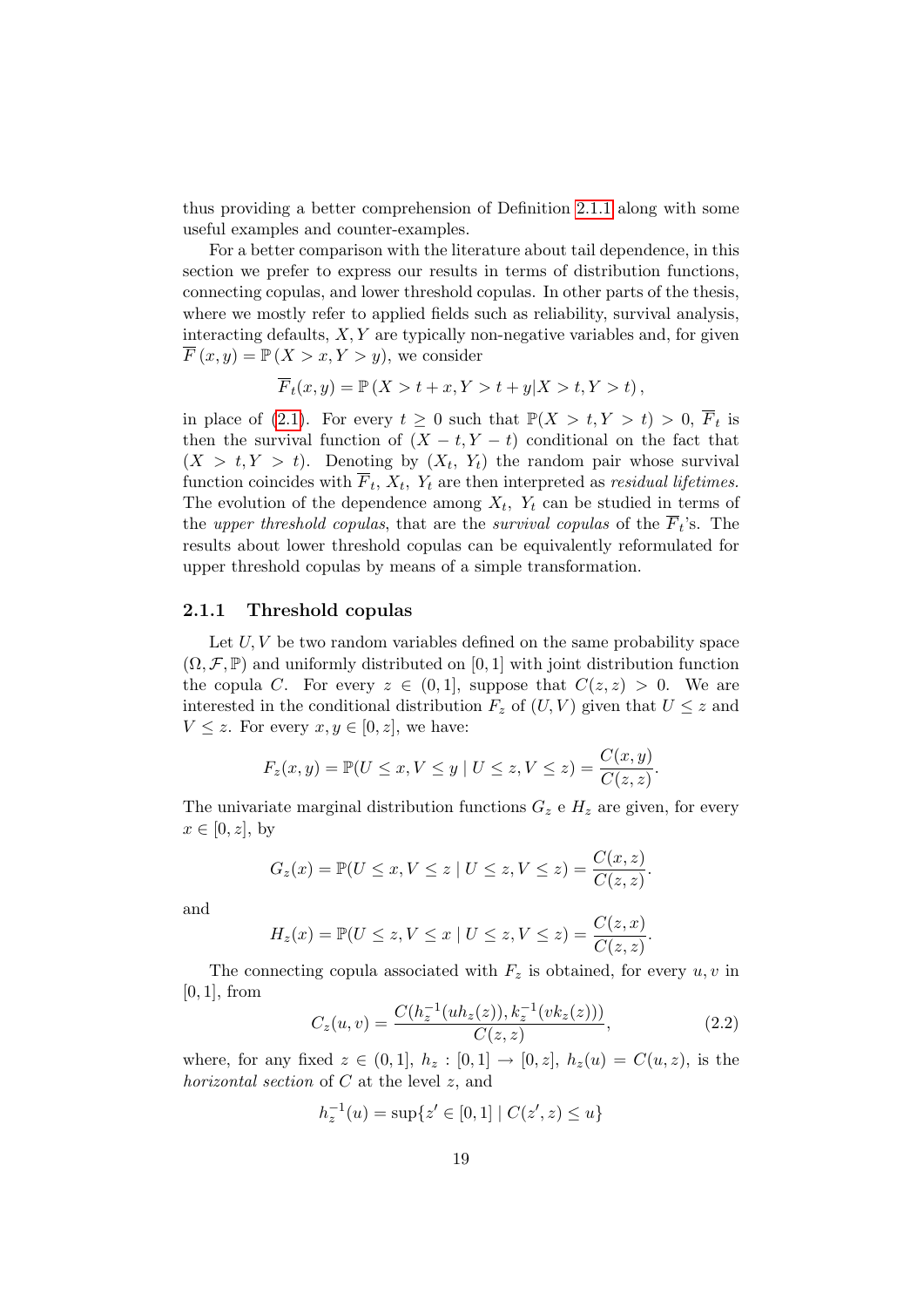is its pseudo–inverse; analogously  $k_z : [0,1] \rightarrow [0,z], k_z(u) = C(z,u)$ , is the vertical section of C at the level z, and  $k_z^{-1}$  is its pseudo–inverse. In particular, we suppose that, for any fixed  $z \in (0,1]$ ,  $h_z$  and  $k_z$  are strictly increasing on  $[0, z]$  and, therefore,  $h_z^{-1}$  and  $k_z^{-1}$  are their respective standard inverse functions on [0,  $C(z, z)$ ]. Obviously,  $h_z(z) = k_z(z) = C(z, z)$  for every  $z \in [0,1]$ .

**Remark 2.1.2.** Eq. [\(2.2\)](#page-34-1) shows that, for any  $z$ ,  $C_z$  only depends on the restriction of C on  $[0, z]^2$ .

The copulas  $C_z$  defined by [\(2.2\)](#page-34-1) are called *lower threshold copulas* associated with C.

In the sequel, we will denote by  $\tilde{\mathcal{C}}$  the class of all copulas C satisfying our assumptions, i.e.  $C(z, z) > 0$  for every  $z \in (0, 1]$ , and C has horizontal and vertical sections (at a fixed  $t \in (0, z]$ ) strictly increasing on [0, z]. In particular, every  $C \in \tilde{\mathcal{C}}$  generates the family of copulas  $\{C_z\}_{z \in (0,1]}$ . We notice that  $C_1 = C$ .

**Remark 2.1.3.** Given a copula C, the left–residuum of C is the function  $R_C^l : [0,1]^2 \to [0,1]$  defined by  $R_C^l(x,y) = \sup\{z' \in [0,1] \mid C(z',x) \leq y\}$ and the right–residuum of C is the function  $R_C^r : [0,1]^2 \to [0,1]$  defined by  $R_C^r(x, y) = \sup\{z' \in [0, 1] \mid C(x, z') \leq y\}.$  These two functions have been proved to be useful in multivalued logic. Here, it is important to note that, by using the results of [\[40\]](#page-120-6), both  $R_C^l$  and  $R_C^r$  are continuous in each argument with  $R_C^l(z, u) = h_z^{-1}(u)$  and  $R_C^r(z, u) = k_z^{-1}(u)$ .

Remark 2.1.4. In previous papers, the lower and upper threshold copulas are called lower and upper tail dependence copulas. Here, we prefer to adopt a different terminology following [\[72,](#page-122-0) section 7.6.3], also in order to avoid confusion with the (different) notion of tail copula presented in  $\frac{1}{4}$ .

Before investigating the evolution of the dependence along the family  ${C_z}_{z\in(0,1]}$ , for what follows, it is important to note that, with z spanning  $(0, 1]$ , the family has "no jumps", in the sense that the copulas  $C_{z_0}$  and  $C_{z_1}$ are close each other with respect to the  $L^{\infty}$ –norm for sufficiently close  $z_0$ and  $z_1$ , as stated in the following result.

**Proposition 2.1.5.** Let  $C \in \tilde{C}$ . The mapping  $\Psi : (0,1] \rightarrow \tilde{C}$ ,  $z \mapsto C_z$ , is continuous, in the sense that, for every  $(u, v) \in [0, 1]^2$  and for every  $z_0 \in (0,1], C_z(u,v)$  converges to  $C_{z_0}(u,v)$  when z tends to  $z_0$ .

*Proof.* We have to prove that, for all  $u, v \in [0, 1]$ , for every fixed  $z_0$  in  $(0, 1]$  and for all  $\varepsilon > 0$ , there exists  $\delta > 0$  such that, if  $|z - z_0| < \delta$ , then  $|C_z(u, v) - C_{z_0}(u, v)| < \varepsilon.$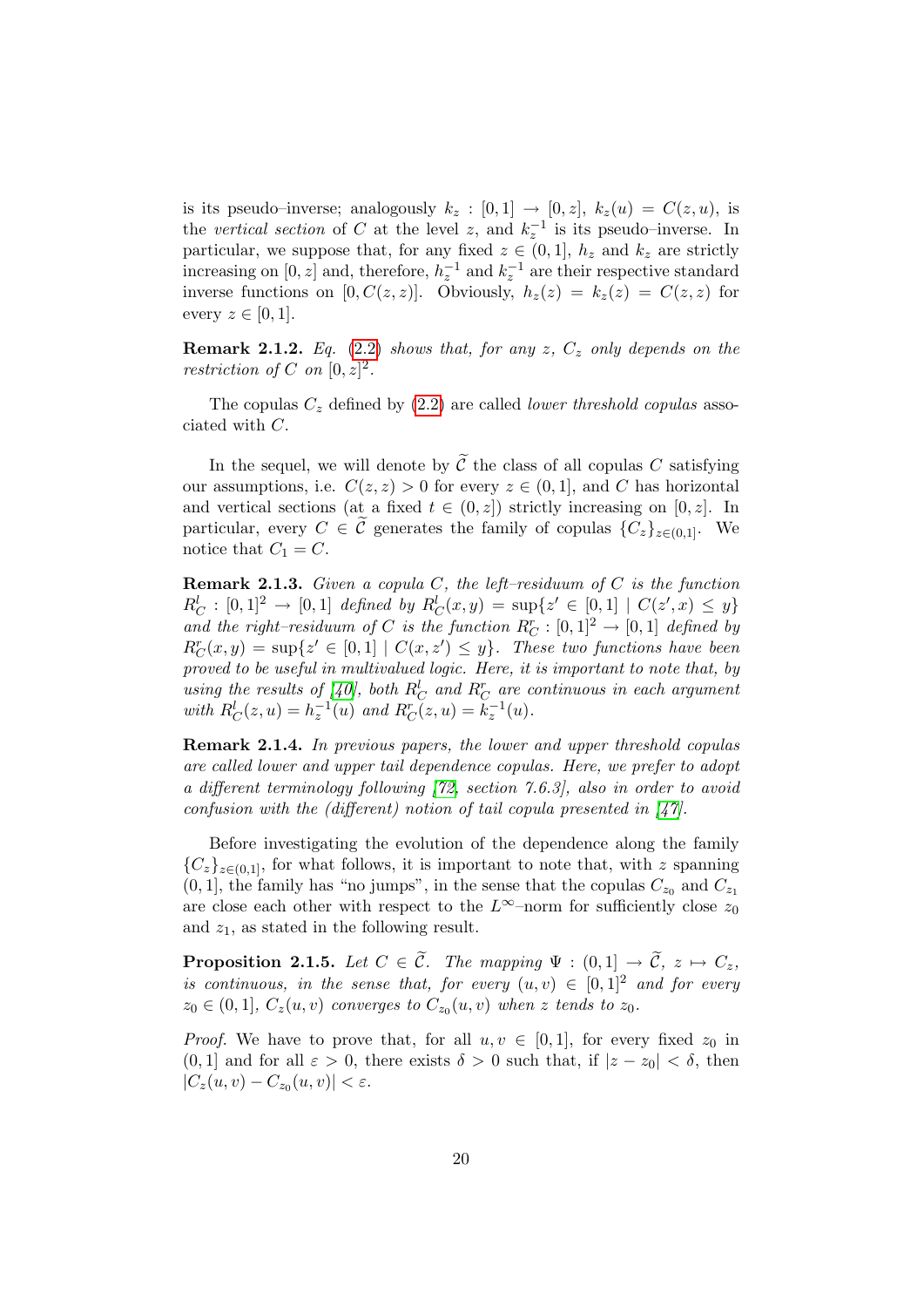First, for fixed  $z_0 \in (0,1]$  and  $(u, v) \in [0,1]^2$ , consider that

$$
|C_z(u, v) - C_{z_0}(u, v)| = \left| \frac{C(x, y)}{C(z, z)} - \frac{C(x_0, y_0)}{C(z_0, z_0)} \right|
$$
  
= 
$$
\frac{|C(x, y)C(z_0, z_0) - C(x_0, y_0)C(z, z)|}{C(z, z)C(z_0, z_0)},
$$

where

$$
x = h_z^{-1}(uh_z(z)), y = k_z^{-1}(vk_z(z)), x_0 = h_{z_0}^{-1}(uh_{z_0}(z_0)), y_0 = k_{z_0}^{-1}(vk_{z_0}(z_0)).
$$
  
For  $|z - z_0| < \delta$ , set  $\alpha(z) = \frac{1}{C(z, z)C(z_0, z_0)}$  and  $\overline{\alpha} = \sup_{z:|z - z_0| < \delta} \alpha(z)$ .  
We have:

$$
|C(x,y)C(z_0,z_0) - C(x_0,y_0)C(z,z)|
$$
  
\n
$$
\leq |C(x,y)C(z_0,z_0) - C(x,y)C(z,z)| + |C(x,y)C(z,z) - C(x_0,y_0)C(z,z)|
$$
  
\n
$$
= C(x,y)|C(z_0,z_0) - C(z,z)| + C(z,z)|C(x,y) - C(x_0,y_0)|.
$$

Since a copula is a Lipschitz function (with constant 1),

$$
|C(z_0, z_0) - C(z, z)| \le 2|z - z_0| < 2\delta.
$$

Analogously,

$$
|C(x,y) - C(x_0, y_0)| \le |x - x_0| + |y - y_0|.
$$

In order to estimate  $|x-x_0|$  and  $|y-y_0|$ , we notice that  $h_z^{-1}(w)$  and  $k_z^{-1}(w)$ are alternative notations for the left- and right- residua of  $C, R^l = R_C^l$  and  $R^r = R_C^r$  respectively. Then

$$
|x - x_0| = |R^l(z, uC(z, z)) - R^l(z_0, uC(z_0, z_0))|
$$
  
\n
$$
\leq |R^l(z, uC(z, z)) - R^l(z_0, uC(z, z))| + |R^l(z_0, uC(z, z)) - R^l(z_0, uC(z_0, z_0))|.
$$

 $R<sup>l</sup>$  being continuous in each argument means that, for all  $\eta_1$ ,  $\eta_2 > 0$ , there exist  $\delta_1$ ,  $\delta_2 > 0$  such that

- i) for  $|z z_0| < \delta_1$ ,  $|R^{l}(z, \cdot) R^{l}(z_0, \cdot)| < \eta_1$ ;
- ii) for  $|w w_0| < \delta_2$ ,  $|R^{l}(\cdot, w) R^{l}(\cdot, w_0)| < \eta_2$ .

Therefore, for  $u|C(z, z) - C(z_0, z_0)| \leq 2u|z - z_0| < \delta_2$ ,

$$
|R^{l}(z_0, uC(z, z)) - R^{l}(z_0, uC(z_0, z_0))| \leq \eta_1.
$$

Since  $u|C(z, z) - C(z_0, z_0)| \leq 2u|z - z_0| < 2u\delta \leq 2\delta$ , it is sufficient to take  $\delta_2 = 2\delta.$ 

By decreasingness of  $R^l$  in the first variable,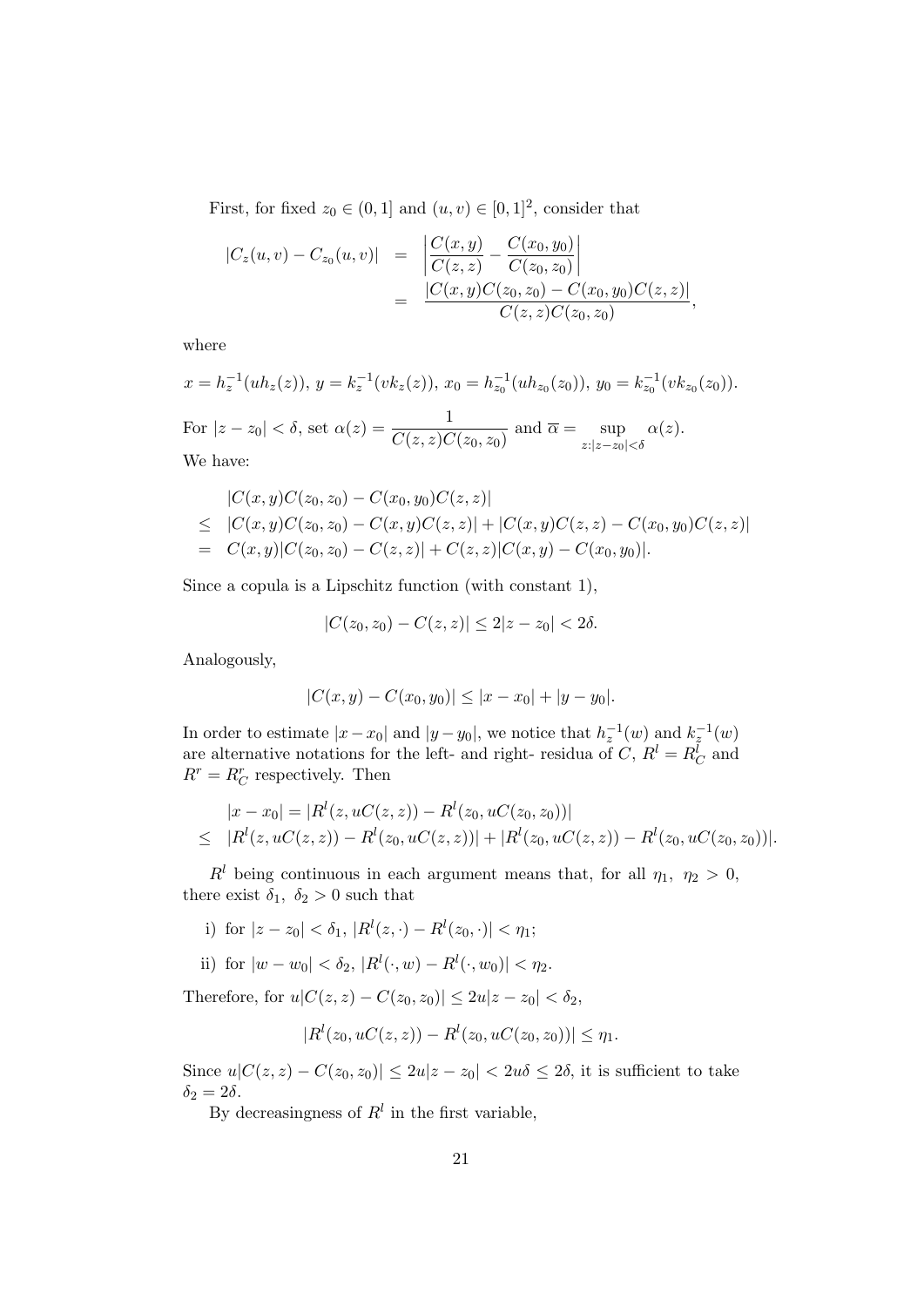$$
|R^{l}(z, uC(z, z)) - R^{l}(z_{0}, uC(z, z))|
$$
  
= 
$$
\begin{cases} R^{l}(z, uC(z, z)) - R^{l}(z_{0}, uC(z, z)), & z \in (z_{0} - \delta, z_{0}), \\ R^{l}(z_{0}, uC(z, z)) - R^{l}(z, uC(z, z)), & z \in (z_{0}, z_{0} + \delta). \end{cases}
$$

By increasingness of  $R<sup>l</sup>$  in the second variable,

$$
R^l(z, uC(z, z)) - R^l(z_0, uC(z, z)) \leq R^l(z, uC(z_0, z_0)) - R^l(z_0, uC(z_0 - \delta, z_0 - \delta)) \leq
$$
  
\n
$$
|R^l(z, uC(z_0, z_0)) - R^l(z_0, uC(z_0, z_0))| + |R^l(z_0, uC(z_0, z_0)) - R^l(z_0, uC(z_0 - \delta, z_0 - \delta))|.
$$
  
\nAgain, by continuity of  $R^l$  in both the variables, for all  $\bar{\eta}_1$ ,  $\bar{\eta}_2 > 0$ , there exist  $\bar{\delta}_1$ ,  $\bar{\delta}_2 > 0$  such that  $|z - z_0| < \bar{\delta}_1$  and  $|uC(z_0, z_0) - uC(z_0 - \delta, z_0 - \delta))| < \bar{\delta}_2$   
\nrespectively imply

$$
|R^{l}(z, uC(z_0, z_0)) - R^{l}(z_0, uC(z_0, z_0))| < \bar{\eta}_1
$$

and

$$
|R^{l}(z_0, uC(z_0, z_0)) - R^{l}(z_0, uC(z_0 - \delta, z_0 - \delta))| < \bar{\eta}_2.
$$

Since  $u|C(z_0, z_0) - C(z_0 - \delta, z_0 - \delta)| < 2u\delta \leq 2\delta$ , it is sufficient again to take  $\bar{\delta}_2 = 2\delta$  and  $\bar{\delta}_1 = \delta$ .

Analogously

$$
R^l(z_0, uC(z, z)) - R^l(z, uC(z, z)) \leq R^l(z_0, uC(z_0 + \delta, z_0 + \delta)) - R^l(z, uC(z_0, z_0)) \leq |R^l(z_0, uC(z_0 + \delta, z_0 + \delta)) - R^l(z_0, uC(z_0, z_0))| + |R^l(z_0, uC(z_0, z_0)) - R^l(z, uC(z_0, z_0))|.
$$
 By continuity of  $R^l$  in the both variables, again, for all  $\underline{\eta}_1$ ,  $\underline{\eta}_2 > 0$ , there exist  $\underline{\delta}_1$ ,  $\underline{\delta}_2 > 0$  such that, for

$$
\begin{aligned} |z-z_0|&<\underline{\delta}_1 \text{ and } |uC(z_0,z_0)-uC(z_0+\delta,z_0+\delta))|<\underline{\delta}_2,\\ |R^l(z_0,uC(z_0+\delta,z_0+\delta))-R^l(z_0,uC(z_0,z_0))|&<\underline{\eta}_1 \end{aligned}
$$

and

$$
|Rl(z0, uC(z0, z0))-Rl(z, uC(z0, z0))| < η2.
$$

Again, it is sufficient to take  $\delta_1 = \delta$  and  $\delta_2 = 2\delta$ .

Therefore

$$
|R^{l}(z, uC(z, z)) - R^{l}(z_0, uC(z, z))| < \max(\bar{\eta}_1^{l} + \bar{\eta}_2^{l}, \underline{\eta}_1^{l} + \underline{\eta}_2^{l}) \equiv \eta^{l}.
$$

Thus, for all  $\eta^l$ , there exists a  $\delta_{\eta} > 0$  such that, for

$$
|z-z_0|<\delta_\eta,\ |x-x_0|<\eta^l,
$$

where it has to be

$$
\delta_{\eta} = \min(\underline{\delta}_1, \overline{\delta}_1, \underline{\delta}_2, \overline{\delta}_2) = \delta.
$$

By the same arguments applied to  $R_C^r$ , we have also that, for  $|z-z_0| < \delta$ ,  $|y - y_0| < \eta^r$ . Thus, by putting  $\eta = \eta^l + \eta^r$ ,

$$
|C_z(u,v) - C_{z_0}(u,v)| \le \overline{\alpha}(2\delta C(x,y) + \eta C(z,z)) \le \overline{\alpha}(2\delta + \eta).
$$

 $\Box$ 

Choosing  $\delta < \frac{\varepsilon}{2\overline{\alpha}} - \frac{\eta}{2}$  $\frac{\pi}{2}$ , the proof is concluded.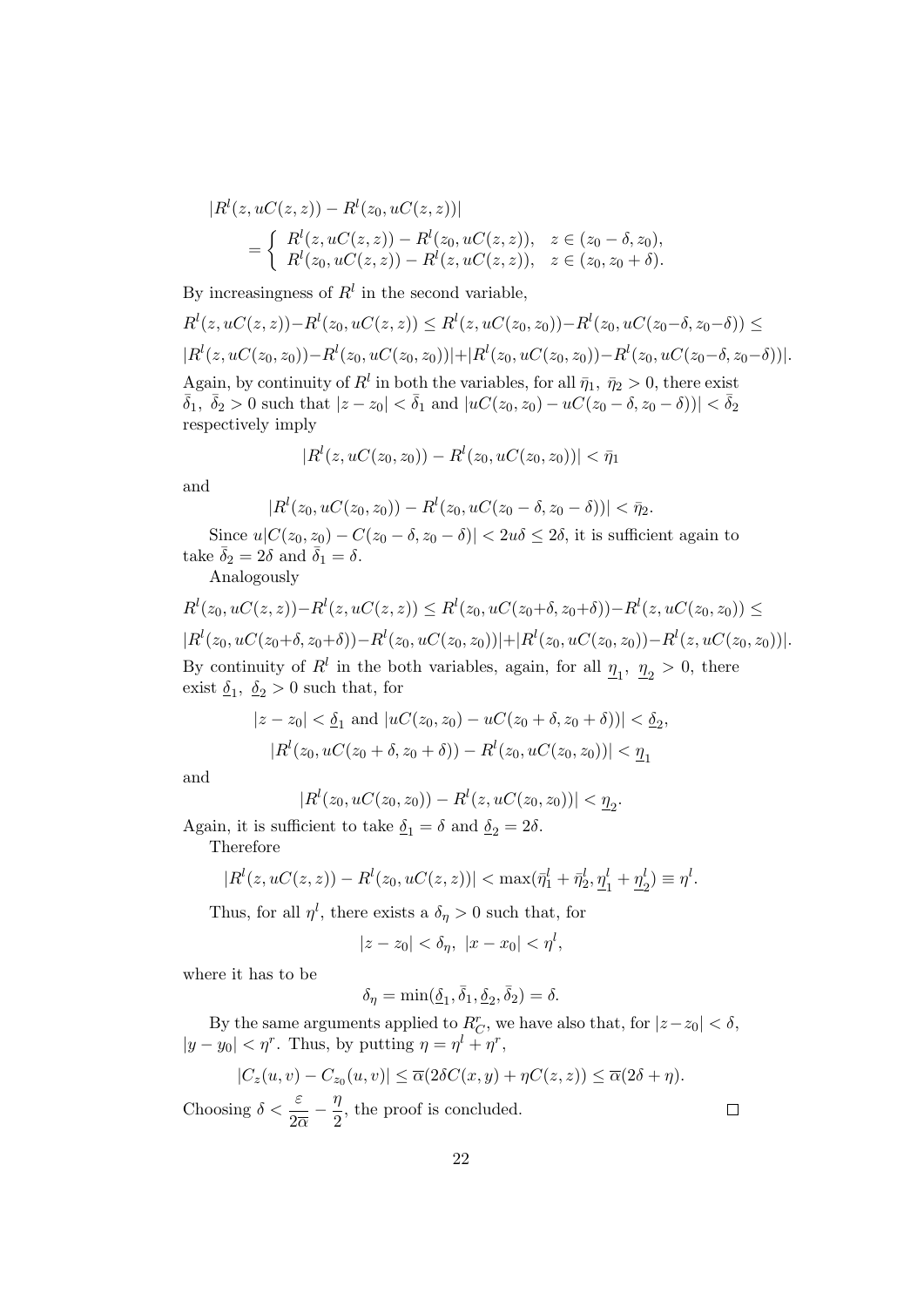In order to state some properties about the family  $\{C_z\}_{z\in(0,1]}$ , it is hence important to consider whether the absolute continuity is preserved by every  $C_z$ .

**Proposition 2.1.6.** Let  $C$  be a copula having non-zero first derivatives almost everywhere on  $[0,1]^2$ . If C is absolutely continuous, then  $C_z$  is absolutely continuous for every  $z \in (0,1]$ .

*Proof.* For every  $z \in (0, 1]$ , the second mixed derivative of  $C_z$  is given by:

$$
\partial_{12}^2 C_z(u,v) = \frac{C(z,z)\partial_{12}^2 C(h_z^{-1}(uh_z(z)), k_z^{-1}(vk_z(z)))}{\partial_1 C(h_z^{-1}(uh_z(z)), z) \cdot \partial_2 C(z, k_z^{-1}(vk_z(z)))}.
$$
(2.3)

We have to check the equality

<span id="page-38-0"></span>
$$
C_z(u,v) = \int_0^u \int_0^v \partial_{12}^2 C_z(\gamma,\theta) d\gamma d\theta.
$$
 (2.4)

Applying  $(2.2)$  and  $(2.4)$ , we obtain

$$
\frac{C(x,y)}{C(z,z)} = \int_0^u \int_0^v \frac{C(z,z)\partial_{12}^2 C(h_z^{-1}(\gamma h_z(z)), k_z^{-1}(\theta k_z(z)))}{\partial_1 C(h_z^{-1}(\gamma h_z(z)), z)\partial_2 C(z, k_z^{-1}(\theta k_z(z)))} d\gamma d\theta.
$$

Changing variables by means of

$$
\xi = h_z^{-1}(\gamma h_z(z)), \quad \eta = k_z^{-1}(\theta k_z(z)), \tag{2.5}
$$

<span id="page-38-1"></span> $\Box$ 

we obtain

$$
C(x,y) = \int_0^x \int_0^y \partial_{12}^2 C(\xi, \eta) d\xi d\eta,
$$

which is the desired assertion.

### 2.1.2 Lower threshold copulas and generated dependence properties

Consider  $C \in \widetilde{\mathcal{C}}$  and let  $\{C_z\}_{z \in (0,1]}$  be the family of corresponding lower threshold copulas.

As mentioned before, in this subsection we aim at comparing, for a given dependence property **P**, the properties **P**, hyper-**P**, and  $\langle \mathbf{P}; \Lambda \rangle$ . Preliminarily, we point out some basic aspects of Definition [2.1.1.](#page-33-0) Then, for a number of relevant notions of dependence  $P$ , we specifically analyze the properties  $\langle \mathbf{P}; \Lambda \rangle$ , hyper-**P**, and relations among them.

**Remark 2.1.7.** Let  $\Lambda$  be an arbitrary set of  $(0, 1]$ ,  $\overline{\Lambda}$  being the closure of Λ and consider the two conditions  $\langle P; \Lambda \rangle$ ,  $\langle P; \overline{\Lambda} \rangle$ . As an immediate consequence of the continuity property, proved in Proposition [2.1.5,](#page-35-0) these two conditions coincide. We may then argue that, in considering the property  $\langle \mathbf{P}; \Lambda \rangle$ , we can limit attention to the cases when  $\Lambda$  is a closed subset of  $(0, 1]$ , i.e., an interval or a union of disjoint intervals.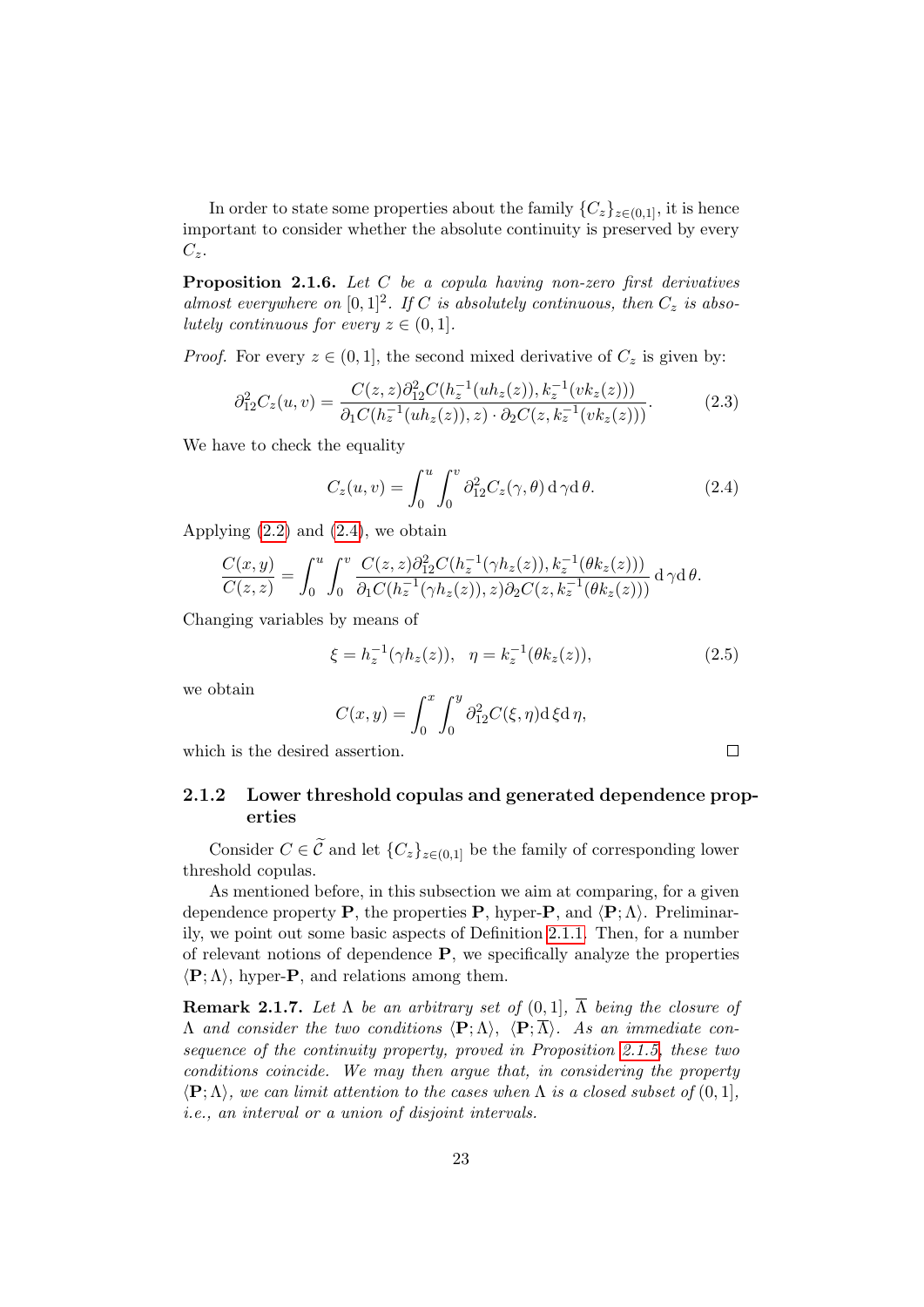Actually we are mainly interested in subsets  $\Lambda$  of the form  $(0, \lambda]$ , for some constant  $\lambda \in (0,1]$ .

We notice that the condition  $\langle \mathbf{P}; (0, \lambda] \rangle$  for a copula C has the following immediate meaning: it means that  $C$  may not satisfy  $P$  and that the property **P** possibly holds for all  $C_z$ , with z being below a given  $\lambda$ . This notion can be of interest in the study of tail dependence. In fact we are typically interested in proving that  $C_z$  satisfies a dependence property **P** in the limit for  $z \to 0$ . Thus, proving that C is  $\langle P; (0, \lambda] \rangle$  guarantees the above condition without explicitly computing the limit  $\lim_{z\to 0} C_z$ .

A recent result about contagion and connections with tail dependence is given by [\[39\]](#page-120-0).

As a consequence of the formula [\(2.2\)](#page-34-0) (see Remark [2.1.2\)](#page-35-1), we can state that  $\langle P; \Lambda \rangle$  only depends on the behaviour of C on  $\Lambda^2$  (see Propositions [2.1.8,](#page-39-0) [2.1.12,](#page-41-0) [2.1.13,](#page-41-1) [2.1.16\)](#page-43-0).

Generally, the property  $\langle P; \Lambda \rangle$  does not imply P for C (see Example [2.1.11\)](#page-40-0) nor does **P** imply  $\langle \mathbf{P}; \Lambda \rangle$  (see Example [2.1.9\)](#page-39-1).

As far as the property hyper-**P** is concerned, we notice that hyper-**P** implies **P**, just by definition, since  $C_1 = C$ .

Specifically, we pass to analyze the properties  $\langle P; \Lambda \rangle$  and hyper-P for relevant notions of dependence recalled below (see also [\[63,](#page-121-0) [78\]](#page-122-0) for a more complete overview).

From now on, in this section, we assume  $\Lambda = (0, \lambda]$  be an interval of  $(0, 1]$  and  $C \in \mathcal{C}$ .

<span id="page-39-0"></span>**Proposition 2.1.8.** A copula C is  $\langle \text{PQD}; \Lambda \rangle$  if and only if C satisfies

$$
C(x,y)C(z,z) \ge C(x,z)C(z,y) \tag{2.6}
$$

for every  $x, y, z \in \Lambda$ ,  $x \leq z$  and  $y \leq z$ .

*Proof.* By definition, C is  $\langle PQD; \Lambda \rangle$  means that  $C_z(u, v) \ge uv$  for all  $z \le \lambda$ , that is  $C\left(h_z^{-1}(uh_z(z)), k_z^{-1}(vk_z(z))\right) \geq uvC(z, z).$ By putting  $x = h_z^{-1}(uh_z(z)), y = k_z^{-1}(vk_z(z)),$  we get

$$
C(x,y) \geq \frac{h_z(x)}{h_z(z)} \frac{k_z(y)}{k_z(z)} h_z(z),
$$

that is inequality [\(2.6\)](#page-39-2).

According to the general Definition [2.1.1,](#page-33-0) the copulas  $\Pi(u, v) = uv$  and  $M(u, v) = \min(u, v)$  are hyper-PQD.

<span id="page-39-1"></span>It is also easy to show that, if C is  $TP_2$ , then it is hyper-PQD. Moreover, as stated in general before, if  $C$  is hyper-PQD, then it is PQD. The converse implication is false, as the following example shows.

<span id="page-39-2"></span> $\Box$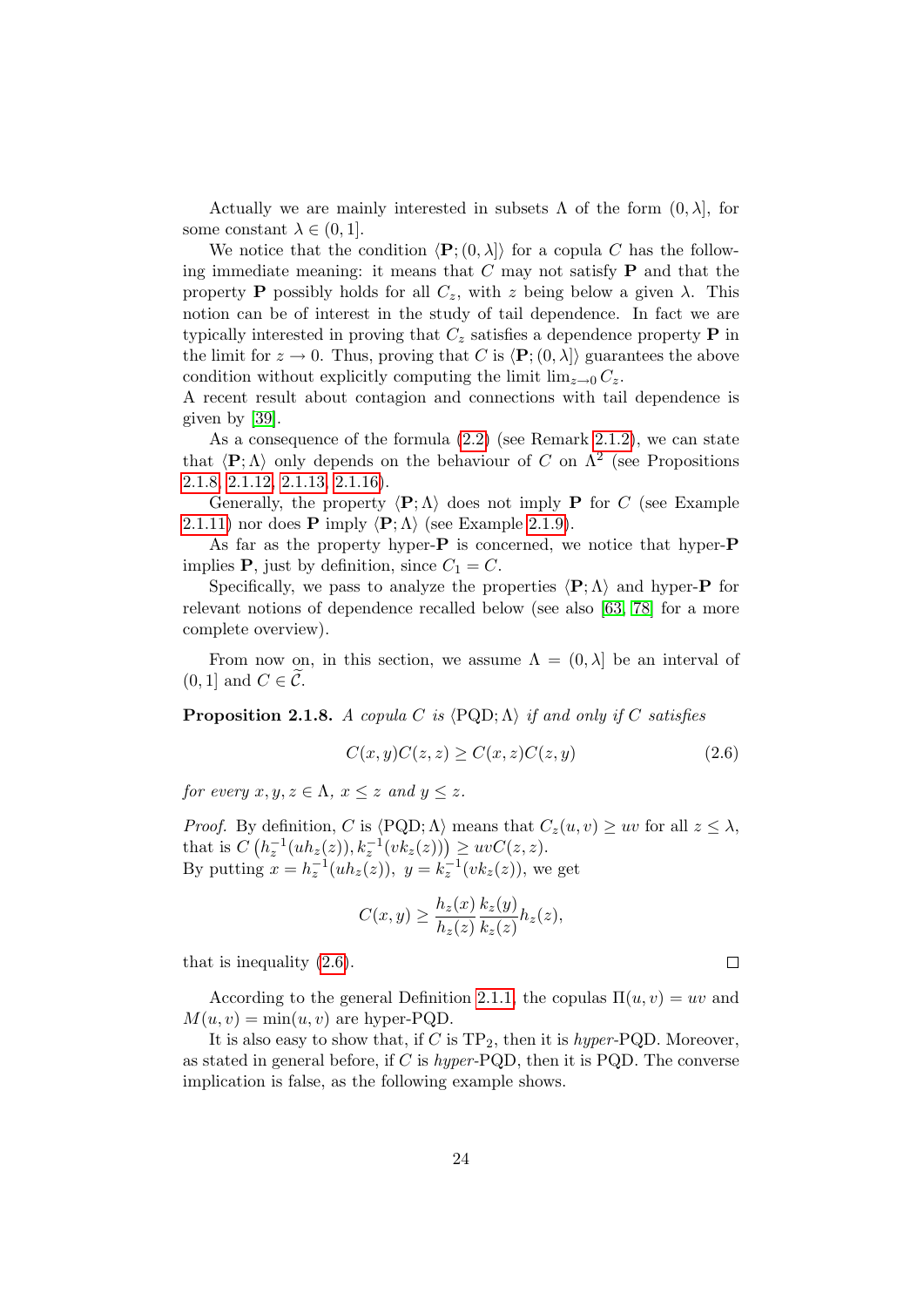**Example 2.1.9.** Let  $C$  be the copula given by

$$
C(u, v) = \min\left(u, v, \frac{u^2 + v^2}{2}\right).
$$

Then C is PQD, but not  $\langle PQD; \Lambda \rangle$  for  $\Lambda = \left(0, \frac{3}{5}\right)$  $\frac{3}{5}$ . In fact, by considering  $x=y=\frac{1}{2}$  $\frac{1}{2}$ , we obtain that

$$
C(x,y)C(z,z) = \frac{36}{100} \frac{25}{100} < \left(\frac{61}{200}\right)^2 = C(x,z)C(z,y).
$$

Therefore,  $C(u, v) \geq uv$  on  $[0, 1]^2$ , but  $C_2(u, v) < uv$  for some  $(u, v) \in$  $[0, 1]^2$ . Actually, in view of Proposition [2.1.5,](#page-35-0) for every z belonging to a neighbourhood of  $\frac{3}{5}$ ,  $C_z$  is not PQD.

It is interesting to note that, for an Archimedean copula  $C(u, v)$  $\varphi^{-1}(\varphi(u) + \varphi(v))$  [\[78\]](#page-122-0), the notions of TP<sub>2</sub> and *hyper*-PQD coincide. Furthermore, these conditions are equivalent to  $z \mapsto \varphi(e^{-z})$  being convex: the proof can be derived directly from [\[2,](#page-117-0) section 4.5].

It is known and immediately follows by Definition [1.3.11,](#page-24-0) that upper and lower bound of a PQD copula are respectively  $M(u, v) = min(u, v)$  and  $\Pi(u, v) = uv$ . Since, in general, a PQD copula is not hyper-PQD, the lower bound for C is not preserved for  $C_z$ . Even in this case, we can obtain for C a better lower bound than  $W(u, v) = \max(u + v - 1, 0)$ .

**Proposition 2.1.10.** If C is PQD, then, for every  $z \in (0,1]$ , we have that

$$
C_z(u, v) \ge \max(uvz^3, \max(u+v-1, 0)).
$$
\n(2.7)

<span id="page-40-1"></span> $\Box$ 

*Proof.* Since C is PQD,  $uv \le C(u, v) \le \min(u, v)$ . In particular,  $uz \leq h_z(u) \leq \min(u, z)$  and, consequently,

$$
u \le h_z^{-1}(u) \le \min\left(\frac{u}{z},z\right)
$$
 for all  $u \in [0,z]$ .

Since the fact that an analogous inequality can be proved for  $k_z$ , we obtain

$$
C_z(u,v) \ge \frac{C(h_z^{-1}(uz^2), k_z^{-1}(vz^2))}{z} \ge \frac{h_z^{-1}(uz^2) \cdot k_z^{-1}(vz^2)}{z} \ge uvz^3,
$$

and hence [\(2.7\)](#page-40-1) holds.

<span id="page-40-0"></span>Now, note that if C satisfies  $\langle PQD, (0, \lambda] \rangle$  for a given  $\lambda < 1$ , then C needs not be PQD.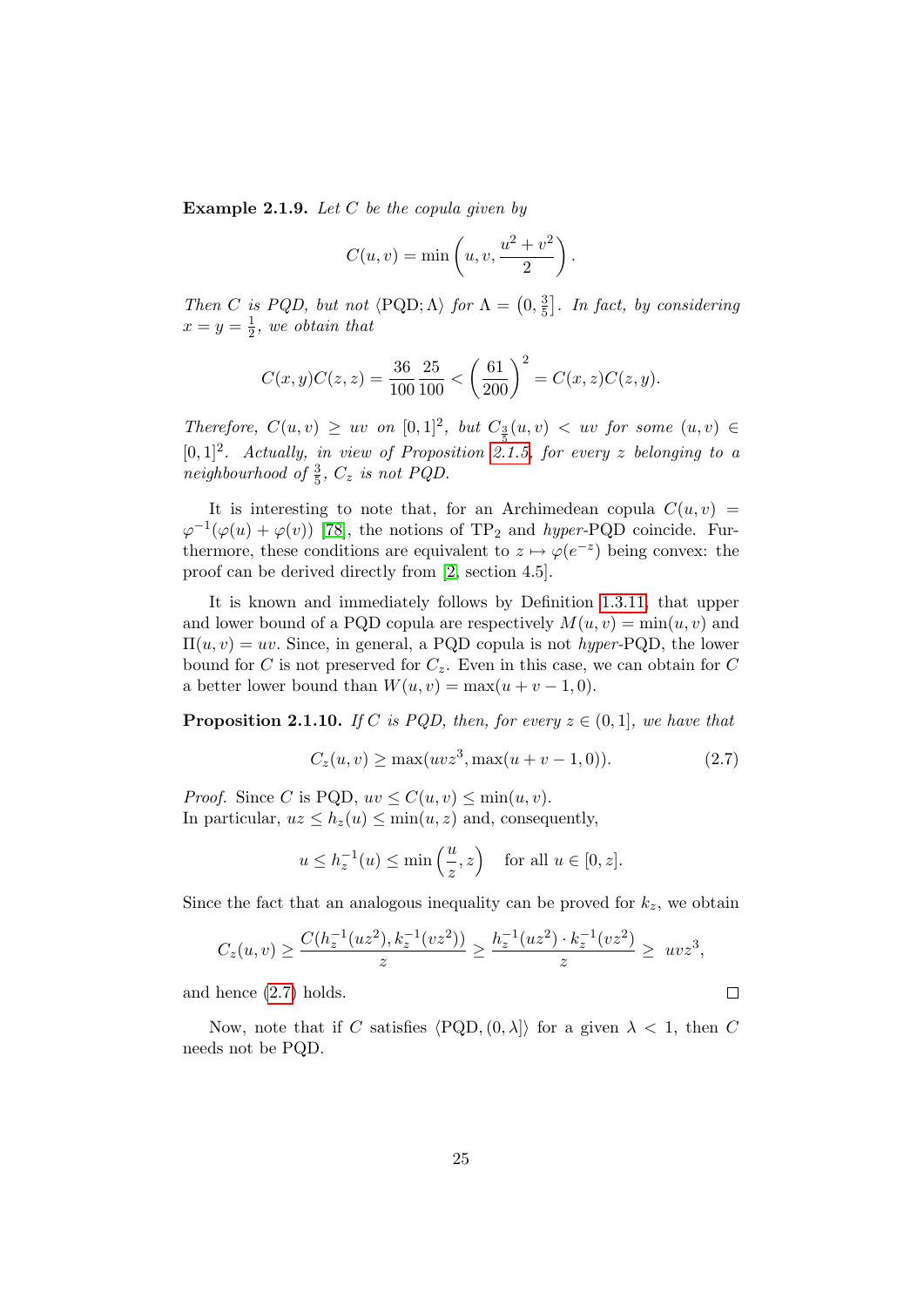**Example 2.1.11.** Consider, for example, the copula C given by

$$
C(u,v) = \begin{cases} \frac{uv}{\lambda}, & (u,v) \in [0,\lambda]^2, \\ \lambda + (1-\lambda)C' \left(\frac{u-\lambda}{1-\lambda}, \frac{v-\lambda}{1-\lambda}\right), & (u,v) \in [\lambda,1]^2, \\ \min(u,v), & otherwise, \end{cases}
$$

where  $C'(u, v) = uv[1 - (1 - u)(1 - v)]$  is a copula that is not PQD, and hence nor C is PQD. Actually, C is an ordinal sum of the copulas  $\Pi$  and  $C'$ with respect to the partition  $([0, \lambda], [\lambda, 1])$  (see e.g. [\[78\]](#page-122-0) or previous chapter). Now, compute  $C_z(u, v)$  for any  $z \in (0, \lambda]$ . We obtain

$$
C_z(u,v) = \frac{\lambda}{z^2} \cdot C(uz,vz) = uv.
$$

It follows that  $C_z$  is PQD for any  $z \leq \lambda$ , even if C is not PQD.

Now, let us consider the other dependence properties, LTD,  $TP_2$ , PLR. Similarly to Proposition [2.1.8,](#page-39-0) the following result holds for the LTD property.

<span id="page-41-0"></span>**Proposition 2.1.12.** C is  $\langle \text{LTD}(V | U); \Lambda \rangle$  if and only if

<span id="page-41-2"></span>
$$
C(x,y)C(x',z) \ge C(x,z)C(x',y) \tag{2.8}
$$

for all  $z \in \Lambda$ ,  $x, x', y \in [0, z]$  such that  $x \leq x'$ .

*Proof.* Since C is  $\langle \text{LTD}(V | U); \Lambda \rangle$ , then, for any  $u \leq u'$ ,

$$
\frac{C(h_z^{-1}(uC(z,z)), k_z^{-1}(vC(z,z)))}{u} \geq \frac{C(h_z^{-1}(u'C(z,z)), k_z^{-1}(vC(z,z)))}{u'},
$$

that is

$$
\frac{C(z,z)}{C(x,z)}C(x,y) \geq C(x',y)\frac{C(z,z)}{C(x',z)}
$$

for all  $x, x', y \leq z$  such that  $x \leq x'$ . Thus, we obtain [\(2.8\)](#page-41-2).

An analogous condition holds and can be proved in the same way for  $\langle \text{LTD}(U | V) : \Lambda \rangle$ .

Examples of hyper-LTD(V | U) copulas are  $\Pi(u, v) = uv$  and  $M(u, v) =$  $min(u, v)$ . Since they are symmetric with respect to u and v, they also are hyper-LTD $(U | V)$ .

<span id="page-41-1"></span>As to  $TP_2$ , we find some differences from the other dependence properties taken into account until now. As we can easily deduce from the following proposition,  $\langle TP_2; \Lambda \rangle$  is a weaker property than  $TP_2$ . We can build a copula satisfying  $\langle TP_2; \Lambda \rangle$ , but not  $TP_2$  (see Example [5.2.9](#page-110-0) below).

 $\Box$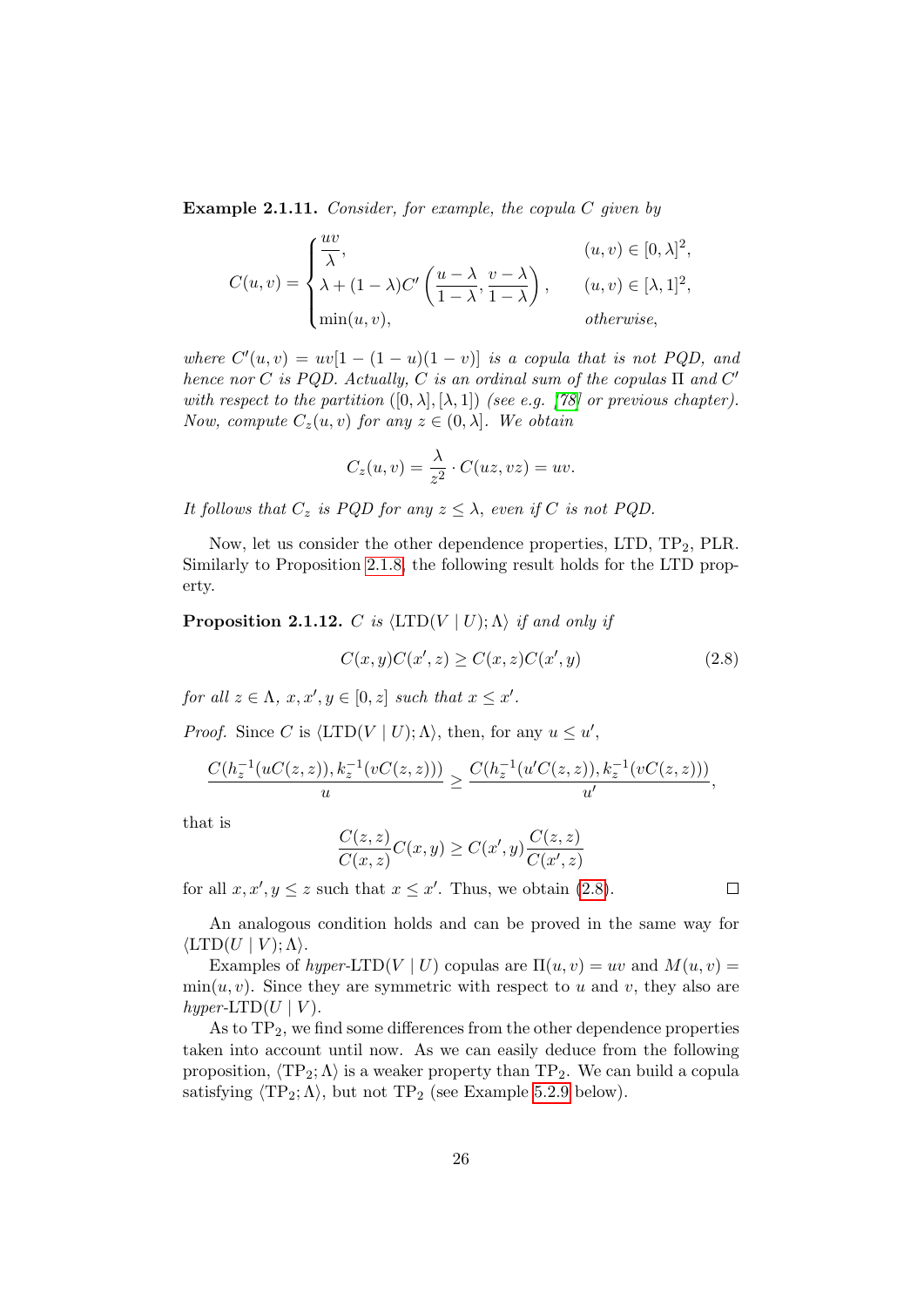**Proposition 2.1.13.** A copula C is  $\langle TP_2; \Lambda \rangle$  if and only if C satisfies [\(1.5\)](#page-23-0) on Λ 2 .

*Proof.* By definition, C is  $\langle TP_2; \Lambda \rangle$  if and only if, for every  $z \in \Lambda$ ,  $C_z$  is  $TP_2$ , i.e.

$$
C_z(u,v)C_z(u',v') \ge C_z(u,v')C_z(u',v),
$$

for all  $u \leq u'$  and  $v \leq v'$ . Writing explicitly the multiplicands and making suitable substitutions, we obtain that, for every  $x, x', y, y' \in [0, z]$ ,  $x \leq x'$ ,  $y \leq y'$ , and for every  $z \in \Lambda = (0, \lambda],$ 

$$
C(x, y)C(x', y') \ge C(x, y')C(x', y),
$$

which is the desired assertion.

In particular, C is hyper- $TP_2$  if and only if C is  $TP_2$ , as the following corollary states.

**Corollary 2.1.14.** Let  $C \in \widetilde{C}$  be the connecting copula of the random pair  $(U, V)$ . Then the following statements are equivalent:

- (a) C is  $TP_2$ ;
- (b) C is hyper- $TP_2$ ;
- (c) C is hyper-LTD(V | U) and hyper-LTD(U | V).

It is easy to show that both hyper-LTD(V | U) and hyper-LTD(U | V)) separately imply that  $C$  is PQD.

We note that, in order to obtain for C the stronger property  $TP_2$ , both hyper-LTD(V | U) and hyper-LTD(U | V) have to be satisfied. Statement (c) can be simplified if we have a condition that guarantees

<span id="page-42-0"></span>
$$
LTD(V \mid U) \Leftrightarrow LTD(U \mid V) \tag{2.9}
$$

(and therefore hyper-LTD(V | U)  $\Leftrightarrow$  hyper-LTD(U | V)). In this case we simply say that C is LTD (hyper-LTD). A sufficient condition for  $(2.9)$  is C being exchangeable.

Corollary 2.1.15. Let  $C \in \widetilde{C}$  be the connecting copula of the exchangeable random pair  $(U, V)$ . Then the following statements are equivalent:

- (a) C is  $\langle \text{LTD}(V \mid U); \Lambda \rangle;$
- (b) C is  $\langle \text{LTD}(U | V); \Lambda \rangle$ ;
- (c) C satisfies [\(1.5\)](#page-23-0) on  $\Lambda^2$ .

In particular, C hyper-LTD(V | U) (resp. hyper-LTD(U | V)) is equivalent to C being  $TP_2$ .

 $\Box$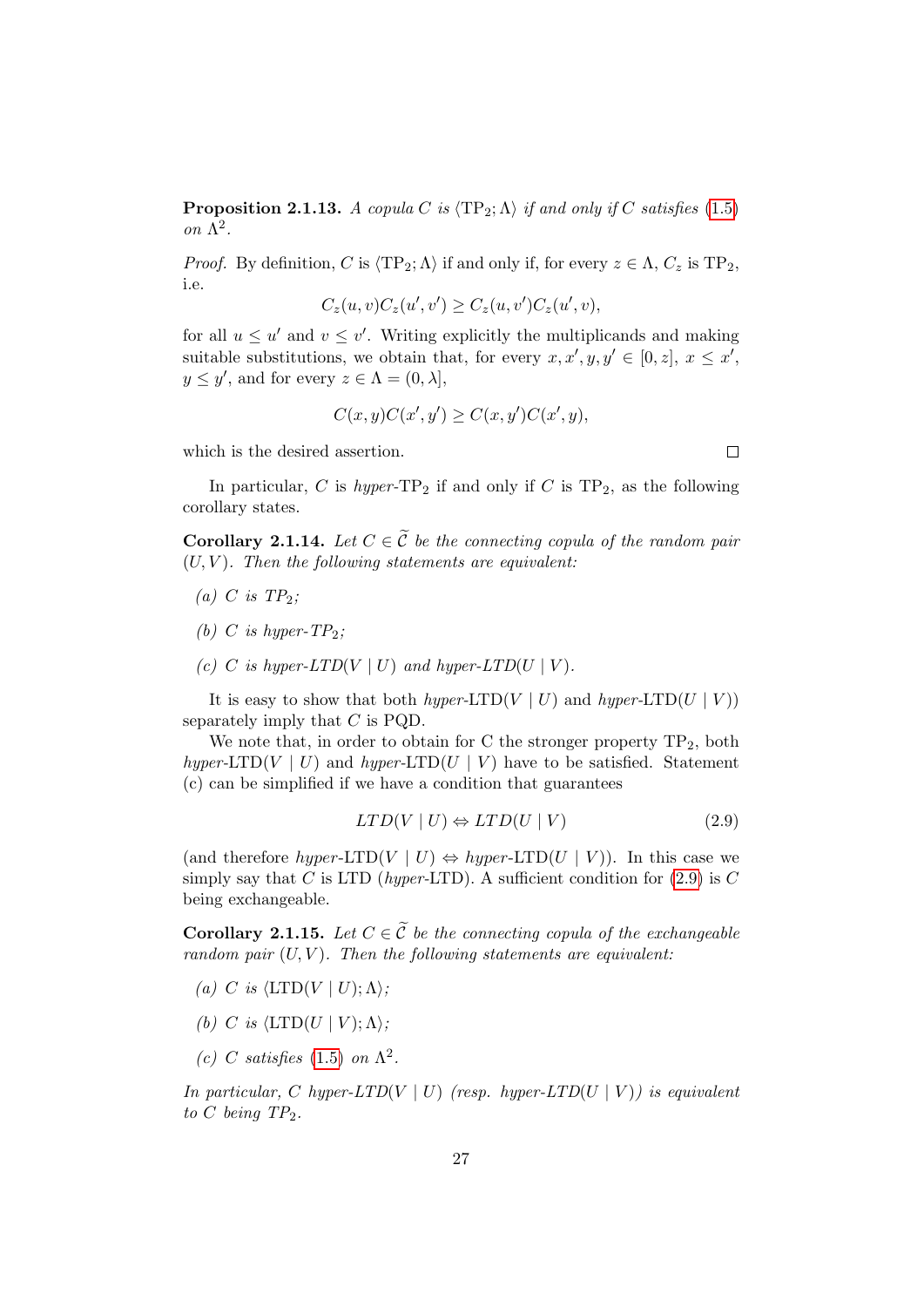Finally, we consider the PLR property, which can be introduced only for a copula C that is absolutely continuous on  $[0, 1]^2$ , i.e.

$$
C(u, v) = \int_0^u \int_0^v \partial_{12}^2 C(\gamma, \theta) d\gamma d\theta,
$$

where  $\partial_{12}^2 C$  denotes the second mixed derivative of C.

<span id="page-43-0"></span>**Proposition 2.1.16.** C is  $\langle \text{PLR}; \Lambda \rangle$  if and only if  $\partial_{12}^2C$  satisfies [\(1.5\)](#page-23-0) on  $\Lambda^2$ .

*Proof.* By definition, C is  $\langle \text{PLR}; \Lambda \rangle$  if and only if  $C_z$  is PLR for every  $z \in \Lambda$ , i.e.

$$
\frac{\partial^2 C_z(u,v)}{\partial u \partial v} \frac{\partial^2 C_z(u',v')}{\partial u \partial v} \ge \frac{\partial^2 C_z(u',v)}{\partial u \partial v} \frac{\partial^2 C_z(u,v')}{\partial u \partial v}
$$

for every  $u, u', v, v' \in [0, 1], u \leq u'$  and  $v \leq v'$ . Using Eq. [\(2.3\)](#page-38-1), after some simplification, we obtain the desired assertion.  $\Box$ 

Analogously to  $TP_2$ , it may be proven that C being PLR is equivalent to C being hyper-PLR.

The relationships among considered dependence properties and related hyper-dependence properties are summarized here.

$$
\langle PLR; \Lambda \rangle \Rightarrow \langle TP_2; \Lambda \rangle \Rightarrow \langle LTD(V | U); \Lambda \rangle \text{ (or } \langle LTD(V | U); \Lambda \rangle) \Rightarrow \langle PQD; \Lambda \rangle
$$
  
\n
$$
\uparrow \qquad \qquad \uparrow \qquad \qquad \uparrow \qquad \qquad \uparrow \qquad \qquad \uparrow \qquad \qquad \uparrow \qquad \qquad \uparrow \qquad \qquad \uparrow \qquad \qquad \uparrow \qquad \qquad \uparrow
$$
  
\nPLR  $\Rightarrow \text{TP}_2 \Rightarrow \text{LTD}(U | V) \text{ (or } \text{LTD}(V | U)) \Rightarrow \text{PQD}$   
\n
$$
\uparrow \qquad \qquad \uparrow \qquad \qquad \uparrow \qquad \qquad \uparrow
$$
  
\nhyper-PLR  $\Rightarrow \text{hyper-TP}_2 \Rightarrow \text{hyper-LTD}(U | V) \text{ (or } \text{hyper-LTD}(V | U)) \Rightarrow \text{hyper-PQD}$   
\n
$$
\downarrow \qquad \qquad \downarrow \qquad \qquad \downarrow
$$
  
\n
$$
\langle \text{LTD}(V | U); \Lambda \rangle \text{ (or } \langle \text{LTD}(V | U); \Lambda \rangle) \Rightarrow \langle \text{PQD}; \Lambda \rangle
$$

### 2.2 Semigroups of semi-copulas and evolution of dependence at increase of age

Let  $\overline{F}(x_1,\ldots,x_n) = \mathbb{P}(T_1 > x_1,\ldots,T_n > x_n)$  be a *n*-variate joint survival function, with univariate margins  $\overline{G}_i(x) = \mathbb{P}(T > x)$ ,  $i = 1, \ldots, n$ .

Such a  $\overline{F}(x_1,\ldots,x_n)$  identifies a survival model M, consisting of n units  $D_1, \ldots, D_n$ , whose lifetimes are *n* random variables  $T_1, \ldots, T_n$ .

The dependence structure of  $M$  is described by suitable analytical properties of the survival copula  $\hat{C}(u_1, \ldots, u_n) = \overline{F}\left\{ \overline{G}_1^{-1} \right\}$  $\overline{G}_1^{-1}(u_1), \ldots \overline{G}_n^{-1}$  $\left\{ \frac{n-1}{n}(u_n)\right\}.$ 

We recall that, first of all,  $\overline{G}_1, \ldots, \overline{G}_n$  have to be continuous, in order to admit a unique copula. This implies  $\overline{F}$  to be continuous as well. We also assume  $\overline{G}_1, \ldots, \overline{G}_n$  to be strictly monotonic, so that they are invertible, and  $\overline{F}$  to be strictly decreasing in each variable. Recalling that the *n*-variables functions we deal with are symmetric, we could limit ourselves to assume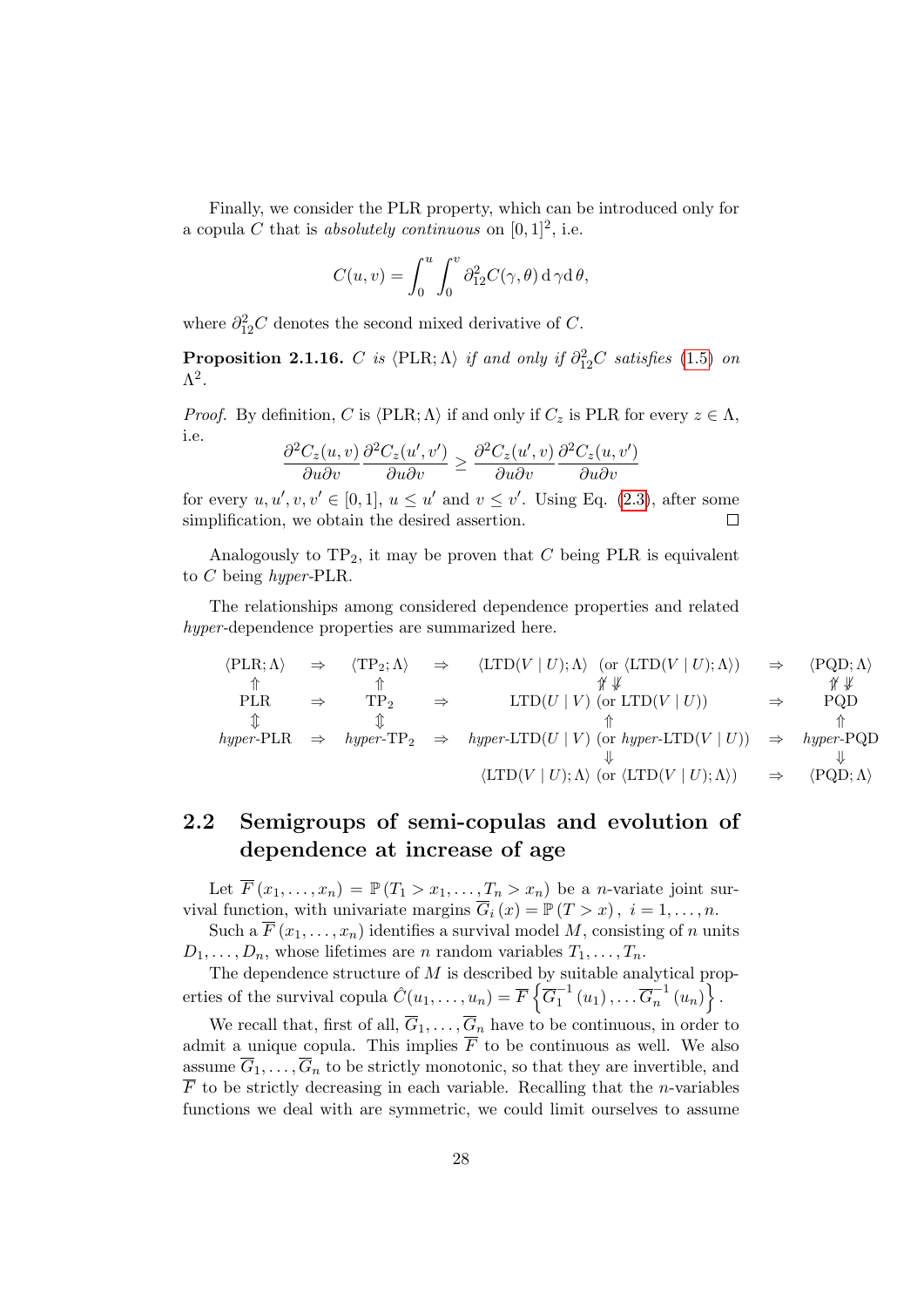that, for any fixed  $t \geq 0$ ,  $\overline{F}(\cdot, t, \ldots, t)$  is strictly decreasing on [0, t]. This assumption is sufficient to imply  $\hat{C}(\cdot, z, \ldots, z)$  being strictly increasing on  $[0, z]$ , for any  $z \in [0, 1]$ .

Furthermore, we recall, we are in the absolutely continuous case, so that both  $\overline{F}$  and  $\overline{G}_1, \ldots, \overline{G}_n$  admit density.

An item of general interest is the model  $M_t$ , obtained from M by conditioning on survival at time  $t > 0$  of all the units, that is, conditional on the event  $\{T_1 > t, \ldots, T_n > t\}$ . The model  $M_t$  can be seen as an evolution at time t of the model  $M \equiv M_0$ . Furthermore,  $M_t$  is formally analogous to M and it is described by the same kind of functions: a conditional joint survival function

$$
\overline{F}_t(x_1,...,x_n) = \mathbb{P}(T_1 > t + x_1,...,T_n > t + x_n | T_1 > t,...,T_n > t) \n= \frac{\overline{F}(x_1 + t,...,x_n + t)}{\overline{F}(t,...,t)},
$$

with univariate margins

$$
\overline{G}_t^{(i)}(x) \equiv \mathbb{P}(T_i > t + x | T_1 > t, \dots, T_n > t), \quad i = 1, \dots, n.
$$

As a natural consequence of the introduction of the families  $\{\overline{F}_t\}_{t\geq 0}$  and  $\{\overline{G}_{t}^{(i)}\}_{t\geq0}$ , it is interesting to study the evolution in time of the family of copulas  $\{\hat{C}_t\}_{t\geq 0}$ , where

$$
\hat{C}_t(u_1,\ldots,u_n) \equiv \overline{F}_t\left\{ (\overline{G}_t^{(1)})^{-1}(u_1),\ldots(\overline{G}_t^{(n)})^{-1}(u_n) \right\}.
$$
 (2.10)

Under the above-mentioned continuity and monotonicity assumptions on  $\overline{F}$  and  $\overline{G}_1, \ldots, \overline{G}_n$ , it is easy to check that we can write  $\hat{C}_t$  in terms of  $\hat{C}$ :

$$
\hat{C}_t(u_1,\ldots,u_n) = \frac{\hat{C}[\overline{G}_1((\overline{G}_t^{(1)})^{-1}(u_1)+t),\ldots,\overline{G}_n((\overline{G}_t^{(n)})^{-1}(u_n)+t)]}{\hat{C}(\overline{G}_1(t),\ldots,\overline{G}_n(t))}.
$$
\n(2.11)

However, we are mainly interested in the case when  $T_1, \ldots, T_n$  are exchangeable.

As already discussed in Section [1.2,](#page-18-0) all the notation can be simplified as follows: the joint survival function  $\overline{F}$  is symmetric and therefore for any  $i = 1, \ldots, n$ ,  $\overline{G}_i = \overline{G}$ . Consequently, the survival copula is symmetric as well and, in view of Eq. [\(1.4\)](#page-21-0), it can be written as

$$
C(u_1, \ldots, u_n) = F(G^{-1}(u_1), \ldots, G^{-1}(u_n)).
$$
\n(2.12)

Since conditioning is symmetric in all the variables, the vector

$$
(T_1-t,\ldots,T_n-t)|T_1>t,\ldots,T_n>t
$$

of the *residual lifetimes* of  $D_1, \ldots, D_n$  at time t is exchangeable as well.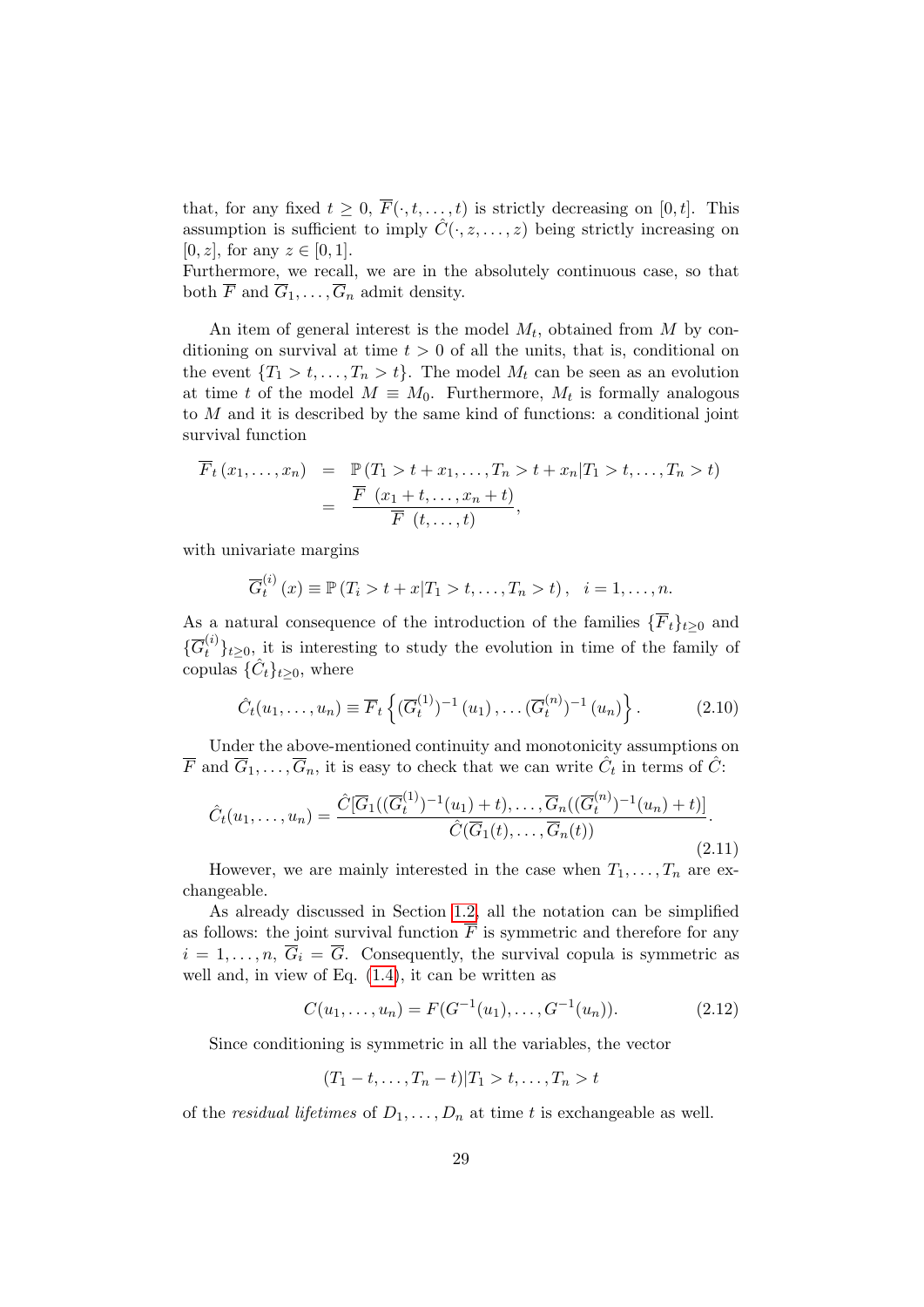**Proposition 2.2.1.** Let  $(T_1, \ldots, T_n)$  an exchangeable vector. Then, for any  $t \geq 0$ ,  $(T_1-t,\ldots,T_n-t)|T_1 > t,\ldots,T_n > t$  is exchangeable.

*Proof.* Let  $\sigma$  be a permutation of n elements:

$$
\sigma(1,\ldots,n)=(\sigma_1,\ldots,\sigma_n).
$$

By hypothesis, for any  $\sigma$ ,

$$
\overline{F}(x_1,\ldots,x_n) = \overline{F}(x_{\sigma_1},\ldots,x_{\sigma_n}).
$$
\n(2.13)

Since we can write  $F_t$  in terms of F, we have that, for any permutation  $\sigma$ ,

$$
\overline{F}_t(x_1,\ldots,x_n) = \frac{\overline{F}(x_1+t,\ldots,x_n+t)}{\overline{F}(t,\ldots,t)} = \frac{\overline{F}(\sigma(x_1+t,\ldots,x_n+t))}{\overline{F}(t,\ldots,t)}
$$

$$
= \frac{\overline{F}(x_{\sigma_1}+t,\ldots,x_{\sigma_n}+t)}{\overline{F}(t,\ldots,t)} = \overline{F}_t(x_{\sigma_1},\ldots,x_{\sigma_n}).
$$

Therefore, for any  $t \geq 0$ , the conditional joint survival function  $F_t$  is symmetric and its margins are given, for any  $i = 1, \ldots, n$ , by

<span id="page-45-1"></span>
$$
\overline{G}_{t}^{(i)}(x) = \overline{G}_{t}(x) = \frac{\overline{F}(x+t,t,\ldots,t)}{\overline{F}(t,\ldots,t)}.
$$

Again, we write  $\hat{C}_t$  in terms of  $\hat{C}$ :

$$
\hat{C}_t(u_1,\ldots,u_n) = \frac{\hat{C}[\overline{G}(\overline{G}_t^{-1}(u_1)+t),\ldots,\overline{G}(\overline{G}_t^{-1}(u_n)+t)]}{\hat{C}(\overline{G}(t),\ldots,\overline{G}(t))}.
$$
\n(2.14)

From now on, in this section, we focus on the bivariate case. We consider a pair of exchangeable lifetimes  $X, Y$  and the family of the conditional survival functions  $\overline{F}_t(x, y)$  of  $(X - t, Y - t)$  given  $(X > t, Y > t)$ .

Survival functions and consequently survival copulas

<span id="page-45-0"></span>
$$
\hat{C}_t(u,v) = \frac{\hat{C}[\overline{G}(\overline{G}_t^{-1}(u)+t), \overline{G}(\overline{G}_t^{-1}(v)+t)]}{\hat{C}(\overline{G}(t), \overline{G}(t))}.
$$
\n(2.15)

are more natural tools when we deal with non-negative random variables, in applied fields as Reliability or Finance.

It is possible to obtain the family of survival copulas  $\{\hat{C}_t\}_{t\geq 0}$  from the one of lower threshold copulas  ${C_z}_{z \in (0,1]}$ , defined by  $(2.2)$  (applied to the survival copula  $\hat{C}$ ), by adopting for the family a different parametrization. In this case, the change of parametrization is  $t = \overline{G}^{-1}(z)$ .

Such a change of parameterization is made possible by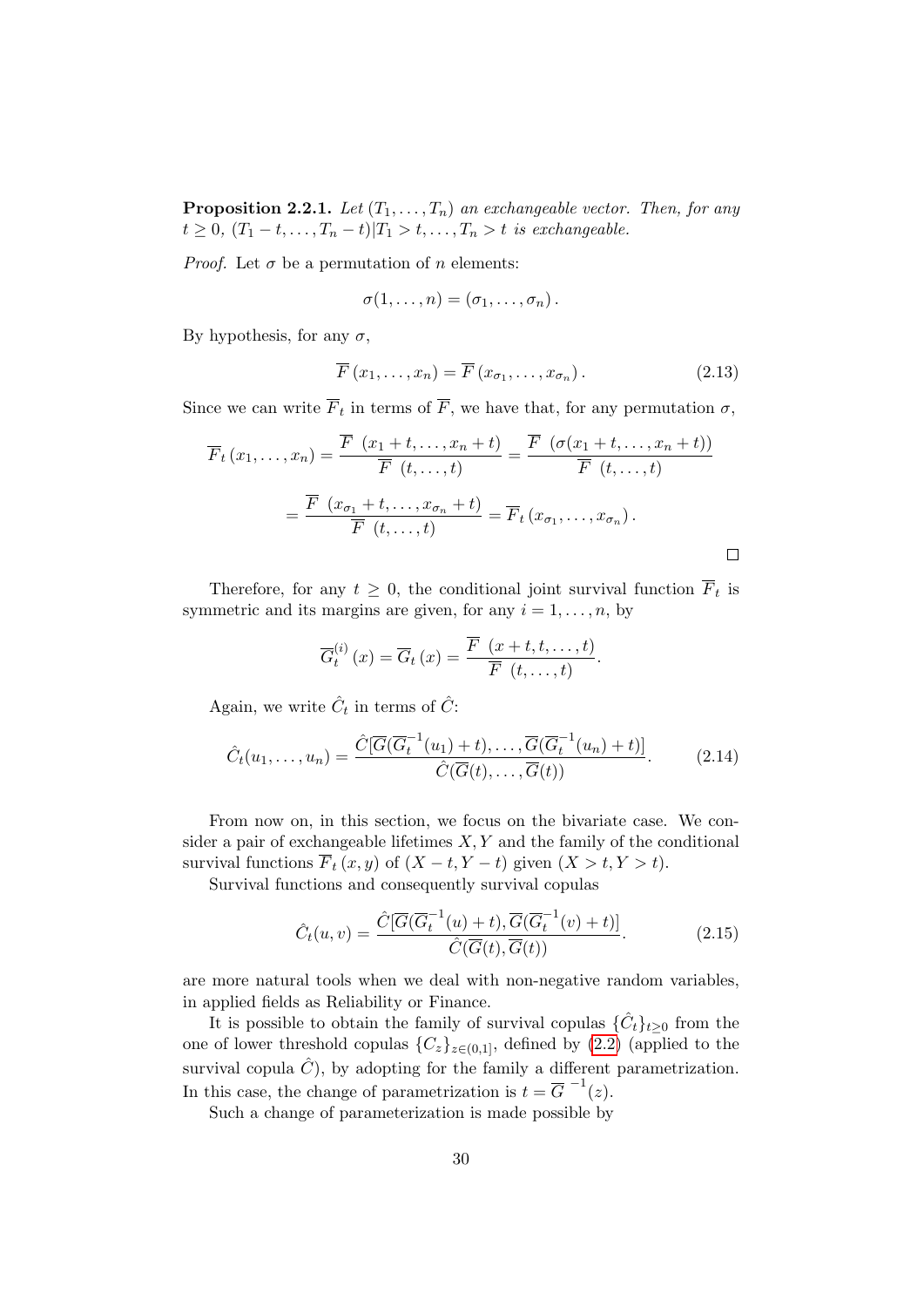- the strict monotonicity of the margin  $\overline{G}$ ;
- $\bullet$  the exchangeability of the variables, that is by the fact that the margins are equal.

Under these hypotheses, all the results of the previous section can be extended to the family of survival copulas.

The parametrization in  $t \in [0, +\infty)$  has the disadvantage to depend on the margin  $\overline{G}$ ; however, it is more proper to state and prove the following result.

Let be  $r, s \geq 0$ ,  $\hat{C}_r$  the survival copula obtained by applying [\(2.15\)](#page-45-0) to  $\hat{C}$ , for  $t = r$ , and  $(\hat{C}_r)_s$  the survival copula obtained by applying again  $(2.15)$ , this time to  $\hat{C}_r$ , for  $t = s$ .

**Proposition 2.2.2.** Using the above notation, for any  $r, s \geq 0$ ,

$$
(\hat{C}_r)_s = \hat{C}_{r+s}.
$$

*Proof.* For fixed  $r > 0$  we consider the survival model with joint survival function  $\overline{F}_r$  and margin  $\overline{G}_r$ .

We now notice the semigroup property of the families  $\{\overline{F}_t\}_{t>0}$  and  $\{\overline{G}_t\}_{t>0}$ . We can associate to the new model the families  $\{(\overline{F}_r)_s\}_{s\geq 0}$  and  $\{(\overline{G}_r)_s\}_{s\geq 0}$ , such that, for any  $t, s \geq 0$ ,

$$
(\overline{F}_r)_s = \overline{F}_{r+s}
$$
 and  $(\overline{G}_r)_s = \overline{G}_{r+s}$ .

By definition, the survival copula of the model  $\overline{F}_r$  is

$$
\hat{C}_r(u,v) \equiv \overline{F}_r\left(\overline{G}_r^{-1}(u), \overline{G}_r^{-1}(v)\right).
$$

We have to prove that

<span id="page-46-0"></span>
$$
(\hat{C}_r)_s = \hat{C}_{r+s} \qquad \forall r, s \ge 0.
$$

By applying  $(2.15)$  to  $(\hat{C}_r)_s$ , we obtain

$$
(\hat{C}_r)_s(u,v) = \frac{\hat{C}_r \left[ \overline{G}_r \left( \overline{G}_{r+s}^{-1}(u) + s \right), \overline{G}_r \left( \overline{G}_{r+s}^{-1}(v) + s \right) \right]}{\hat{C}_r(\overline{G}_r(s), \overline{G}_r(s))}.
$$
(2.16)

By applying again [\(2.15\)](#page-45-0) to  $\hat{C}_r$  in Eq. [\(2.16\)](#page-46-0),

$$
(\hat{C}_r)_s(u,v) = \frac{\hat{C}\left[\overline{G}\left(\overline{G}_{r+s}^{-1}(u) + s + r\right), \overline{G}\left(\overline{G}_{r+s}^{-1}(v) + s + r\right)\right]}{\hat{C}(\overline{G}(r+s), \overline{G}(r+s))}.
$$
 (2.17)

The thesis follows by pointing out that the right-hand side of the last equation coincides with  $\hat{C}_{r+s}(u, v)$ .  $\Box$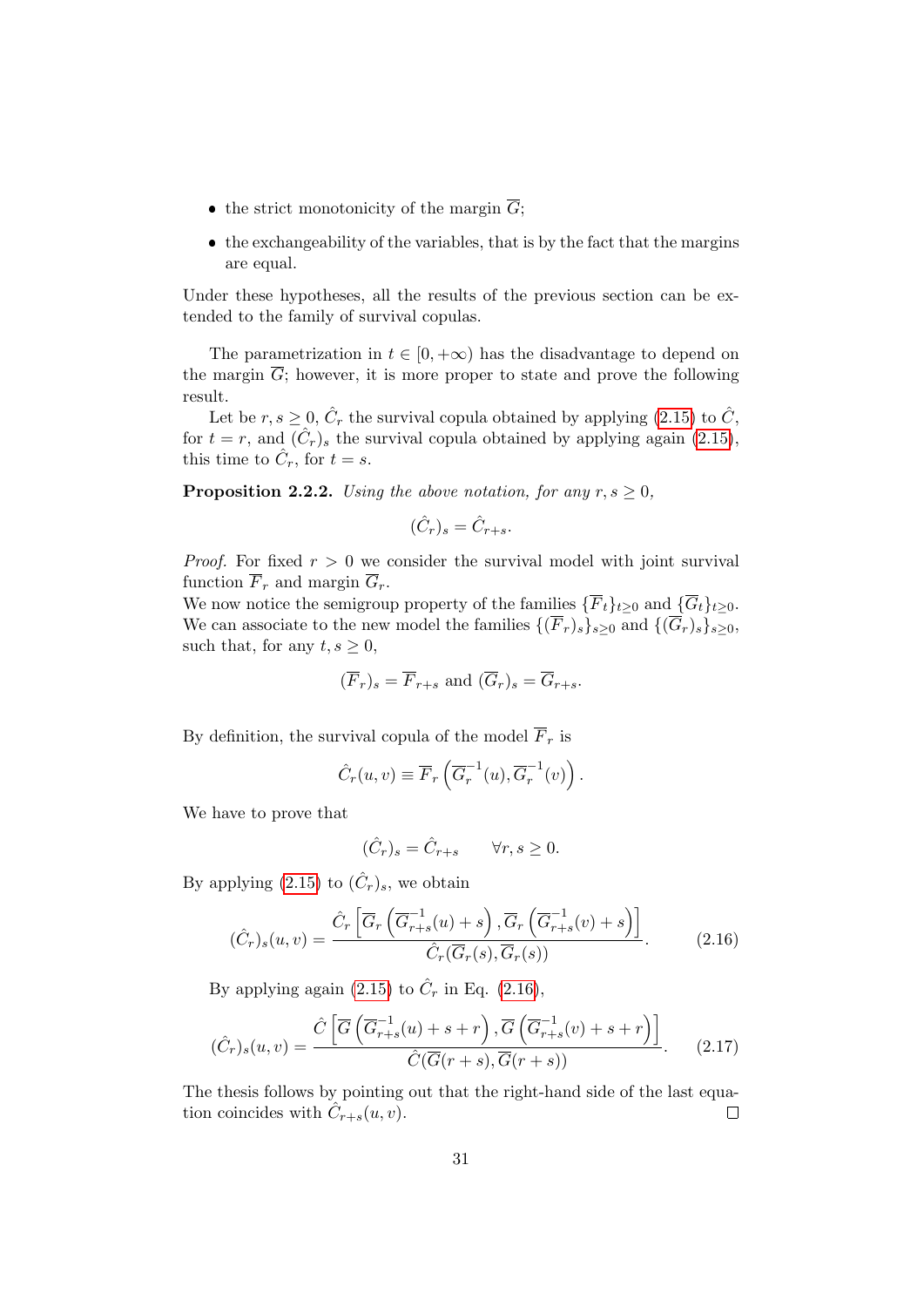As mentioned in the Introduction, one purpose of ours is to analyze increase or decrease of dependence between residual lifetimes, with respect to the PQD order (see Definition [1.4.16\)](#page-31-0).

Considering  $X_2 = X_1 - t$  and  $Y_2 = Y_1 - t$ , monotonicity of the mapping  $t \mapsto \hat{C}_t$ , with respect to the "more PQD" order, has the following meaning: if  $t \mapsto \hat{C}_t$  is increasing in t, the residual lifetimes will be more and more dependent as age increases.

We are then interested in describing analytical conditions for such monotonicity properties.

To this purpose, we suppose  $t \mapsto \hat{C}_t(u, v)$  differentiable for any  $u, v \in$  $(0, 1)$  (see below).

Since we are dealing with exchangeable variables and hence with symmetric survival functions and survival copulas, we can write

$$
\nabla \hat{C}(z, z) \cdot (1, 1) = 2 \frac{\partial}{\partial x_1} \hat{C}(z, z) = 2 \frac{\partial}{\partial x_2} \hat{C}(z, z).
$$

**Remark 2.2.3.** The differentiability of  $t \mapsto \hat{C}_t(u, v)$  for any  $u, v \in (0, 1)$  is quaranteed by the following conditions on  $\hat{C}$ :

- $\hat{C}(t, t) > 0$  for any  $t \in (0, 1]$ ,
- ∂  $\partial x_1$  $\hat{C}(u, v), \ \frac{\delta}{2}$  $\partial x_2$  $\hat{C}(u, v)$  exist and are strictly positive for any  $(u, v) \in (0, 1)^2$ .

We will denote by  $\frac{\partial R}{\partial \tau}$  $\frac{\partial^2 \mathbf{r}}{\partial x_i}(z, w)$  the partial derivative of the residuum  $R(x_1, x_2)$ with respect to the *i*-th variable computed in  $(x_1, x_2) = (z, w)$ .

As we can expect in view of Eq. [\(2.15\)](#page-45-0), under the hypothesis that  $t \mapsto$  $\hat{C}_t(u, v)$  is differentiable for any  $u, v \in (0, 1)$ , the monotonicity properties of  $t \mapsto \hat{C}_t$  can be characterized in terms of  $\hat{C}$  and its sections. We have in fact

**Proposition 2.2.4.** Let  $t \mapsto \hat{C}_t(u, v)$  be differentiable for any  $u, v \in (0, 1)$ . The map  $t \mapsto \hat{C}_t$  is increasing if and only if, for any  $u, v \in [0, 1]$ ,

$$
2\left[\hat{C}(u,v) - \nabla \hat{C}(u,v) \cdot \left(\frac{\partial R(1,u)}{\partial x_1}, \frac{\partial R(1,v)}{\partial x_1}\right) \ge 0.(2.18)\right]
$$

*Proof.* In view of the semigroup property of  $\{\hat{C}_t\}_{t\geq 0}$ , it is sufficient to study the sign of the derivative of  $\hat{C}_t$  w.r.t. t for  $t = 0$ . Since the change of parameter given by  $z = \overline{G}(t)$  is strictly decreasing, instead of differentiating Eq.  $(2.15)$  w.r.t. t, we can differentiate w.r.t. z the simpler Eq.  $(2.2)$ , that, in the case of exchangeable variables, can be further simplified as

$$
C_z(u,v) = \frac{\hat{C}(h_z^{-1}(uh_z(z)), h_z^{-1}(vh_z(z)))}{\hat{C}(z,z)}.
$$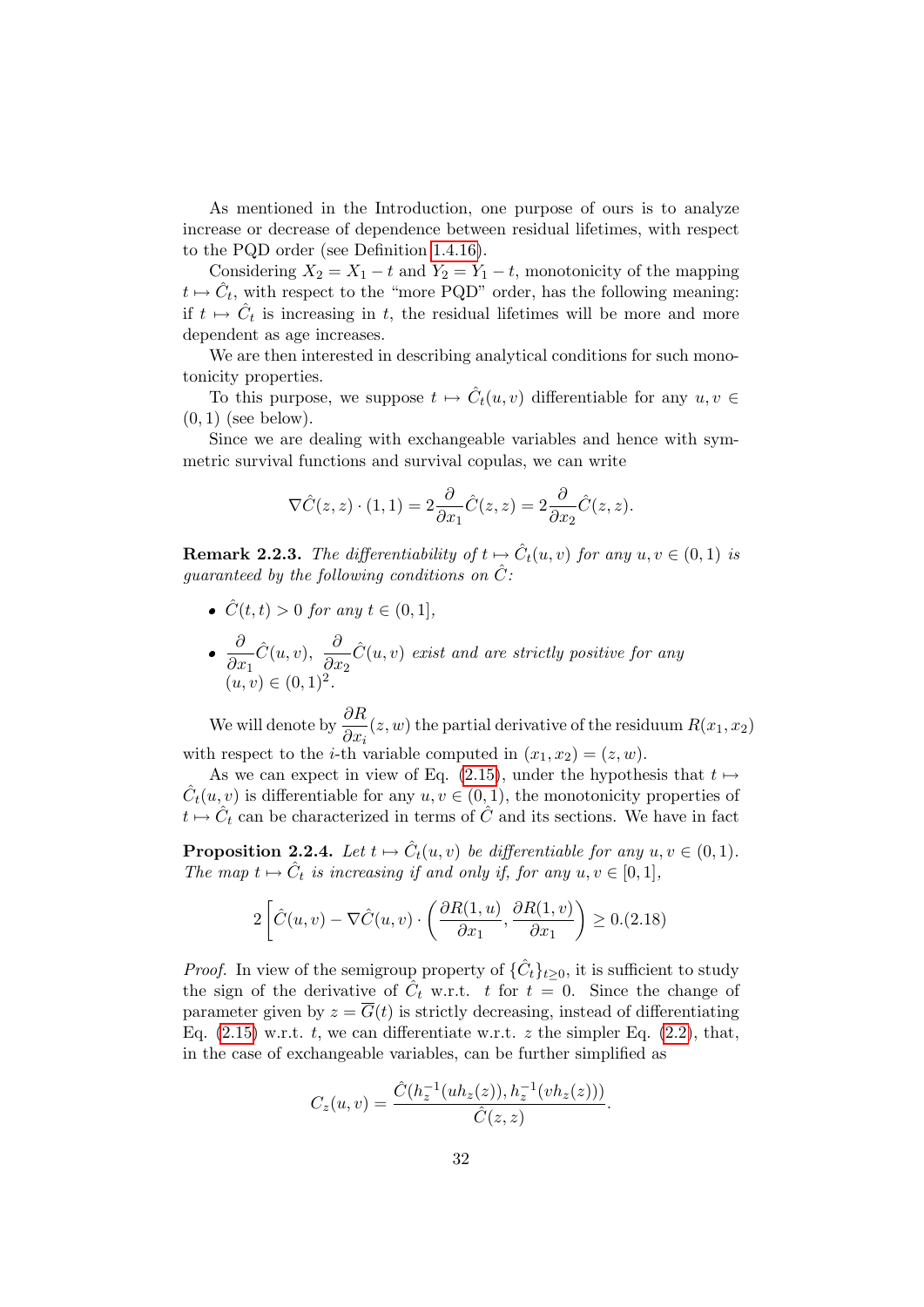We recall that  $h_z^{-1}(w)$  can be alternatively denoted by  $R(z, w)$ . Since we are in the exchangeable case,  $R_{\hat{C}}^l = R_{\hat{C}}^r = R$ .

Thus we need to check that

$$
\left. \frac{\partial}{\partial z} C_z(u, v) \right|_{z=1} \le 0.
$$

To this purpose, we now compute the partial derivative  $\frac{\partial}{\partial z}C_z(u,v)$ .

$$
\frac{\partial}{\partial z}C_z(u,v) = \frac{1}{\hat{C}(z,z)^2} \Biggl\{\hat{C}(z,z)\nabla \hat{C}(R(z,u\hat{C}(z,z)),R(z,v\hat{C}(z,z)))\cdot \left(\frac{dR}{dz}(z,u\hat{C}(z,z)),\frac{dR}{dz}(z,v\hat{C}(z,z))\right) \quad - \hat{C}\left(R(z,u\hat{C}(z,z)),R(z,v\hat{C}(z,z))\right)\nabla \hat{C}(z,z)\cdot(1,1)\Biggr\},\
$$

where

$$
\frac{dR}{dz}(z, u\hat{C}(z, z)) = \frac{\partial R}{\partial x_1}(z, u\hat{C}(z, z)) + u\frac{\partial R}{\partial x_2}(z, u\hat{C}(z, z)) \left[\nabla \hat{C}(z, z) \cdot (1, 1)\right].
$$

Since  $[\hat{C}(z, z)]^2$  is positive for any  $z > 0$ ,

$$
\frac{\partial}{\partial z}C_z(u,v)\leq 0
$$

if and only if

$$
\hat{C}(z, z)\nabla \hat{C}(R(z, u\hat{C}(z, z)), R(z, v\hat{C}(z, z))).
$$
\n
$$
\cdot \left( \frac{\partial R}{\partial x_1}(z, u\hat{C}(z, z)) + 2u \frac{\partial R}{\partial x_2}(z, u\hat{C}(z, z)) \frac{\partial \hat{C}}{\partial x_1}(z, z) \right)
$$
\n
$$
\cdot \left( \frac{\partial R}{\partial R}(z, v\hat{C}(z, z)) + 2v \frac{\partial R}{\partial x_2}(z, v\hat{C}(z, z)) \frac{\partial \hat{C}}{\partial x_1}(z, z) \right)
$$
\n
$$
-2\hat{C}\left( R(z, u\hat{C}(z, z)), R(z, v\hat{C}(z, z)) \right) \frac{\partial}{\partial x_1} \hat{C}(z, z) \le 0. \tag{2.19}
$$

<span id="page-48-0"></span>We recall that, by definition of copula,  $\hat{C}(1,1) = 1$  and ∂  $\partial x_1$  $\hat{C}(1, 1) = 1$ ; furthermore, by definition of residuum,  $R(1, w) = w$  and, consequently,  $\frac{\partial R}{\partial \theta}$  $\frac{\partial^2 x}{\partial x_2}(1, w) = 1$ . By putting  $z = G(0) = 1$  in Eq. [\(2.19\)](#page-48-0), we obtain

$$
\nabla \hat{C}(u,v) \cdot \left(\frac{\partial R}{\partial x_1}(1,u) + 2u, \frac{\partial R}{\partial x_1}(1,v) + 2v\right) - 2\hat{C}(u,v)\frac{\partial \hat{C}}{\partial x_1}(1,1) \le 0.
$$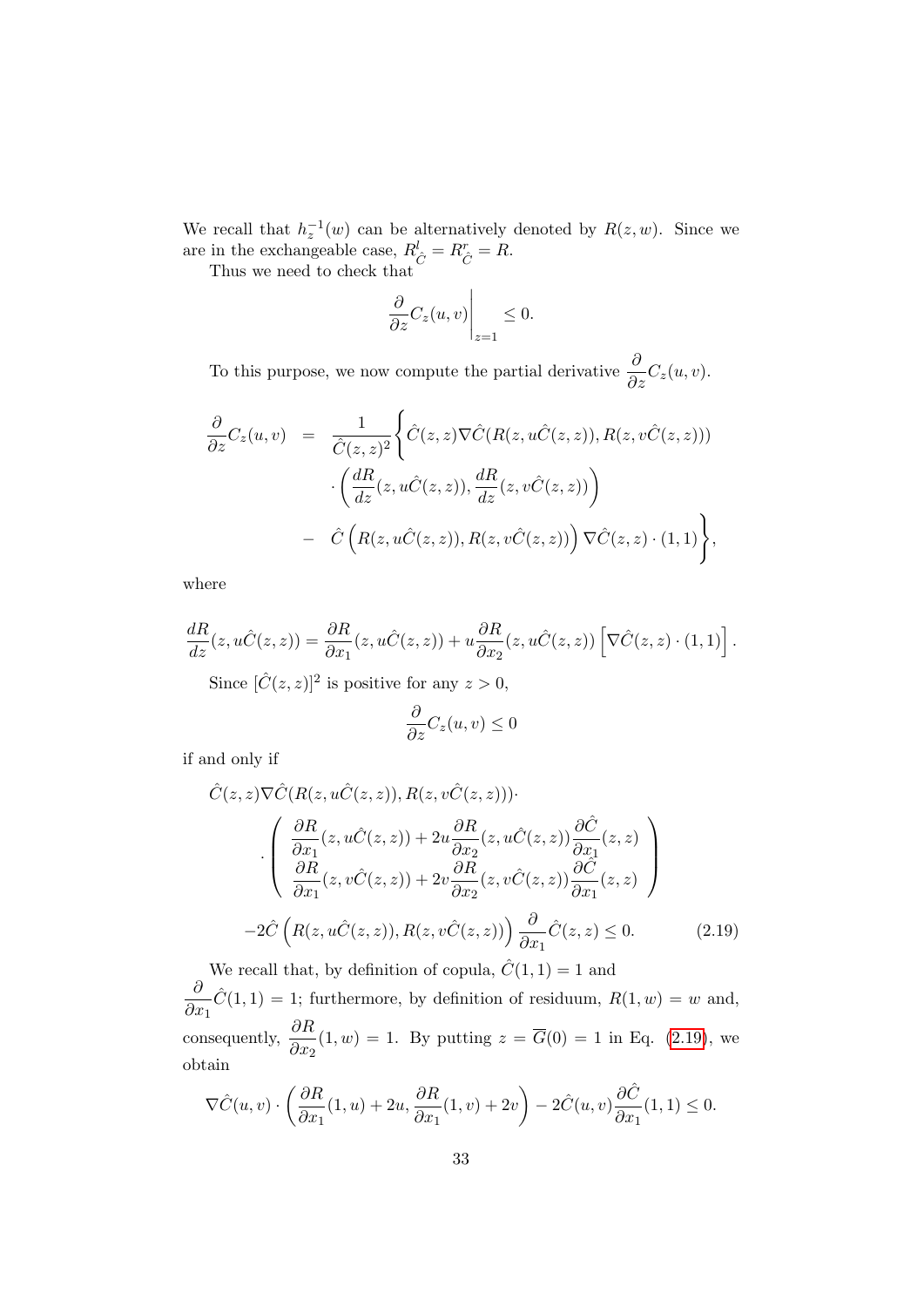**Remark 2.2.5.** A sufficient condition for  $z \mapsto C_z$  being decreasing is

$$
\nabla \hat{C}(u,v) \cdot \left(\frac{\partial R}{\partial x_1}(1,u) + 2u, \frac{\partial R}{\partial x_1}(1,v) + 2v\right) \le 0.
$$

In fact, since  $\hat{C}(z, z)$  is increasing in z, it is sufficient to impose the numerator of [\(2.15\)](#page-45-0) decreasing in z.

As far as notions of dependence are concerned, the approach of defining potentially new conditions of dependence has been developed more systematically in the previous section.

Even by changing parametrization, the same conditions for preservation of dependence properties hold, as the following proposition state. We start by considering again the notion of PQD.

<span id="page-49-0"></span>**Proposition 2.2.6.** The condition  $\hat{C}_t$  "PQD for all  $t \geq 0$ " ( $\hat{C}_t$  hyper-PQD) is equivalent to

$$
\hat{C}(u, u)\hat{C}(u'', v'') \ge \hat{C}(u, v'')\hat{C}(u, u''),\tag{2.20}
$$

for any  $u, u'', v''$  such that  $0 \le u'' \le u \le 1$ ,  $0 \le v'' \le u \le 1$ .

<span id="page-49-2"></span>**Proposition 2.2.7.** The condition " $\hat{C}_t$  LTD for all  $t \geq 0$ " ( $\hat{C}_t$  hyper-LTD) is equivalent to  $\hat{C}$  being  $TP_2$ .

<span id="page-49-3"></span>**Proposition 2.2.8.**  $\hat{C}_t$  TP<sub>2</sub> for all  $t \geq 0$  ( $\hat{C}_t$  hyper-TP<sub>2</sub>) is equivalent to  $\hat{C}$  TP<sub>2</sub>.

For sake of completeness, we report here also the proofs obtained in the particular frame  $\hat{C}$  has the meaning of a survival copula.

Proof (Prop. [2.2.6\)](#page-49-0). It is well known (and immediate to check) that the survival copula of a bivariate survival function  $\overline{F}$  is PQD if and only if the survival function itself is PQD, that is

$$
\overline{F}(x, y) \ge \overline{G}(x) \cdot \overline{G}(y).
$$

Thus, the condition  $\hat{C}_t$  PQD for all  $t \geq 0$  is equivalent to  $\overline{F}_t$  being PQD for all  $t \geq 0$ , that is

<span id="page-49-1"></span>
$$
\frac{\overline{F}(t+x,t+y)}{\overline{F}(t,t)} \ge \frac{\overline{F}(t+x,t)}{\overline{F}(t,t)} \frac{\overline{F}(t,t+y)}{\overline{F}(t,t)}\n \tag{2.21}
$$

for any  $t, x, y \geq 0$ .

Eq. [\(2.21\)](#page-49-1) can also be written in terms of the survival copula, as

$$
\hat{C}\left(\overline{G}(t),\overline{G}(t)\right)\hat{C}\left(\overline{G}(t+x),\overline{G}(t+y)\right)\geq \hat{C}\left(\overline{G}(t+x),\overline{G}(t)\right)\hat{C}\left(\overline{G}(t),\overline{G}(t+y)\right).
$$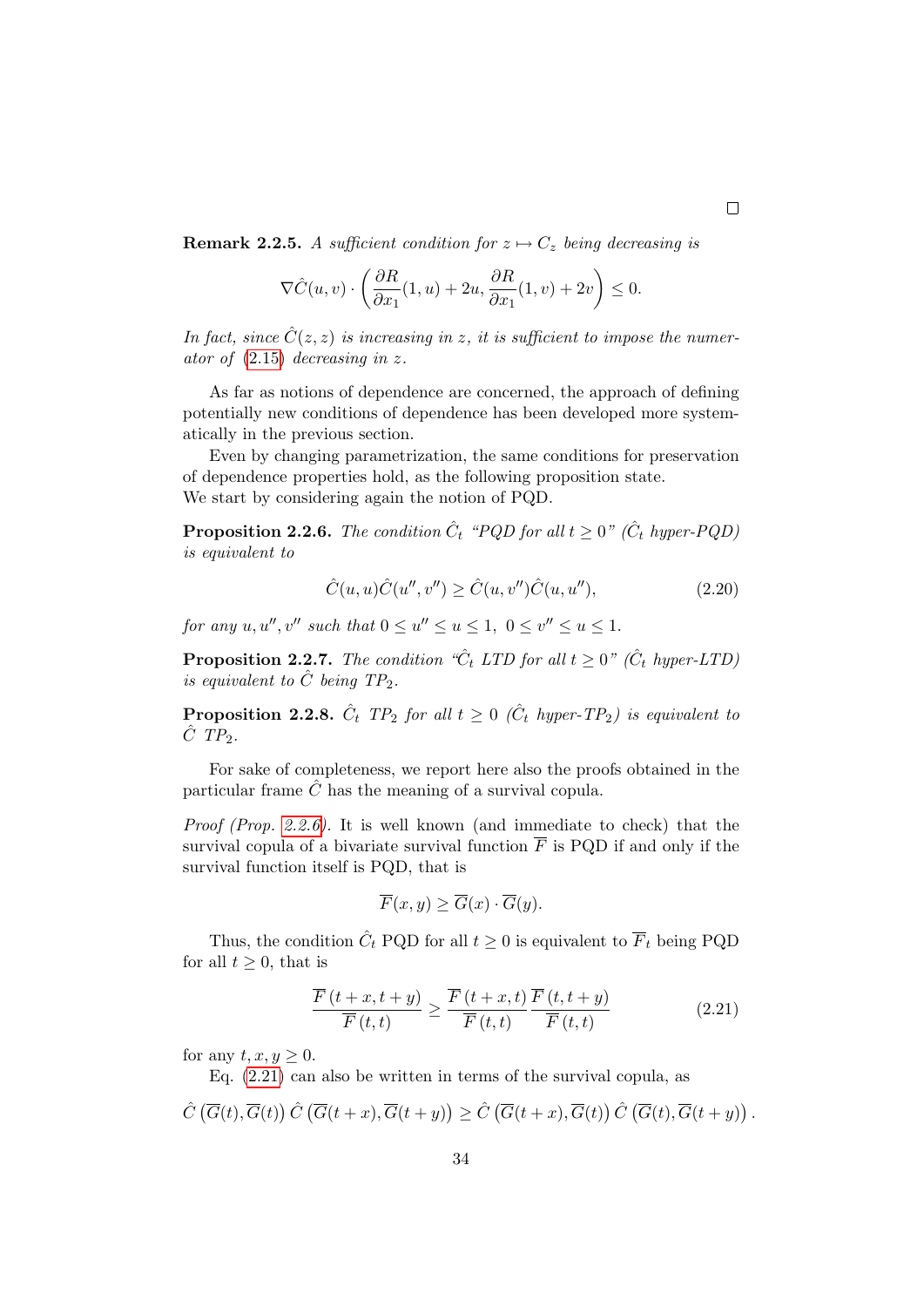By the arbitrariness in the choice of  $t, x, y \geq 0$ , the proof can be completed by letting

$$
u = \overline{G}(t), u'' = \overline{G}(t+x), v'' = \overline{G}(t+y).
$$

Proof (Prop. [2.2.7\)](#page-49-2). It is also well known (and, again, immediate to check) that the survival copula of  $\overline{F}$  is LTD if and only if

$$
\frac{\overline{F}(x,y)}{\overline{G}(x)}
$$
 non-decreasing in x, for any  $y \ge 0$ .

In view of [\(4.3\)](#page-77-0),  $\hat{C}_t$  LTD for all  $t \geq 0$  means

$$
\frac{\overline{F}(t+x'',t+y)}{\overline{F}(t+x'',t)} \ge \frac{\overline{F}(t+x',t+y)}{\overline{F}(t+x',t)}
$$

for any  $t, x', x'', y \geq 0$ , with  $x'' > x'$ .

By the arbitrariness of  $t, x', y$  and the condition  $x'' > x'$ , we can easily see that the above inequality is equivalent to the TP<sub>2</sub> property of  $\overline{F}$ .  $\Box$ 

*Proof (Prop. [2.2.8\)](#page-49-3).* It is known (see e.g. [\[77\]](#page-122-1)) that, for any fixed  $t \geq 0$ ,

$$
\overline{F}_t \; TP_2 \; \Leftrightarrow \; \hat{C}_t \; TP_2.
$$

But, since

$$
\overline{F} \; TP_2 \; \Rightarrow \; \overline{F}_t \; TP_2 \; \; \forall t \geq 0,
$$

as straightly follows by the definitions of  $\overline{F}_t$  and  $TP_2$ , it is sufficient  $\hat{C}$   $TP_2$ to conclude that

$$
\hat{C}_t \; TP_2 \; \; \forall t \ge 0.
$$

 $\Box$ 

.

**Remark 2.2.9.** We have already observed, in the general case, that  $\hat{C}_t$  PQD for all  $t\geq 0$  is not enough to get  $\hat C$   $TP_2$ . However, we can still express  $\hat{C}$  TP<sub>2</sub> as a PQD-condition on models of residual lifetimes. Consider the family  $\{\overline{F}_{a,b}\}_{a,b\geq 0}$  of joint survival functions,

$$
\overline{F}_{a,b}(x,y) = \mathbb{P}(X - a > x, Y - b > y | X > a, Y > b) = \frac{\overline{F}(x + a, y + b)}{\overline{F}(a, b)}
$$

(so that, with this notation,  $\overline{F}_t(x,y) = \overline{F}_{t,t}(x,y)$ ) and the corresponding families

$$
\left\{\overline{G}_{a,b}^{(X)}\right\}_{a,b\geq 0}, \quad \left\{\overline{G}_{a,b}^{(Y)}\right\}_{a,b\geq 0}, \quad \left\{\hat{C}_{a,b}\right\}_{a,b\geq 0}
$$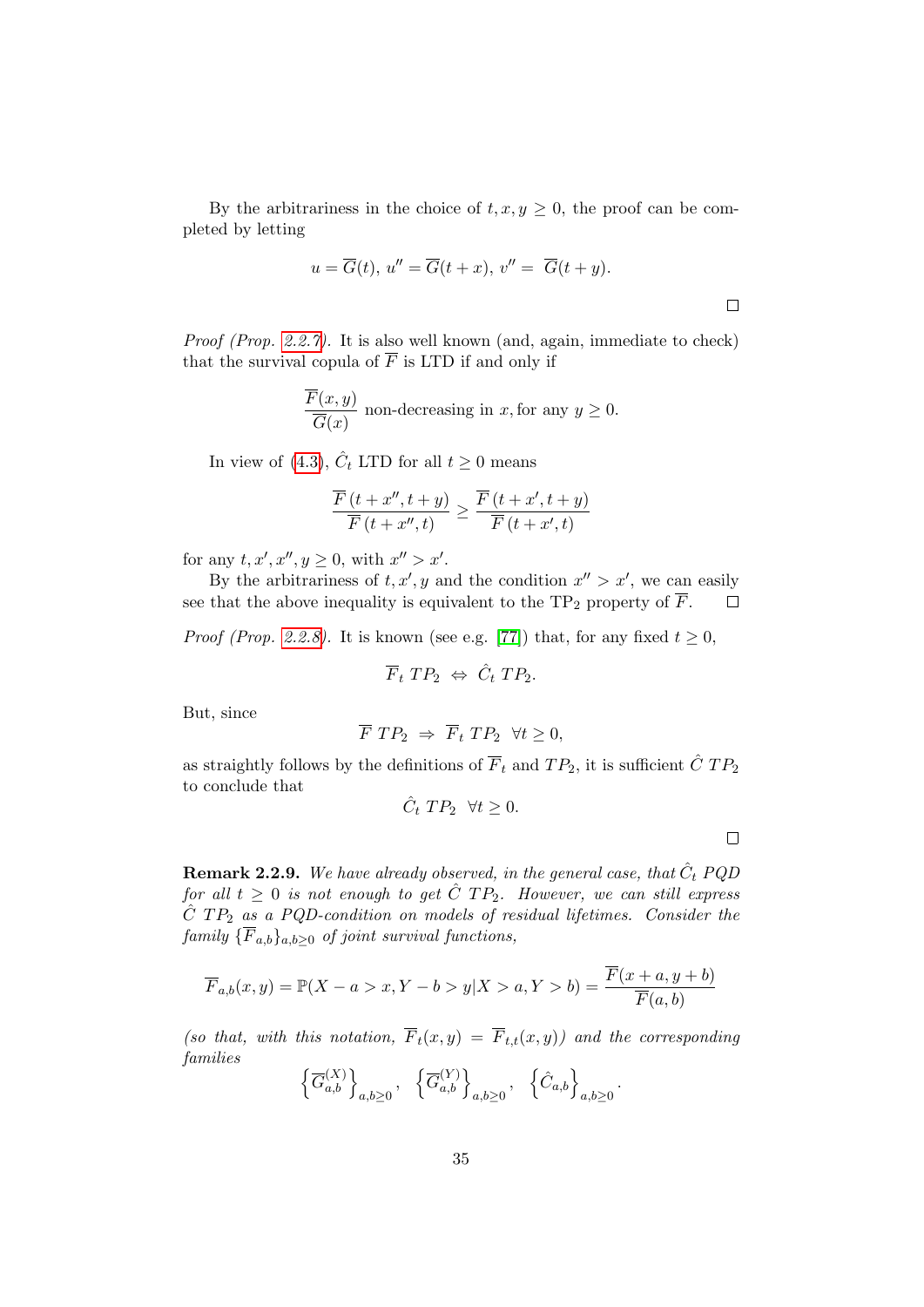It can be proved that the following equivalences holds

 $\hat{C}_{a,b}$  PQD  $\Leftrightarrow$   $\overline{F}_{a,b}$  PQD and  $\hat{C}_{a,b}$   $TP_2 \Leftrightarrow$   $\overline{F}_{a,b}$   $TP_2$ ;

moreover,

$$
\overline{F}_{a,b} \, PQD \, \forall \, a,b \Leftrightarrow \, \overline{F}_{a,b} \, TP_2 \, \forall \, a,b \, \Leftrightarrow \, \overline{F} \, TP_2.
$$

Analogous results to those above can be easily formulated for the negative dependence properties NQD, LTI,  $RR_2$ , corresponding to PQD, LTD,  $TP_2$  respectively.

## 2.3 Dynamics of dependence properties for lifetimes influenced by unobservable environmental factors

In the previous sections of this chapter we studied the evolution of stochastic dependence properties of  $F_t$ , as t increases, without the occurrence of failures. In this section we take into account this eventuality.

Roughly speaking, we condition on an event of the form

$$
E_t = \{T_{(1)} = t_1, \dots, T_{(k)} = t_k, T_{(k+1)} > t\},\
$$

where  $0 < t_1 < \cdots < t_k < t$ . It is useful for our purposes to consider the ordered residual lifetimes of the units surviving at time  $t$ , i.e. the random variables

$$
(T_{(k+1)}-t,\ldots,T_{(n)}-t)|\mathcal{F}_t.
$$

From now on, even if not specified, by this writing, we implicitly mean that  $k=N_t$ .

In order to deal, at any  $t$ , with exchangeable random variables, we define the following vector  $\mathbf{X}_t \equiv (X_t^1, \dots, X_t^{n-k})$  of exchangeable residual lifetimes.

**Definition 2.3.1.** The exchangeable residual lifetimes of  $(T_1, \ldots, T_n)$  at time t are the exchangeable random variables  $X_t^1, \ldots, X_t^{n-k}$  admitting  $(T_{(k+1)} - t, \ldots, T_{(n)} - t) | \mathcal{F}_t$  as order statistics.

Concerning the distribution of  $(X_t^1, \ldots, X_t^{n-k})$ , it is given by

$$
\overline{F}_t(x_1, ..., x_{n-k}) =
$$
  
\n
$$
\mathbb{P}\left(X_t^1 > x_1, ..., X_t^{n-k} > x_{n-k} | T_{(1)} = t_1, ..., T_{(k)} = t_k, T_{(k+1)} > t\right) =
$$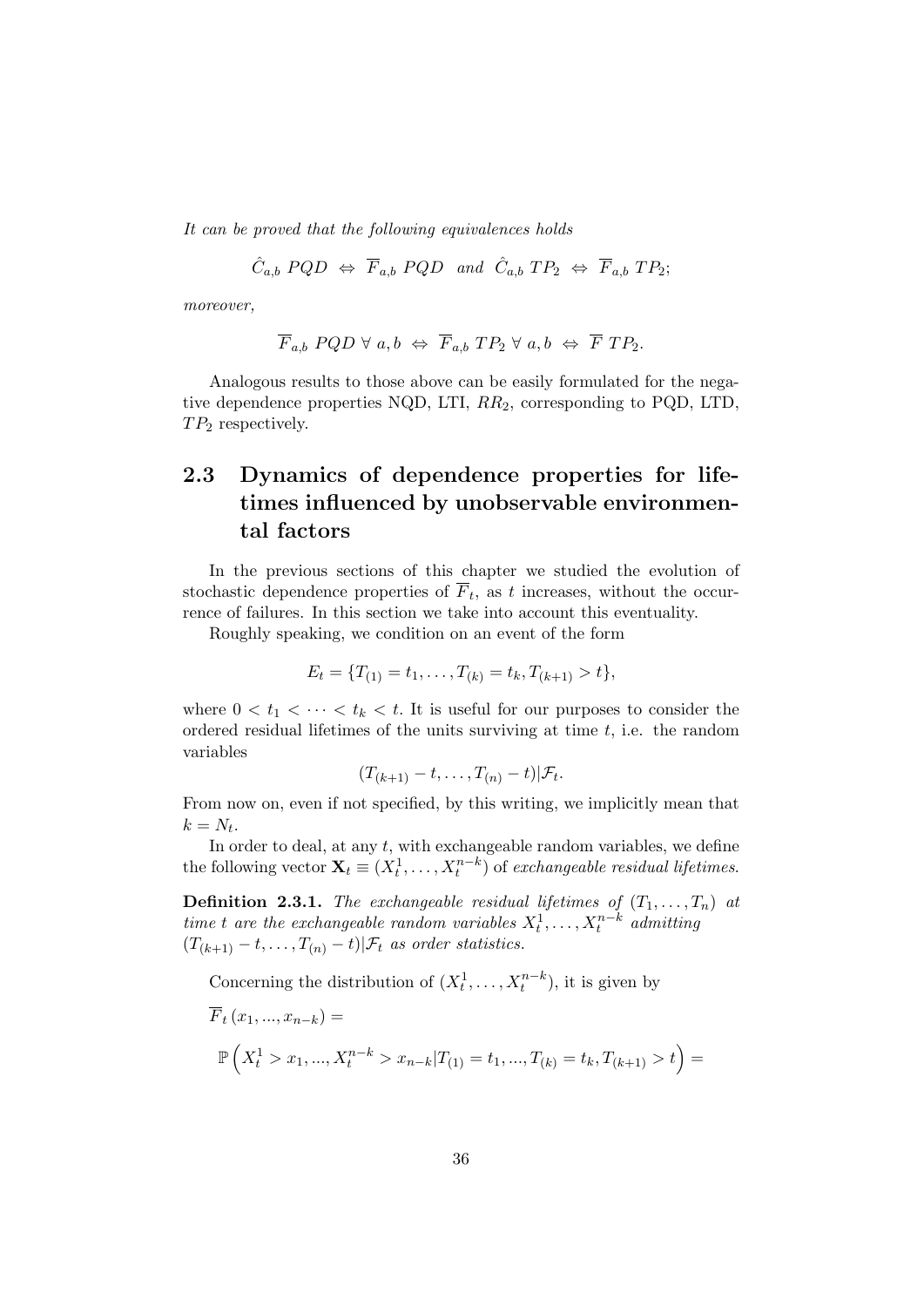$$
\frac{\int_{x_1+t}^{\infty} \cdots \int_{x_{n-k}+t}^{\infty} f(\xi_1, ..., \xi_{n-k}, t_1, ..., t_k) d\xi_1 \cdots d\xi_{n-k}}{\underbrace{\int_{t}^{\infty} \cdots \int_{t}^{\infty} f(\xi_1, ..., \xi_{n-k}, t_1, ..., t_k) d\xi_1 \cdots d\xi_{n-k}}_{n-k \ times}.
$$

At jump times, that is, if  $T_{(k+1)} = t = t_{k+1}$ , the distribution of  $(X_t^1, \ldots, X_t^{n-k-1}),$  it is given by  $\overline{F}_{T_{(k+1)}}(x_1, \ldots, x_{n-k-1}) =$ 

$$
\frac{\int_{x_1+t_{k+1}}^{\infty} \cdots \int_{x_{n-k-1}+t_{k+1}}^{\infty} f(\xi_1, ..., \xi_{n-k-1}, t_1, ..., t_{k+1}) d\xi_1 \cdots d\xi_{n-k-1}}{\underbrace{\int_{t_{k+1}}^{\infty} \cdots \int_{t_{k+1}}^{\infty} f(\xi_1, ..., \xi_{n-k}, t_1, ..., t_{k+1}) d\xi_1 \cdots d\xi_{n-k-1}}_{n-k-1 \ times}}.
$$

The *j*-dimensional margins  $\overline{F}_t^{(j)}$  $t_i^{(j)}, t \in [T_{(k)}, T_{(k+1)}), j \leq n-k$ , are given by

$$
\overline{F}_t^{(j)}(x_1, ..., x_j) =
$$
\n
$$
\mathbb{P}\left(X_t^1 > x_1, ..., X_t^j > x_j, X_t^{n-k-j} > 0, ..., X_t^{n-k} > 0 | T_{(1)} = t_1, ..., T_{(k)} = t_k, T_{(k+1)} > t\right)
$$
\n
$$
= \frac{\int_{x_1+t}^{\infty} \cdots \int_{x_j+t}^{\infty} \int_t^{\infty} \cdots \int_t^{\infty} f(\xi_1, ..., \xi_{n-k}, t_1, ..., t_k) d\xi_1 \cdots d\xi_{n-k}}{\int_t^{\infty} \cdots \int_t^{\infty} f(\xi_1, ..., \xi_{n-k}, t_1, ..., t_k) d\xi_1 \cdots d\xi_{n-k}}
$$
\n
$$
= \frac{\int_t^{\infty} \cdots \int_t^{\infty} f(\xi_1, ..., \xi_{n-k}, t_1, ..., t_k) d\xi_1 \cdots d\xi_{n-k}}{n-k \text{ times}}
$$

In particular, since (for reasons that will be clearer in the following) we are interested in dependence of pairs of r.v.'s, we explicitly write the bi-dimensional margins, at any time  $t$  or at jump times:

$$
\overline{F}_t^{(2)}(x_1, x_2) =
$$
  

$$
\mathbb{P}\left(X_t^1 > x_1, X_t^2 > x_2, X_t^3 > 0, ..., X_t^{n-k} > 0 | T_{(1)} = t_1, ..., T_{(k)} = t_k, T_{(k+1)} > t\right)
$$

$$
= \frac{\int_{x_1+t}^{\infty} \int_{x_2+t}^{\infty} \int_t^{\infty} \cdots \int_t^{\infty} f(\xi_1, ..., \xi_{n-k}, t_1, ..., t_k) d\xi_1 \cdots d\xi_{n-k}}{\underbrace{\int_t^{\infty} \cdots \int_t^{\infty} f(\xi_1, ..., \xi_{n-k}, t_1, ..., t_k) d\xi_1 \cdots d\xi_{n-k}}_{n-k \ times}}.
$$
 (2.22)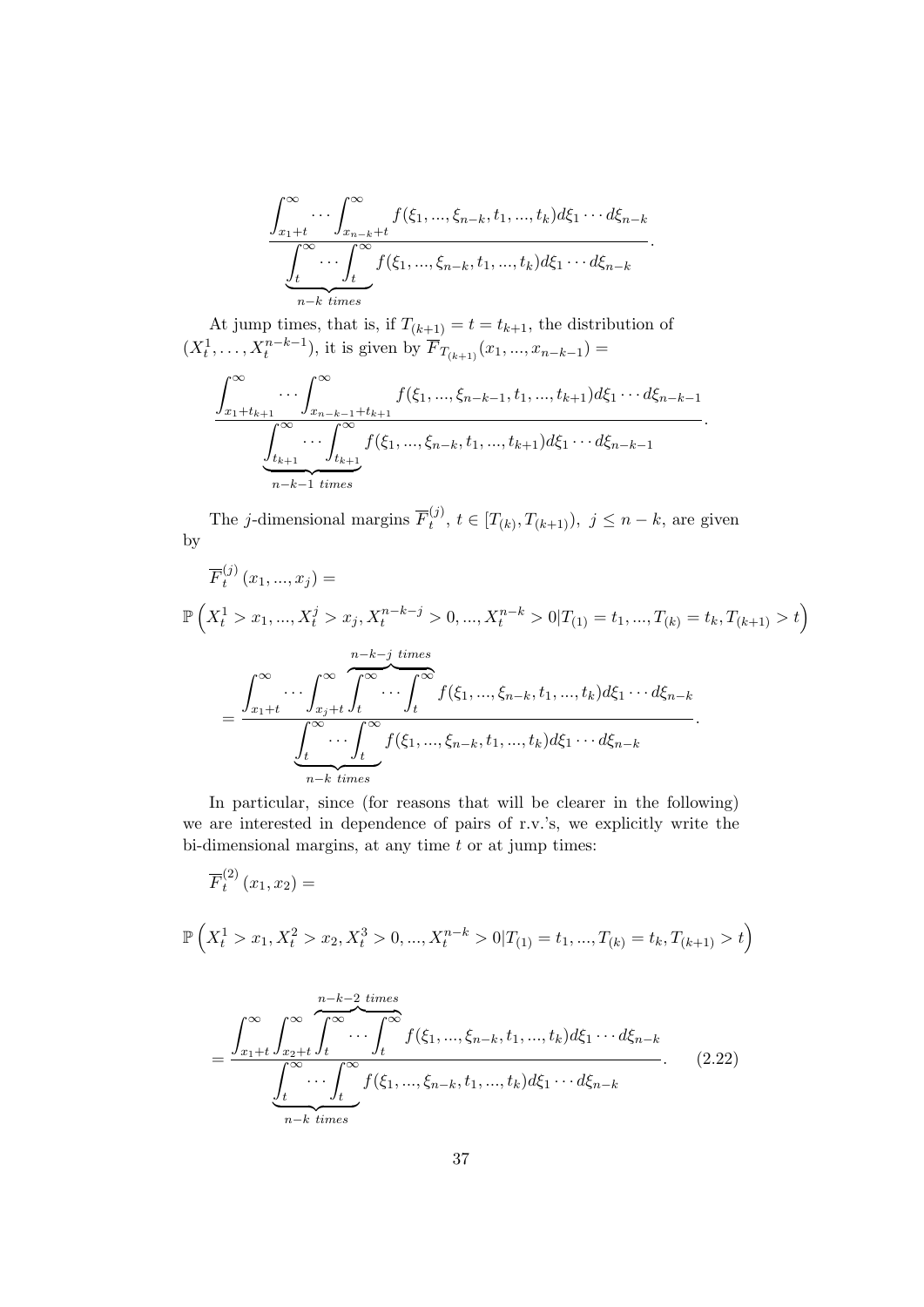$$
\overline{F}_{T_{(k+1)}}^{(2)}(x_1, x_2) =
$$
\n
$$
\int_{x_1 + t_{k+1}}^{\infty} \int_{x_2 + t_{k+1}}^{\infty} \underbrace{\int_{t_{k+1}}^{\infty} \cdots \int_{t_{k+1}}^{\infty}}_{n-k-1} f(\xi_1, ..., \xi_{n-k-1}, t_1, ..., t_{k+1}) d\xi_1 \cdots d\xi_{n-k-1}}_{n-k-1 \text{ times}}
$$

.

In this section, we provide specific results for the case when  $T_1, \ldots, T_n$ are conditional independent given a random vector  $\Theta = (\Theta_1, \dots, \Theta_d)$ . As done before, we consider the dependence between two variables, and thus we study the evolution of the family  $\{\hat{C}_{t}^{(2)}\}$  $\hat{C}^{(2)}_t\}_{t\geq0}$ , where  $\hat{C}^{(2)}_t$  $t_t^{(2)}$  is the bivariate margin of the survival copula in [\(2.14\)](#page-45-1).

Our results will be based on some notions of multivariate stochastic ordering, we have discussed in Chapter [1.](#page-16-0) We study some aspects of the monotonicity behaviour of the family  $\{\hat{C}_{t}^{(2)}\}$  $\{t^{(2)}\}_{t\geq 0}$ , both at default times and between two subsequent default times. More precisely, we find out conditions for stochastic dependence being decreasing at default times and progressively increasing between two subsequent default times. On this purpose we will present a preliminary result (see Proposition [2.3.3\)](#page-56-0) that relates monotonicity properties of the posterior densities of Θ to properties of hazard rates of  $T_1, \ldots, T_n$  given  $\Theta$ .

In order to adopt the same notation of the previous sections as to the bivariate copula and since, where not specified otherwise, we will discuss the behaviour of the bivariate margin of the copula, from now on, we will write  $\hat{C}_t$  instead of  $\hat{C}_t^{(2)}$  $\frac{1}{t}$ .

### 2.3.1 Family of survival functions and survival copulas in the conditionally i.i.d. case

Let  $\Theta$  be a random vector with joint density  $\pi_0$ . We denote by  $\theta =$  $(\theta_1, \ldots, \theta_d)$  its realization. Let  $T_1, \ldots, T_n$  be conditionally i.i.d. given  $\Theta$ , with conditional survival function  $\overline{G}(x|\theta)$  and conditional density  $g(x|\theta)$ . For our purposes, our first step is the computation of the survival copula  $\hat{C}_t$ . To this aim, we adapt the expression for  $\overline{F}$  to the present case of conditional independence and identical distribution:

$$
\overline{F}(x_1,\ldots,x_n) = \int_{\mathbb{R}^d} \overline{G}(x_1|\theta)\cdots\overline{G}(x_n|\theta)\pi_0(\theta)d\theta =
$$
  

$$
\int_{\mathbb{R}^d} \int_{x_1}^{\infty} \cdots \int_{x_n}^{\infty} g(\xi_1|\theta)\cdots g(\xi_n|\theta)d\xi_1\cdots d\xi_n\pi_0(\theta)d\theta.
$$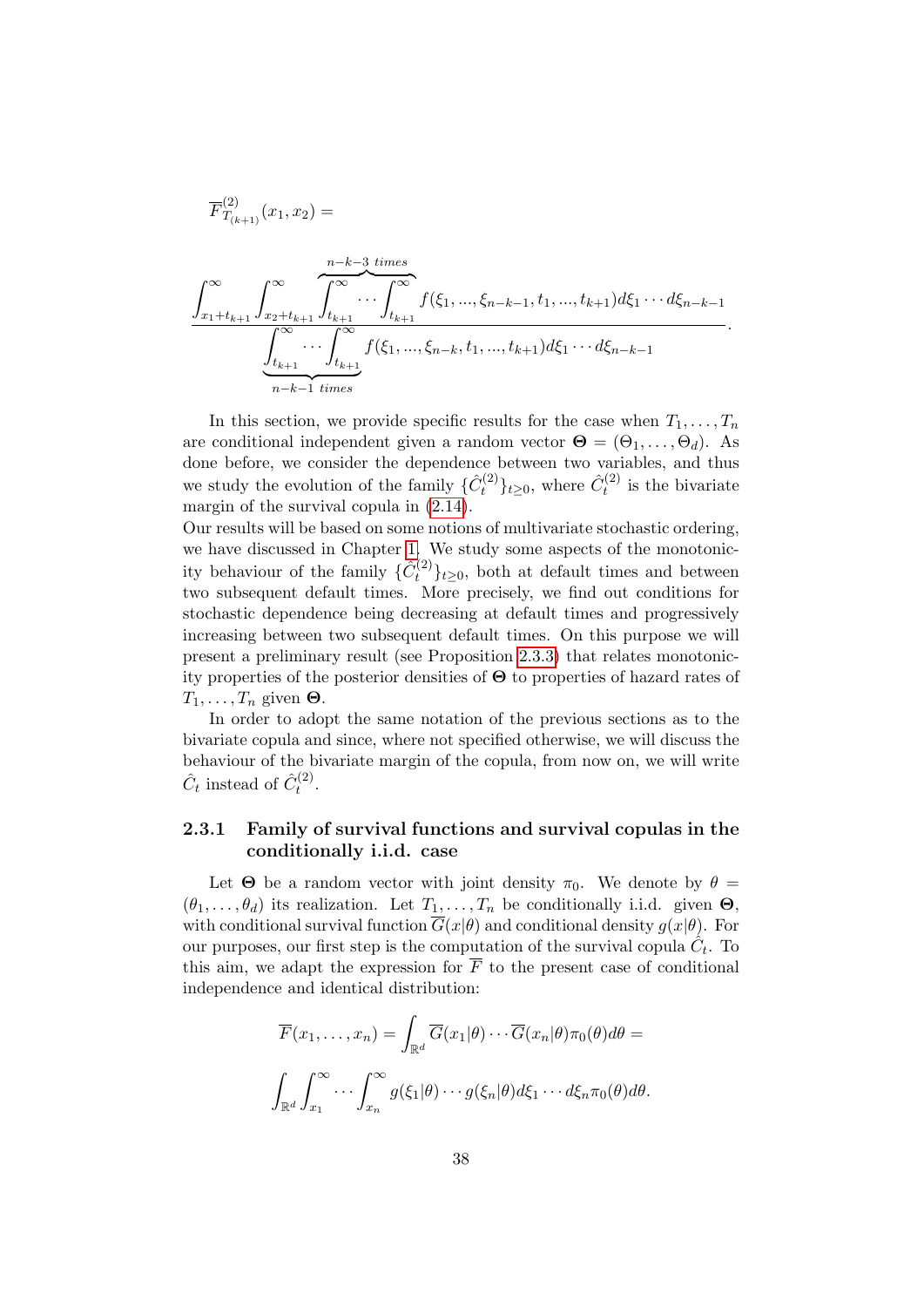In particular, the one-dimensional predictive survival function and probability density respectively become

$$
\overline{G}(x) = \int_{\mathbb{R}^d} \overline{G}(x|\theta) \pi_0(\theta) d\theta,
$$

$$
g(x) = \int_{\mathbb{R}^d} g(x|\theta) \pi_0(\theta) d\theta.
$$

We denote respectively by  $r(x)$  and  $r(x|\theta)$  the *predictive* hazard rate of each  $T_i$  and the *conditional* hazard rate, i.e.

$$
r(x) = \frac{g(x)}{\overline{G}(x)}, \quad r(x|\theta) = \frac{g(x|\theta)}{\overline{G}(x|\theta)}.
$$

In terms of the conditional univariate survival functions  $\overline{G}(x|\theta)$ , we want to write down, for any  $x, 2 \le j \le n - k$ , the joint survival function  $F_t$ .

In this respect it is important to notice that, if  $T_1, \ldots, T_n$  are conditionally i.i.d. given  $\Theta$ , it can be shown that  $X_t^1, \ldots, X_t^{n-k}$  are conditionally i.i.d. given  $\Theta$  as well. In particular, each  $X_t^i$  has conditional univariate survival function  $\overline{G}_t(x|\theta)$ .

We can now proceed with the computation of  $F_t$ . For any t, conditionally on the history  $\mathcal{F}_t$ ,  $\Theta$  admits density

<span id="page-54-1"></span>
$$
\pi_t(\theta) \equiv \pi(\theta | \mathcal{F}_t).
$$

If the observation up to  $t$  is

$$
E_t = \{T_{(1)} = t_1, \ldots, T_{(k)} = t_k, T_{(k+1)} > t\},\
$$

by applying the Bayes' formula, we can write, for  $t \in (T_{(k)}, T_{(k+1)}),$ 

$$
\pi_t(\theta) \propto [\overline{G}(t|\theta)]^{n-k} g(t_1|\theta) \cdots g(t_k|\theta) \pi_0(\theta); \tag{2.23}
$$

analogously

$$
\pi_{T_{(k)}}(\theta) \propto [\overline{G}(t_k|\theta)]^{n-k} g(t_1|\theta) \cdots g(t_k|\theta) \pi_0(\theta). \tag{2.24}
$$

We point out that, since

$$
\pi_{T_{(k)}^{-}}(\theta) \propto [\overline{G}(t_k|\theta)]^{n-k+1} g(t_1|\theta) \cdots g(t_{k-1}|\theta) \pi_0(\theta), \tag{2.25}
$$

it is possible to write

<span id="page-54-0"></span>
$$
\pi_{T_{(k)}}(\theta) \propto \pi_{T_{(k)}^{-}}(\theta) \frac{g(t_k|\theta)}{\overline{G}(t_k|\theta)} = \pi_{T_{(k)}^{-}}(\theta)r(t_k|\theta). \tag{2.26}
$$

Furthermore

$$
\overline{F}_t(x_1,\ldots,x_{n-k}) = \int_{\mathbb{R}^d} \frac{\overline{G}(x_1+t|\theta)\cdots\overline{G}(x_{n-k}+t|\theta)}{[\overline{G}(t|\theta)]^{n-k}} \pi_t(\theta) d\theta.
$$
 (2.27)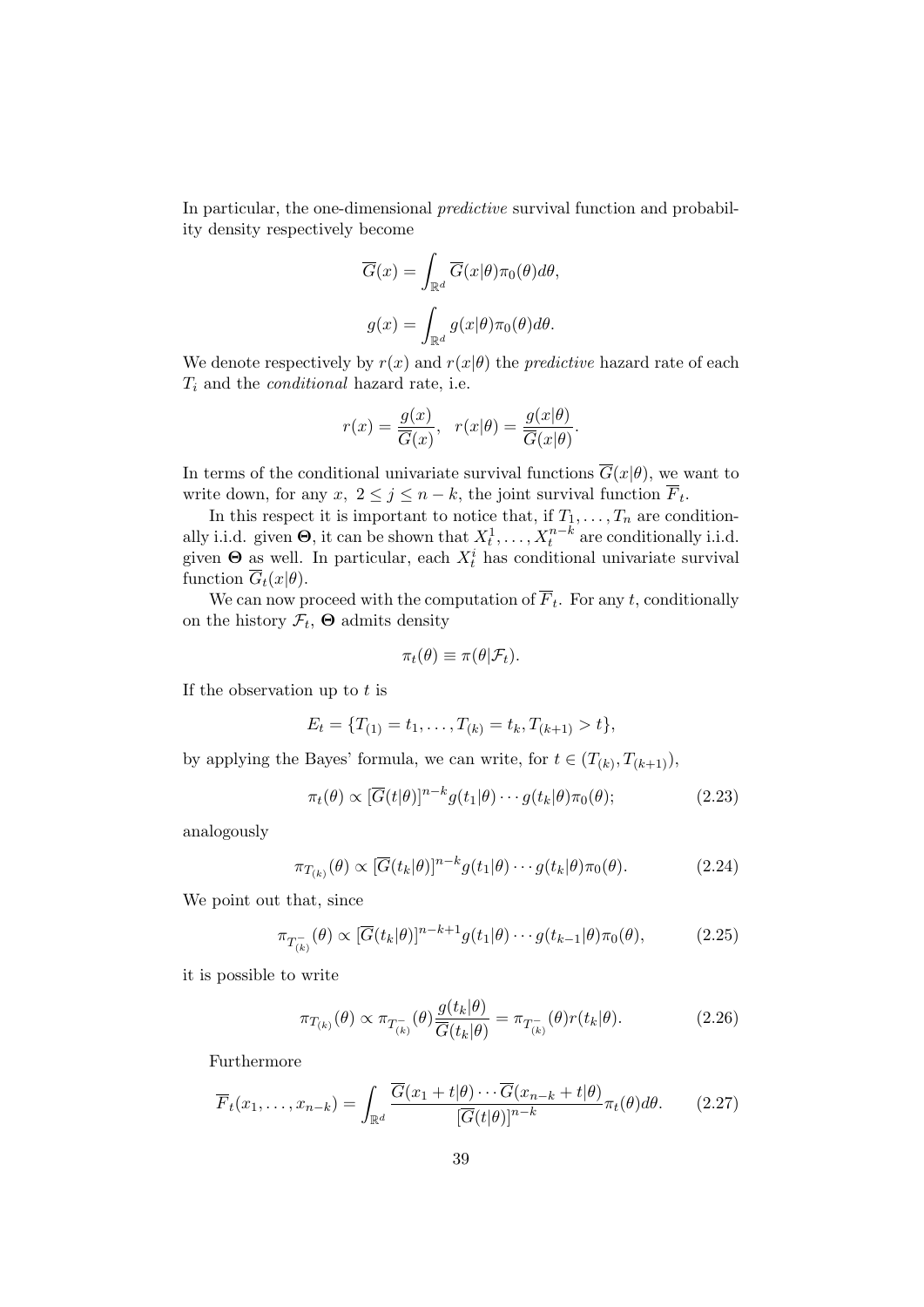Thus the univariate margin becomes

<span id="page-55-2"></span><span id="page-55-0"></span>
$$
\overline{G}_t(x) = \overline{F}_t(x, 0, \dots, 0) = \int_{\mathbb{R}^d} \frac{\overline{G}(x + t | \theta)}{\overline{G}(t | \theta)} \pi_t(\theta) d\theta.
$$
 (2.28)

We are now in a position to write, for any t, the survival copula  $\hat{C}_t$ . By combining  $(2.27)$  and  $(2.28)$ , we obtain

$$
\hat{C}_t(u_1,\ldots,u_{n-k}) = \int_{\mathbb{R}^d} \frac{\overline{G}(\overline{G}_t^{-1}(u_1) + t | \theta)}{\overline{G}(t | \theta)} \cdots \frac{\overline{G}(\overline{G}_t^{-1}(u_{n-k}) + t | \theta)}{\overline{G}(t | \theta)} \pi_t(\theta) d\theta.
$$
\n(2.29)

In particular, we will study the evolution of the bivariate copulas, obtained as the bivariate margin of the copula in the previous formula and therefore given by

<span id="page-55-1"></span>
$$
\hat{C}_t(u,v) = \int_{\mathbb{R}^d} \frac{\overline{G}(\overline{G}_t^{-1}(u) + t | \theta)}{\overline{G}(t | \theta)} \frac{\overline{G}(\overline{G}_t^{-1}(v) + t | \theta)}{\overline{G}(t | \theta)} \pi_t(\theta) d\theta.
$$
 (2.30)

Remark 2.3.2. As to the univariate survival function, it is interesting to notice the difference between  $\overline{G}_t(x)$  in [\(2.28\)](#page-55-0) and

$$
\overline{H}_t(x) \equiv \mathbb{P}(X>t+x|X>t) = \frac{\overline{G}(x+t)}{\overline{G}(t)}:
$$

 $\overline{G}_t(x)$  is the univariate survival function conditional on the history up to t of all the variables in the model, while  $\overline{H}_t(x)$  is the univariate survival function of one variable, conditional on the survival at t of only that variable.

On the other hand, since conditionally on  $\Theta$  the variables are independent, we can notice that, given  $\Theta$ , conditioning on  $\{X > t\}$  is equivalent to conditioning on  $\mathcal{F}_t$ . Therefore the two univariate conditional survival functions  $\overline{G}_t(x|\theta)$  and  $\overline{H}_t(x|\theta)$  do coincide:

$$
\overline{G}_t(x|\theta) \equiv \mathbb{P}(X > t + x|\mathcal{F}_t, \theta) = \mathbb{P}(X > t + x|X > t, \theta) = \overline{H}_t(x|\theta).
$$

### 2.3.2 Monotonicity properties of survival copulas

In order to analyze the evolution of dependence when  $t$  elapses, we consider, in particular, the family of survival copulas  $\hat{C}_t(u, v)$ , defined in [\(2.30\)](#page-55-1).

We aim at obtaining conditions for monotonicity properties of  $\{\hat{C}_t\}$  $t\geq 0$ 

It is natural to split the analysis of  $\{\hat{C}_t\}$ into two different stages,  $t\geq 0$ namely:

a) at default times  $T_{(k)}$ 's

or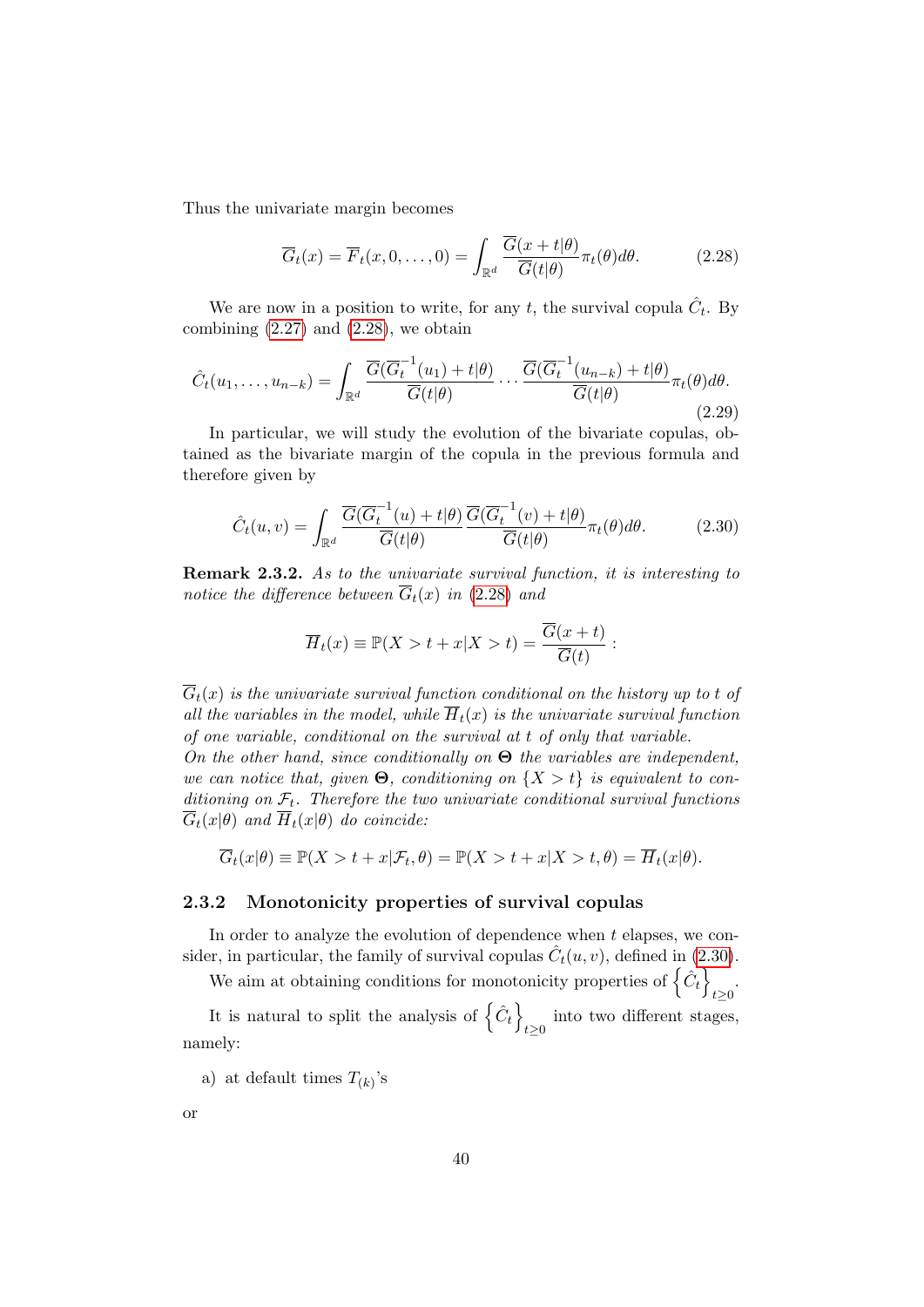b) between two of them, i.e. within the intervals  $(T_{(k)}, T_{(k+1)}),$ for  $k = 0, \ldots, n - 2$ .

Under the hypothesis that  $T_1, \ldots, T_n$  are conditionally i.i.d., the survival copulas are given by rather explicit expressions. Therefore, in the following, we can study the monotonicity of the process  $\{\hat{C}_t\}$  $t \geq 0$  by means of direct comparisons.

In both the two cases a) and b), monotonicity properties of  $t \to \hat{C}_t$  will be easily achieved by imposing suitable monotonicity assumptions on the conditional hazard rate  $r(t|\theta)$ .

More precisely, monotonicity properties of  $t \to \hat{C}_t$  can be obtained from monotonicity properties of  $t \to \pi_t$ , as stated in Propositions [2.3.6](#page-58-0) and [2.3.7](#page-59-0) below. On their turn, monotonicity properties of  $t \to \pi_t$  can be traced back to monotonicity properties of  $\theta \to r(t|\theta)$ , as illustrated in the following Proposition [2.3.3.](#page-56-0) We also remark that this proposition has some connections with the notion of default contagion, as we will see below.

<span id="page-56-0"></span>Proposition 2.3.3. The following statements are equivalent:

- (a)  $r(t|\theta) \uparrow \theta$ ;
- (b)  $\pi_{T_{(k)}} \geq_{wlr} \pi_{T_{(k)}^{-}} a.s.$ ;
- (c)  $\pi_{t'} \geq_{wlr} \pi_{t''},$  for any  $t' < t''$ ,  $t', t'' \in [T_{(k)}, T_{(k+1)}),$   $k = 0, \ldots, n-2$ .

*Proof.* The implication (a)  $\Rightarrow$  (b) is obvious by taking into account Eq. [\(1.16\)](#page-30-0) and the identity  $\frac{\pi_{T_{(k)}}(\theta)}{(\theta)}$  $\frac{T(k)}{\pi_{T_{(k)}^{-}}(\theta)} = r(T_{(k)}|\theta).$ 

Conversely, by statement (b),

$$
\frac{\pi_{T_{(k)}}(\theta)}{\pi_{T_{(k)}^-}(\theta)} = r(T_{(k)}|\theta) \uparrow \theta \quad a.s..
$$

Since, for any  $t > 0$ ,  $g(t) > 0$ ,  $r(T_{(k)}|\theta) \uparrow \theta$  a.s. implies  $r(t|\theta) \uparrow \theta$  for any  $t > 0$ .

.

In order to prove that (a) implies (c), we notice that

$$
r(t|\theta) \uparrow \theta \iff \int_{t'}^{t''} r(t|\theta) dt \uparrow \theta \quad \forall \ t' < t''
$$
  
Since  $\overline{G}(x|\theta) = \exp\left\{-\int_0^x r(t|\theta) dt\right\},$   

$$
\frac{\overline{G}(t''|\theta)}{\overline{G}(t'|\theta)} = \exp\left\{-\int_{t'}^{t''} r(t|\theta) dt\right\} \downarrow \theta
$$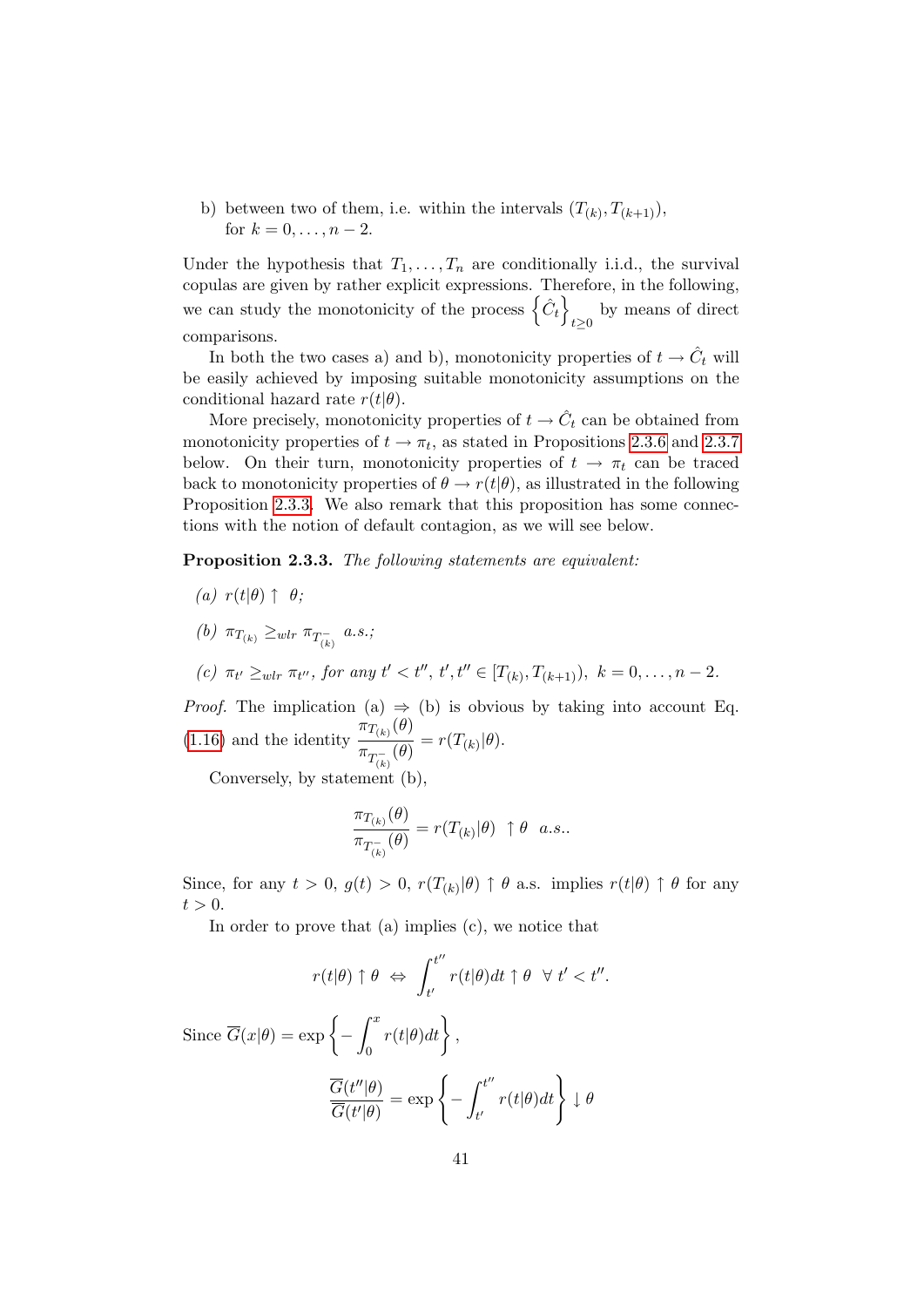and the same holds for  $\frac{\pi_{t''}(\theta)}{(\theta)}$  $\frac{\pi_{t^{\prime\prime}}(\theta)}{\pi_{t^{\prime}}(\theta)} = \bigg(\frac{\overline{G}(t^{\prime\prime}|\theta)}{\overline{G}(t^{\prime}|\theta)}$  $\overline{G}(t'|\theta)$  $\bigg\}^{n-k}$ , with  $t', t'' \in [T_{(k)}, T_{(k+1)}).$ 

Therefore, by definition of weak likelihood ratio order,  $\pi_{t''} \leq_{wlr} \pi_{t'}$ . Conversely, by statement (c),

$$
\int_{t'}^{t''} r(t|\theta) dt \uparrow \theta
$$

for any  $t' < t'', t', t'' \in [T_{(k)}, T_{(k+1)}), k = 0, \ldots, n-2.$ Thus, given  $a, b \in \mathbb{R}_+$ ,  $a < b$ ,

$$
\int_{a}^{b} r(t|\theta)dt =
$$
\n
$$
\int_{a}^{T_{(i)}} r(t|\theta)dt + \int_{T_{(i)}}^{T_{(i+1)}} r(t|\theta)dt + \dots + \int_{T_{(j-1)}}^{T_{(j)}} r(t|\theta)dt + \int_{T_{(j)}}^{b} r(t|\theta)dt \uparrow \theta.
$$

We notice that, if  $\Theta$  is a scalar r.v., the weak likelihood ratio order in Proposition [2.3.3](#page-56-0) is equivalent to the likelihood ratio order. In this case, we have then sufficient arguments to prove the following results about monotonicity of  $\{\hat{C}_t\}_{t\geq 0}$ .

<span id="page-57-1"></span>**Proposition 2.3.4.** Let  $r(t|\theta)$  be monotonic w.r.t.  $\theta$  and  $\overline{G}\left(\overline{G}_{t}^{-1}\right)$  $t_0^{-1}(u)+t|\theta\big)$  $\overline{G}\left(t|\theta\right)$ increasing w.r.t. t. Then  $t \mapsto \hat{C}_t$  is increasing in the interval between two jumps.

*Proof.* Assume, for instance,  $r(t|\theta)$  increasing in  $\theta$ . The proof when  $r(t|\theta)$ is decreasing in  $\theta$  is analogous.

In view of Eq. [\(2.29\)](#page-55-2),  $t \mapsto \hat{C}_t$  being increasing is equivalent to

$$
\int_{\mathbb{R}} \frac{\overline{G}(\overline{G}_{t'}^{-1}(u) + t'|\theta)}{\overline{G}(t'|\theta)} \cdot \frac{\overline{G}(\overline{G}_{t'}^{-1}(v) + t'|\theta)}{\overline{G}(t'|\theta)} \pi_{t'}(\theta) d\theta \le
$$
\n
$$
\int_{\mathbb{R}} \frac{\overline{G}(\overline{G}_{t''}^{-1}(u) + t''|\theta)}{\overline{G}(t''|\theta)} \cdot \frac{\overline{G}(\overline{G}_{t''}^{-1}(v) + t''|\theta)}{\overline{G}(t''|\theta)} \pi_{t''}(\theta) d\theta \qquad (2.31)
$$

<span id="page-57-0"></span>for any  $t', t'' \in [T_{(k)}, T_{(k+1)}), t' \leq t''$ . By Proposition [2.3.3,](#page-56-0)  $\theta \to r(t|\theta)$  being increasing implies  $\pi_{t'} \geq_{lr} \pi_{t''}$ . By [\(1.15\)](#page-29-0), Eq. [\(2.31\)](#page-57-0) would be easily obtained under the condition  $\frac{\overline{G}(\overline{G}_{t}^{-1})}{\overline{G}}$  $t^{-1}(u) + t|\theta)$  $\overline{G}(t|\theta)$ being decreasing w.r.t.  $\theta$ . This fact too follows by Proposition [2.3.3.](#page-56-0)

Furthermore, in order to guarantee [\(2.31\)](#page-57-0), we also need that  $\frac{\overline{G}(\overline{G}_{t}^{-1})}{\overline{G}}$  $t_t^{-1}(u) + t|\theta)$  $G(t|\theta)$ is increasing w.r.t. t.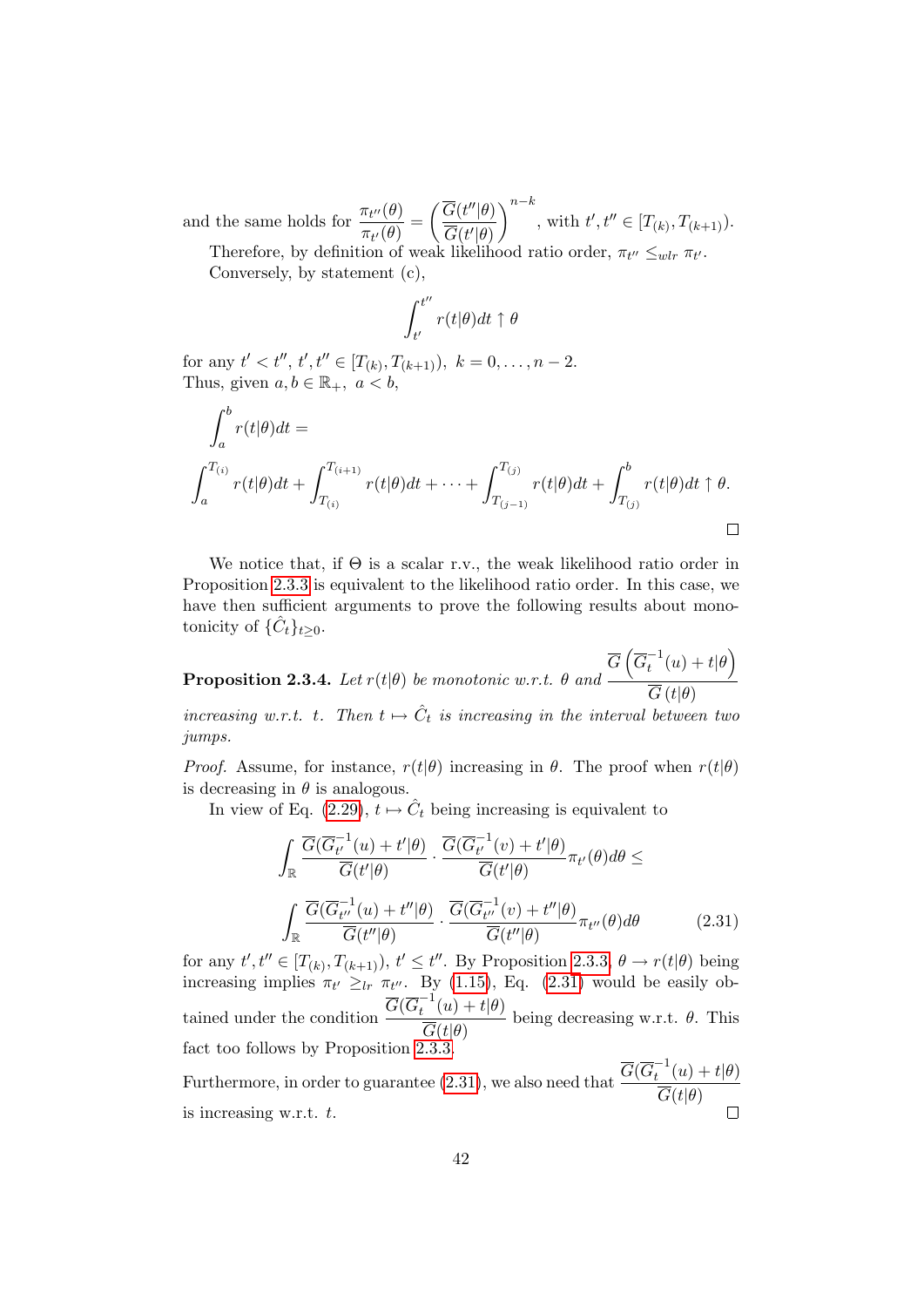<span id="page-58-2"></span>**Proposition 2.3.5.** Let  $r(t|\theta)$  be a monotonic function of  $\theta$ . Then  $\hat{C}_{T_{(k)}} \preceq_{PQD} \hat{C}_{T_{(k)}^-}$  a.s..

*Proof.* Assume  $\theta \rightarrow r(t|\theta)$  to be increasing. By Proposition [2.3.3,](#page-56-0)  $\pi_{T_{(k)}}(\theta) \geq_{lr} \pi_{T_{(k)}^{-}}(\theta)$  a.s.. On the other hand, since  $r(t|\theta) \uparrow \theta$  is equivalent to  $\frac{G(x+t|\theta)}{\sqrt{G(x)}\theta}$  $G(t|\theta)$  $\downarrow \theta$ ,  $\overline{\frac{G(\overline{G}_{t}^{-1})}{\overline{G}}}$  $t^{-1}(u) + t|\theta)$  $G(t|\theta)$ is non-increasing in  $\theta$ . Thus, if, furthermore, the inequality

<span id="page-58-1"></span>
$$
\frac{\overline{G}(\overline{G}_{T_{(k)}}^{-1}(u) + T_{(k)}|\theta)}{\overline{G}(T_{(k)}|\theta)} \le \frac{\overline{G}(\overline{G}_{T_{(k)}}^{-1}(u) + T_{(k)}|\theta)}{\overline{G}(T_{(k)}|\theta)}
$$
(2.32)

holds, by applying  $(1.15)$ , we would obtain the thesis, that is

$$
\int_{\mathbb{R}} \frac{\overline{G}(\overline{G}_{T_{(k)}}^{-1}(u) + T_{(k)} | \theta)}{\overline{G}(T_{(k)} | \theta)} \cdot \frac{\overline{G}(\overline{G}_{T_{(k)}}^{-1}(v) + T_{(k)} | \theta)}{\overline{G}(T_{(k)} | \theta)} \pi_{T_{(k)}}(\theta) d\theta \leq \int_{\mathbb{R}} \frac{\overline{G}(\overline{G}_{T_{(k)}}^{-1}(u) + T_{(k)} | \theta)}{\overline{G}(T_{(k)} | \theta)} \cdot \frac{\overline{G}(\overline{G}_{T_{(k)}}^{-1}(v) + T_{(k)} | \theta)}{\overline{G}(T_{(k)} | \theta)} \pi_{T_{(k)}}(\theta) d\theta.
$$

The inequality [\(2.32\)](#page-58-1) is guaranteed by  $\overline{G}_{T_Q}^{-1}$  $\overline{G}^{-1}_{T_{(k)}}(u) \geq \overline{G}^{-1}_{T_{(k)}^-}$  $T_{(k)}^{-1}(u)$  for any  $u \in [0,1],$ that is equivalent to  $\overline{G}_{T_{(k)}}(x) \leq \overline{G}_{T_{(k)}^{-}}(x)$  for any  $x \in \mathbb{R}$ . Recalling that

$$
\overline{G}_{T_{(k)}}(x) = \int_{\mathbb{R}} \frac{\overline{G}(x + T_{(k)} | \theta)}{\overline{G}(T_{(k)} | \theta)} \pi_{T_{(k)}}(\theta) d\theta,
$$

$$
\overline{G}_{T_{(k)}^{-}}(x) = \int_{\mathbb{R}} \frac{\overline{G}(x + T_{(k)} | \theta)}{\overline{G}(T_{(k)} | \theta)} \pi_{T_{(k)}^{-}}(\theta) d\theta,
$$

 $G_{T_{(k)}}(x) \leq G_{T_{(k)}^{-}}(x)$  follows by condition [\(1.15\)](#page-29-0). Thus we can conclude that, for any  $u, v \in [0, 1], \hat{C}_{T_{(k)}}(u, v) \leq \hat{C}_{T_{(k)}^{-}}(u, v)$ .  $\Box$ 

When  $\Theta$  is a random vector, in order to obtain the same theses of Propo-sitions [2.3.4](#page-57-1) and [2.3.5,](#page-58-2) we need the assumption  $\pi_t$  MTP<sub>2</sub> for any t. As a matter of fact, this hypothesis is rather strong. Sufficient conditions for it can be formulated in terms of  $r(t|\theta)$  and  $\overline{G}(t|\theta)$  by taking into account the expression  $(2.23)$  (see also [\[83\]](#page-123-0)).

However,  $t \to \pi_t$  monotonic in the weak likelihood ratio order (as in Proposition [2.3.3\)](#page-56-0) and  $\pi_t$  MTP<sub>2</sub> for any t guarantee  $t \to \pi_t$  being monotonic in the likelihood ratio order (see Lemma [1.4.14\)](#page-30-1). The latter condition implies the monotonicity of  $t \to \pi_t$  with respect to the usual stochastic order.

<span id="page-58-0"></span>We are now in a position to state and prove the following results about the monotonicity of the family  $\{\hat{C}_t\}$ of the survival copulas.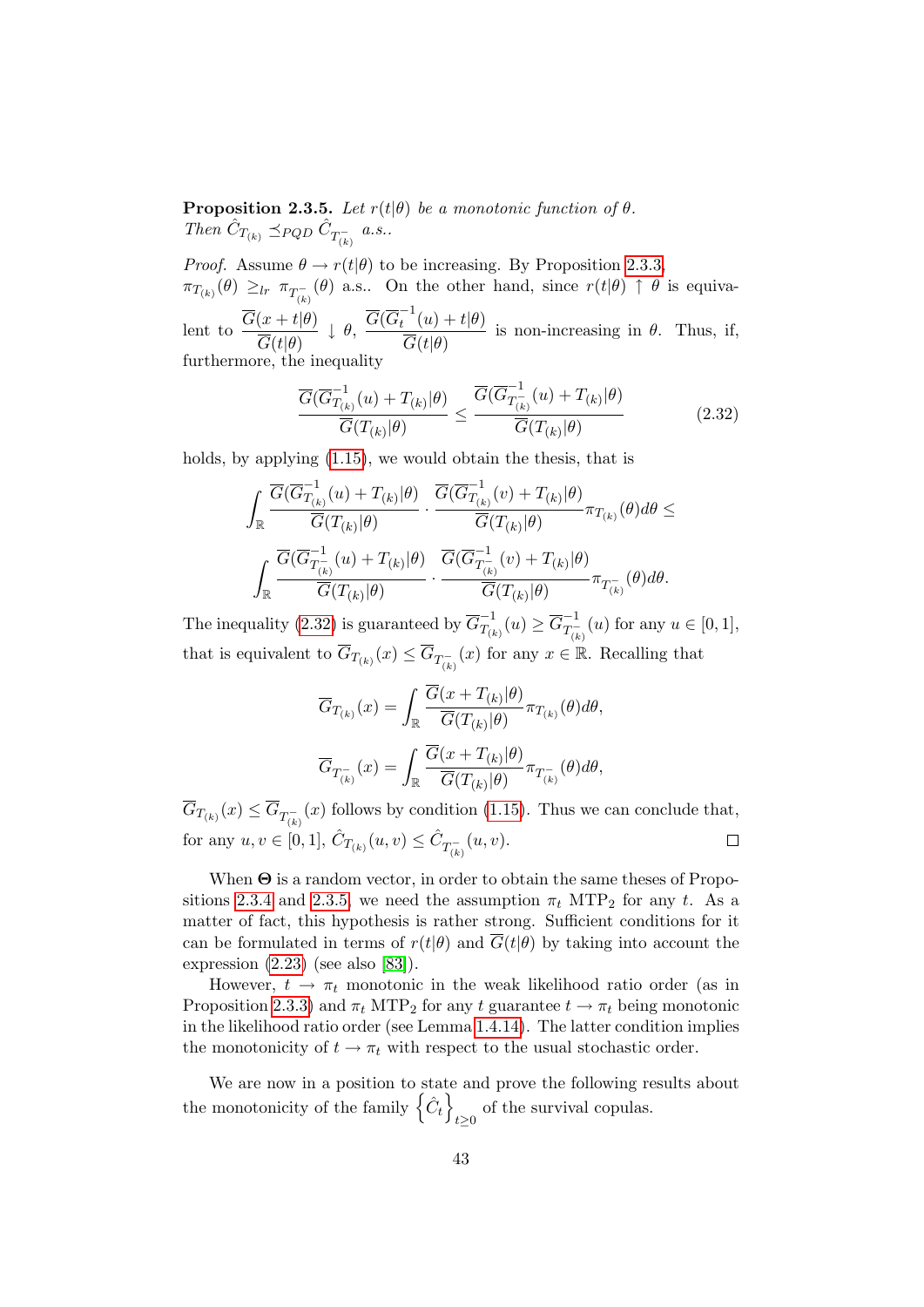**Proposition 2.3.6.** Let  $r(t|\theta)$  be monotonic w.r.t.  $\theta$ ,  $\pi_t$  MTP<sub>2</sub> for any t and  $\overline{ }$ 

<span id="page-59-2"></span>
$$
\frac{\overline{G}\left(\overline{G}_t^{-1}(u) + t | \theta\right)}{\overline{G}\left(t | \theta\right)} \text{ increasing w.r.t. } t.
$$

Then  $t \mapsto \hat{C}_t$  is increasing in the interval between two jumps.

*Proof.* Assume, for instance,  $r(t|\theta)$  increasing in  $\theta$ . The proof when  $r(t|\theta)$ is decreasing in  $\theta$  is analogous. Let us denote

$$
\rho(\theta, t) = \frac{\overline{G}(\overline{G}_t^{-1}(u) + t | \theta)}{\overline{G}(t | \theta)} \cdot \frac{\overline{G}(\overline{G}_t^{-1}(v) + t | \theta)}{\overline{G}(t | \theta)}.
$$
\n(2.33)

In view of Eq. [\(2.30\)](#page-55-1), the condition  $t \mapsto \hat{C}_t$  being increasing reads as

<span id="page-59-1"></span>
$$
\int_{\mathbb{R}^d} \rho(\theta, t') \pi_{t'}(\theta) d\theta \le \int_{\mathbb{R}^d} \rho(\theta, t'') \pi_{t''}(\theta) d\theta \tag{2.34}
$$

for any  $t' \leq t''$ . Thus, we want to prove Eq. [\(2.34\)](#page-59-1). By Proposition [2.3.3,](#page-56-0)  $\theta \to r(t|\theta)$  increasing implies  $\pi_{t'} \geq_{wlr} \pi_{t''}$ . Since  $\pi_t$  is MTP<sub>2</sub> for any t, by Lemma [1.4.14,](#page-30-1)  $\pi_{t'} \geq_{lr} \pi_{t''}$  and, therefore, in particular, it will be  $\pi_{t'} \geq_{st} \pi_{t''}$ . By Proposition [2.3.3,](#page-56-0)  $\theta \to r(t|\theta)$  increasing implies  $\theta \to \rho(\theta, t)$  decreasing. Therefore, by Eq. [\(1.15\)](#page-29-0),  $\pi_{t'} \geq_{st} \pi_{t''}$  implies

$$
\int_{\mathbb{R}^d} \rho(\theta, t') \pi_{t'}(\theta) d\theta \leq \int_{\mathbb{R}^d} \rho(\theta, t') \pi_{t''}(\theta) d\theta.
$$

Since, by hypothesis,  $t \to \rho(\theta, t)$  is increasing,

$$
\int_{\mathbb{R}^d} \rho(\theta, t') \pi_{t''}(\theta) d\theta \le \int_{\mathbb{R}^d} \rho(\theta, t'') \pi_{t''}(\theta) d\theta
$$

and therefore

$$
\int_{\mathbb{R}^d} \rho(\theta, t') \pi_{t'}(\theta) d\theta \le \int_{\mathbb{R}^d} \rho(\theta, t'') \pi_{t''}(\theta) d\theta,
$$

that is  $\hat{C}_{t'} \preceq_{PQD} \hat{C}_{t''}$  for any  $t' < t''$ ,  $t''$ ,  $t'' \in [T_{(k)}, T_{(k+1)}).$ 

<span id="page-59-0"></span>**Proposition 2.3.7.** Let  $r(t|\theta)$  be a monotonic function of  $\theta$  and  $\pi_t$  MTP<sub>2</sub> for any t. Then

<span id="page-59-3"></span>
$$
\hat{C}_{T_{(k)}} \preceq_{PQD} \hat{C}_{T_{(k)}^-} a.s.. \tag{2.35}
$$

 $\Box$ 

Proof. Let us define, as in Eq. [\(2.33\)](#page-59-2),

$$
\rho(\theta,T_{(k)})=\frac{\overline{G}(\overline{G}_{T_{(k)}}^{-1}(u)+T_{(k)}|\theta)}{\overline{G}(T_{(k)}|\theta)}\cdot\frac{\overline{G}(\overline{G}_{T_{(k)}}^{-1}(v)+T_{(k)}|\theta)}{\overline{G}(T_{(k)}|\theta)}
$$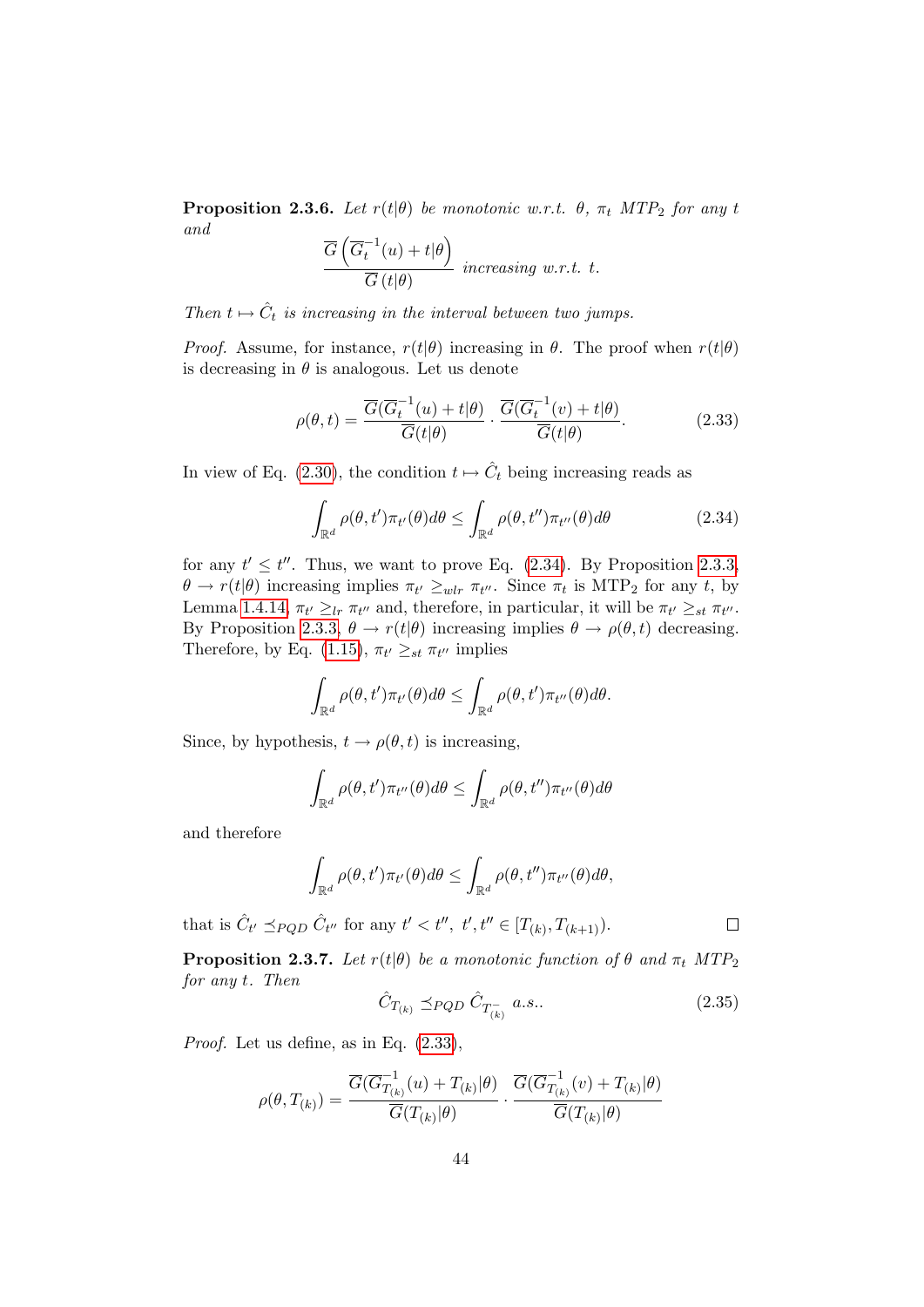and

$$
\rho(\theta,T_{(k)}^-)=\frac{\overline{G}(\overline{G}_{T_{(k)}^-}^{-1}(u)+T_{(k)}|\theta)}{\overline{G}(T_{(k)}|\theta)}\cdot\frac{\overline{G}(\overline{G}_{T_{(k)}^-}^{-1}(v)+T_{(k)}|\theta)}{\overline{G}(T_{(k)}|\theta)}.
$$

We want to prove that

$$
\int_{\mathbb{R}^d} \rho(\theta, T_{(k)}) \pi_{T_{(k)}}(\theta) d\theta \le \int_{\mathbb{R}^d} \rho(\theta, T_{(k)}^-) \pi_{T_{(k)}^-}(\theta) d\theta \quad a.s..
$$

Assume  $\theta \to r(t|\theta)$  to be increasing. The proof when  $\theta \to r(t|\theta)$  is decreasing is analogous.

By Proposition [2.3.3,](#page-56-0)  $\pi_{T_{(k)}} \geq_{wlr} \pi_{T_{(k)}^-}$  a.s. and then, by Lemma [1.4.14,](#page-30-1)  $\pi_{T_{(k)}} \geq_{lr} \pi_{T_{(k)}^-}$  holds.

On the other hand,  $r(t|\theta) \uparrow \theta$  implies  $\frac{G(x+t|\theta)}{\sqrt{G(x)}\theta}$  $\overline{G}(t|\theta)$  $\downarrow \theta$  and therefore  $\theta \to \rho(\theta, t)$ decreasing. We recall that

$$
\overline{G}_{T_{(k)}}(x) = \int_{\mathbb{R}^d} \frac{G(x + T_{(k)} | \theta)}{\overline{G}(T_{(k)} | \theta)} \pi_{T_{(k)}}(\theta) d\theta,
$$

$$
\overline{G}_{T_{(k)}^-}(x) = \int_{\mathbb{R}^d} \frac{\overline{G}(x + T_{(k)} | \theta)}{\overline{G}(T_{(k)} | \theta)} \pi_{T_{(k)}^-}(\theta) d\theta.
$$

Since  $\pi_{T_{(k)}} \geq_{lr} \pi_{T_{(k)}^-}$  a.s. implies  $\pi_{T_{(k)}} \geq_{st} \pi_{T_{(k)}^-}$  a.s., by condition [\(1.15\)](#page-29-0), it follows that  $\overline{G}_{T_{(k)}}(x) \leq \overline{G}_{T_{(k)}^{-}}(x)$ . This implies

<span id="page-60-0"></span>
$$
\frac{\overline{G}(\overline{G}_{T_{(k)}}^{-1}(u) + T_{(k)}|\theta)}{\overline{G}(T_{(k)}|\theta)} \le \frac{\overline{G}(\overline{G}_{T_{(k)}}^{-1}(u) + T_{(k)}|\theta)}{\overline{G}(T_{(k)}|\theta)},
$$
\n(2.36)

that is  $\rho(\theta, T_{(k)}) \leq \rho(\theta, T_{(k)}^-)$ . Hence

$$
\int_{\mathbb{R}^d} \rho(\theta, T_{(k)}) \pi_{T_{(k)}}(\theta) d\theta \le \int_{\mathbb{R}^d} \rho(\theta, T_{(k)}) \pi_{T_{(k)}^-}(\theta) d\theta \le \int_{\mathbb{R}^d} \rho(\theta, T_{(k)}^-) \pi_{T_{(k)}^-}(\theta) d\theta.
$$

Thus we can conclude that, for any  $u, v$  in [0, 1],  $\hat{C}_{T_{(k)}}(u, v) \leq \hat{C}_{T_{(k)}^{-}}(u, v)$  $\Box$ a.s., that is the thesis.

It can be easily shown that the statement (a) in Proposition [2.3.3](#page-56-0) implies a condition of default contagion, in the following sense:

$$
\overline{F}_{T_{(k)}^{-}}^{(n-k)}(x_1,\ldots,x_{n-k}) \ge \overline{F}_{T_{(k)}}^{(n-k)}(x_1,\ldots,x_{n-k}), \quad \forall \ x_1,\ldots,x_{n-k} \ge 0. \tag{2.37}
$$

<span id="page-60-1"></span>It is then interesting to notice that the assumption guaranteeing default contagion also implies, under our conditions, a jump downward of the copulas of the surviving units, at default times, as the following proposition states.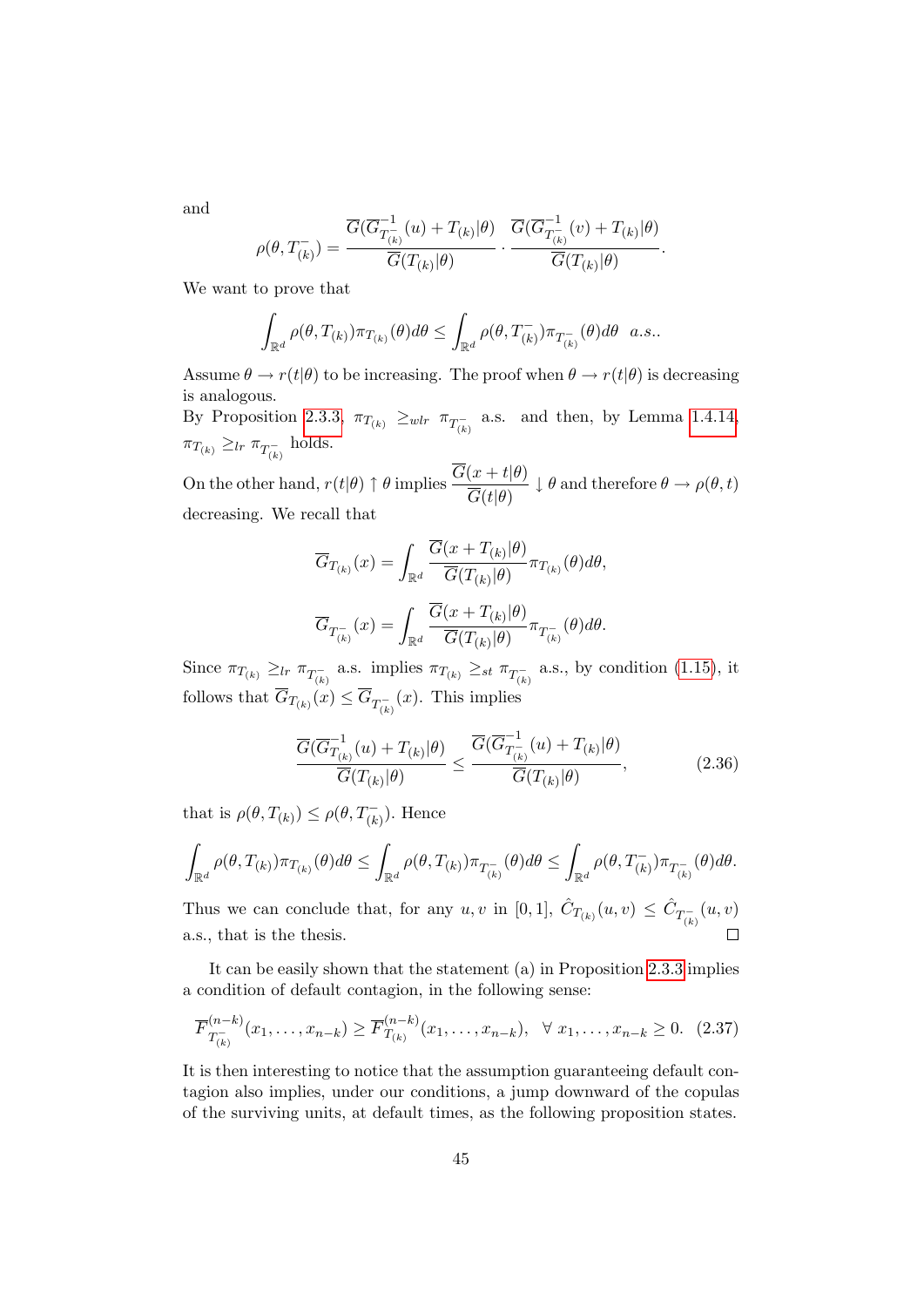$\bf{Proposition 2.3.8.}$   $\hat{C}_{T_{(k)}} \preceq_{PQD} \hat{C}_{T_{(k)}^-}$  implies default contagion in the sense of [\(2.37\)](#page-60-0).

The analysis of a simple and very well known model allows us to show now an example of application of both Proposition [2.3.6](#page-58-0) and [2.3.7](#page-59-0) in the case  $\theta \in \mathbb{R}_+$ .

**Example 2.3.9.** Consider  $\overline{G}(t|\theta) = e^{-\theta t}$ , so that  $r(t|\theta) = \theta$ . The conditional hazard rate  $r(t|\theta)$  is constant w.r.t. t and increasing w.r.t.  $\theta$  and the assumptions of Proposition [2.3.6](#page-58-0) and Proposition [2.3.7](#page-59-0) are satisfied. In particular, if the a priori distribution of  $\Theta$  is  $Gamma(\alpha_0, \beta_0)$ , then, at any time  $t > 0$ , the conditional distribution of  $\Theta$  is again Gamma and  $\hat{C}_t$  is a Clayton copula. More precisely,

$$
\pi_t(\theta) = \frac{\beta_t^{\alpha_t}}{\Gamma(\alpha_t)} \theta^{\alpha_t - 1} e^{-\beta_t \theta},
$$

with  $\alpha_t = \alpha_0 + N_t$ ,  $\beta_t = \beta_0 + \sum_{k=1}^n \min(T_{(k)}, t)$ , and

$$
\hat{C}_t(u,v) = \left(u^{-\frac{1}{\alpha_t}} + v^{-\frac{1}{\alpha_t}} - 1\right)^{-\alpha_t}.
$$

We obtain that  $t \to \hat{C}_t$  remains constant between two subsequent default times and makes a jump downward at instants of default.

### 2.3.3 Concluding remarks

In this last passage, we present some remarks and comments about the results we have obtained in this section. As we have already said, our main results are contained in the Propositions [2.3.6](#page-58-0) and [2.3.7.](#page-59-0)

Proposition [2.3.6](#page-58-0) states that, if the conditional hazard rate  $r(t|\theta)$  is monotonic in  $\theta$  and if the components of  $\Theta$  satisfies a suitable positive dependence property, namely MTP2, dependence among residual lifetimes continuously increases at the increase of survival time.

In particular, since residual lifetimes become more and more dependent, Proposition [2.3.6](#page-58-0) gives conditions for the phenomenon of tail dependence. The latter circumstance means that extremal events are more dependent than non-extremal ones. In other words, we can intuitively expect that, eventually, failures will occur each close to the other ones.

Proposition [2.3.7](#page-59-0) states instead that, under the same conditions on  $r(t|\theta)$ and on  $\Theta$ , inequality [\(2.35\)](#page-59-3) holds, i.e. the dependence among residual lifetimes discontinuously decreases when a failure occurs.

Notice that [\(2.35\)](#page-59-3), i.e.  $\hat{C}_{T_{(k)}} \preceq_{PQD} \hat{C}_{T_{(k)}^-}$ , and default contagion are two phenomena referring to the behaviour of residual lifetimes at the instants of defaults. Actually, they appear to be two different phenomena; they are however related in some way. More precisely, it can be shown that  $r(t|\theta)$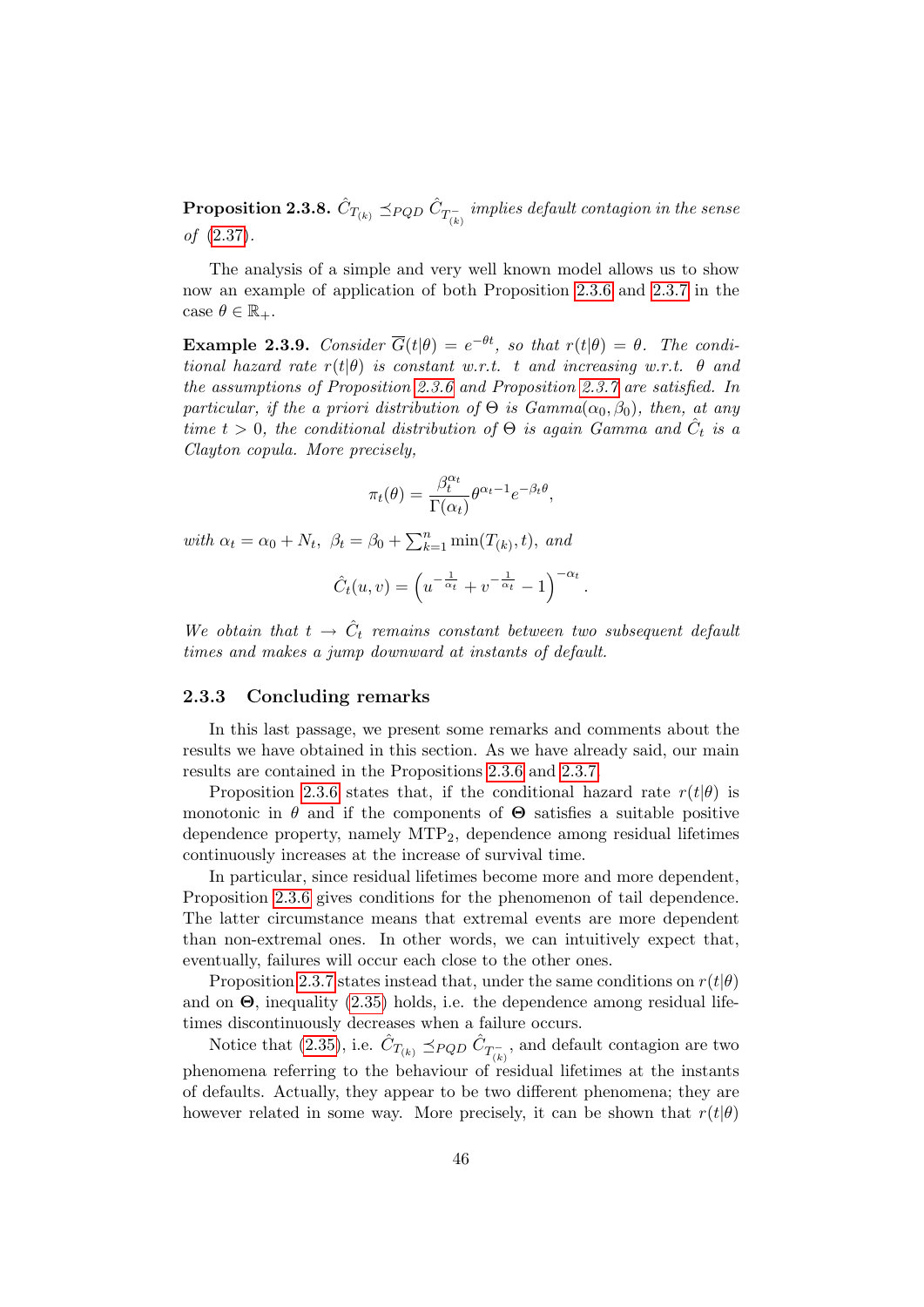monotonic in  $\theta$  also implies default contagion. Still remaining in the present case of conditionally i.i.d. observations, we can however say more: it can be proved that  $\hat{C}_{T_{(k)}} \preceq_{PQD} \hat{C}_{T_{(k)}^-}$  implies default contagion (see Proposition [2.3.8\)](#page-60-1).

Let us now come to comment on some technical assumptions in Propositions [2.3.6](#page-58-0) and [2.3.7.](#page-59-0)

Notice that, even if the likelihood ratio order is a very well known and most used notion, in Proposition [2.3.3,](#page-56-0) it is sufficient requiring the weak likelihood ratio order. In fact, as it happens in the proofs of the propositions referring to the univariate case, we actually use the condition  $\frac{\pi_t(\theta)}{\sigma_t(\theta)}$  $\frac{\pi_{\ell}(\theta)}{\pi_{s}(\theta)}$  being monotonic in  $\theta$ . When  $\theta$  is univariate, such a condition corresponds just to a characterization of the likelihood ratio order; in the multivariate case, it gives the definition of weak likelihood ratio order. The point is that, in order to prove Propositions [2.3.6](#page-58-0) and [2.3.7,](#page-59-0) we need monotonicity of the family  ${\lbrace \pi_t \rbrace_{t>0}}$  with respect to the usual stochastic order. In the multivariate case, the usual stochastic order is implied by the likelihood ratio order, but not by the weak likelihood ratio order. In order to retrieve the monotonicity of the family  $\{\pi_t\}_{t\geq 0}$  with respect to the usual stochastic order, it is necessary imposing, further, the condition that  $\Theta$  is MTP<sub>2</sub>.

As a matter of fact, in the multivariate case, we distinguish between weak and strong notions of a same stochastic ordering, whereas, in the univariate case, the two notions do coincide. Adding the condition  $\Theta$  MTP<sub>2</sub> allows us to obtain, from the weaker notion of stochastic order, the stronger one.

More in general, one could argue that  $\text{MTP}_2$ , representing a strong notion of dependence, allows us to treat the random vector Θ like a scalar random variable. On its turn, this fact makes it possible to automatically extend many results, valid for the case of a univariate non-observable factor, to the multivariate case.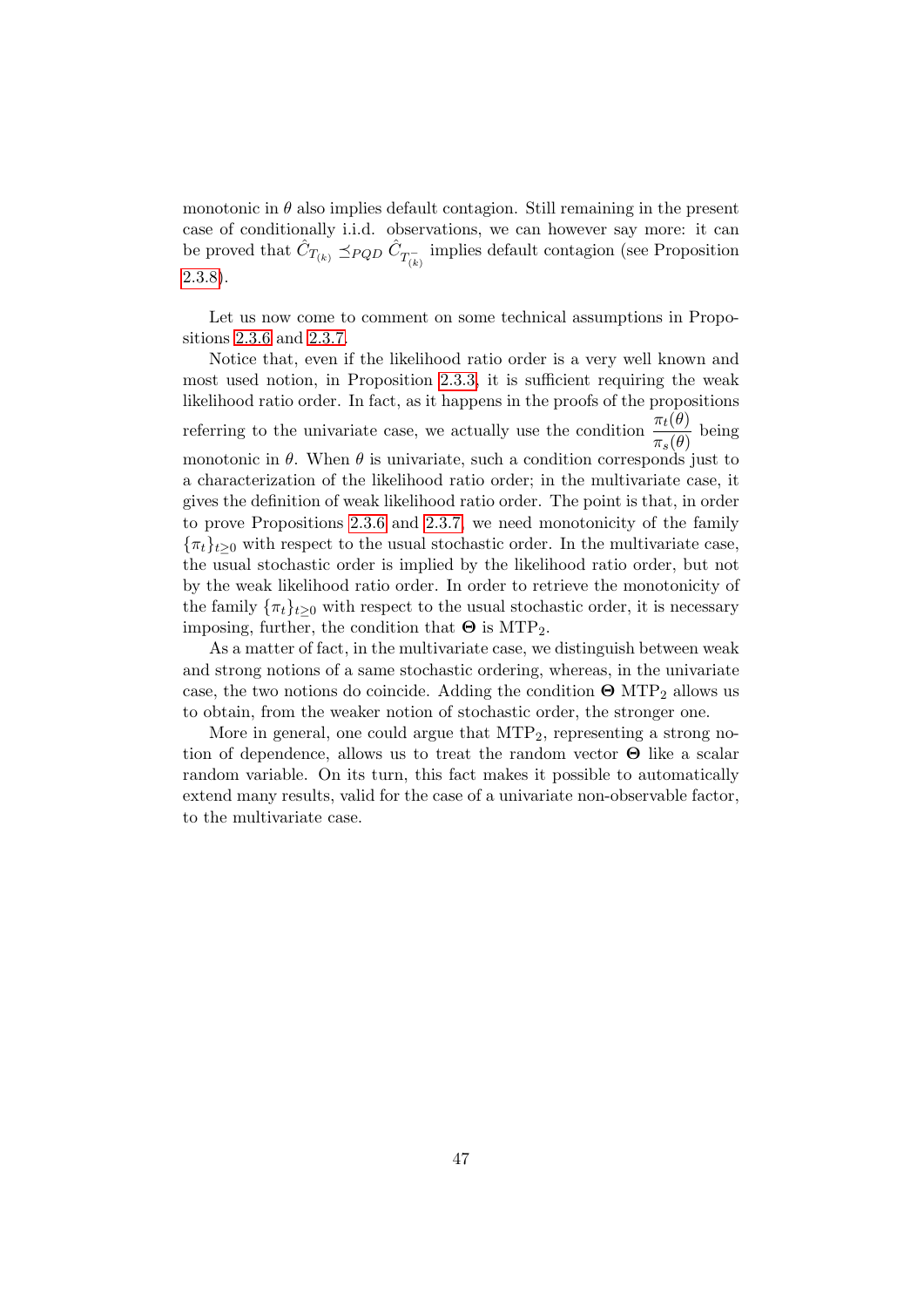# Chapter 3

# Distorted copulas: constructions and tail dependence

In this chapter, we examine under which conditions on an increasing bijection  $\psi$  of [0, 1], the *distortion*  $C_{\psi}$ : [0, 1]<sup>2</sup>  $\rightarrow$  [0, 1],

<span id="page-63-0"></span>
$$
C_{\psi}(x, y) = \psi(C(\psi^{-1}(x)), \psi^{-1}(y)), \tag{3.1}
$$

of a given copula  $C$ , is still a copula. In particular, when the copula  $C$  is totally positive of order 2, we give a sufficient condition on  $\psi$  which ensures that any distortion of C by means of  $\psi$  is still a  $TP_2$  copula. The presented results allow us to introduce in a more flexible way families of copulas exhibiting different behaviour in the tails.

The study of distortions is of general interest since they can be used for generating, in a flexible way, new families of copulas. In order to do this, we need conditions on  $\psi$  warranting that, for a given C,  $C_{\psi}$  is still a copula. Moreover, it would be also of interest to investigate how some dependence properties of C change or are preserved under these distortions.

In this chapter, we revisit the distortion of copulas from a new perspective, which includes the results obtained in the literature. In sections [3.2](#page-68-0) and [3.2.1,](#page-70-0) we mainly focus on some statistical aspects of copulas. In particular, in section [3.2,](#page-68-0) the  $TP_2$  property is studied, both as a dependence property and for its implications on the preservation of the 2-increasing property under distortion. In section [3.2.1,](#page-70-0) dependence on the tails of the copula is investigated. More precisely, we analyze how the tail dependence properties are modified under distortions. These results will show the usefulness of distortion for generating flexible statistical models. The presented results may be seen in the frame of the more general case of distorted probabilities. Section [3.2.2](#page-72-0) is devoted to some comments clarifying this possible extension.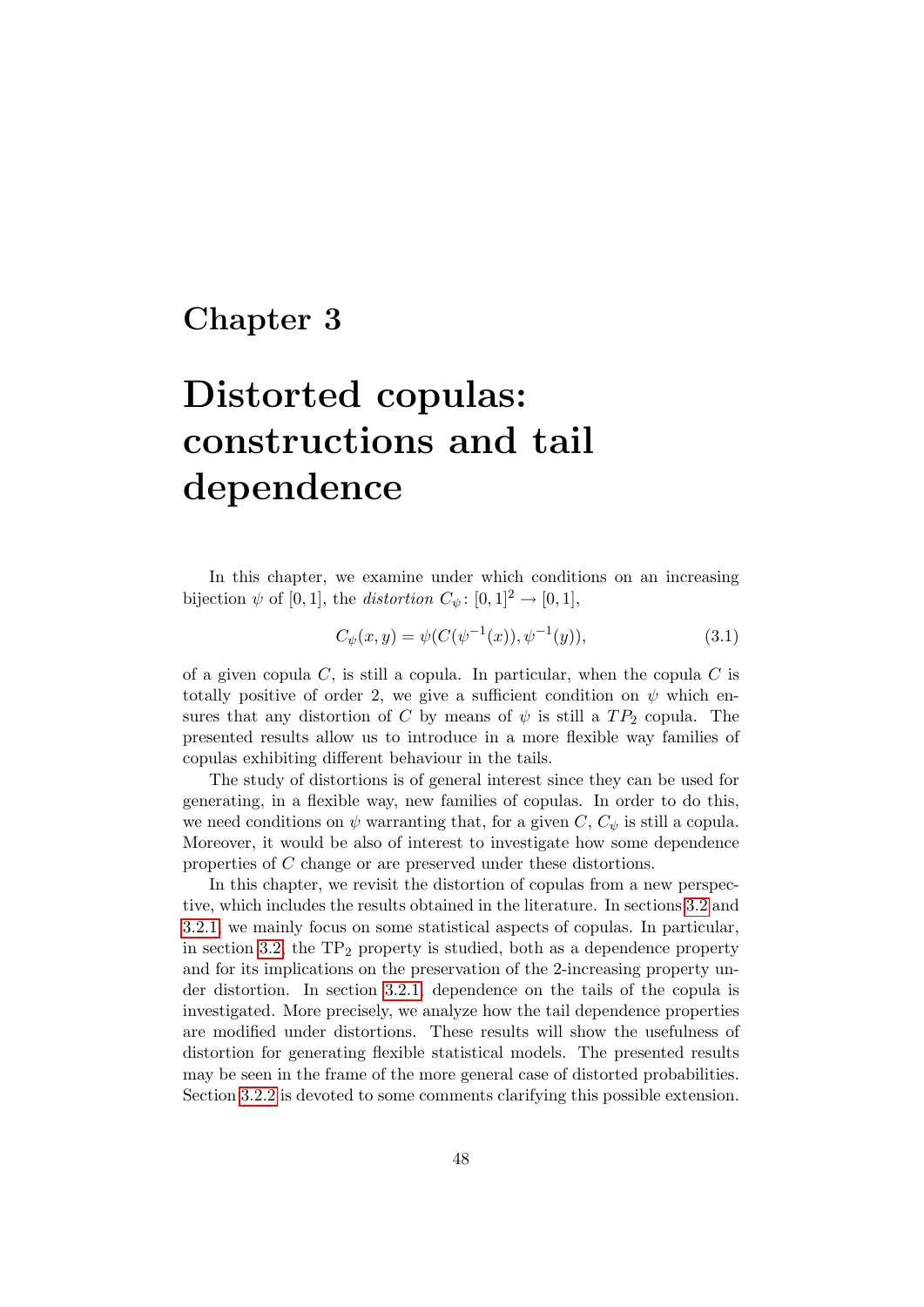### 3.1 Revisiting distortions of copulas

A large part of literature about distortions mainly focuses on the determination of the class of all increasing bijections  $\psi$  such that the mapping given by Eq.  $(3.1)$  transforms any copula C into another copula. Here we are rather interested in the (generally, larger) class of all increasing bijections  $\psi$ such that, for a *given* copula  $C$ ,  $C_{\psi}$  is still a copula.

We call an *order isomorphism* any increasing bijective transformation of [0, 1]. The set of all order isomorphisms is denoted by  $\mathcal I$ . If  $\psi$  is an order isomorphism and C a mapping from  $[0,1]^2$  to  $[0,1]$ , then we call  $\psi$ -transform of C, or  $\psi$ -distortion of C, the mapping  $C_{\psi}$ : [0, 1]<sup>2</sup>  $\rightarrow$  [0, 1] defined by [\(3.1\)](#page-63-0).

It is obvious that all the  $\psi$ -distortions of a copula C are such that  $C_{\psi}$  is increasing in each variable and  $C_{\psi}(x,1) = C_{\psi}(1,x) = x$  for every  $x \in [0,1]$ ; but not necessarily  $C_{\psi}$  satisfies the 2-increasing property. Thus  $C_{\psi}$ 's are (continuous) semi-copulas, but not necessarily copulas (see [\[18,](#page-118-0) [21,](#page-118-1) [43,](#page-120-1) [44\]](#page-120-2)). From another point of view, any of such distortions can be considered as the semi-copula associated with a suitable distorted probability (as clarified by [\[45\]](#page-120-3)).

Given  $C \in \mathcal{C}$ , let  $\mathcal{I}(C)$  be the set of all order isomorphisms which, being applied to C, give rise to another copula. Precisely

$$
\mathcal{I}(C) = \{ \psi \in \mathcal{I} \, | \, C_{\psi} \in \mathcal{C} \}.
$$

By the literature cited above, it is well known that, regardless of  $C$ , the set  $\mathcal{I}(C)$  contains  $\mathcal{I}_{cx}$ , the set of all convex bijections on [0,1]. However, as a key observation stimulating this investigation, for a fixed copula  $C$ , the inclusion of  $\mathcal{I}_{cx}$  into  $\mathcal{I}(C)$  may be strict. For example, it is well known that  $\mathcal{I}(M) = \mathcal{I}$ , while  $\mathcal{I}(W) = \mathcal{I}_{cx}$  (see, for example, [\[74\]](#page-122-2)).

Example 3.1.1. If C is an Archimedean copula with an additive generator  $f: [0, 1] \to [0, +\infty[, i.e.$ 

$$
C(x, y) = f(-1)(f(x) + f(y)),
$$
\n(3.2)

then  $\mathcal{I}(C)$  consists of all  $\psi \in \mathcal{I}$  such that  $f \circ \psi^{-1}$  is convex.

**Example 3.1.2.** If C is an extreme value copula (see, e.g., [\[78\]](#page-122-0)), then  $\mathcal{I}(C)$ also contains all the power functions  $\psi(t) = t^{\alpha}$  for every  $\alpha > 0$ .

These facts spur us to investigate whether, fixed a copula  $C$ , it is possible to construct the set  $\mathcal{I}(C)$  or, at least, to find its elements that are not convex. As we will see at the end of the section, these results will be useful for constructing families of copulas starting with some fixed C.

<span id="page-64-0"></span>For this end, we need some preliminary considerations.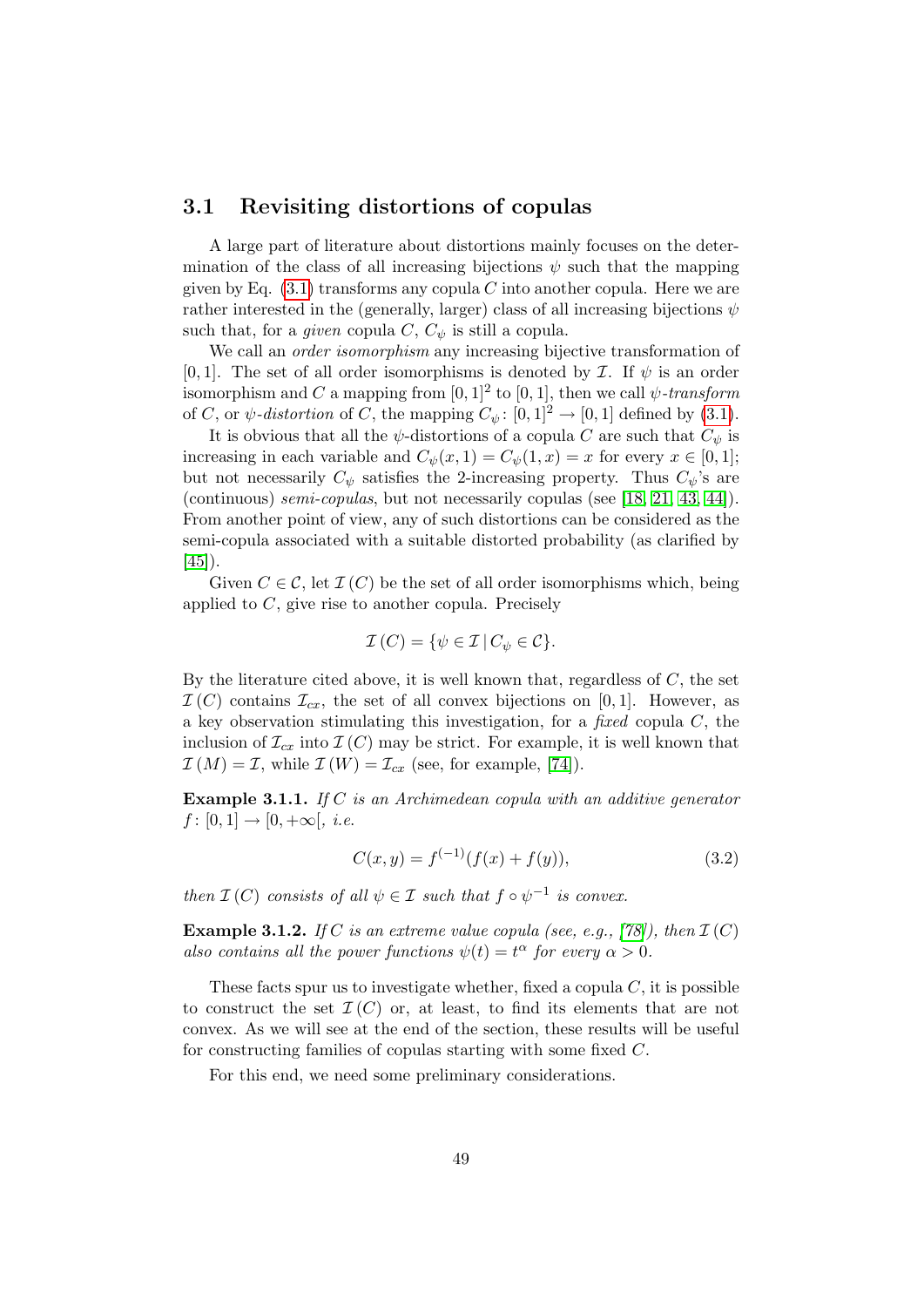**Lemma 3.1.3.** [\[70,](#page-122-3) Proposition 4.B.2] Let A be an interval of R and let  $f: A \to \mathbb{R}$ . If f is convex and increasing, then, for every  $a_1, a_2, a_3, a_4 \in A$ such that

$$
a_1 \leq \min(a_2, a_3) \leq \max(a_2, a_3) \leq a_4
$$

and  $a_1 + a_4 \ge a_2 + a_3$ , we have

$$
f(a_1) + f(a_4) \ge f(a_2) + f(a_3).
$$

Then, we have to consider the following definition on  $\mathcal{I}$ , which can be obtained from [\[54\]](#page-121-1).

**Definition 3.1.4.** Let  $\varphi, \psi$  be in *I*. We say that  $\varphi$  is less convex than  $\psi$ (and we write  $\varphi \leq_{\mathcal{C}} \psi$ ) if  $\psi \circ \varphi^{-1}$  is convex.

Let us denote by I an arbitrary set and by  $Id<sub>I</sub>$  the identity function on the set I.

It can be shown quite easily, that the relation  $\leq_{\mathcal{C}}$  is an ordering on  $\mathcal{I}$ , i.e. it is reflexive, transitive and antisymmetric. Moreover, we have that  $\varphi \leq_c \text{Id}_{[0,1]}$ if and only if  $\varphi$  is concave, and, analogously,  $Id_{[0,1]} \leq_{\mathcal{C}} \varphi$  if and only if  $\varphi$  is convex, where  $Id_{[0,1]}$  is the identity function on [0, 1]. More results about the convex ordering among probability distribution functions can be derived from [\[23\]](#page-119-0), where different assumptions are given on the functions  $\varphi$  and  $\psi$ (see also [\[73\]](#page-122-4)), and from [\[75\]](#page-122-5) and [\[82\]](#page-123-1), where this order is considered under different names (e.g., likelihood ratio order).

Here we would like just to stress that, by using the previous definition, we have that  $\varphi \leq_{\mathcal{C}} \psi$  if and only if  $\varphi \circ \psi^{-1}$  is concave, i.e., for all  $c, d \in [0, 1]$ where  $c < d$  and for every  $y \in [c, d]$ 

$$
\frac{\varphi \circ \psi^{-1}(y) - \varphi \circ \psi^{-1}(c)}{y - c} \ge \frac{\varphi \circ \psi^{-1}(d) - \varphi \circ \psi^{-1}(c)}{d - c},
$$

which is equivalent to the fact that

<span id="page-65-0"></span>
$$
\frac{\varphi(x) - \varphi(a)}{\varphi(b) - \varphi(a)} \ge \frac{\psi(x) - \psi(a)}{\psi(b) - \psi(a)}\tag{3.3}
$$

holds for all  $a, b \in [0, 1]$  where  $a < b$  and for every  $x \in [a, b]$ .

The following theorem is the main result of this section. It states a closure property of the sets  $\mathcal{I}(C)$  with respect to the afore-mentioned convex ordering. It will allow us to single out further (non convex) isomorphisms belonging to  $\mathcal{I}(C)$ , once we have found one.

<span id="page-65-1"></span>**Theorem 3.1.5.** Let  $\varphi, \psi \in \mathcal{I}$  such that  $\varphi \leq_{\mathcal{C}} \psi$ . If  $\varphi$  is an element in  $\mathcal{I}(C)$ , then so is  $\psi$ .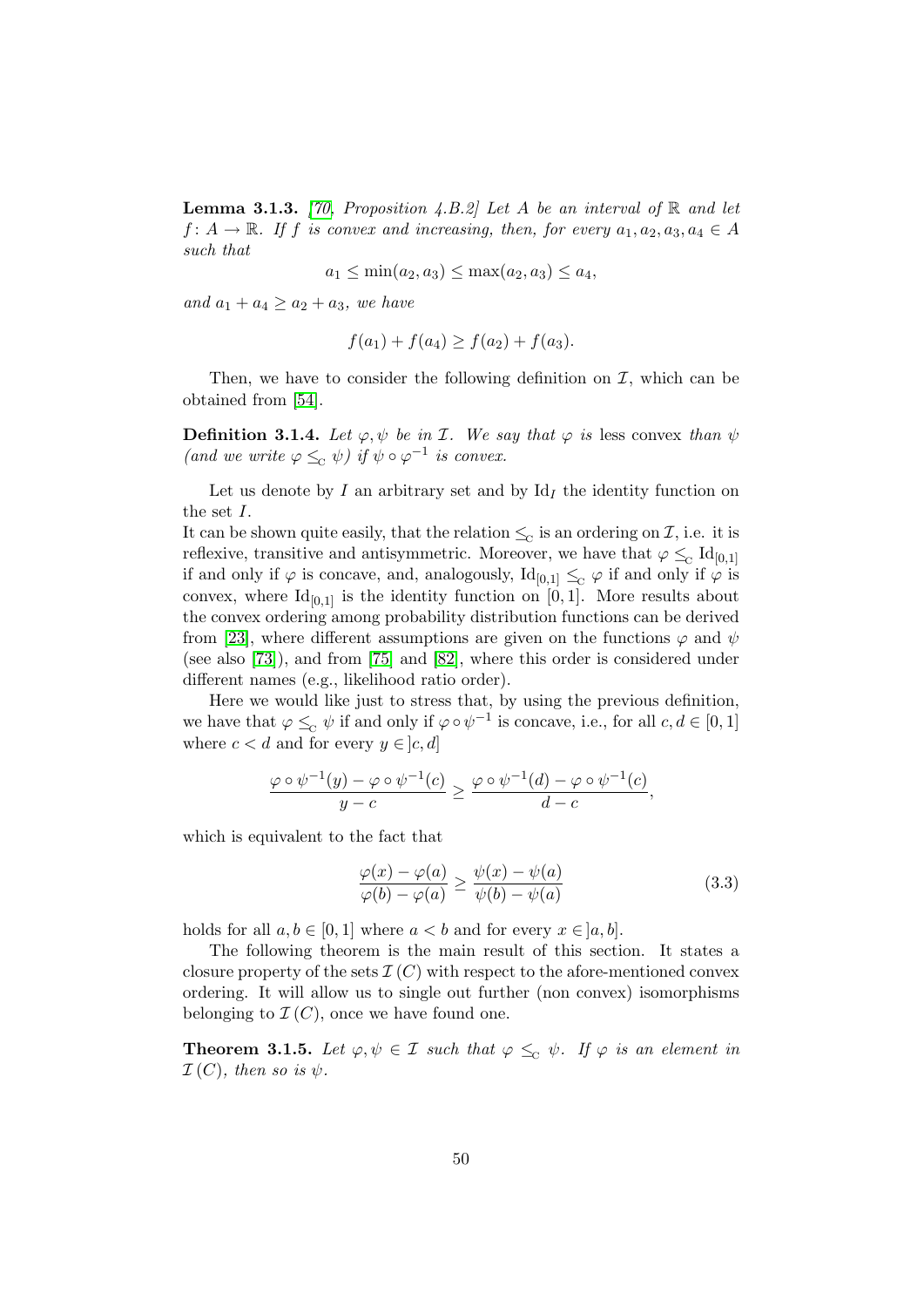*Proof.* First note that, in order to prove that  $\psi \in \mathcal{I}(C)$ , it is enough to verify the 2-increasingness of  $C_{\psi}$ , as the border conditions for a copula are trivially preserved.

If  $R = [x_1, x_2] \times [y_1, y_2]$  is a rectangle of  $[0, 1]^2$  and  $\psi$  is an order isomorphism, we denote  $R^{\psi^{-1}} = [\psi^{-1}(x_1), \psi^{-1}(x_2)] \times [\psi^{-1}(y_1), \psi^{-1}(y_2)]$ . Now, let C be a copula. We denote by  $C_{i,j}^R = C(x_i, y_j)$ , where  $i, j \in \{1, 2\}$ , the value that C assumes on the vertex  $(x_i, y_j)$  of the rectangle R. We introduce the set

$$
\text{Rq}(C) = \left\{ (C_{1,1}^R, C_{1,2}^R, C_{2,1}^R, C_{2,2}^R) \in [0,1]^4 \mid R \text{ is a rectangle } \right\},\
$$

that consists of all quadruples of values of  $C$  in the vertices of all possible rectangles of  $[0,1]^2$ . For every  $\psi \in \mathcal{I}$ , it is not difficult to prove that

$$
\mathrm{Rq}(C) = \big\{ (C_{1,1}^{R^{\psi^{-1}}}, C_{1,2}^{R^{\psi^{-1}}}, C_{2,1}^{R^{\psi^{-1}}}, C_{2,2}^{R^{\psi^{-1}}}) \in [0,1]^4 \mid R \text{ is a rectangle } \big\},
$$

where, for  $i, j \in \{1, 2\}$ ,  $C_{i,j}^{R^{\psi^{-1}}} = C(\psi^{-1}(x_i), \psi^{-1}(y_j))$  denotes the value that C assumes on the vertex  $(\psi^{-1}(x_i), \psi^{-1}(y_j))$  of the rectangle  $R^{\psi^{-1}}$ . Therefore, in order to prove that  $\psi \in \mathcal{I}$  is also an element of  $\mathcal{I}(C)$ , we only have to prove that, for every  $(a, b, c, d) \in \text{Rq}(C)$ ,

$$
\psi(a) - \psi(b) - \psi(c) + \psi(d) \ge 0.
$$

Now, let  $(a, b, c, d)$  be in Rq(C) and let  $\varphi \in \mathcal{I}(C)$ . Thanks to the monotonicity of  $\varphi$ , we have

$$
\varphi(a) \le \min(\varphi(b), \varphi(c)) \le \max(\varphi(b), \varphi(c)) \le \varphi(d).
$$

Moreover, since  $\varphi \in \mathcal{I}(C)$ ,

$$
\varphi(a) - \varphi(b) - \varphi(c) + \varphi(d) \ge 0.
$$

From Lemma [3.1.3,](#page-64-0) this inequality is preserved when the following affine mapping  $T_{a,d}$  is applied to each term:

$$
T_{a,d}\colon [\varphi(a), \varphi(d)] \to [\psi(a), \psi(d)], x \mapsto \frac{x - \varphi(a)}{\varphi(d) - \varphi(a)} (\psi(d) - \psi(a)) + \psi(a).
$$

Therefore, we obtain that

$$
(T_{a,d}\circ\varphi)(a)-(T_{a,d}\circ\varphi)(b)-(T_{a,d}\circ\varphi)(c)+(T_{a,d}\circ\varphi)(d)\geq 0.
$$

We can check easily that  $(T_{a,d} \circ \varphi)(a) = \psi(a)$  and  $(T_{a,d} \circ \varphi)(d) = \psi(d)$ . Moreover, by assumption  $\varphi \leq_{\mathcal{C}} \psi$  and, in particular, by [\(3.3\)](#page-65-0), we have

$$
(T_{a,d} \circ \varphi)(b) \ge \psi(b)
$$
 and  $(T_{a,d} \circ \varphi)(c) \ge \psi(c)$ .

Therefore also

$$
\psi(a) - \psi(b) - \psi(c) + \psi(d) \ge 0,
$$

which is the desired assertion.

 $\Box$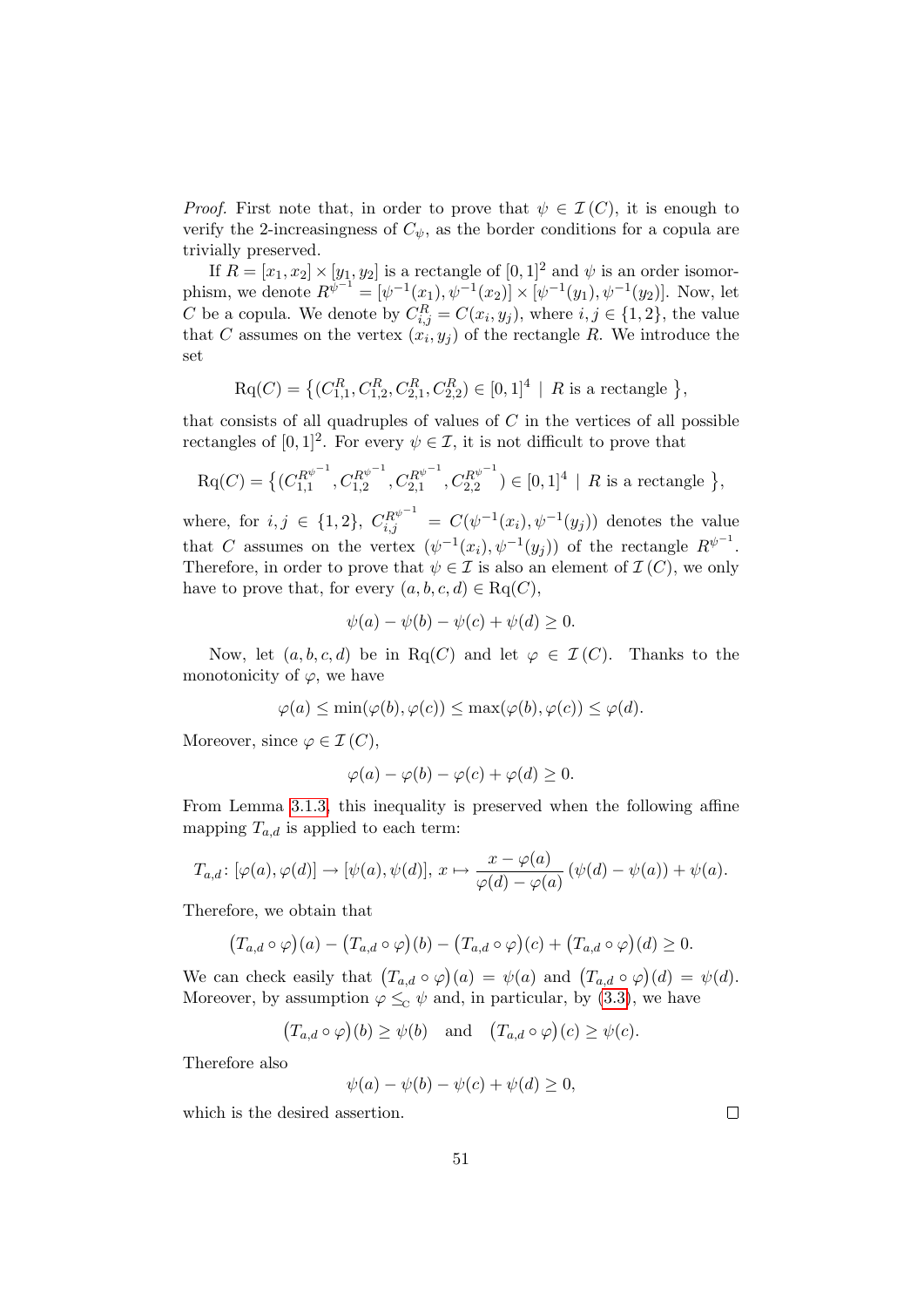To put Theorem [3.1.5](#page-65-1) differently, every  $\mathcal{I}(C)$  is an upper set with respect to convex ordering  $\leq_{\mathbb{C}}$ .

As a consequence of Theorem [3.1.5,](#page-65-1) we may obtain the following result, already known in the literature.

Corollary 3.1.6. For every  $C \in \mathcal{C}$ ,  $\mathcal{I}_{cx} \subseteq \mathcal{I}(C)$ .

*Proof.* Let C be a copula. Clearly  $\mathrm{Id}_{[0,1]} \in \mathcal{I}(C)$ . Moreover, by the definition of the relation  $\leq_c$  and Theorem [3.1.5](#page-65-1) it follows easily that  $\text{Id}_{[0,1]} \leq_c \psi$ if and only if  $\psi$  is convex.  $\Box$ 

The following theorem shows a further procedure to obtain members of  $\mathcal{I}(C)$ , starting with two other members belonging to this class. The result is based on the closure property of sets  $\mathcal{I}(C)$  with respect to convex combinations.

<span id="page-67-0"></span>**Theorem 3.1.7.** Let C be a copula. If  $\varphi, \psi$  are members of  $\mathcal{I}(C)$ , then so is  $\alpha\varphi + (1 - \alpha)\psi$  for any  $\alpha \in [0, 1]$ .

*Proof.* The assumption  $\varphi, \psi \in \mathcal{I}(C)$  is equivalent to

$$
\varphi(C_{1,1}^R) - \varphi(C_{1,2}^R) - \varphi(C_{2,1}^R) + \varphi(C_{2,2}^R) \geq 0, \n\psi(C_{1,1}^R) - \psi(C_{1,2}^R) - \psi(C_{2,1}^R) + \psi(C_{2,2}^R) \geq 0,
$$

for every rectangle R. Multiplying the first inequality by  $\alpha$ , the second one by  $(1 - \alpha)$  and adding them up yields the inequality

$$
\varrho(C_{1,1}^R) - \varrho(C_{1,2}^R) - \varrho(C_{2,1}^R) + \varrho(C_{2,2}^R) \ge 0,
$$

where  $\rho = \alpha \varphi + (1 - \alpha) \psi$ . Since this inequality also holds for any rectangle R, we have  $\rho \in \mathcal{I}(C)$ .  $\Box$ 

Summarizing, given a copula C and  $\psi \in \mathcal{I}(C)$ , Theorems [3.1.5](#page-65-1) and [3.1.7](#page-67-0) might suggest two methods for constructing other elements in  $\mathcal{I}(C)$ :

- take all  $\varphi \in \mathcal{I}$  such that  $\psi \leq_{\alpha} \varphi$ ,
- take all convex combinations between  $\psi$  and such a  $\varphi$  or any convex  $\varphi \in \mathcal{I}.$

Both these methods may be applied for constructing families of copulas, based on  $C$ , by means of suitable  $\psi$ -transforms as above. In particular, they are "relevant" (i.e. do not produce just convex isomorphisms) when  $\psi$  or  $\varphi$ is not convex. In the next, we will see a way to obtain a possibly not convex  $\psi \in \mathcal{I}(C).$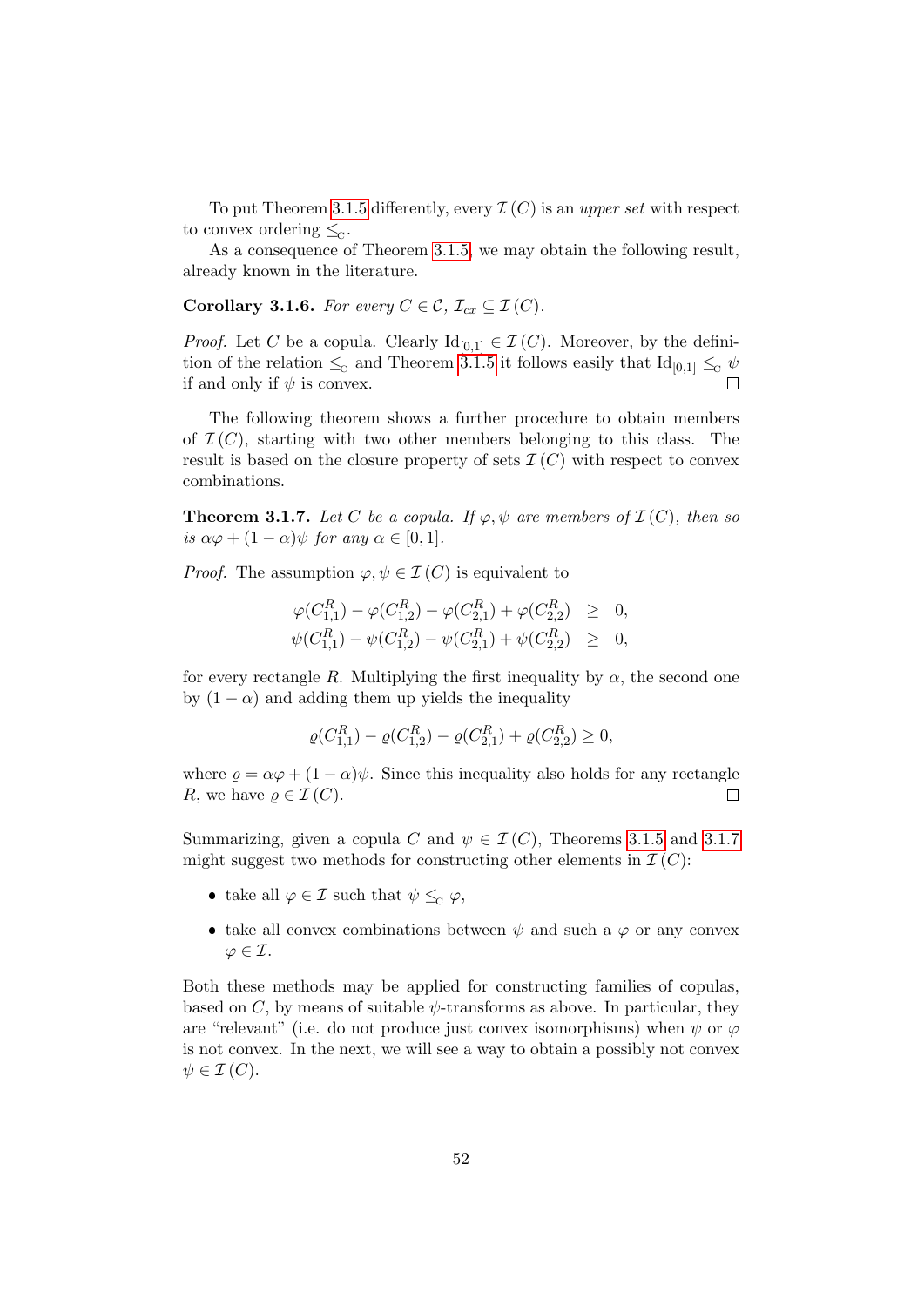### <span id="page-68-0"></span>3.2 The  $TP_2$  property under distortions

This section aims at analyzing how copulas satisfying  $TP<sub>2</sub>$  property can be transformed into other  $TP_2$  copulas by means of suitable distortions. This fact is relevant from a statistical point of view: it does mean that, starting with a given element in  $\mathcal{C}$ , we can construct a family of copulas sharing a strong dependence property. Furthermore, from a more formal point of view, the preservation of the  $TP_2$  property guarantees the preservation of the 2-increasing property as well.

Thus, starting with a copula  $C$  satisfying the  $TP_2$  property, we would like to find conditions on the transformation  $\psi$  such that  $C_{\psi}$  is also TP<sub>2</sub>. Preliminarily, we state the following result.

<span id="page-68-1"></span>**Lemma 3.2.1.** Let  $C: [0,1]^2 \rightarrow [0,1]$  be increasing in each variable. If C is  $TP_2$ , then it is 2-increasing.

*Proof.* Suppose that C is  $TP_2$ . Then, for every  $x_1, x_2, y_1, y_2$  in [0, 1],  $x_1 \le x_2$ and  $y_1 \leq y_2$ , we have that

$$
C(x_1, y_1)C(x_2, y_2) \ge C(x_1, y_2)C(x_2, y_1).
$$

Because the logarithm function is strictly increasing, it follows that

$$
\log C(x_1, y_1) + \log C(x_2, y_2) \ge \log C(x_1, y_2) + \log C(x_2, y_1), \tag{3.4}
$$

i.e.  $\log C$  is 2-increasing. Now, we recall that if H is a 2-increasing and monotonic function and  $\phi$  is convex and increasing, then  $\phi \circ H$  is monotonic and 2-increasing (see [\[70,](#page-122-3) page 151]). In particular, by applying this result to the exponential function and to the 2-increasing and monotonic function  $log \circ C$ , we obtain that  $C = exp(log C)$  is 2-increasing, which is the desired assertion.  $\Box$ 

<span id="page-68-2"></span>**Theorem 3.2.2.** Let C be a TP<sub>2</sub> copula. Let  $\psi \in \mathcal{I}$ . If  $\psi \circ \exp : (-\infty, 0] \rightarrow$  $[0, 1]$  is log-convex, then

- (i)  $C_{\psi}$  is  $TP_2$ ;
- (ii)  $\psi \in \mathcal{I}(C)$ .

*Proof.* In order to prove (i), given a rectangle  $R = [x_1, x_2] \times [y_1, y_2]$  of  $[0, 1]^2$ we set

$$
a_{ij} = C(\psi^{-1}(x_i), \psi^{-1}(y_j)).
$$

By definition, every  $a_{ij} \in [0, 1]$  and

$$
a_{11} \le \min(a_{12}, a_{21}) \le \max(a_{12}, a_{21}) \le a_{22}.
$$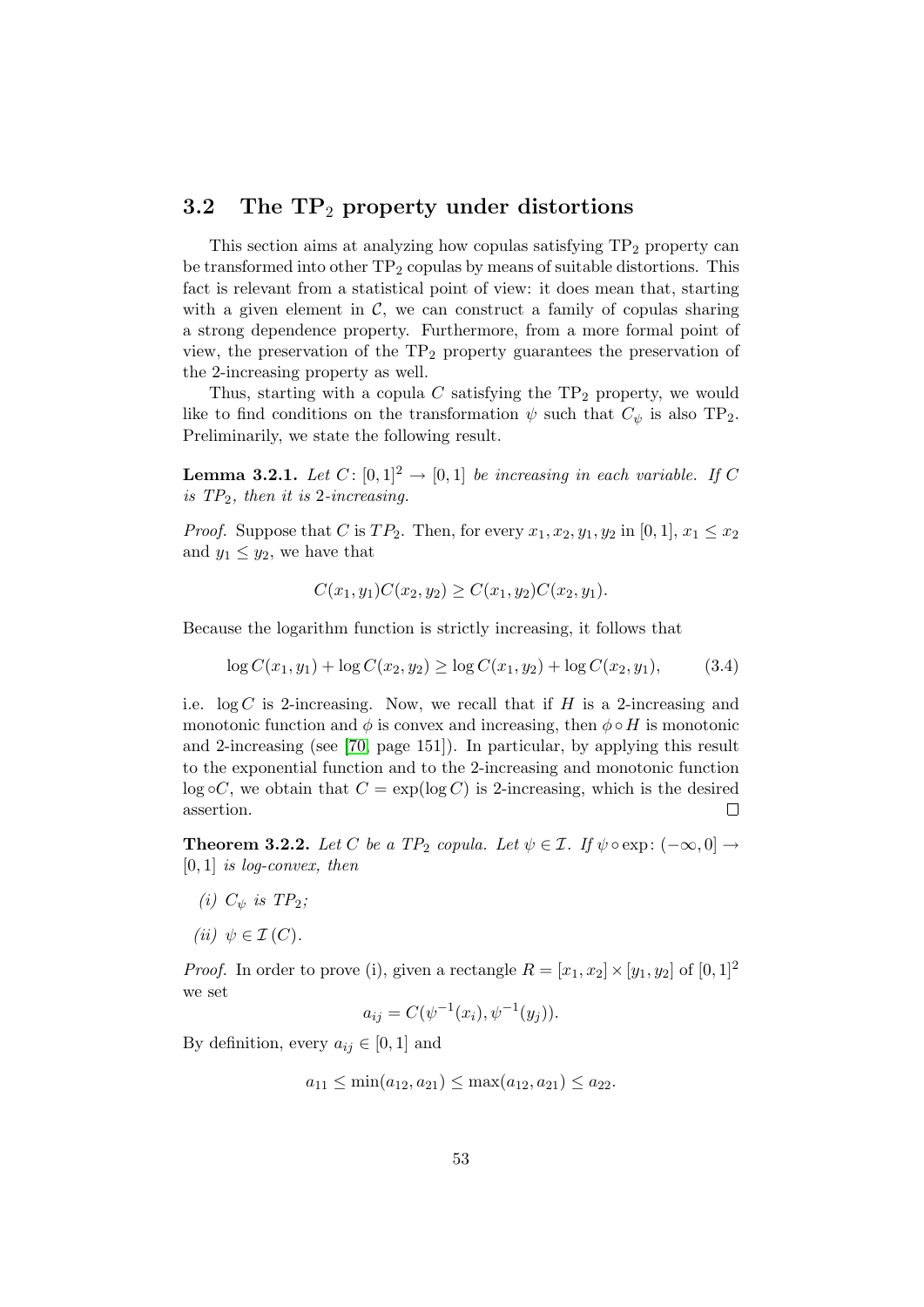Since C is TP<sub>2</sub>, it follows that  $a_{11}a_{22} \ge a_{12}a_{21}$ , which implies

<span id="page-69-0"></span>
$$
\log a_{11} + \log a_{22} \ge \log a_{12} + \log a_{21}.\tag{3.5}
$$

Now, by assumption  $\gamma: (-\infty, 0] \to (-\infty, 0], \gamma(t) = \log(\psi(e^t))$  is convex and increasing, and, by applying Lemma [3.1.3](#page-64-0) to each term of inequality [\(3.5\)](#page-69-0), we obtain

$$
\log(\psi(a_{11})) + \log(\psi(a_{22})) \ge \log(\psi(a_{12})) + \log(\psi(a_{21})),
$$

which, in its turn, implies

$$
\psi(a_{11})\psi(a_{22}) \ge \psi(a_{12})\psi(a_{21}).\tag{3.6}
$$

Thus,  $C_{\psi}$  is TP<sub>2</sub>. Finally, from Lemma [3.2.1](#page-68-1) it follows that  $C_{\psi}$  is also 2increasing and, since  $C_{\psi}$  satisfies also the border conditions for a copula,  $C_{\psi}$ is a copula.  $\Box$ 

Note that the condition  $\log \circ \psi \circ \exp$  convex is sometimes referred to as *geometric convexity* of  $\psi$  (compare with [\[81\]](#page-123-2)).

Remark 3.2.3. Log-convexity also plays a key role in characterizing univariate ageing notions. For example, we say that a survival distribution function  $\overline{F}$  is Decreasing Failure Rate (DFR) when it is log-convex (com-pare, e.g., with [\[68\]](#page-122-6)). This means that we might construct isomorphisms  $\psi$ that satisfy the assumptions of Theorem [3.2.2](#page-68-2) just by taking  $\psi = \overline{F} \circ (-\log),$ where  $\overline{F}$  is a suitable DFR survival distribution. By using this fact, we can obtain the following examples corresponding to (versions of) Weibull, Gompertz and Lomax survival distribution functions:

•  $\psi(t) = \exp\left(-(-\log(t))^{\alpha}\right)$ , where  $\alpha \in ]0,1]$ ;

• 
$$
\psi(t) = \exp\left(-\frac{\alpha^{-\log(t)} - 1}{\log(\alpha)}\right)
$$
, where  $\alpha \in [0, 1]$ ;

•  $\psi(t) = (1 - \log(t))^{-\alpha}$ , where  $\alpha > 0$ .

For a fixed  $C$ , the sufficient condition of Theorem [3.2.2](#page-68-2) need not be necessary. In fact, the copula  $M$  is  $TP_2$  and it coincides with any of its transformation  $M_{\psi}$ , apart from the properties of  $\psi \in \mathcal{I}$ . However, for the class of strict Archimedean copulas, which can be obtained as a distortion of the copula Π, we have the following characterization.

**Corollary 3.2.4.** Let  $\psi \in \mathcal{I}$ . Then  $\Pi_{\psi}$  is a TP<sub>2</sub> copula if and only if  $\psi \circ \exp$ is log-convex.

*Proof.* Suppose that  $\Pi_{\psi}$  is a TP<sub>2</sub> copula. Then,  $\Pi_{\psi} = C$  is a strict Archimedean copula additively generated by  $f(t) = -\log(\psi^{-1}(t))$ . Now, it is known from Proposition 6.1 by [\[21\]](#page-118-1) (compare also with [\[12\]](#page-118-2)) that C is  $TP_2$ if and only if  $f^{-1}$  is log-convex, which is equivalent to  $t \mapsto \log(\psi(e^{-t}))$ convex on  $[0, +\infty)$ , that is  $\psi \circ \exp$  log-convex on  $(-\infty, 0]$ .  $\Box$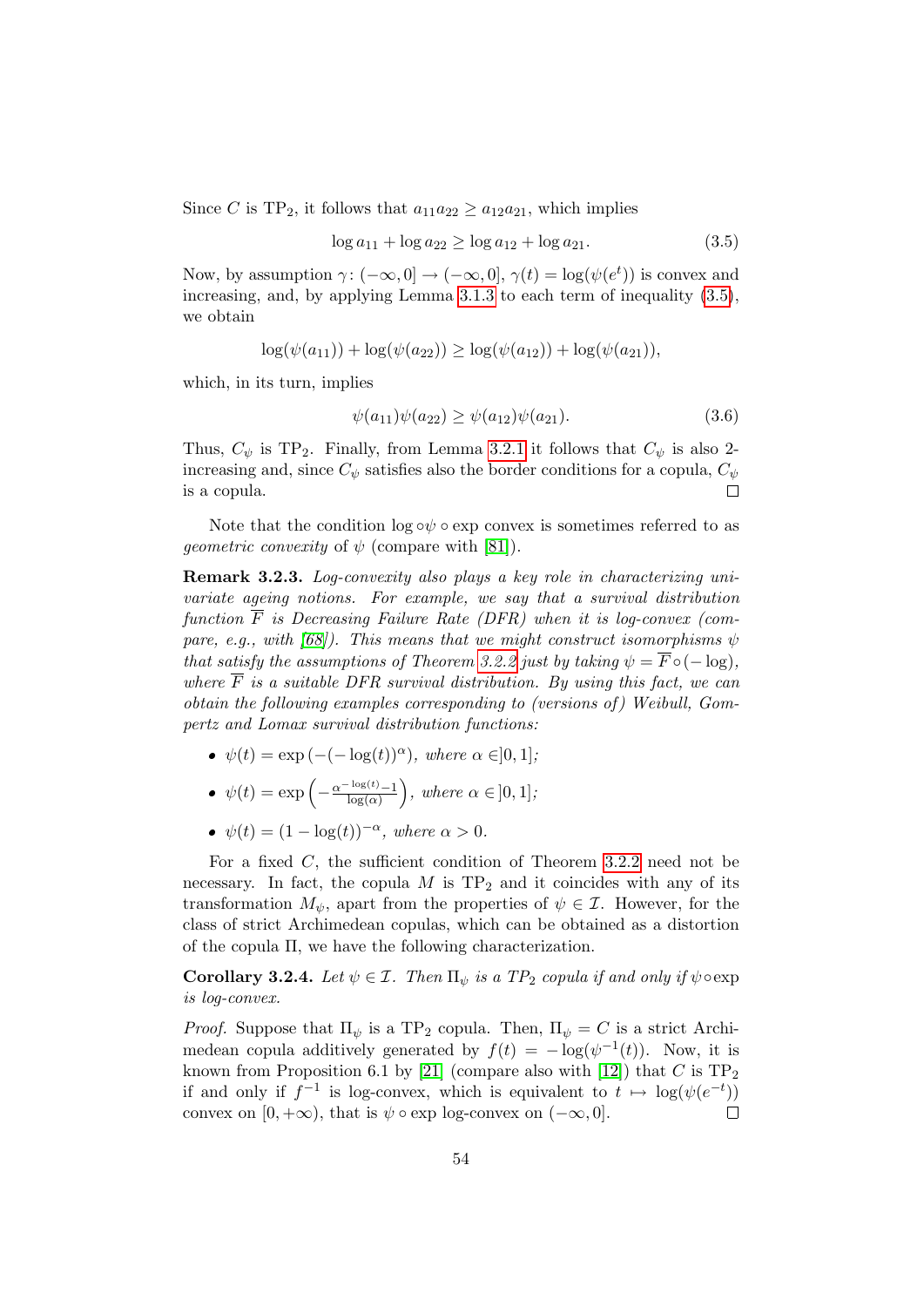Now, a remarkable fact is derived from Theorem [3.2.2](#page-68-2) by considering that every power function  $\psi \in \mathcal{I}$  has the property that  $\psi \circ \exp$  is log-convex.

**Corollary 3.2.5.** Let C be a TP<sub>2</sub> copula and  $\psi \in \mathcal{I}$ ,  $\psi(t) = t^{\alpha}$  for  $\alpha > 0$ . Then  $C_{\psi}$  is a TP<sub>2</sub> copula.

This observation is of a great importance since such transformations allow us to construct several parametric families of copulas starting with a known copula C that is  $TP_2$ .

**Example 3.2.6.** For every  $\theta \in [-1, 1]$ , let us consider the Farlie-Gumbel-Morgenstern family of copulas whose elements are given by

<span id="page-70-1"></span>
$$
C_{\theta}(x, y) = xy + \theta xy(1 - x)(1 - y).
$$
 (3.7)

Every  $C_{\theta}$  is  $TP_2$  when  $\theta \in [0,1]$ . Let us consider  $\psi(t) = t^{\alpha}$  for every  $\alpha > 0$ and the transformed copulas  $(C_{\theta})_{\psi}$ , that we denote by  $C_{\alpha,\theta}$ . We have that

$$
C_{\alpha,\theta}(x,y) = xy[1 + \theta(1 - x^{\frac{1}{\alpha}})(1 - y^{\frac{1}{\alpha}})]^{\alpha}
$$
\n(3.8)

defines a family of copulas that are  $TP_2$  when  $\theta \in [0,1]$  (compare also with  $[10]$ ).

**Example 3.2.7.** Let C be a semilinear copula *(compare with [\[33,](#page-119-1) [41\]](#page-120-4)), i.e.* there exists  $f : [0, 1] \rightarrow [0, 1]$  that is strictly increasing and continuous with  $f(t)$  $\frac{\partial}{\partial t}$  decreasing on [0, 1] and  $f(1) = 1$ , such that

$$
C(x, y) = \min(x, y) f(\max(x, y)).
$$

Let us consider  $\psi(t) = t^{\alpha}$  for every  $\alpha > 0$ . Since C is  $TP_2$ , then  $C_{\psi}$  is a copula for every  $\alpha > 0$ . Actually, the distorted copula  $C_{\psi}$  is again a semilinear copula generated by  $g(t) = f^{\alpha}(t^{1/\alpha}).$ 

#### <span id="page-70-0"></span>3.2.1 Tail dependence coefficients under distortions

A possible reason for adding new parameters to already known copulas lies in producing families that exhibit some more flexible properties. In particular, copulas with different tail behaviour are usually required for building stochastic models for estimating extreme and risky events [\[72,](#page-122-7) [57,](#page-121-2) [80\]](#page-123-3). In this section, we show how the distortions of a given copula  $C$  may modify the tail behaviour of  $C$ , as measured by its tail dependence coefficients. Specifically, we state formulas linking the original tail dependence coefficients of C and the ones obtained from some distortion of C.

Here we state our results related to the tail dependence coefficients of the distorted copula.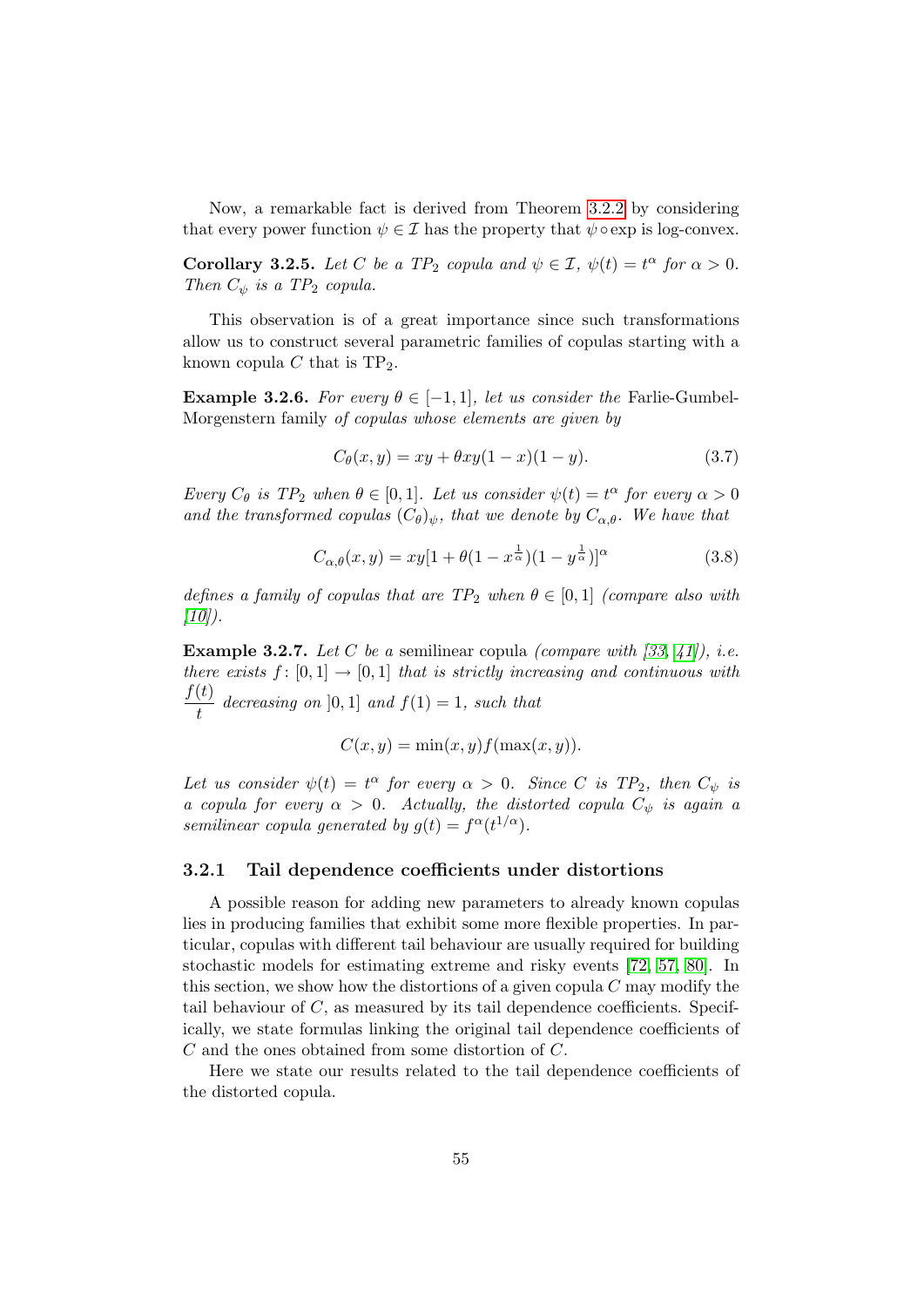**Proposition 3.2.8.** Let C be a copula such that  $\lambda_L(C)$  exists and is finite. Let  $\psi \in \mathcal{I}(C)$ . If, for some  $\alpha > 0$ ,

$$
\lim_{t \to 0^+} \frac{\psi(t)}{t^{\alpha}} = b \in (0, +\infty).
$$

Then  $\lambda_L(C_{\psi}) = (\lambda_L(C))^{\alpha}$ .

*Proof.* Let C be a copula with diagonal section  $\delta_C$ . If  $\delta_C = 0$  on  $[0, \varepsilon]$  for a small  $\varepsilon > 0$ , then we easily obtain that  $\lambda_L(C_{\psi}) = 0 = (\lambda_L(C))^{\alpha}$ . Otherwise, suppose that  $\delta_C$  is strictly increasing on  $[0, \varepsilon]$  for some small  $\varepsilon > 0$ . Taking into account Eq. [\(1.8\)](#page-25-0), the lower tail dependence coefficient for  $C_{\psi}$  can be expressed as

$$
\lambda_L(C_{\psi}) = \lim_{x \to 0^+} \frac{\psi(C(x,x))}{\psi(x)} = \lim_{x \to 0^+} \left( \frac{\psi(C(x,x))}{[C(x,x)]^{\alpha}} \cdot \frac{[C(x,x)]^{\alpha}}{x^{\alpha}} \cdot \frac{x^{\alpha}}{\psi(x)} \right).
$$

 $\Box$ 

 $\Box$ 

Therefore, from the given assumptions,  $\lambda_L(C_{\psi}) = [\lambda_L(C)]^{\alpha}$ .

<span id="page-71-0"></span>**Proposition 3.2.9.** Let C be a copula such that  $\lambda_U(C)$  exists and is finite. Let  $\psi \in \mathcal{I}(C)$ . If, for some  $\alpha > 0$ ,

$$
\lim_{t \to 1^{-}} \frac{1 - \psi(t)}{(1 - t)^{\alpha}} = b \in (0, +\infty),
$$

then  $\lambda_U(C_{\psi}) = 2 - (2 - \lambda_U(C))^{\alpha}$ .

*Proof.* Let C be a copula with diagonal section  $\delta_C$ . Then,  $\delta_C$  is strictly increasing on  $[1 - \varepsilon, 1]$  for some small  $\varepsilon > 0$ .

By taking into account [\(1.10\)](#page-25-1), the upper tail dependence coefficient of  $C_{\psi}$  can be expressed as

$$
\lambda_U(C_{\psi}) = 2 - \lim_{x \to 1^{-}} \frac{1 - \psi(C(x, x))}{1 - \psi(x)} = 2 - \lim_{x \to 1^{-}} \frac{1 - \psi(\delta_C(x))}{1 - \psi(x)}.
$$

If, for some  $\alpha > 0$ ,  $\lim_{t \to 1^-}$  $1 - \psi(t)$  $\frac{1-\psi(v)}{(1-t)^{\alpha}}=b \in (0,+\infty)$ , then

$$
\lim_{x \to 1^{-}} \frac{1 - \psi(\delta_C(x))}{1 - \psi(x)} = \lim_{x \to 1^{-}} \left( \frac{1 - \psi(\delta_C(x))}{(1 - \delta_C(x))^{\alpha}} \cdot \frac{(1 - \delta_C(x))^{\alpha}}{(1 - x)^{\alpha}} \cdot \frac{(1 - x)^{\alpha}}{1 - \psi(x)} \right).
$$

Therefore,  $\lambda_U(C_{\psi}) = 2 - (2 - \lambda_U(C))^{\alpha}$ .

**Example 3.2.10.** For every  $\theta \in [-1, 1]$ , let us consider the Farlie-Gumbel-Morgenstern family  $\{C_{\theta}\}\$  of copulas whose elements are given by [\(3.7\)](#page-70-1). If we consider  $\widetilde{\psi} \in \mathcal{I}$ , then  $\widetilde{\psi}(t) = e^{-(-\log t)^{\alpha}}$  for every  $\alpha \in (0,1)$ . It can be showed that  $\psi$  satisfies the assumptions of Theorem [3.2.2](#page-68-2) and Proposi-tion [3.2.9.](#page-71-0) Thus,  $(C_{\theta})_{\tilde{\psi}}$  is a modification of the Farlie-Gumbel-Morgenstern copula having, additionally, upper tail dependence coefficient equal to  $2-2^{\alpha}$ .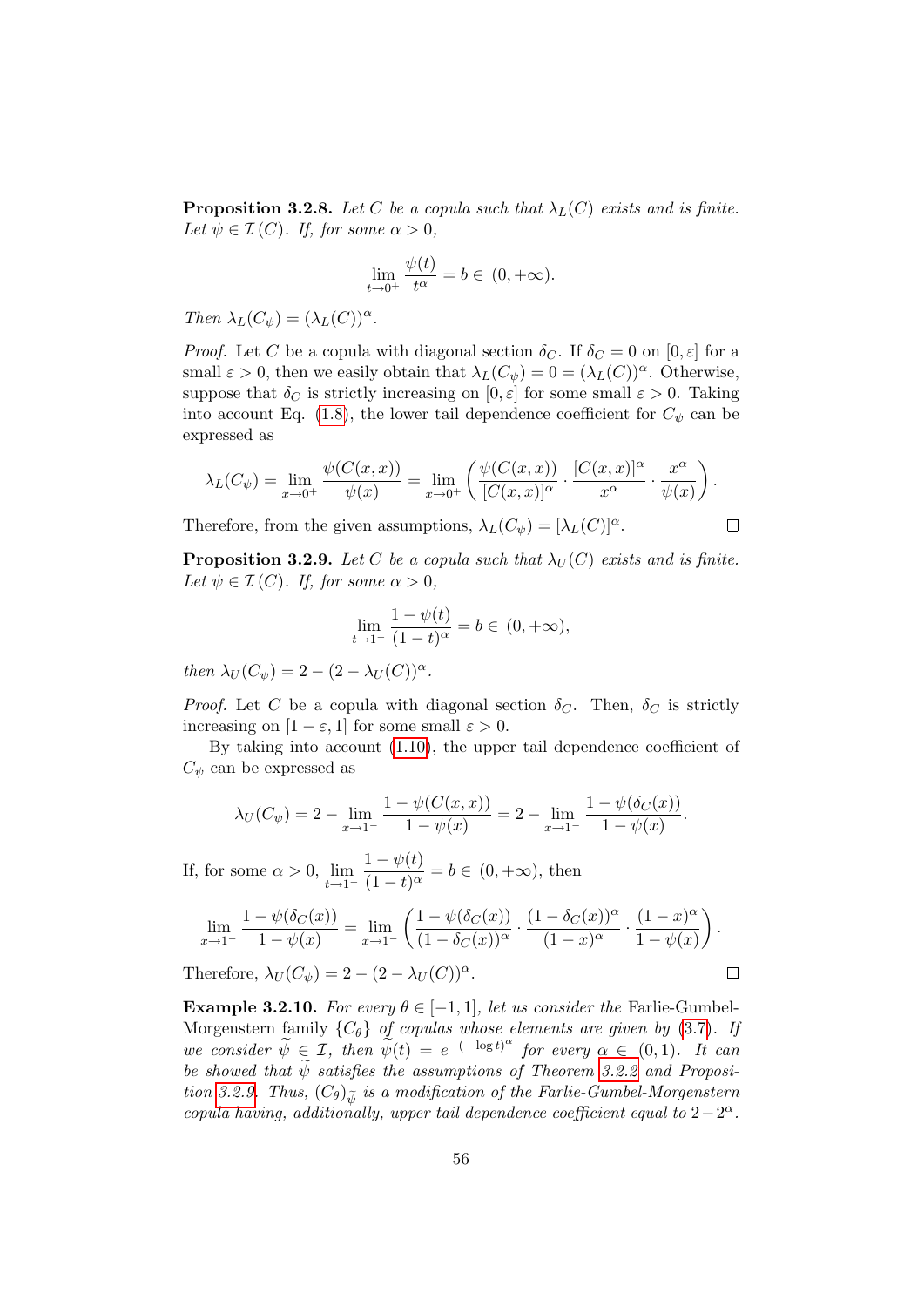For the case of strict Archimedean copulas, the above results can be stated in the following simpler forms.

**Corollary 3.2.11.** Let  $C(x, y) = f^{-1}(f(x) + f(y))$  be an Archimedean copula additively generated by f.

- (i) If  $te^{\alpha f(t)} \stackrel{t \to 0^+}{\longrightarrow} b \in (0, +\infty)$  for some  $\alpha > 0$ , then  $\lambda_L(C) = 0$ .
- (*ii*) If  $\frac{1-t}{(1-e^{-f(t)})^{\alpha}}$  $\stackrel{t\rightarrow 1^-}{\longrightarrow} b \in (0, +\infty)$  for some  $\alpha > 0$ , then  $\lambda_U(C) =$  $2-2^{\alpha}$ .

Proof. The proof follows easily by the Propositions [3.2.8](#page-70-0) and [3.2.9](#page-71-0) and by the fact that any Archimedean copula  $C(x, y) = f^{-1}(f(x) + f(y))$  can be represented as a distortion  $\Pi_{\psi}$  of the independence copula  $\Pi$  (that has upper and lower tail dependence coefficient equal to 0) with  $\psi = f^{-1} \circ (-\log)$ .

More general results about the tail dependence coefficients of an Archimedean copulas are given by [\[59,](#page-121-0) [58\]](#page-121-1) and [\[27,](#page-119-0) [28\]](#page-119-1) in terms of regularly varying properties of the additive generator.

#### 3.2.2 Concluding remarks

In previous sections of this chapter, we have obtained several results concerning the so-called distortions of a given copula. Here, we would like to clarify how these results may be reformulated and reinterpreted in the more general context of bivariate distribution functions.

We start by a simple observation. Let us consider a bivariate continuous distribution function F and an order isomorphism  $\psi \in \mathcal{I}$ . Suppose that  $F_{\psi} = \psi \circ F$  is a distribution function. If  $\mathbb{P}_F$  is the probability measure generated by F on the Borel sets of  $\mathbb{R}^2$ , then  $F_{\psi}$  is simply the distribution function of the probability measure  $\psi \circ \mathbb{P}_F$ . Generalized measures obtained by means of the distortion of a probability measure are usually known as distorted probabilities [\[32\]](#page-119-2).

Now, let C be the copula of F. It is quite easy to prove that the copula of  $F_{\psi}$  is simply  $C_{\psi}$  (see, e.g., [\[43\]](#page-120-0)). Moreover, the following result can be also stated.

Proposition 3.2.12. Let us consider a bivariate continuous distribution function F and an order isomorphism  $\psi \in \mathcal{I}$ . Let C be the copula of F and let  $\mathbb{P}_F$  be the probability measure induced by F on  $\mathbb{R}^2$ . The following statements are equivalent:

- $F_{\psi}(x, y) = \psi(F(x, y))$  is a distribution function,
- $\bullet \psi \in \mathcal{I}(C).$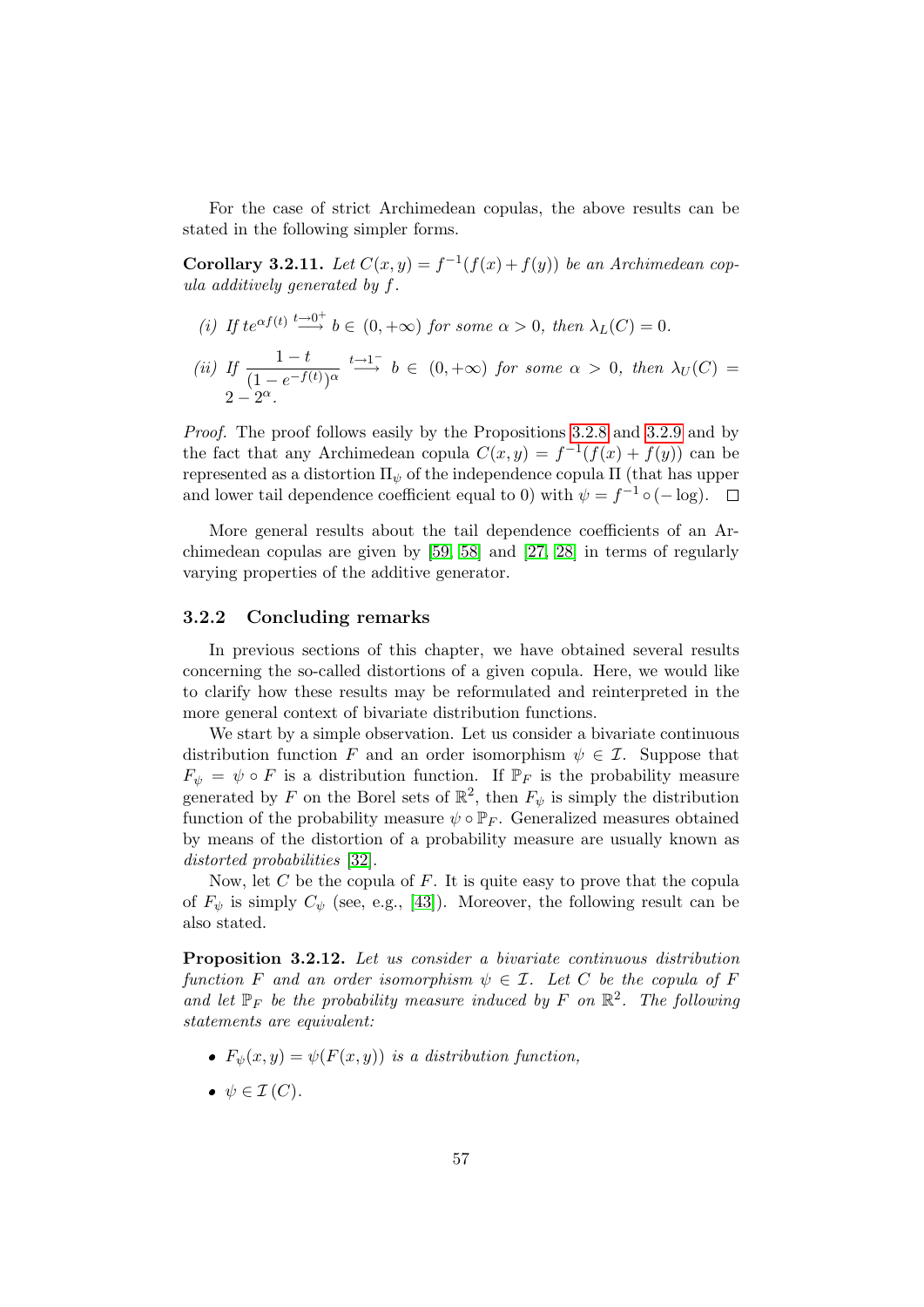Thus, investigations about distorted copulas can be as well applied to the cases of distortions of probabilities and distribution functions.

Finally, notice that, under suitable assumptions, the distortions  $F_{\psi}$  obtained from any  $\psi \in \mathcal{I}(C)$  have a quite distinguished property: they describe all the bivariate distribution functions having the same level sets as  $F$  (see, for example, [\[45,](#page-120-1) [76\]](#page-122-0)). Interesting statistical motivations for defining distribution functions by means of level sets have been examined by [\[10\]](#page-117-0).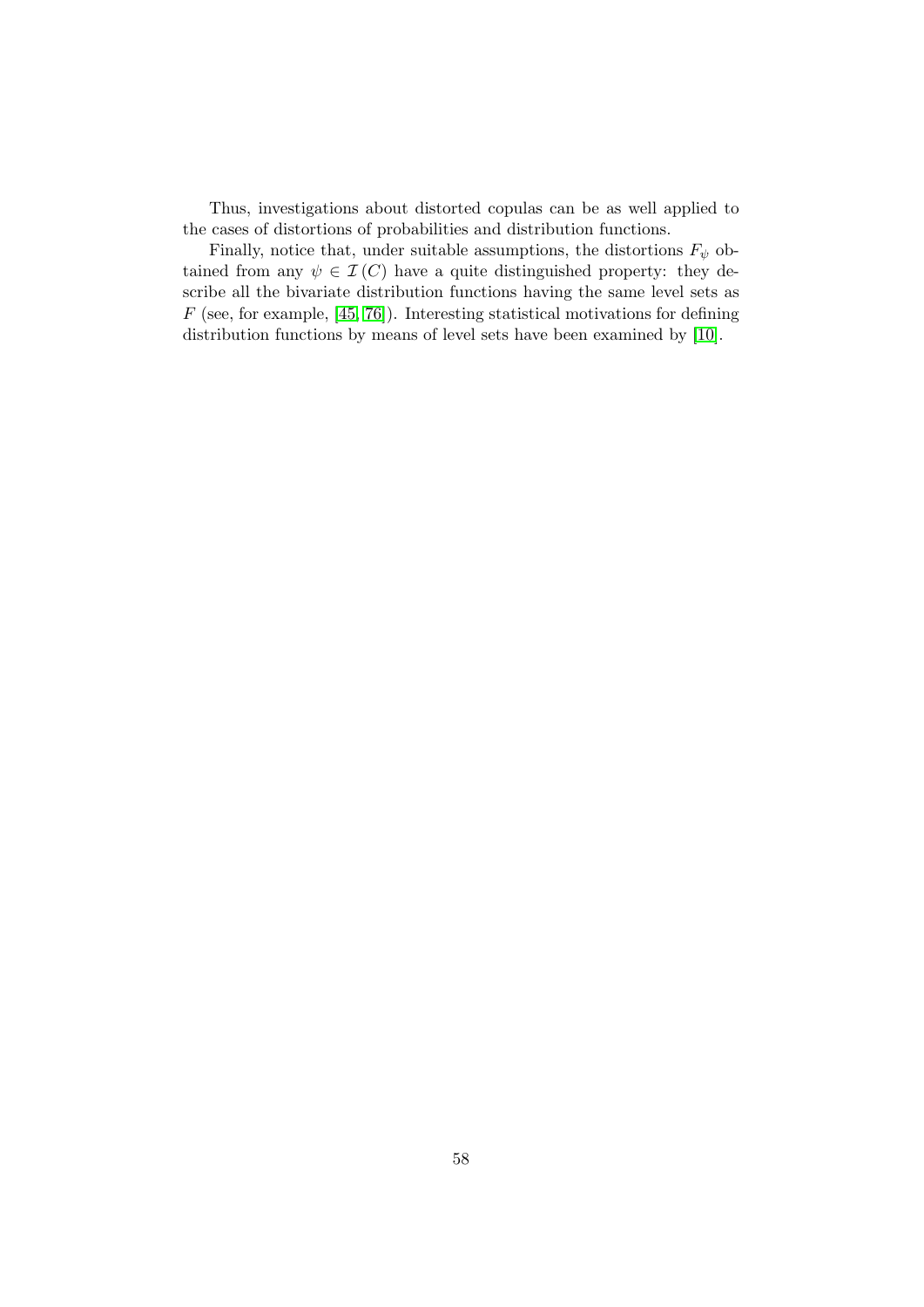## <span id="page-74-0"></span>Chapter 4

# Ageing and its evolution

This chapter is devoted to the study of the ageing properties of a survival model and of their evolution. We recall the notions of univariate ageing and then we introduce notions of bivariate and multivariate ageing, that can be expressed in terms of a suitable semi-copula B, called ageing function.

#### 4.1 Univariate and bivariate ageing properties

First, we recall the following notions of univariate ageing for a survival function  $\overline{G}$ .

#### Definition 4.1.1. We say that

- $\overline{G}$  is New Better than Used *(shortly, NBU)* if and only if for all  $x, y \in$  $\mathbb{R}_+$ ,  $\overline{G}(x+y) \leq \overline{G}(x)\overline{G}(y);$
- $\overline{G}$  is Increasing Failure Rate *(shortly, IFR)* if and only if  $\overline{G}$  is logconcave (that is,  $log \circ \overline{G}$  is concave).

We say that these notions describe *positive ageing*. The corresponding negative notions are obtained by reverting the sign in the inequalities:

#### Definition 4.1.2. We say that

- $\bullet$   $\overline{G}$  is New Worse than Used *(shortly, NWU)* if and only if for all  $x, y \in \mathbb{R}_+, \overline{G}(x+y) \ge \overline{G}(x)\overline{G}(y);$
- $\overline{G}$  is Decreasing Failure Rate *(shortly, DFR)* if and only if  $\overline{G}$  is logconvex.

Since we are considering absolutely continuous r.v.'s, IFR and DFR are equivalent to the hazard rate  $r(t)$  being increasing and decreasing respectively.

It is also immediate to check that IFR implies NBU and DFR implies NWU.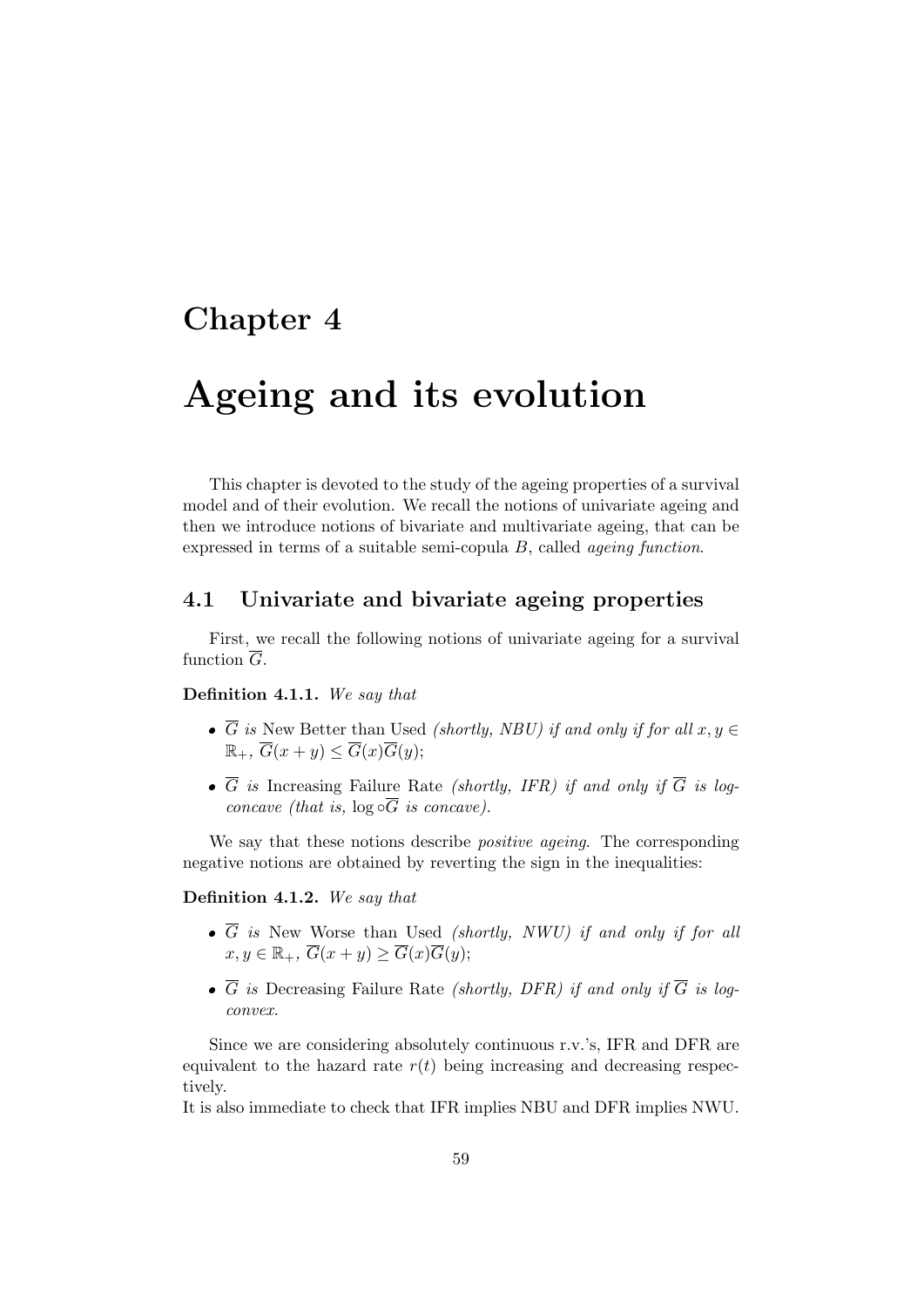For a detailed discussion about univariate ageing, see [\[14\]](#page-118-0).

Correspondingly to these two properties, there exist different notions of bivariate ageing; we have considered the following extensions. In the sequel,  $\overline{F}$  will denote the joint survival function of the random vector  $(X, Y)$ .

#### Definition 4.1.3. We say that

- $\overline{F}$  is (bivariate) NBU if  $\overline{F}(x, y) > \overline{G}(x + y) \,\forall x, y \in \mathbb{R}_+$ ;
- $\bullet$   $\overline{F}$  is (bivariate) IFR if  $\overline{F}(x+\tau, y-\tau) > \overline{F}(x, y)$   $\forall x < y, 0 < \tau < y-x$ .

We remark that the notion of bivariate NBU can be alternatively expressed in terms of the stochastic comparison

$$
\mathbb{P}(X > x + \tau | X > x) \le \mathbb{P}(Y > \tau | X > x), \ \forall x, \tau \in \mathbb{R}_+.
$$

This inequality makes more explicit the following interpretation of the bivariate NBU: the "new" component  $Y$  is "better" than the "used" component  $X$ , in the sense that the survival probability of Y is higher.

As to the notion of bivariate IFR, it corresponds to  $\overline{F}$  being Schurconcave.

Remark 4.1.4. Schur-concave (or Schur-convex) distributions describe a very particular case of exchangeability. However they are important both from a conceptual and an application-oriented point of view, in that they give rise, in a sense, to a natural generalization of the fundamental case of independent lifetimes with increasing (or decreasing) failure rate. In fact, if  $X, Y$  are independent,

$$
\overline{F}(x+\varepsilon, y-\varepsilon) = \overline{G}(x+\varepsilon)\overline{G}(y-\varepsilon);
$$

therefore,  $\overline{F}$  being Schur-concave is equivalent to

$$
\frac{\overline{G}(x)}{\overline{G}(x+\varepsilon)} \le \frac{\overline{G}(y-\varepsilon)}{\overline{G}(y)}.
$$

On its turn, this last condition is equivalent to  $\overline{G}$  being log-concave.

A particular case of Schur-concave and Schur-convex distribution is, on its turn, a Schur-constant distribution function,  $\overline{F}(x, y) = \overline{G}(x + y)$ . This case constitutes the generalization of the basic case of independent exponential lifetimes.

The exponential distribution, with its memory-less property, is the basic and idealized probability model for standard reliability methods and for univariate ageing analysis. Similarly, Schur-constant distributions can be seen as the idealized models in the setting of multivariate bayesian analysis of lifetimes. They describe a property of indifference to ageing of the units of the model.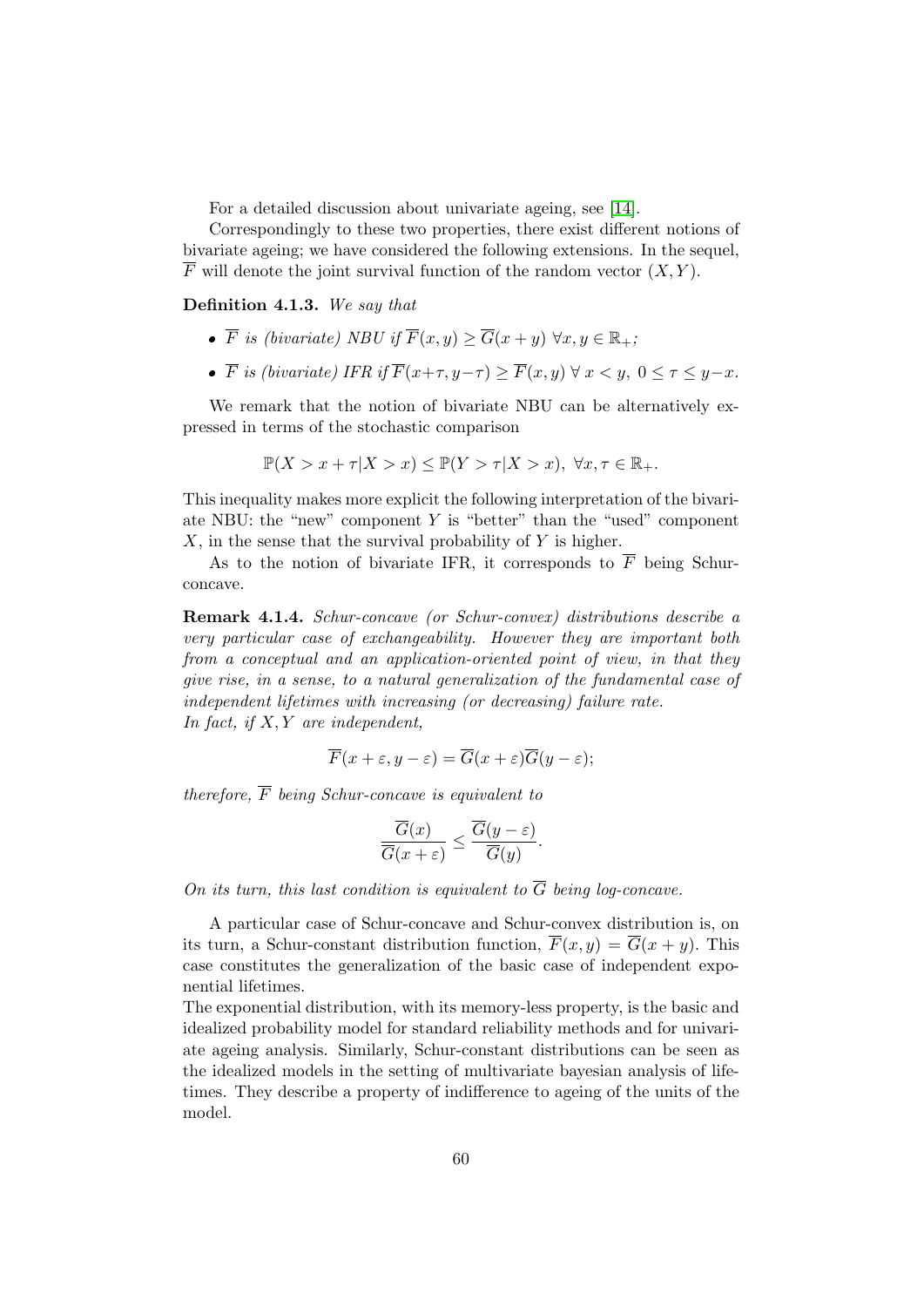## 4.2 Semigroups of semi-copulas and evolution of dependence at increase of age

In this section, we consider a pair of exchangeable lifetimes  $X, Y$  and the families of the conditional survival functions. We analyze some properties of ageing for  $\overline{F}_t(x, y)$  and some relations among properties of dependence and properties of ageing.

Let us consider the function  $B : [0,1] \times [0,1] \rightarrow [0,1]$  defined by

<span id="page-76-1"></span>
$$
B(u, v) = \exp\left\{-\overline{G}^{-1}\left(\overline{F}\left(-\log u, -\log v\right)\right)\right\}.
$$
 (4.1)

It is immediate to see that  $B$  satisfies boundary conditions for a copula, is increasing in each variable and continuous, but it does not satisfy, generally, the rectangular inequality. For this reason we say that  $B$  is generally a semi-copula([\[21,](#page-118-1) [43\]](#page-120-0)). However, it turns out to be a copula in several cases of interest.

The function B can be used to describe certain "bivariate ageing" properties of the pair  $(X, Y)$  and has been called "bivariate ageing function".

By imposing appropriate dependence conditions on  $B$ , it is possible to characterize some conditions of bivariate ageing for  $(X, Y)$ .

Besides dependence properties, an important property of ageing functions is the supermigrativity (see [\[21\]](#page-118-1), where the class of supermigrative semi-copulas,  $\mathcal{P}_{SM}$ , is denoted by  $\mathcal{P}_{+}^{(3)}$ , and [\[37,](#page-120-2) [36\]](#page-119-3)).

**Definition 4.2.1.** We say that a semi-copula S is supermigrative (SM) if, for any  $0 < s < 1, 0 \le v \le u \le 1$ ,

<span id="page-76-0"></span>
$$
S(us, v) \ge S(u, sv). \tag{4.2}
$$

Analogously, we say that S is submigrative  $(SM)$  if inequality [\(4.2\)](#page-76-0) holds, with the reverted sign.

Thus, as in [\[19\]](#page-118-2), we give the following characterization:

**Proposition 4.2.2.** For a bivariate survival function  $\overline{F}$ , we say that

- $\bullet$   $\overline{F}$  is NBU if B is POD:
- $\bullet$   $\overline{F}$  is IFR if B is SM.

In view of this fact,  $B$  can be used to analyze some relations existing among univariate ageing, bivariate ageing, and stochastic dependence (see [\[21\]](#page-118-1)). From a more technical point of view, relevant features of B are that it describes the family of the level curves of  $\overline{F}$  and it permits to give a representation of  $\overline{F}$  in terms of the pair  $(\overline{G}, B)$ .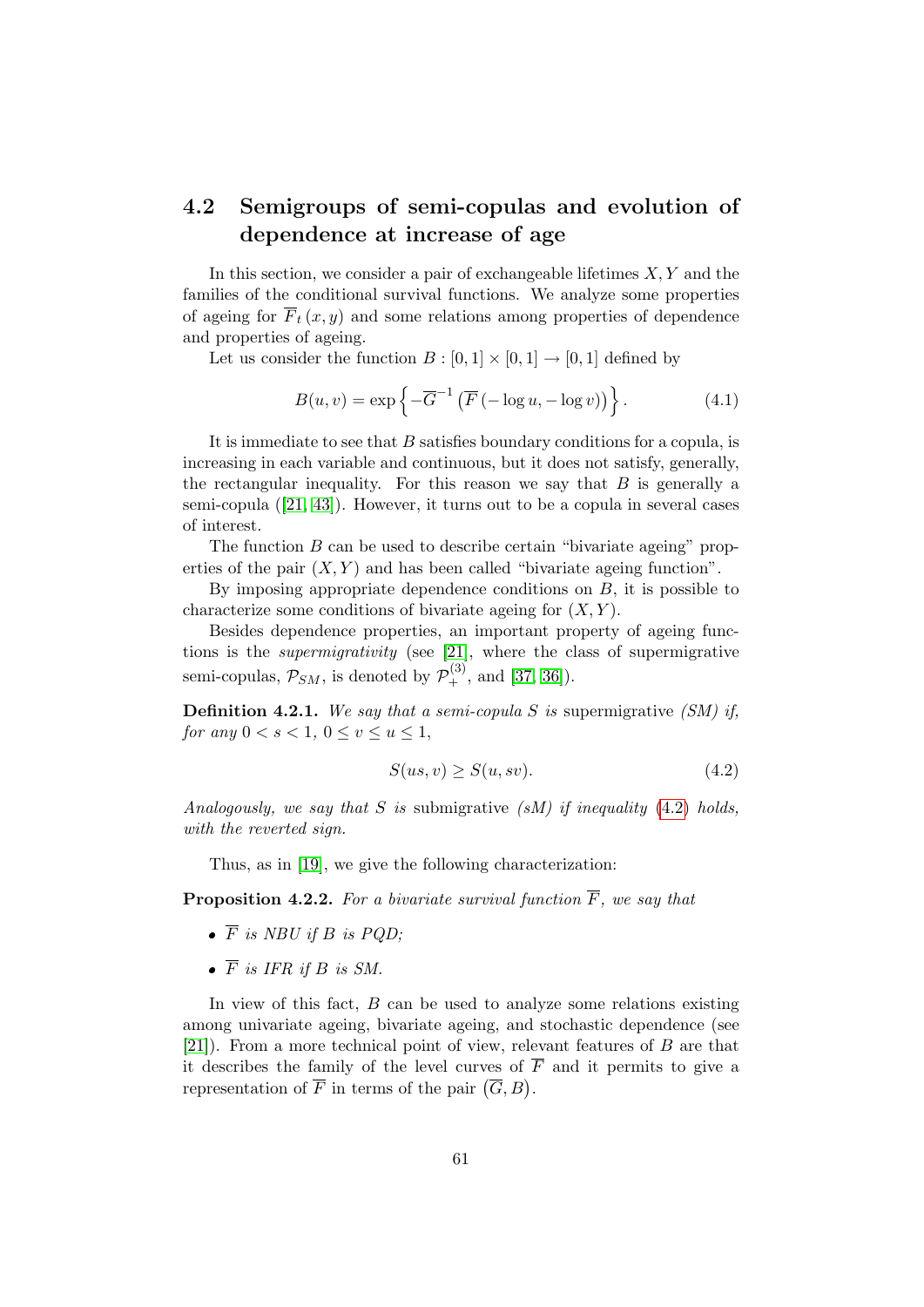As we have seen also in the previous chapters, an item of general interest is the conditional survival function:

$$
\overline{F}_t(x, y) = \mathbb{P}(X > t + x, Y > t + y | X > t, Y > t),
$$
\n(4.3)

for  $t > 0$ .

As a natural consequence of the introduction of the family  $\{\overline{F}_t\}_{t\geq0}$ , it is of interest to study the evolution of the family denoted by  ${B_t}_{t\geq0}$ , with obvious use of the notation (see also below).

In this section, we study the behaviour of the family  ${B_t}_{t\geq0}$  and detail some relevant aspect of analytical type for  ${B<sub>t</sub>}<sub>t>0</sub>$ . We mention some practical interpretation of these analytical conditions, in particular about increase of ageing.

Furthermore, we point out both analogies and structural differences between  ${B_t}_{t\geq 0}$  and  ${\hat{C}_t}_{t\geq 0}$ .

A further passage is devoted to discuss specific results, along the lines indicated in [\[19,](#page-118-2) [21\]](#page-118-1), related with evolution of dependence and bivariate ageing.

#### 4.2.1 Some basic facts

We begin this subsection with some remarks on arguments contained in [\[19,](#page-118-2) [21\]](#page-118-1).

**Remark 4.2.3.** Notice that, if  $\overline{G}(x) = e^{-x}$ , i.e. if  $\overline{G}(- \log u) = u$ , then  $B = \hat{C}$  and thus B is certainly a copula. More generally, we also observe that, if  $\overline{G}(-\log u)$  is concave, then B is copula. This fact follows by the general method of transforming copulas by means of distortions (see Chapter [3](#page-63-0) or  $(34)$ , that is by transformations of the kind

$$
C_{\phi}(u,v) = \phi^{-1}\big(C(\phi(u), \phi(v))\big),\,
$$

with  $\phi : [0, 1] \to [0, 1]$ ,  $\phi$  bijective and concave (see e.g. [\[43,](#page-120-0) [65,](#page-121-2) [74,](#page-122-1) [77\]](#page-122-2)).

Let us consider now the joint law of the residual lifetimes  $(X - t, Y - t)$ , conditional on the observation of the survival data  $\{X > t, Y > t\}$ , i.e.  $\overline{F}_t(x,y)$ .

We are interested in studying, in this section, the ageing function of  $F_t$ , for any  $t \in \mathbb{R}_+$ . For this reason we need that  $\overline{G}_t(x)$  is continuous and strictly decreasing on  $\mathbb{R}_+$  in each variable. This is guaranteed by our assumption that  $\overline{F}(x, y)$  is a continuous and strictly decreasing on  $\mathbb{R}_{+}$ . This assumption is also equivalent to  $B(u, v)$  being strictly increasing in u, for all  $v \in (0, 1]$ , a hypothesis we will use later.

For  $0 \le u \le 1$ ,  $0 \le v \le 1$ , we put

$$
B_t(u, v) \equiv \exp\left[-\overline{G}_t^{-1}\{\overline{F}_t\left(-\log u, -\log v\right)\}\right].\tag{4.4}
$$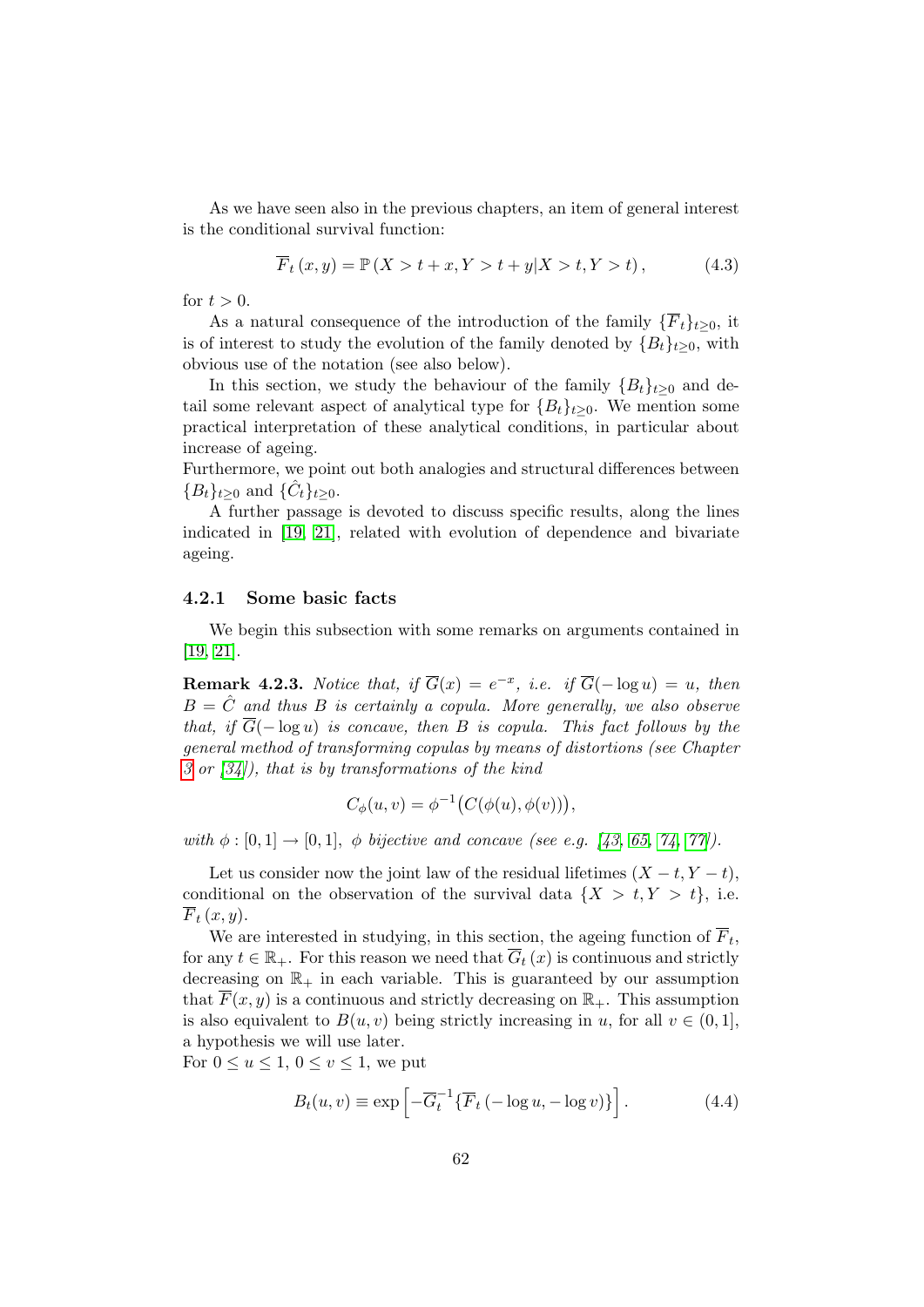**Remark 4.2.4.** For  $t = 0$ ,  $B_t$  coincides with B as given in formula [\(4.1\)](#page-76-1).

The structure of the relation between  $B_t$  and B is radically different from the one binding  $\hat{C}_t$  and  $\hat{C}$  (see Chapter [2\)](#page-32-0). In fact we obtain it in an implicit form, as follows by [\[19,](#page-118-2) Lemma 12]:  $B_t(u, v)$  is such that

$$
B\left(ue^{-t},ve^{-t}\right) = B\left(B_t(u,v)e^{-t},e^{-t}\right);
$$
\n(4.5)

<span id="page-78-0"></span>actually  $B_t(u, v)$  is the unique solution  $\sigma$  of the equation

$$
B\left(ue^{-t},ve^{-t}\right) = B\left(\sigma e^{-t},e^{-t}\right).
$$

In view of Eq. [\(4.5\)](#page-78-0) and under our continuity and monotonicity assumptions in this chapter, it is possible to obtain an explicit expression for  $B_t$  in terms of B, as the following corollary states.

Corollary 4.2.5. Let  $b_z : [0,1] \rightarrow [0,z], b_z(u) = B(u,z)$ , be the section of B at level z.

$$
B_t(u, v) = e^t b_{e^{-t}}^{-1} (B (u e^{-t}, v e^{-t})).
$$

*Proof.* Since, for any fixed  $z \in [0, 1], B(\cdot, z)$  is strictly increasing, the inverse of any horizontal section of  $B$  is well defined and we just apply it to Eq.  $(4.5).$  $(4.5).$  $\Box$ 

**Remark 4.2.6.** For any  $t > 0$ ,  $B_t$  only depends on B and, more precisely, on the restriction of B on the square  $[0, e^{-t}]^2$ .

However, for some purposes, it reveals to be clearer maintaining [\(4.5\)](#page-78-0) in an implicit form.

<span id="page-78-4"></span>**Proposition 4.2.7.**  ${B_t}_{t\geq0}$  is a semigroup, i.e.

<span id="page-78-1"></span>
$$
(B_s)_r = (B_r)_s = B_{r+s} \qquad \forall t, s \ge 0.
$$

*Proof.* In order to prove that  $(B_r)_s = B_{r+s}$ , in view of Eq. [\(4.5\)](#page-78-0), we only have to check that

<span id="page-78-3"></span><span id="page-78-2"></span>
$$
B_s(ue^{-r},ve^{-r}) = B_s(B_{r+s}(u,v)e^{-r},e^{-r}).
$$
\n(4.6)

The latter is in fact the analog of the relation  $(4.5)$ , with B replaced by  $B_s$ . On the other hand, by letting  $t = r + s$  in Eq. [\(4.5\)](#page-78-0), we can also write

$$
B(ue^{-r-s},ve^{-r-s}) = B\left(B_{r+s}(u,v)e^{-r-s},e^{-r-s}\right). \tag{4.7}
$$

Again using  $(4.5)$ , for the left-hand side member of  $(4.7)$  we have

$$
B(ue^{-r-s},ve^{-r-s}) = B\left(B_s(ue^{-r},ve^{-r})e^{-s},e^{-s}\right); \tag{4.8}
$$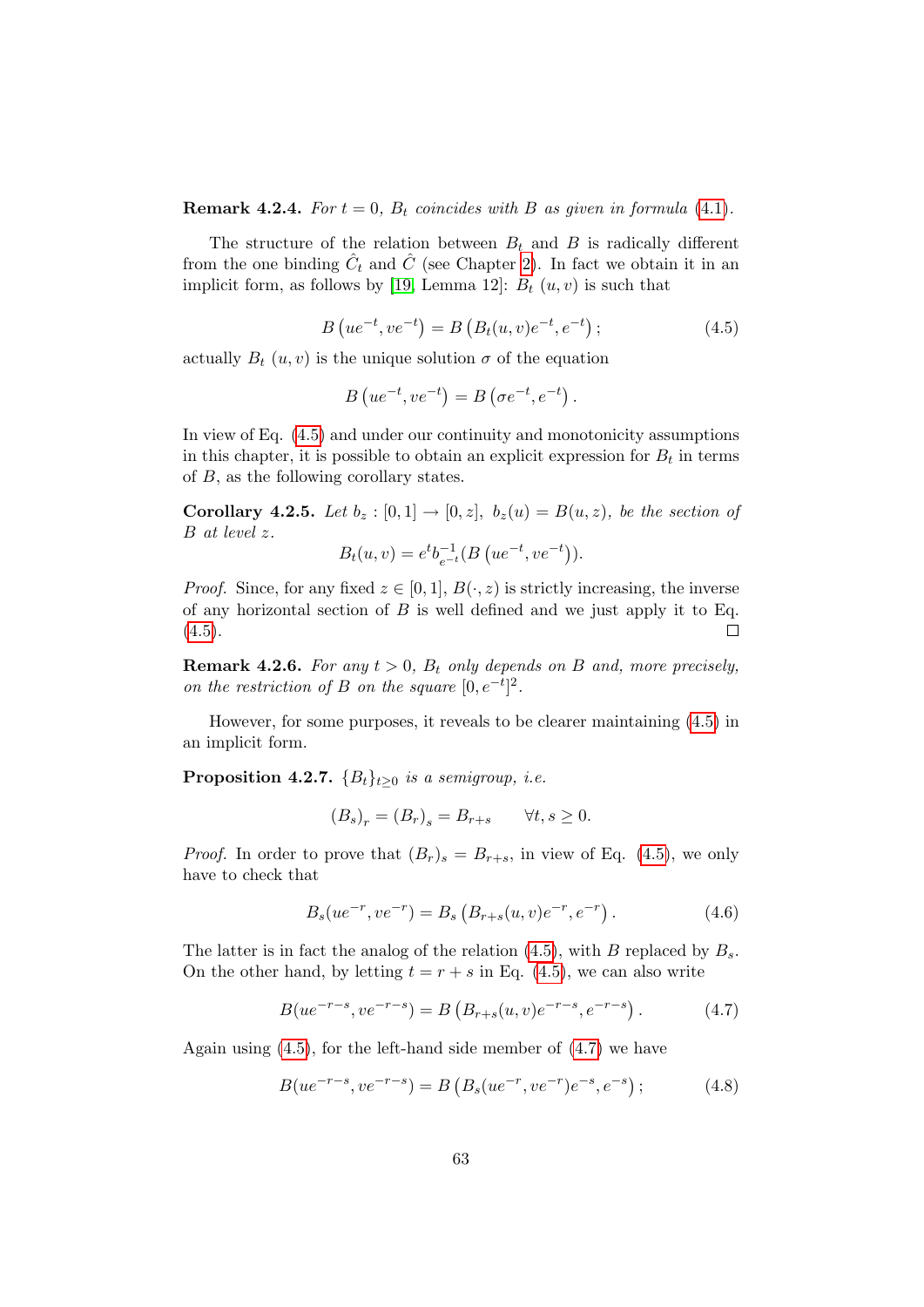<span id="page-79-0"></span>similarly, for the right-hand side member of [\(4.7\)](#page-78-1),

$$
B\left(B_{r+s}(u,v)e^{-r-s},e^{-r-s}\right) = B\left(B_s(B_{r+s}(u,v)e^{-r},e^{-r})e^{-s},e^{-s}\right). \tag{4.9}
$$

Now, Eq. [\(4.5\)](#page-78-0) shows that the left-hand side of [\(4.8\)](#page-78-2) and the left-hand side of [\(4.9\)](#page-79-0) are equal. Thus the right-hand sides of [\(4.8\)](#page-78-2) and of [\(4.9\)](#page-79-0) coincide. From the equality

$$
B(B_s(ue^{-r},ve^{-r})e^{-s},e^{-s}) = B(B_s(B_{r+s}(u,v)e^{-r},e^{-r})e^{-s},e^{-s}),
$$

Eq.  $(4.6)$  follows, since B is strictly increasing in each variable.

<span id="page-79-1"></span> $\Box$ 

Remark 4.2.8. We thought it is useful to present two independent proofs of Proposition [4.2.7](#page-78-4) and Proposition [2.2.2.](#page-46-0) However, one could also obtain each proposition from the other one, by taking into account Eq.  $(4.11)$  (see below).

We notice that the proof of Proposition [2.2.2](#page-46-0) does not require that  $\hat{C}$  is strictly increasing in each variable, while the equivalent condition B strictly increasing in each variable is needed for the proof of Proposition [4.2.7.](#page-78-4)

One purpose of ours is to analyze increase or decrease of ageing in time.

**Proposition 4.2.9.** Let  $t \mapsto B_t(u, v)$  be differentiable for any  $u, v \in (0, 1)$ . The map  $t \mapsto B_t$  is increasing in the PQD order (see Definition [1.4.16\)](#page-31-0) if

$$
(u, v) \cdot \nabla B(u, v) \le (B(u, v), 1) \cdot \nabla B(B(u, v), 1). \tag{4.10}
$$

*Proof.* We have to compute the partial derivative of  $B_t(u, v)$  w.r.t. t. Differentiating Eq.  $(4.5)$ , we obtain

$$
-ue^{-t}\frac{\partial}{\partial x_1}B(ue^{-t},ve^{-t}) - ve^{-t}\frac{\partial}{\partial x_2}B(ue^{-t},ve^{-t}) =
$$
  

$$
e^{-t}\left[\frac{\partial}{\partial t}B_t(u,v) - B_t(u,v)\right]\frac{\partial}{\partial x_1}B(B_t(u,v)e^{-t},e^{-t}) - e^{-t}\frac{\partial}{\partial x_2}B(B_t(u,v)e^{-t},e^{-t}).
$$

Again, in view of the semigroup property of  ${B<sub>t</sub>}<sub>t>0</sub>$ , we can restrict ourselves to study its sign only for a fixed t, e.g., for  $t = 0$ . We have

$$
-(u,v)\cdot \nabla B(u,v) =
$$

$$
\frac{\partial}{\partial t}B_t(u,v)\frac{\partial}{\partial x_1}B(B(u,v),1)-B(u,v)\frac{\partial}{\partial x_1}B(B(u,v),1)-\frac{\partial}{\partial x_2}B(B(u,v),1).
$$

Hence

$$
\frac{\partial}{\partial t}B_t(u,v) = B(u,v) + \frac{\frac{\partial}{\partial x_2}B(B(u,v),1) - (u,v) \cdot \nabla B(u,v)}{\frac{\partial}{\partial x_1}B(B(u,v),1)}.
$$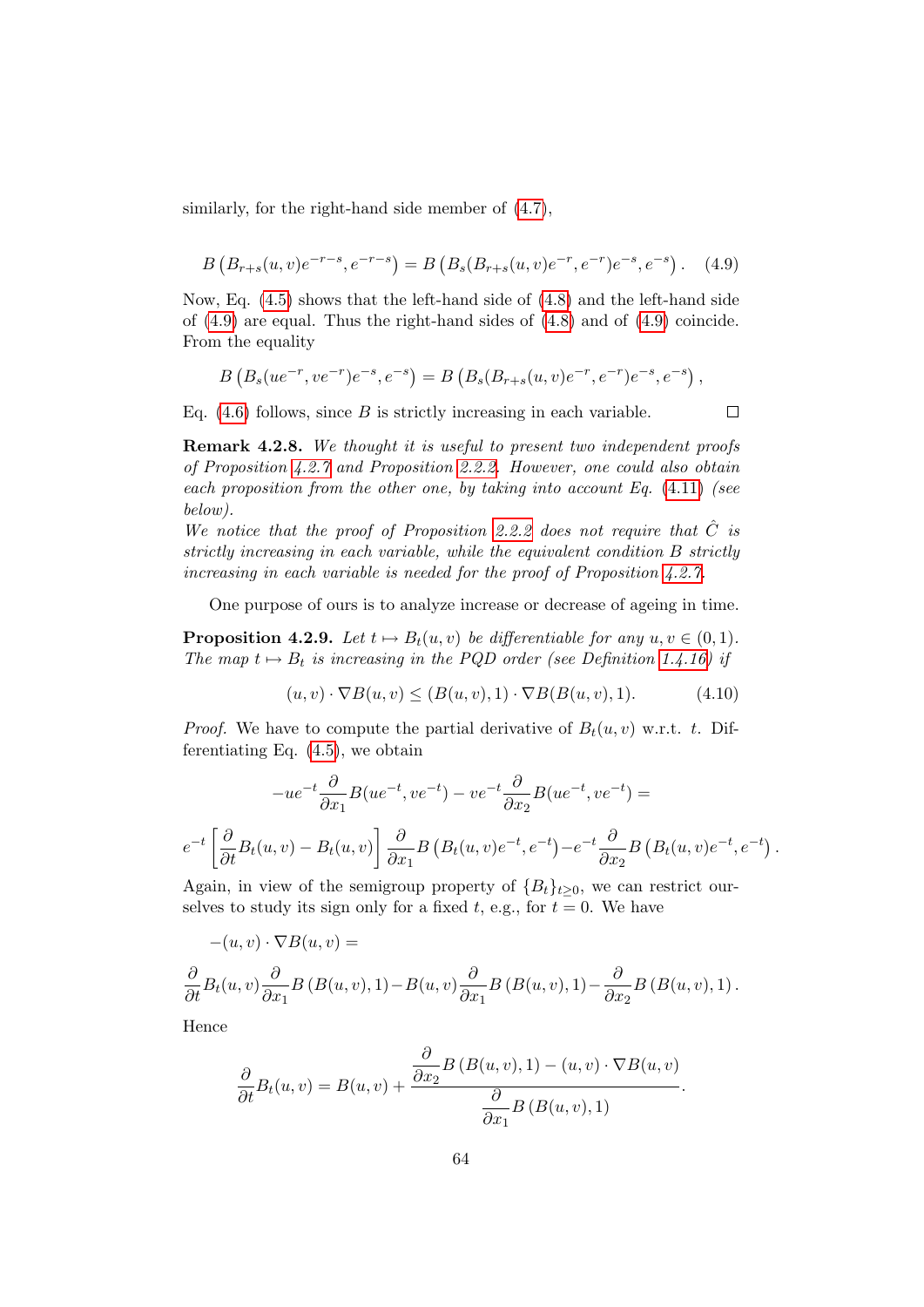Since it is immediate by the definition of semi-copula that  $\frac{\hat{b}}{2}$  $\frac{\partial}{\partial x_1}B(u, v) \geq 0$ for any  $u, v \in [0, 1], \frac{\partial}{\partial t} B_t(u, v) \ge 0$  when [\(4.10\)](#page-79-1) holds.  $\Box$ 

Concerning the condition  $t \mapsto B_t$  increasing, we point out an aspect of the inequality  $B_1 \preceq_{PQD} B_2$ . This inequality can be equivalently expressed in terms of the level sets of the corresponding survival functions  $\overline{F}_1$ ,  $\overline{F}_2$ . For  $z \in [0,1]$ , let

$$
L_z^{(\overline{F})} \equiv \{(x, y) \in \mathbb{R}^2 | x \ge 0, y \ge 0, \overline{F}(x, y) \ge z\}.
$$

It can be easily shown that  $B_1 \preceq_{POD} B_2$  if and only if, for any  $z \in [0, 1]$ ,

$$
L_{\overline{G}_1(z)}^{(\overline{F}_1)} \subseteq L_{\overline{G}_2(z)}^{(\overline{F}_2)}.
$$

**Remark 4.2.10.** The differentiability of  $t \mapsto B_t$  is guaranteed by the only existence and strictly positivity of  $\frac{\partial}{\partial x}$  $\frac{\partial}{\partial x_1}B(u, v), \ \ \frac{\partial}{\partial x_1}$  $\frac{\partial}{\partial x_2}B(u, v)$  on the square  $(0, 1]^2$ .

#### 4.2.2 Some properties of ageing and dependence and their relation

We start this subsection by analyzing some relations between dependence and ageing properties along the same line of [\[21\]](#page-118-1). We recall that, as a consequence of Eq.  $(2.12)$ , for  $n = 2$ , and Eq.  $(4.1)$ , the following relations between  $B$  and  $\ddot{C}$  hold:

<span id="page-80-0"></span>
$$
B(u, v) = \exp\left[-\overline{G}^{-1}\left\{\hat{C}\left(\overline{G}(-\log u), \overline{G}(-\log v)\right)\right\}\right];\tag{4.11}
$$

$$
\hat{C}(u,v) = \overline{G} \left\{ -\log B \left( e^{-\overline{G}^{-1}(u)}, e^{-\overline{G}^{-1}(v)} \right) \right\}.
$$
\n(4.12)

**Remark 4.2.11.**  $\hat{C}$  is strictly increasing in each variable if and only if B is strictly increasing in each variable.

 $\hat{C}$  is strictly increasing in each variable if and only if  $\hat{C}_t$  is strictly increasing in each variable u and v.

Hence B is strictly increasing in each variable if and only if  $B_t$  is strictly increasing in each variable u and v.

The following Proposition is analogous to some consequences of Propo-sitions 5.2, 5.3, 5.4 of [\[21\]](#page-118-1). We however deal here with the concept of  $TP_2$ , that was not considered there; our proof is direct and independent of the results of [\[21\]](#page-118-1).

#### <span id="page-80-1"></span>Proposition 4.2.12.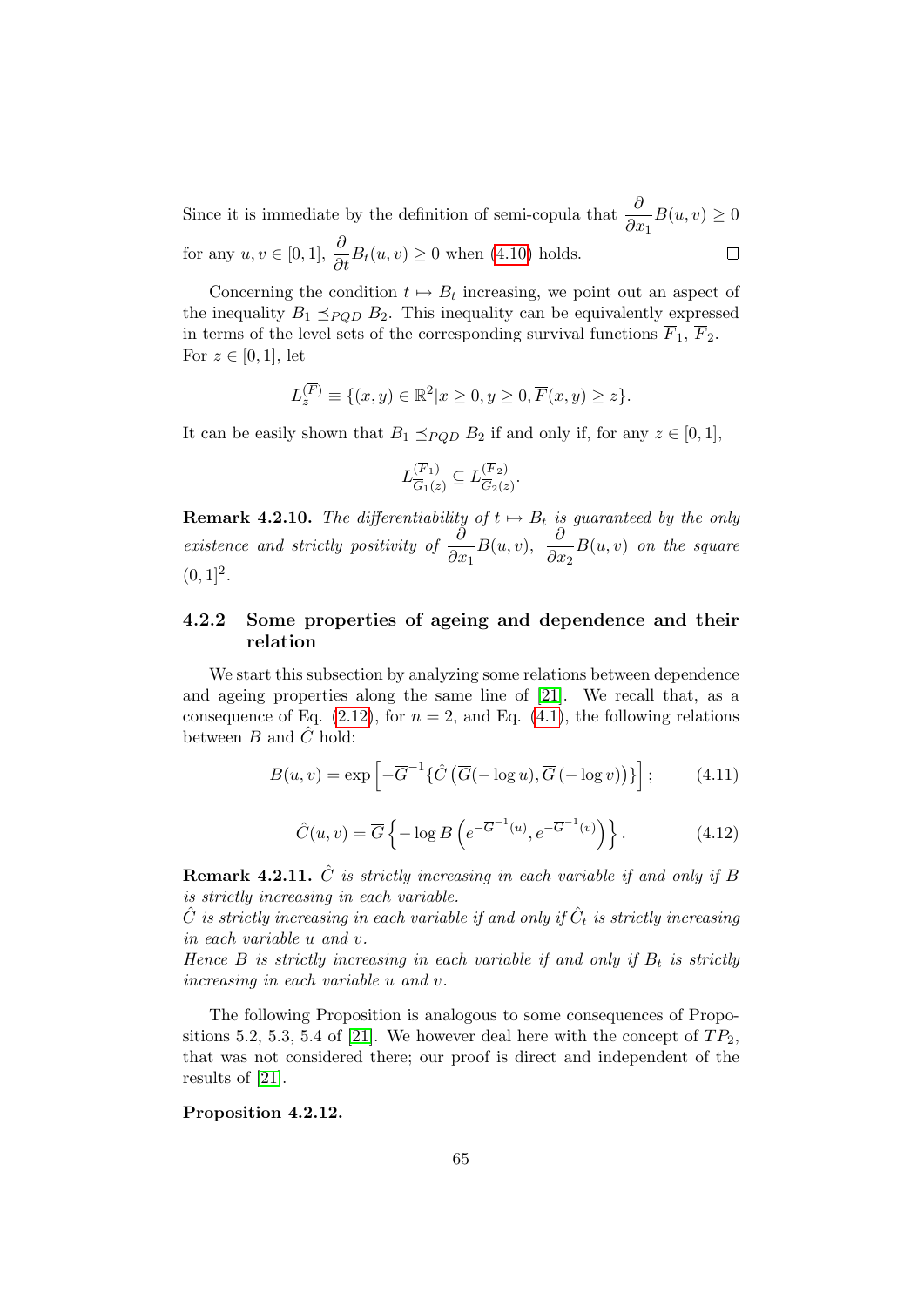- 1.  $\hat{C}$   $TP_2$ ,  $\overline{G}$  IFR  $\Rightarrow$  B  $TP_2$ .
- 2. B  $TP_2$ ,  $\hat{C}$   $RR_2 \Rightarrow \overline{G}$  IFR.
- 3. B TP<sub>2</sub>,  $\overline{G}$  DFR  $\Rightarrow$   $\hat{C}$  TP<sub>2</sub>

Proof. For simplicity sake let

$$
x = -\log u, \ x' = -\log u', \ y = -\log v, \ y' = -\log v'
$$

and

$$
\alpha_{11} = \hat{C}(\overline{G}(x'), \overline{G}(y')), \quad \alpha_{12} = \hat{C}(\overline{G}(x'), \overline{G}(y)),
$$
  

$$
\alpha_{21} = \hat{C}(\overline{G}(x), \overline{G}(y')), \quad \alpha_{22} = \hat{C}(\overline{G}(x), \overline{G}(y)),
$$

where  $x' < x$  and  $y' < y$ . Thus we have

 $\alpha_{22} < \alpha_{12}, \alpha_{21} < \alpha_{11}$ 

and

$$
-\log \alpha_{22} > -\log \alpha_{12}, -\log \alpha_{21} > -\log \alpha_{11}.
$$

1. In view of the adopted notation, the assumption  $\hat{C}$   $TP_2$  becomes

 $\alpha_{11}\alpha_{22} \geq \alpha_{12}\alpha_{21}$ 

or, equivalently,

$$
\log \alpha_{11} - \log \alpha_{12} \ge \log \alpha_{21} - \log \alpha_{22}.
$$

Furthermore, since  $\overline{G}$  is IFR,

$$
D^{-1}(x) = \overline{G}^{-1}(e^{-x})
$$

is concave and increasing in x. Thus, applying  $D^{-1}(\cdot)$  to  $-\log \alpha_{ij}$ ,  $i, j = 1, 2$ , we obtain

$$
D^{-1}(-\log \alpha_{12}) - D^{-1}(-\log \alpha_{11}) \ge
$$
  
 
$$
\ge D^{-1}(-\log \alpha_{22}) - D^{-1}(-\log \alpha_{21})
$$

and hence

<span id="page-81-0"></span>
$$
\overline{G}^{-1}(\alpha_{11}) + \overline{G}^{-1}(\alpha_{22}) \le \overline{G}^{-1}(\alpha_{12}) + \overline{G}^{-1}(\alpha_{21}).
$$
\n(4.13)

This is equivalent to  $BTP_2$ , in fact we can rewrite [\(4.13\)](#page-81-0) as

$$
-\overline{G}^{-1}(\alpha_{11}) - \overline{G}^{-1}(\alpha_{22}) \ge -\overline{G}^{-1}(\alpha_{12}) - \overline{G}^{-1}(\alpha_{21}).
$$

By applying the exponential to both the members, we obtain

$$
e^{-\overline{G}^{-1}(\alpha_{11})}e^{-\overline{G}^{-1}(\alpha_{22})} \ge e^{-\overline{G}^{-1}(\alpha_{12})}e^{-\overline{G}^{-1}(\alpha_{21})},
$$

that is

$$
B(u, v)B(u', v') \ge B(u, v')B(u', v).
$$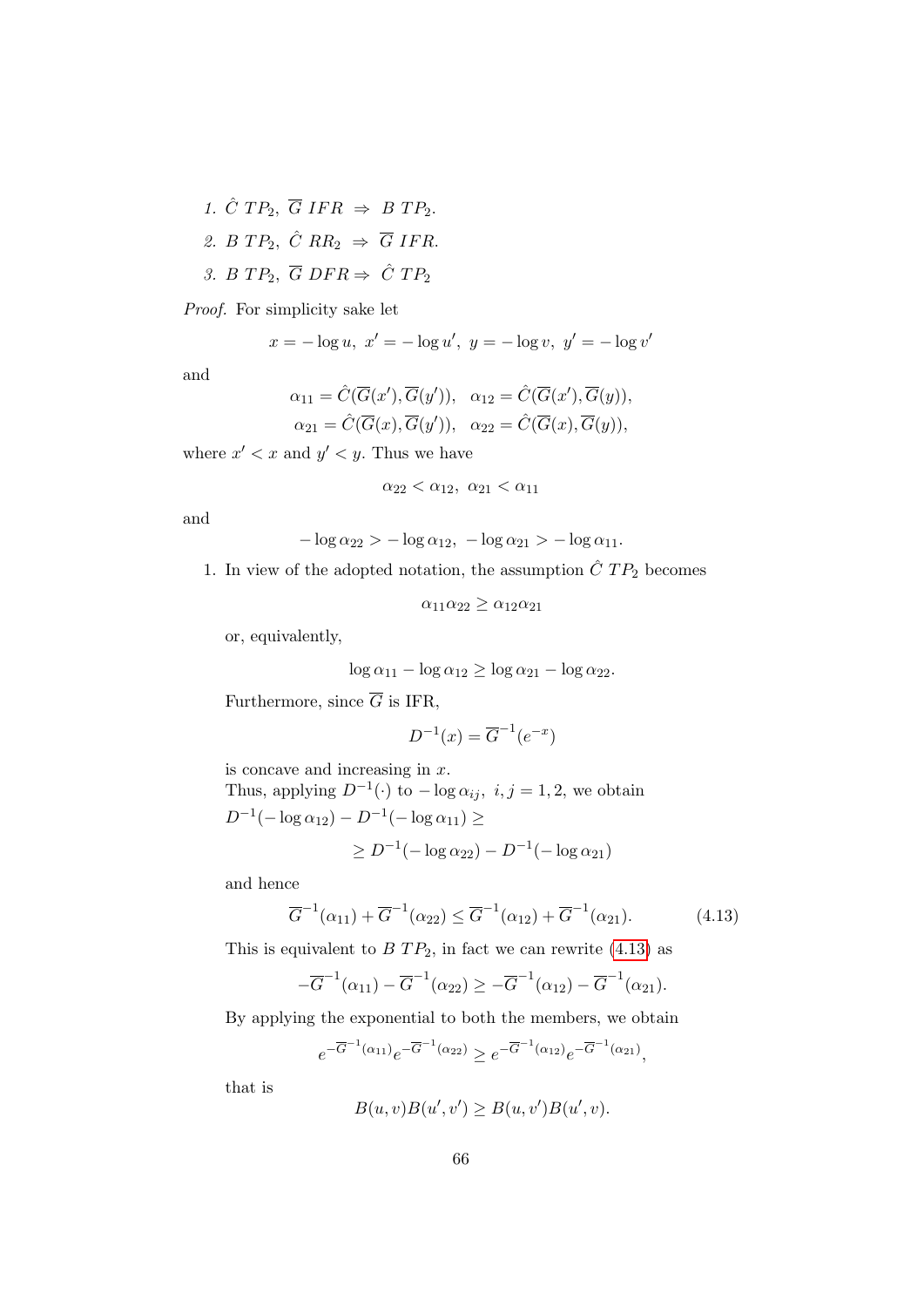2. By the assumption  $\hat{C}$   $RR_2$ 

$$
\alpha_{11}\alpha_{22}\leq \alpha_{12}\alpha_{21}.
$$

Thus, by putting

<span id="page-82-0"></span>
$$
u_{ij} = -\log \alpha_{ij}, \quad i, j = 1, 2,
$$

we can write

<span id="page-82-1"></span>
$$
u_{22} - u_{21} \ge u_{12} - u_{11}, \tag{4.14}
$$

where  $u_{22} > u_{21}$ ,  $u_{12} > u_{11}$ . Furthermore, since by hypothesis B is  $TP_2$ , Eq. [\(4.13\)](#page-81-0) holds, or, equivalently,

$$
D^{-1}(u_{12}) - D^{-1}(u_{11}) \ge D^{-1}(u_{22}) - D^{-1}(u_{21}). \tag{4.15}
$$

By [\(4.14\)](#page-82-0) and since  $D^{-1}(x)$  is increasing in x, this last inequality holds only if  $D^{-1}(x)$  is concave in x, that is  $\overline{G}$  is IFR.

3. We have to prove now that

$$
\alpha_{11}\alpha_{22} \ge \alpha_{12}\alpha_{21},
$$

that is equivalent to

$$
u_{22}-u_{21}\leq u_{12}-u_{11}.
$$

Since  $\overline{G}$  is DFR,  $D^{-1}(x)$  is increasing and convex in x. Thus, if, against the thesis, we had

$$
u_{22} - u_{21} > u_{12} - u_{11},
$$

we would have consequently

$$
D^{-1}(u_{12}) - D^{-1}(u_{11}) < D^{-1}(u_{22}) - D^{-1}(u_{21}),
$$

that would contradict Eq.  $(4.15)$  and therefore the hypothesis that B is  $TP_2$ .

 $\Box$ 

<span id="page-82-2"></span>In the following, we want to show that, also as far as  $B$  is concerned, we can find a family of semi-copulas P such that  $B \in \mathcal{P}$  is equivalent to  $B_t \in \mathcal{P}$  for all  $t \geq 0$ . To this purpose we compare conditions of the type  $B \in \mathcal{P}$  and  $\{B_t \in \mathcal{P}, \forall t \geq 0\}$ . As already mentioned, for suitable families P, the condition  $B \in \mathcal{P}$  describes a property of bivariate ageing for  $\overline{F}$ . In particular, we recall that the conditions  $B \in \mathcal{P}_{SM}$  and  $B \in \mathcal{P}_{POD}$  can be seen as bivariate notions of IFR and NBU respectively (see e.g. [\[21\]](#page-118-1)). In this respect, it is useful to point out the following facts: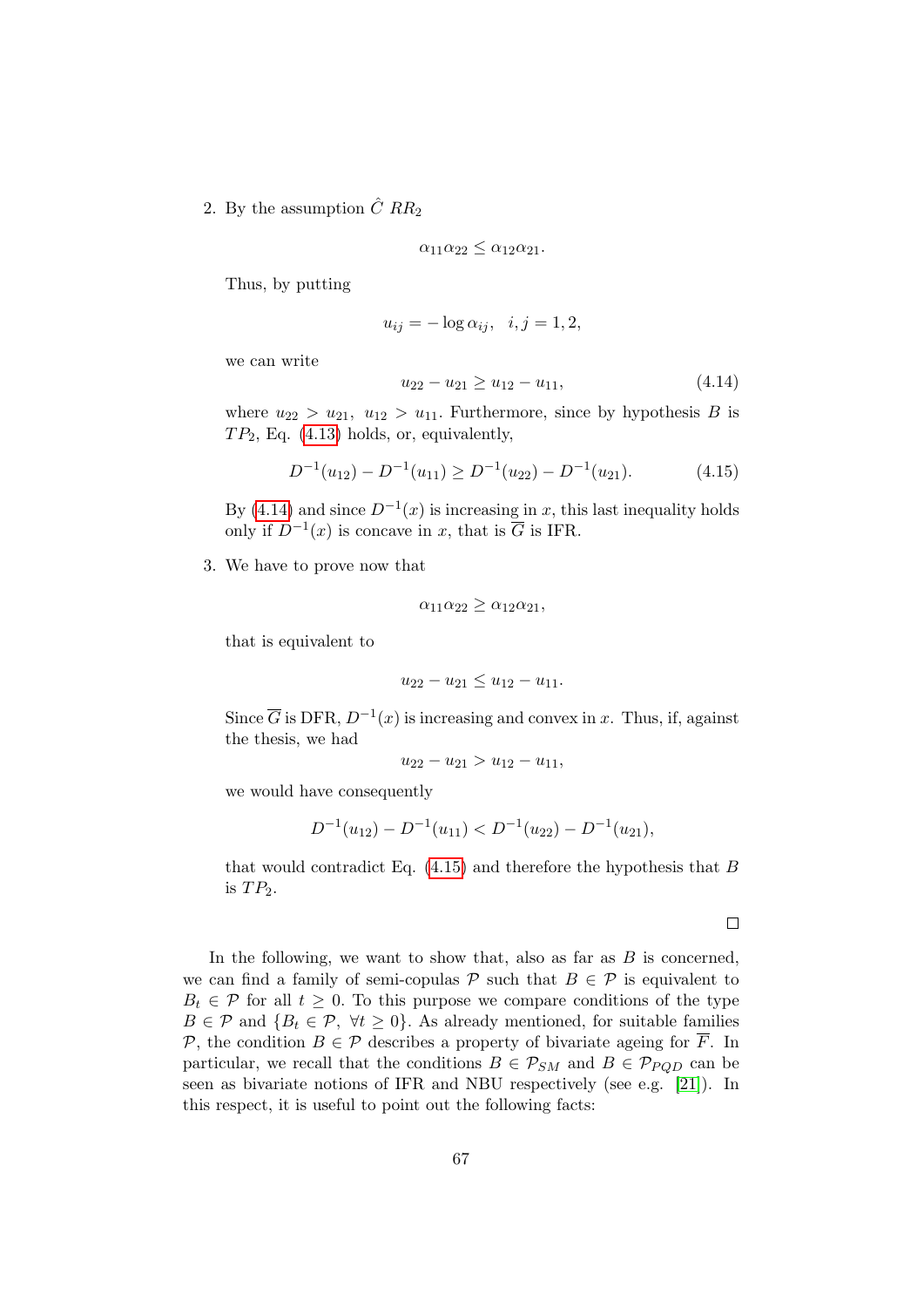**Lemma 4.2.13.** (see [\[21\]](#page-118-1))  $B \in \mathcal{P}_{SM}$  is equivalent to  $\overline{F}$  being Schur-concave.

It can be easily checked that

**Proposition 4.2.14.**  $B \in \mathcal{P}_{SM}$  is equivalent to

$$
B_t \in \mathcal{P}_{SM} \ \forall \ t \geq 0.
$$

<span id="page-83-1"></span>**Lemma 4.2.15.** (see [\[19\]](#page-118-2))  $B \in \mathcal{P}_{SM}$  is equivalent to  $B_t \in \mathcal{P}_{POD}$  for all  $t \geq 0$ .

In view of the afore-mentioned "bivariate ageing" interpretations of the conditions  $B \in \mathcal{P}_{SM}$  and  $B \in \mathcal{P}_{POD}$ , we can read Lemma [4.2.13](#page-82-2) as follows:  $\overline{F}_t$  bivariate NBU for all  $t \geq 0$  is equivalent to  $\overline{F}$  being bivariate IFR.

For a fixed univariate survival function  $\overline{H}(x)$ , consider now

$$
\overline{H}_t(x) = \mathbb{P}(X > x + t | X > t) = \frac{\overline{H}(x + t)}{\overline{H}(t)}.
$$

The following chain of equivalences is very well known and easy to check:

$$
\overline{H} IFR \Leftrightarrow \overline{H}_t IFR \Leftrightarrow \overline{H}_t NBU \ \forall t \ge 0.
$$

Remark 4.2.16. Let us consider the family of the Archimedean semi-copulas  ${A_t}_{t>0}$  associated to the survival functions  $\overline{H}_t$ 's,

$$
A_t(u,v) = \overline{H}_t \left[ \overline{H}_t^{-1}(u) + \overline{H}_t^{-1}(v) \right].
$$

Following the arguments in [\[11\]](#page-118-3) and [\[21\]](#page-118-1), we can say that  $A_t$  describes (univariate) ageing properties of  $\overline{H}_t$ , in the sense that positive ageing properties of  $\overline{H}_t$  correspond to negative dependence properties of  $A_t$ .

The equivalence

<span id="page-83-0"></span>
$$
\overline{H} IFR \Leftrightarrow \overline{H}_t NBU \ \forall t \ge 0
$$

can be written in the form

$$
A \in \mathcal{P}_{sM} \Leftrightarrow A_t \ NQD \ \forall t \ge 0. \tag{4.16}
$$

We notice that, as a straight consequence of the semigroup property of  ${\{\overline{H}_t\}}_{t\geq0}$ ,  ${A_t\}}_{t\geq0}$  too is a semigroup and [\(4.16\)](#page-83-0) can be analogously proven to Lemma [4.2.13.](#page-82-2)

Concerning the  $TP_2$  property for B, we can see that  $B_t$   $TP_2$  for all  $t \geq 0$ is not implied by  $BTP_2$ .

<span id="page-83-2"></span>On the other hand, the property  $B_t$  TP<sub>2</sub> for all  $t \geq 0$  is actually also a stronger condition than  $B$  being SM. In fact, as an immediate consequence of Lemma [4.2.15](#page-83-1) and of the fact that  $TP_2 \Rightarrow PQD$ , we have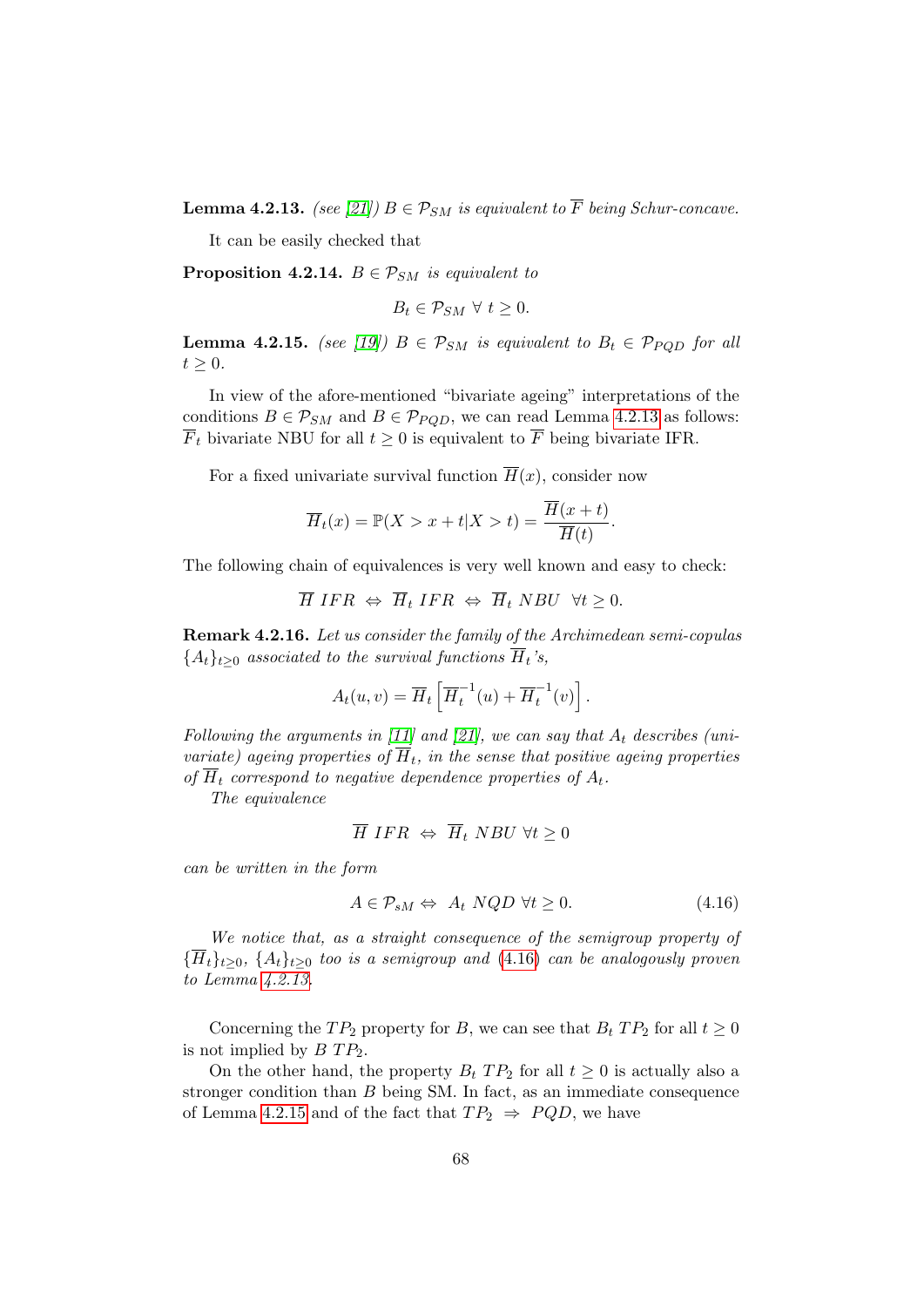Corollary 4.2.17.  $B_t$   $TP_2$   $\forall t \geq 0 \Rightarrow B \in \mathcal{P}_{SM}$ .

As we have seen from Proposition [4.2.12,](#page-80-1) the link between ageing and dependence properties is not immediate, in the sense that we cannot derive ageing properties from dependence ones only, nor viceversa: we need a further condition on univariate ageing.

By combining Proposition [4.2.12](#page-80-1) with Corollary [4.2.17](#page-83-2) and Proposition [2.2.8,](#page-49-0) we obtain a link between SM property for B and  $TP_2$  property for  $\hat{C}$ .

Corollary 4.2.18.  $\hat{C}TP_2$ ,  $\overline{G}_t IFR \Rightarrow B SM$ .

## 4.3 Ageing functions and multivariate notions of NBU and IFR

For  $n \geq 2$ , let  $\mathbf{T} = (T_1, \ldots, T_n)$  be a vector of exchangeable continuous lifetimes with joint survival function  $\overline{F}$  and margins  $\overline{G}$ . As in the bivariate case, for such models, we want to study some properties of multivariate ageing of  $\overline{F}$  that are described by means of the multivariate ageing function  $B_{\overline{F}}$ , which is a useful tool for describing the level curves of F.

Since, from now on, when we refer to a  $B$ , we suppose it is the ageing function associated to some given  $\overline{F}$ , we drop  $\overline{F}$  from the notation.

Specifically, the attention is devoted on notions that generalize the univariate concepts of New Better than Used and Increasing Failure Rate. These multivariate notions are satisfied by random vectors whose components are conditionally i.i.d., having univariate conditional survival function that is New Better than Used (respectively, Increasing Failure Rate). Furthermore, they also have an interpretation in terms of comparisons among conditional survival functions of residual lifetimes, given a same history of observed survivals.

As it is well known, several approaches have been proposed in the literature to define properties of multivariate ageing that could be considered as natural extensions of the univariate ageing notions.

For such models, we aim at studying some properties of multivariate ageing of  $\overline{F}$ . More in particular, we will consider properties that are described by means of the *multivariate ageing function*  $B_{\overline{F}}$  or, simply,  $B: [0,1]^n \rightarrow$  $[0, 1]$ , given by

<span id="page-84-0"></span>
$$
B_{\overline{F}}(\mathbf{u}) = \exp\left(-\overline{G}^{-1}(\overline{F}(-\log(u_1),\ldots,-\log(u_n)))\right). \tag{4.17}
$$

Studying time evolution of ageing properties corresponds to studying the evolution in time of the family of semi-copulas  ${B_t}_{t\geq0}$ , where

$$
B_t(u_1,\ldots,u_n) \equiv \exp\left[-\overline{G}_t^{-1}\{\overline{F}_t\left(-\log u_1,\ldots,-\log u_n\right)\}\right].\tag{4.18}
$$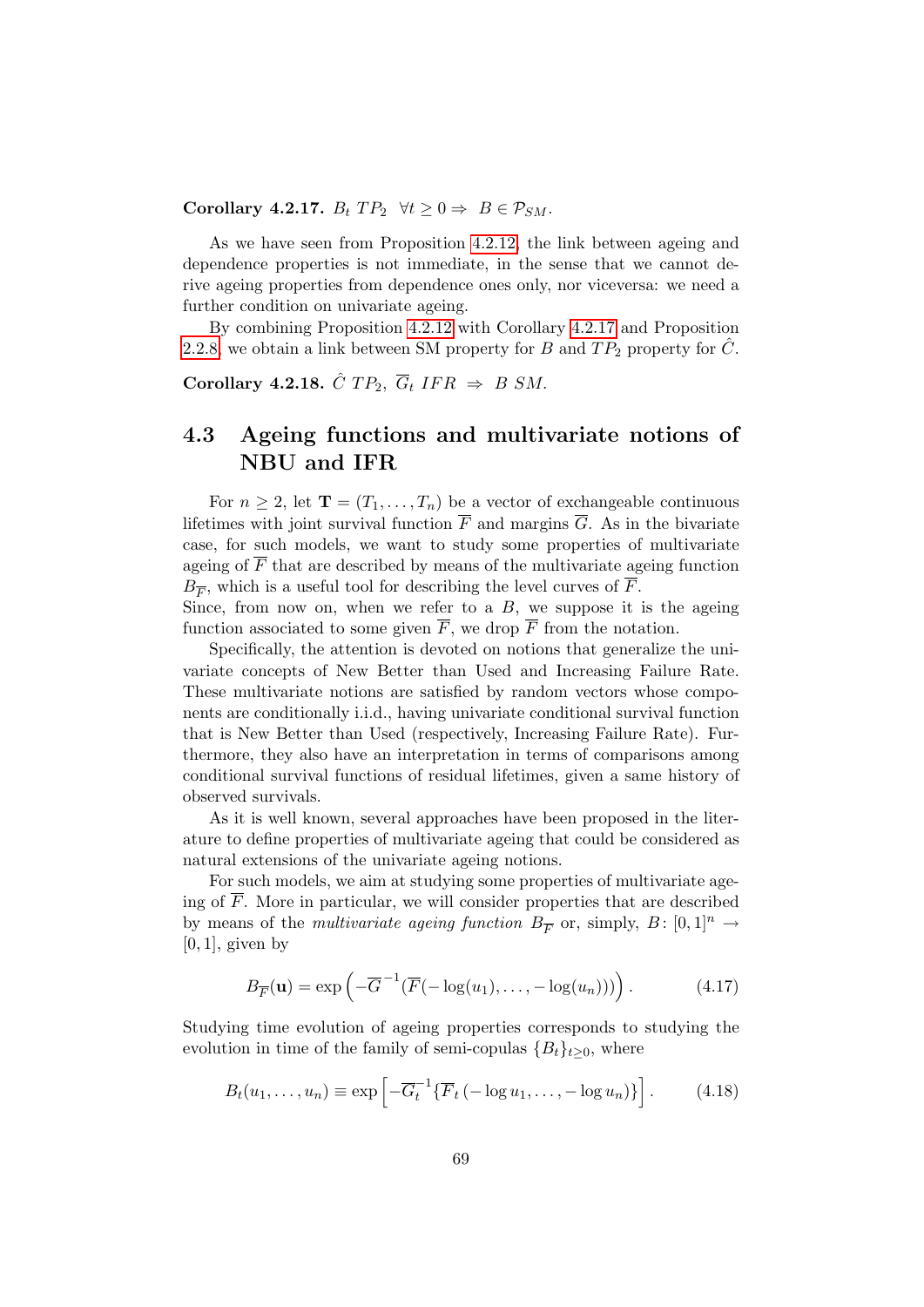As to the ageing function, the relation between  $B_t$  and the generator of the family  $B_0 \equiv B$  is provided by the following Lemma, consisting in an extension of [\[19,](#page-118-2) Lemma 12].

**Lemma 4.3.1.** Let  $\overline{F}$  strictly decreasing in each variable. Then

$$
B(u_1e^{-t},...,u_ne^{-t}) = B(B_t(u_1,...,u_n)e^{-t},e^{-t},...,e^{-t}).
$$
 (4.19)

*Proof.* By definition of  $\overline{F}_t$  and B, we have

<span id="page-85-0"></span>
$$
\overline{F}_t(-\log u_1, \dots, -\log u_n) = \frac{\overline{F}(t - \log u_1, \dots, t - \log u_n)}{\overline{F}(t, \dots, t)}
$$

$$
= \frac{\overline{G}(-\log B(u_1e^{-t}, \dots, u_ne^{-t}))}{\overline{F}(t, \dots, t)}.
$$

On the other hand,

$$
\overline{F}_t(-\log u_1,\ldots,-\log u_n)=\overline{G}_t(-\log B_t(u_1,\ldots,u_n)).
$$

Now

$$
\overline{G}_t(-\log B_t(u_1,\ldots,u_n))=\frac{\overline{G}(-\log B(B_t(u_1,\ldots,u_n)e^{-t},e^{-t},\ldots,e^{-t}))}{\overline{F}(t,\ldots,t)};
$$

therefore

$$
\overline{G}(-\log B(B_t(u_1,\ldots,u_n)e^{-t},e^{-t},\ldots,e^{-t}))=\overline{G}(-\log B(u_1e^{-t},\ldots,u_ne^{-t})).
$$

By the strict increasingness of  $\overline{G}$ , it follows

$$
B(B_t(u_1,\ldots,u_n)e^{-t},e^{-t},\ldots,e^{-t})=B(u_1e^{-t},\ldots,u_ne^{-t}).
$$

The following corollary provides an explicit expression for  $B_t$  in terms of B. Let  $b_z : [0,1] \rightarrow [0,z], b_z(u) = B(u,z,\ldots,z)$ , be the section of B at level z.

#### <span id="page-85-1"></span>Corollary 4.3.2.

$$
B_t(u_1,\ldots,u_n) = e^t b_{e^{-t}}^{-1} \left( B\left(u_1 e^{-t},\ldots,u_n e^{-t}\right)\right). \tag{4.20}
$$

*Proof.* Since, for any fixed  $z \in [0,1], B(\cdot, z, \ldots, z)$  is strictly increasing, the inverse of any section of  $B$  is well defined and we just apply it to Eq.  $(4.19).$  $(4.19).$  $\Box$ 

As discussed in some previous papers (see [\[18,](#page-118-4) [19,](#page-118-2) [21,](#page-118-1) [45,](#page-120-1) [49\]](#page-120-3)), B can be used for investigating some notions of multivariate ageing. Specifically, in [\[18\]](#page-118-4) (see also [\[21\]](#page-118-1)), it has been argued that notions of multivariate ageing based on  $B$  can be defined by means of the following scheme: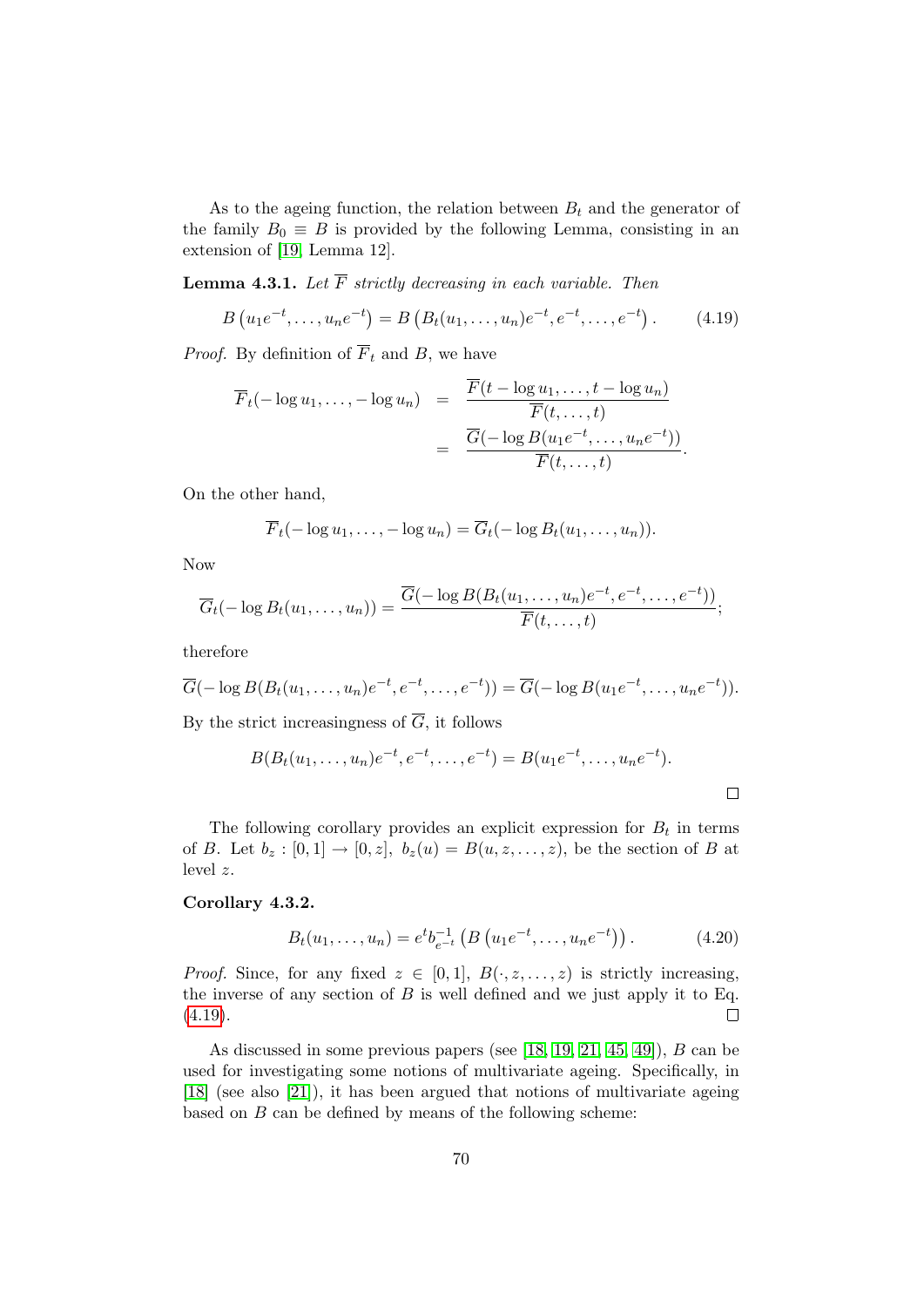- (i) Consider a univariate ageing notion P (e.g., NBU, IFR).
- (ii) Take the joint survival function  $\overline{F}$  of n i.i.d. lifetimes and prove results of the following type: each lifetime has the property  $P$  if and only if B has the property  $\overline{\mathbf{P}}$ .
- (iii) Define a multivariate ageing notion as follows: any exchangeable survival function  $\overline{F}$  is multivariate-**P** if *B* has the property **P**.

Actually, in [\[18,](#page-118-4) [21\]](#page-118-1) the above analysis has been developed for the case  $n = 2$ , where it is also shown that, for notions of this type, the relations among univariate ageing, multivariate ageing and dependence properties of  $\overline{F}$  can be easily analyzed. In this section, we aim at pointing out features and differences that arise in the extension of this study to the multivariate case, making it worth of a further analysis.

Specifically, we concentrate our attention on notions that generalize the univariate concepts of NBU and IFR. As we will show, the multivariate notions to be introduced are satisfied by random vectors whose components are conditionally i.i.d. having NBU (respectively, IFR) univariate conditional survival function. This circumstance has been considered as a natural requirement for Bayesian notions of multivariate ageing (see e.g. [\[13\]](#page-118-5)). Moreover, it implies the usual assumption that multivariate extensions of some univariate ageing property  $P$  should be satisfied by vectors of i.i.d. lifetimes of type P.

Furthermore, these notions also have an interpretation in terms of the comparisons among conditional survival functions of residual lifetimes, given a same history of observed survivals, another interesting property of Bayesian ageing according to [\[16\]](#page-118-6).

This section is organized as follows. Subsection [4.3.1](#page-86-0) contains basic definitions and properties of multivariate ageing functions. Some subclasses of such functions are also introduced and the relations among them discussed. Subsection [4.3.2](#page-89-0) presents some definitions of multivariate ageing extending notions of NBU and IFR. Their properties are discussed in detail. Finally, subsection [4.3.3](#page-98-0) is devoted to a short discussion about given definitions and results.

#### <span id="page-86-0"></span>4.3.1 Multivariate ageing function: definitions and properties

We start this subsection introducing some useful notations and definitions.

Through this section, we will often formulate our results referring to one of the following assumptions:

#### Assumption 1 (exchangeable case).

We consider an exchangeable random vector  $\mathbf{T} = (T_1, \ldots, T_n)$   $(n \geq 2)$  of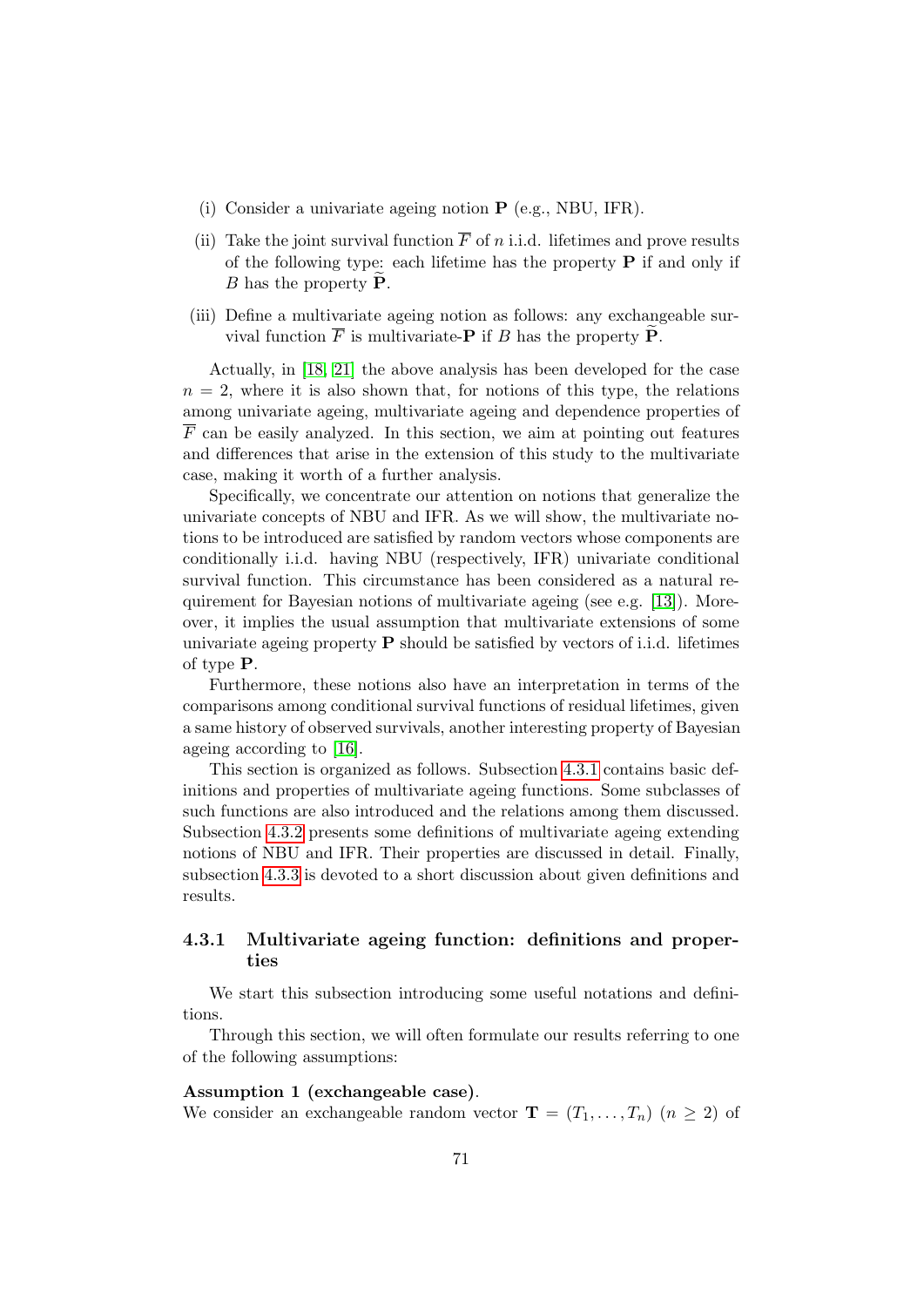continuous lifetimes with joint survival function  $\overline{F}$ :  $\mathbb{R}^n_+ \to [0,1]$  and univariate survival margins equal to  $\overline{G}$ . We recall, we are supposing  $\overline{G}$  to be strictly decreasing on  $\mathbb{R}_+$  with  $\overline{G}(0) = 1$  and  $\overline{G}(+\infty) = 0$ .

#### Assumption 2 (i.i.d. case).

Under Assumption 1, we suppose in addition that  $T_1, \ldots, T_n$  are independent.

We recall that, when the components of  $T$  are independent, the survival copula  $C(\mathbf{u}) = \Pi_n(\mathbf{u}) = u_1 \cdots u_n$ ; in this case, we will also denote  $\overline{F}$  by means of the symbol  $F_{\Pi,\overline{G}}$ . In this case, the multivariate ageing function B, given by [\(4.17\)](#page-84-0), can be written

<span id="page-87-3"></span>
$$
B_{\Pi}(\mathbf{u}) = \exp\left(-\overline{G}^{-1}\left(\overline{G}(-\log(u_1))\cdots\overline{G}(-\log(u_n))\right)\right). \tag{4.21}
$$

In the sequel, we use the term "multivariate ageing function" to denote any continuous semi-copula  $B: [0,1]^n \to [0,1]$ , that can be obtained from some survival function  $\overline{F}$  by means of [\(4.17\)](#page-84-0). Note that every copula  $\hat{C}$  is a multivariate ageing function, since it can be obtained as the multivariate ageing function of a survival function  $\overline{F}$  having copula  $\hat{C}$  and univariate survival margin  $\overline{G}(t) = \exp(-t)$ .

Within the family of the multivariate ageing functions, we define the following classes; as we will see, these classes will be used to express our multivariate ageing notions.

Definition 4.3.3. Let B be a multivariate ageing function. We say that:

(A1)  $B \in \mathcal{P}_{PLOD}$  if and only if for every  $\mathbf{u} \in [0,1]^n$ 

<span id="page-87-2"></span><span id="page-87-1"></span><span id="page-87-0"></span>
$$
B(u_1,\ldots,u_n)\geq \Pi_n(u_1,\ldots,u_n). \tag{4.22}
$$

(A2)  $B \in \mathcal{P}_{PPLOD}$  if and only if for all  $i, j \in \{1, \ldots, n\}$ ,  $i \neq j$ , and for every  $\mathbf{u} \in [0,1]^n$ ,

$$
B(u_1, \ldots, u_i, \ldots, u_j, \ldots, u_n) \ge B(u_1, \ldots, u_i u_j, \ldots, 1, \ldots, u_n).
$$
 (4.23)

(A3)  $B \in \mathcal{P}_{SM}$  if and only if for all  $i, j \in \{1, \ldots, n\}$ ,  $i \neq j$ , for all  $u_i, u_j \in$ [0, 1],  $u_i \geq u_j$ , and for every  $s \in (0,1)$ ,

$$
B(u_1,\ldots,u_i,\ldots,u_j,\ldots,u_n) \ge B(u_1,\ldots,u_i,\ldots,u_j,\ldots,u_n). \tag{4.24}
$$

The corresponding classes  $\mathcal{P}_{NLOD}$ ,  $\mathcal{P}_{PNLOD}$ ,  $\mathcal{P}_{sM}$  are defined by reversing the inequality signs in  $(4.22)$ ,  $(4.23)$  and  $(4.24)$ , respectively.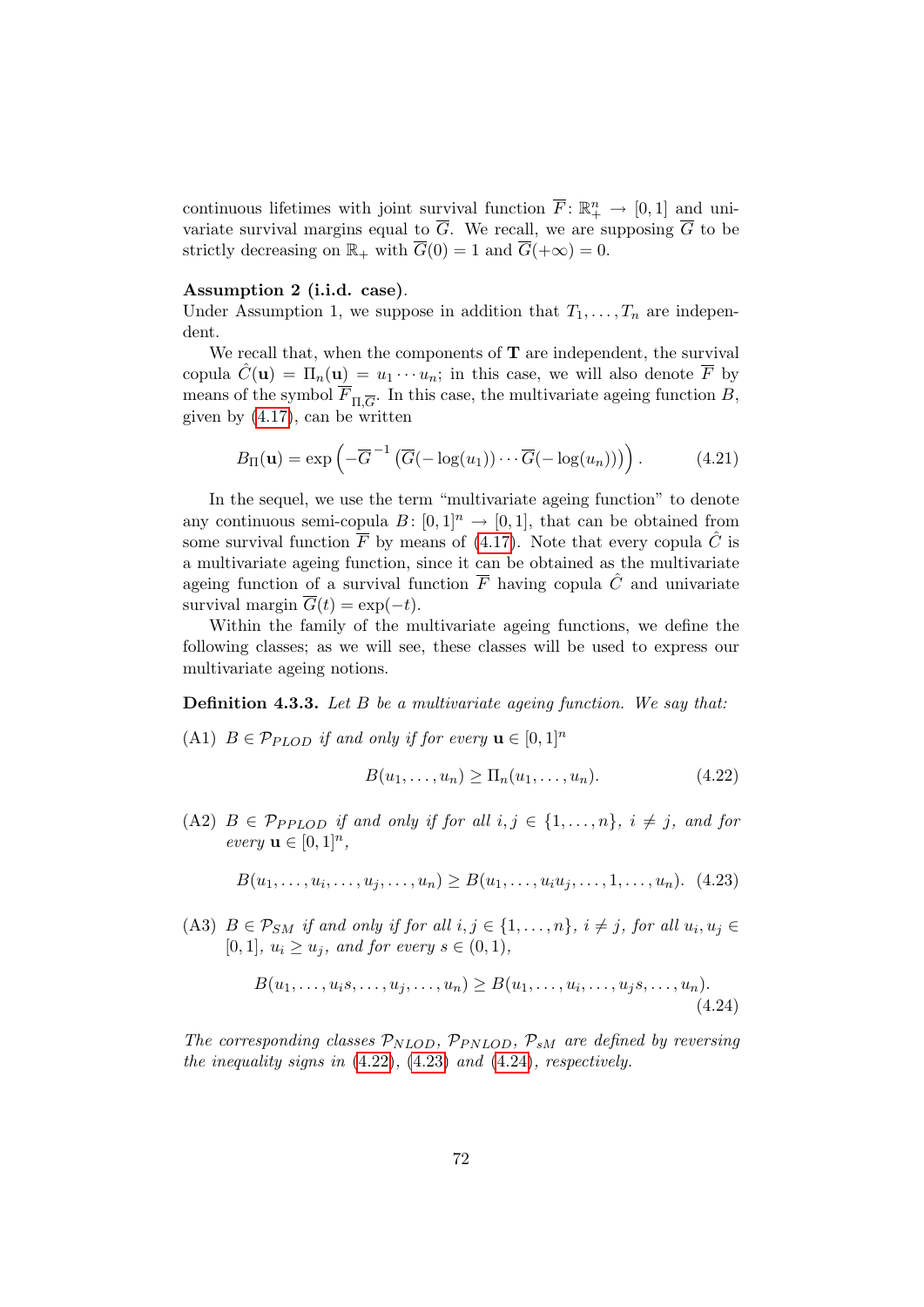The property of [\(4.22\)](#page-87-0) is a pointwise comparison between the multivariate ageing function B and the copula  $\Pi_n$ . In particular, copulas satisfying [\(4.22\)](#page-87-0) are called positive lower orthant dependent (shortly, PLOD, see [\[57\]](#page-121-3)). Properties expressed in [\(4.23\)](#page-87-1) and [\(4.24\)](#page-87-2) are essentially inequalities related to the bivariate sections of  $B$ . In particular,  $(4.24)$  defines the *supermi*grativity (compare with [\[37\]](#page-120-2)), that, in the multivariate case, consists of the supermigrativity of all the bivariate sections of  $B$ . Eq.  $(4.23)$  is one of the weaker forms of [\(4.24\)](#page-87-2), obtained by letting in it  $u_i = 1$  and  $s = \frac{1}{u}$  $\frac{1}{u_j},$  or it can also be seen as a pairwise PLOD. Therefore,  $P_{SM} \subseteq P_{PPLOD}$ ; but the converse inclusion is not true, as shown in Example [4.3.6](#page-89-1) below.

Furthermore,  $\mathcal{P}_{PPLOD} \subseteq \mathcal{P}_{PLOD}$ . In fact, by iteratively applying [\(4.23\)](#page-87-1), we obtain that, for every  $\mathbf{u} \in [0,1]^n$ ,

$$
B(u_1, ..., u_i, ..., u_j, ..., u_k, ..., u_n) \ge B(u_1, ..., u_iu_j, ..., 1, ..., u_k, ..., u_n)
$$
  
\n
$$
\ge B(u_1, ..., u_iu_ju_k, ..., 1, ..., 1, ..., u_n) \ge ... \ge B(1, ..., u_1 \cdots u_n, ..., 1)
$$
  
\n
$$
= u_1 \cdots u_n.
$$

Since a multivariate ageing function B is such that  $B(\mathbf{u}) = u_i$  for any  $u \in [0,1]^n$  having all the components equal to 1 except possibly for the *i*-th one,  $B \in \mathcal{P}_{PPLOD}$  is equivalent to  $B \in \mathcal{P}_{PLOD}$  for the case  $n = 2$ . However, in the *n*-dimensional case,  $n \geq 3$ ,  $\mathcal{P}_{PPLOD}$  is strictly included in  $\mathcal{P}_{PLOD}$ , as it will be shown in Example [4.3.5.](#page-89-2)

In the following example, we consider the case of the so-called TTE models (see [\[15,](#page-118-7) [86\]](#page-123-0)). These models can be characterized as those multivariate survival functions admitting an Archimedean survival copula.

<span id="page-88-1"></span>Example 4.3.4. Let B be a multivariate ageing function that can be written in the form:

<span id="page-88-0"></span>
$$
B(\mathbf{u}) = \psi^{-1}\left(\sum_{i=1}^{n} \psi(u_i)\right) \tag{4.25}
$$

for some strictly decreasing  $\psi: [0, 1] \to \mathbb{R}_+$  such that  $\psi(0) = +\infty$  and  $\psi(1) =$ 0. This  $\psi$  is usually called additive generator of B. Such a B belongs to the class of the n-dimensional strict triangular norms (see  $[66]$ ). In particular, B is also a copula (usually called strict Archimedean copula), when  $\psi^{-1}$  is n-completely monotone (see [\[71\]](#page-122-4)). Now, for a semi-copula B of type  $(4.25)$ the following statements can be proved :

- (i)  $B \in \mathcal{P}_{\text{PLOD}}$  if and only if  $B \in \mathcal{P}_{\text{PPLOD}}$ , and this happens when  $\psi(uv) \leq \psi(u) + \psi(v)$  for all  $u, v \in [0, 1]$ ;
- (ii)  $B \in \mathcal{P}_{SM}$  if and only if  $\psi^{-1}$  is log-convex (see [\[21,](#page-118-1) [37\]](#page-120-2)).

Notice that the multivariate ageing functions  $B_{\Pi}$  of [\(4.21\)](#page-87-3) are of the form [\(4.25\)](#page-88-0) with  $\psi(t) = -\log(\overline{G}(-\log(t))).$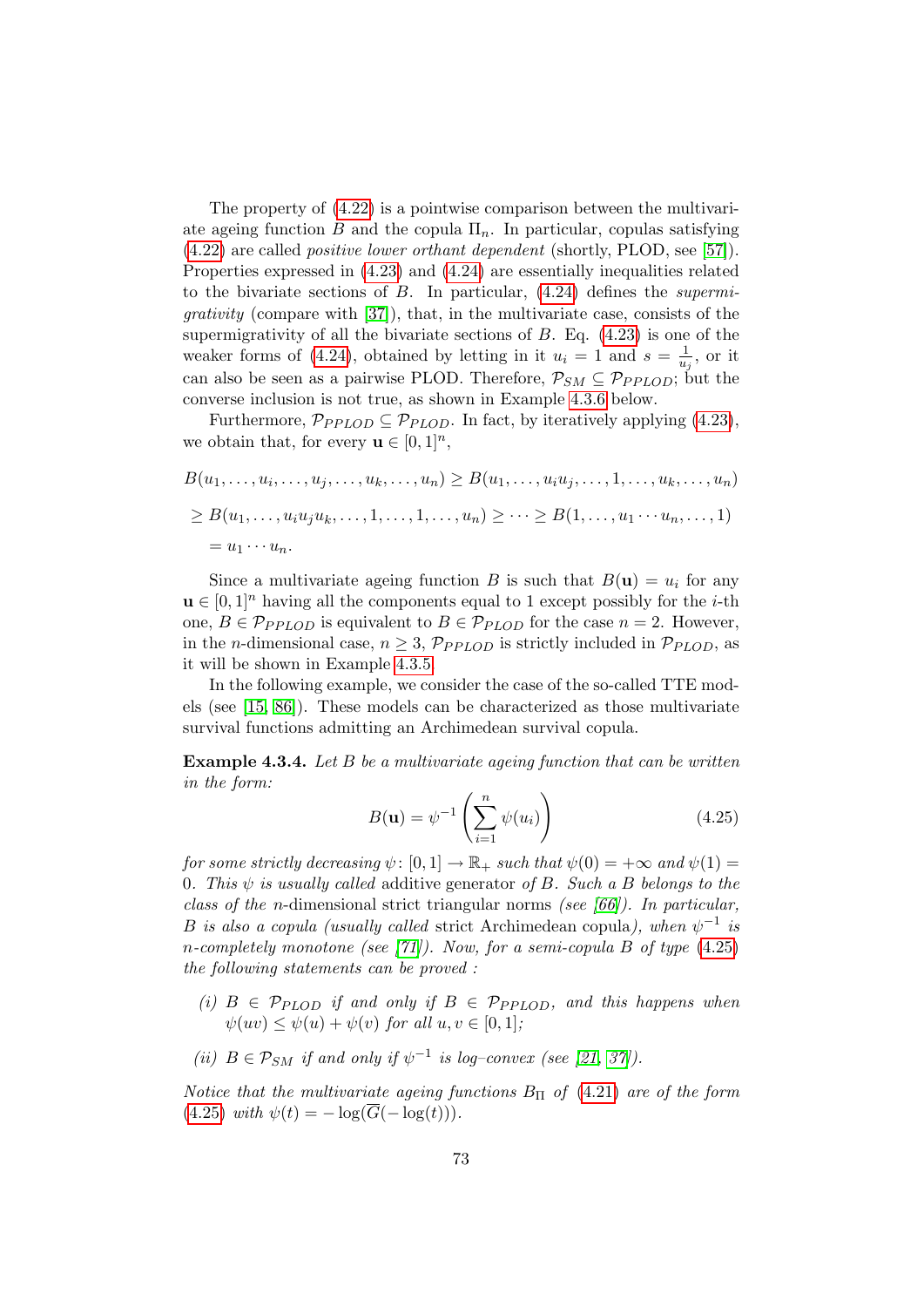We conclude this part by providing some examples clarifying the relations among the above mentioned classes.

<span id="page-89-2"></span>**Example 4.3.5.** Let  $f : [0,1] \rightarrow [0,1]$  be the function given by

$$
f(t) = \begin{cases} et, & t \in [0, e^{-2}], \\ e^{-1}, & t \in ]e^{-2}, e^{-1}], \\ t & t \in ]e^{-1}, 1]. \end{cases}
$$

Let  $C: [0, 1]^3 \to [0, 1]$  be given by  $C(u_1, u_2, u_3) = u_{(1)} f(u_{(2)}) f(u_{(3)})$ , where  $u_{(1)}, u_{(2)}, u_{(3)}$  denote the components of **u** rearranged in increasing order. Since  $f(1) = 1$ , f is increasing, and  $f(t)/t$  is decreasing on [0,1], it follows that C is a copula (see  $(42,$  Theorem 3]). Actually, C is the survival copula of a random vector  $(X_1, X_2, X_3)$  having the stochastic representation  $X_i = \max(Y_i, Z)$   $(i = 1, 2, 3)$ , where  $Y_1, Y_2, Y_3, Z$  are independent lifetimes. Roughly speaking, C is the survival copula of a random vector of independent lifetimes  $(Y_1, Y_2, Y_3)$  affected by a common shock Z (see also [\[38\]](#page-120-5)).

It follows from [\[42\]](#page-120-4) that C belongs to  $\mathcal{P}_{PLOD}$ . However,  $C \notin \mathcal{P}_{PPLOD}$ . In fact, by taking  $u_1 = e^{-\frac{5}{2}}$ ,  $u_2 = e^{-\frac{3}{2}}$  and  $u_3 = e^{-\frac{1}{2}}$ , we have that  $C(u_1, u_2, u_3) = e^{-4} < e^{-\frac{7}{2}} = C(u_1, u_2u_3, 1).$ 

<span id="page-89-1"></span>Example 4.3.6. Let B be the multivariate ageing function of type  $(4.25)$ , where  $\psi: [0, 1] \to \mathbb{R}_+$  is given by

$$
\psi(t) = \begin{cases}\n-\log(t), & t \in ]0, e^{-2-\varepsilon}], \\
-\frac{\varepsilon}{1+\varepsilon}(\log(t)+1)+2, & t \in ]e^{-2-\varepsilon}, e^{-1}], \\
-2\log(t), & t \in ]e^{-1}, 1],\n\end{cases}
$$

with  $\varepsilon \in ]0,1[$ . Now, let us consider  $g : \mathbb{R}_+ \to \mathbb{R}_+$ ,  $g(t) = \psi(\exp(-t))$ , given by

$$
g(t) = \begin{cases} 2t, & t \in [0,1], \\ \frac{\varepsilon}{1+\varepsilon}(t-1) + 2, & t \in (1,2+\varepsilon], \\ t, & t \in (2+\varepsilon,+\infty[. \end{cases}
$$

Now, g is not concave and, hence,  $\psi^{-1}$  is not log-convex. Thus, in view of Example [4.3.4,](#page-88-1)  $B \notin \mathcal{P}_{SM}$ . However, it can be shown that  $\psi(uv) \leq \psi(u) +$  $\psi(v)$  for all  $u, v \in [0, 1]$ . From Example [4.3.4,](#page-88-1) it follows that  $B \in \mathcal{P}_{PPLOD}$ .

#### <span id="page-89-0"></span>4.3.2 Multivariate ageing notions of NBU and IFR for exchangeable random variables

In this subsection, we consider the families  $\mathcal{P}_{PLOD}, \mathcal{P}_{PPLOD}, \mathcal{P}_{SM}$  to define notions of positive ageing in terms of the multivariate ageing function B. Notice that, since negative properties can be introduced and studied in a similar way, they will not be considered in detail.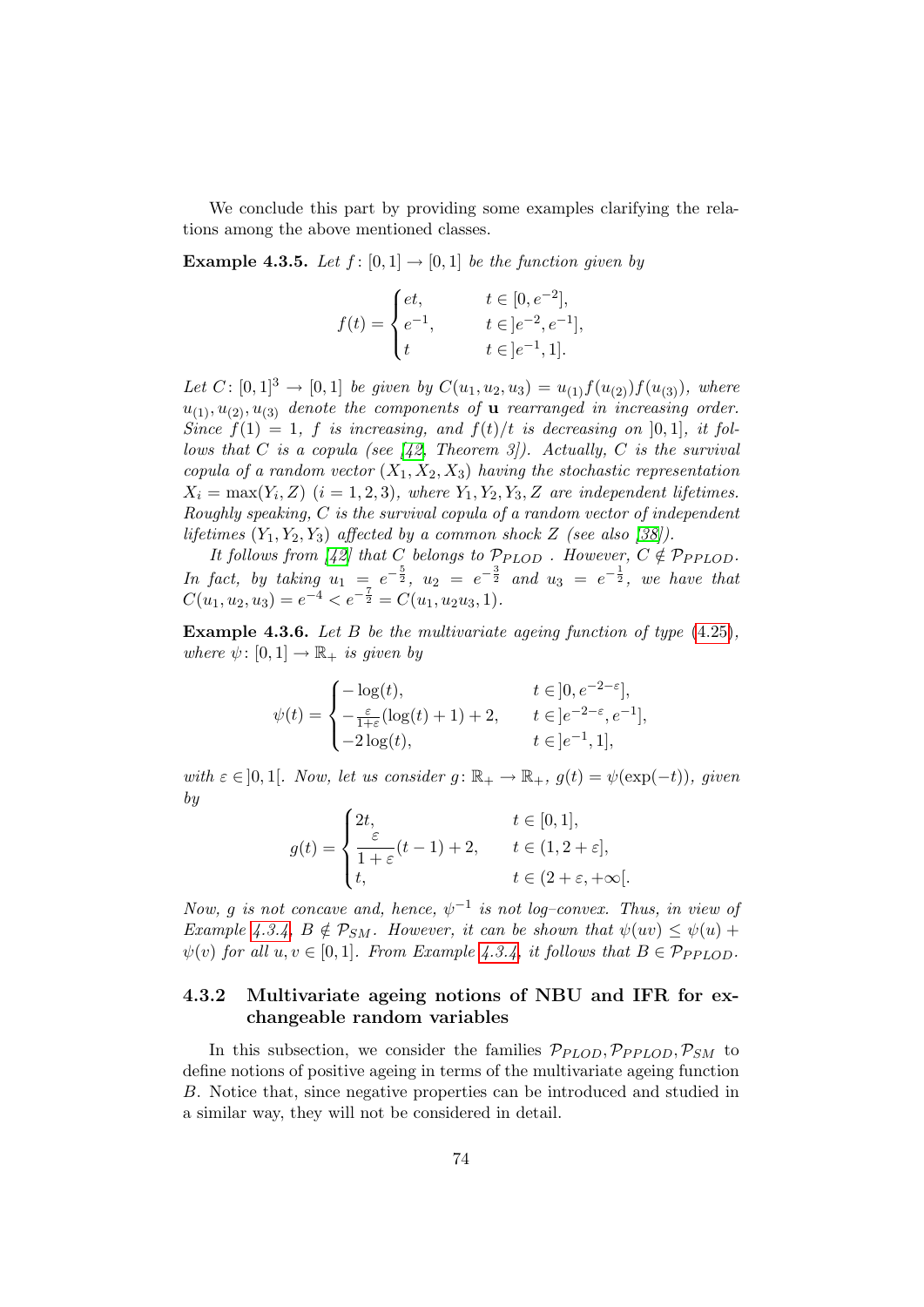As stated in the introduction, we aim at extending an ageing notion from the univariate case to the *n*-dimensional case  $(n \geq 2)$ , following the line of [\[18\]](#page-118-4). To this end, we link univariate ageing notions to analytical properties of a multivariate ageing function. More precisely, we link properties of a survival function  $\overline{G}$  to properties of the multivariate ageing function  $B_{\Pi}$ , which is associated with  $n$  i.i.d. lifetimes whose marginal survival function is  $\overline{G}$ . The following result can be given.

<span id="page-90-0"></span>Proposition 4.3.7. Under Assumption 2, the following statements are equivalent:

- (a)  $\overline{G}$  is NBU.
- (b)  $B_{\Pi} \in \mathcal{P}_{PLOD}$ ,
- (c)  $B_{\Pi} \in \mathcal{P}_{PPLOD}$ .

Proof.

(a)  $\Longleftrightarrow$  (b): Let  $\overline{G}$  be NBU. It can be proved by induction that, for all  $x, y \in \mathbb{R}_+, \overline{G}(x+y) \leq \overline{G}(x)\overline{G}(y)$  is equivalent to

$$
\overline{G}\left(\sum_{i=1}^n x_i\right) \le \prod_{i=1}^n \overline{G}(x_i),
$$

for any  $\mathbf{x} \in \mathbb{R}_+^n$ . Setting  $x_i = -\log(u_i)$ , we obtain that, for all  $\mathbf{u} \in [0,1]^n$ ,

$$
\overline{G}(-\log(u_1\cdots u_n)) \le \overline{G}(-\log(u_1))\cdots \overline{G}(-\log(u_n)),\tag{4.26}
$$

from which it straightly follows that

$$
\exp\left(-\overline{G}^{-1}(\overline{G}(-\log(u_1\cdots u_n)))\right)\leq \exp\left(-\overline{G}^{-1}(\overline{G}(-\log(u_1))\cdots\overline{G}(-\log(u_n)))\right),
$$

i.e.  $B_{\Pi} \geq \Pi_d$ .

(a)  $\Longleftrightarrow$  (c): Since  $\overline{G}$  is NBU,  $\overline{G}(-\log(u_iu_j)) \leq \overline{G}(-\log(u_i))\overline{G}(-\log(u_j))$ holds for all  $u_i, u_j \in [0, 1]$ . By multiplying both the sides of the inequality by  $\prod \overline{G}(-\log(u_k))$ , where  $J = \{1, 2, ..., n\} \setminus \{i, j\}$  and  $u_k \in [0, 1]$  for every  $k\in J$ 

 $k \in J$ , and applying the function  $\exp \circ (-\overline{G}^{-1})$  to both members, we obtain

$$
B_{\Pi}(u_1,\ldots,u_i,\ldots,u_j,\ldots,u_n)\geq B_{\Pi}(u_1,\ldots,u_iu_j,\ldots,1,\ldots,u_n),
$$

that is  $B_{\Pi} \in \mathcal{P}_{PPLOD}$ .

Therefore, we can write

$$
\mathcal{P}_{PLOD} \cap \{B_{\Pi} : \overline{G} \text{ is NBU}\} = \mathcal{P}_{PPLOD} \cap \{B_{\Pi} : \overline{G} \text{ is NBU}\}.
$$

<span id="page-90-1"></span>Notice that, in general,  $\mathcal{P}_{PLOD} \neq \mathcal{P}_{PPLOD}$ .

 $\Box$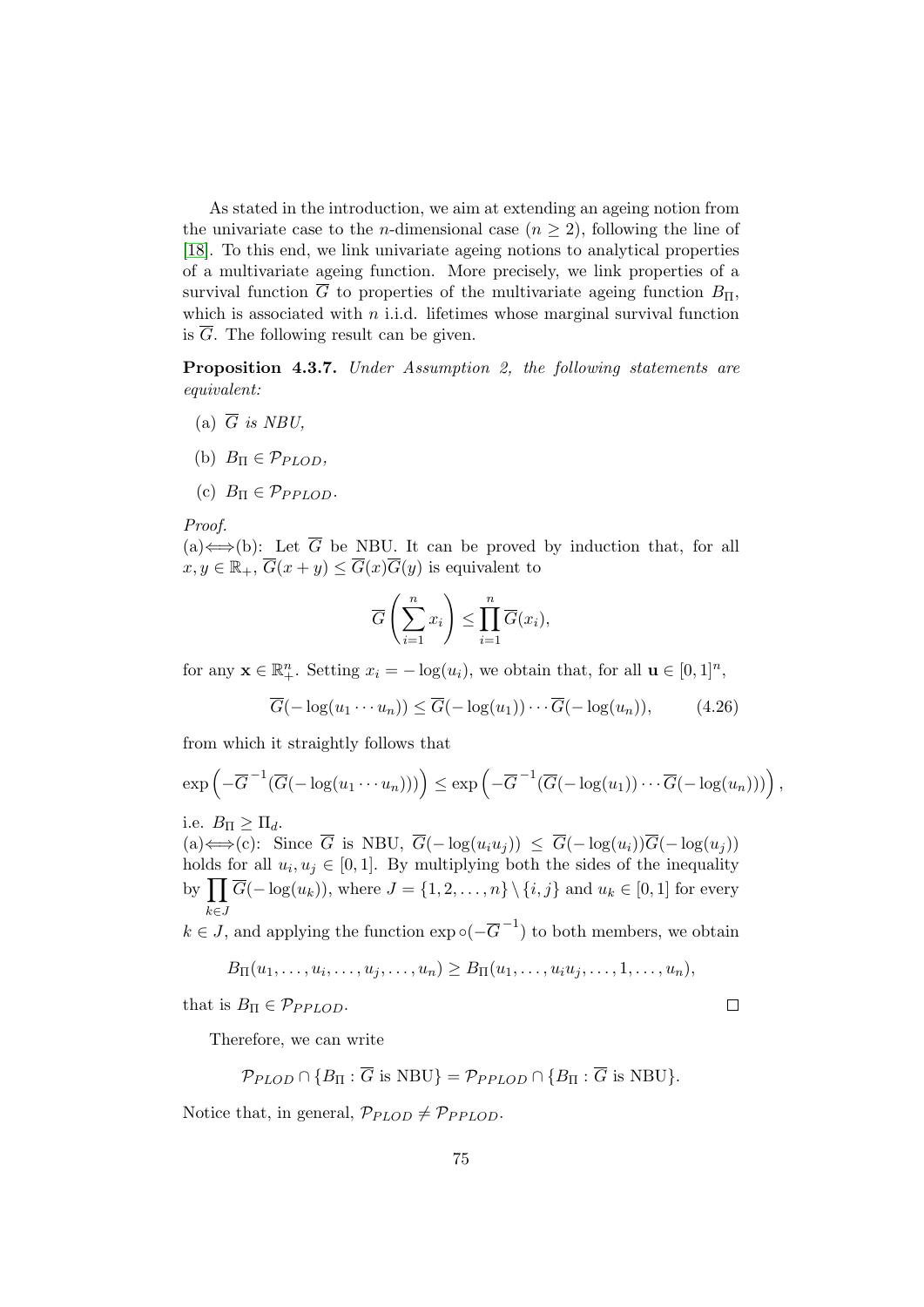Proposition 4.3.8. Under Assumption 2, the following statements are equivalent:

- (a)  $\overline{G}$  is IFR.
- (b)  $B_{\Pi} \in \mathcal{P}_{SM}$ .

*Proof.* Let  $\overline{G}$  be IFR. As it easily follows, this fact is equivalent to

$$
\frac{\overline{G}(x_i+\sigma)}{\overline{G}(x_i)} \ge \frac{\overline{G}(x_j+\sigma)}{\overline{G}(x_j)},
$$

for any  $x_i, x_j \in \mathbb{R}_+$ ,  $x_i \leq x_j$  and  $\sigma \geq 0$ . By substituting  $x_i = -\log(u_i)$ ,  $x_i = -\log(u_i)$ ,  $\sigma = -\log(s)$ , we obtain

$$
\overline{G}(-\log(u_i s))\overline{G}(-\log(u_j)) \ge \overline{G}(-\log(u_j s))\overline{G}(-\log(u_i)),
$$

for any  $u_i, u_j \in (0, 1]$ ,  $u_i \geq u_j$  and  $s \in (0, 1)$ . By multiplying both the sides of the inequality by  $\prod \overline{G}(-\log(u_k))$ , where  $J = \{1, 2, ..., n\} \setminus \{i, j\}$  and k∈J

 $u_k \in [0,1]$  for every  $k \in J$ , and applying the function  $\exp \circ (-\overline{G}^{-1})$  to both the members, we obtain

$$
B_{\Pi}(u_1,\ldots,u_i,\ldots,u_j,\ldots,u_n)\geq B_{\Pi}(u_1,\ldots,u_i,\ldots,u_j,\ldots,u_n),
$$

<span id="page-91-0"></span> $\Box$ 

that is  $B_{\Pi} \in \mathcal{P}_{SM}$ .

The previous proposition is actually a reformulation in terms of the multivariate ageing function of well-known results concerning the joint survival function  $F = F_{\Pi, \overline{G}}$  of i.i.d. lifetimes that are IFR. As noted several times in the literature (see, for example, [\[15,](#page-118-7) [13,](#page-118-5) [86\]](#page-123-0)), such a  $\overline{F}$  is *Schur–concave*, i.e. for every  $s > 0$  and for every  $i, j \in \{1, 2, \ldots, n\}, i < j$ , the mapping

$$
x_i \mapsto F(x_1, \dots, x_{i-1}, x_i, x_{i+1}, \dots, x_{j-1}, s - x_i, x_{j+1}, \dots, x_n)
$$

is decreasing on  $\left[\frac{s}{2}\right]$  $\left[\frac{s}{2}, +\infty\right]$  (see [\[70,](#page-122-5) A.2.b]). This is equivalent to

$$
\overline{F}(x_1,\ldots,x_i+\tau,\ldots,x_j-\tau,\ldots,x_n) \ge \overline{F}(x_1,\ldots,x_i,\ldots,x_j,\ldots,x_n) \tag{4.27}
$$

for all  $i, j \in \{1, 2, ..., n\}, i < j$ , for every  $\mathbf{x} \in \mathbb{R}_+^n$  such that  $x_i \leq x_j$ , and for every  $\tau \in [0, x_j - x_i]$ .

**Remark 4.3.9.** As noted,  $B_{\Pi}$  is actually a n-dimensional strict triangular norm additively generated by  $\psi = (-\log) \circ \overline{G} \circ (-\log)$ . In this context, Propositions  $4.3.7$  and  $4.3.8$  can be reinterpreted in the following sense. univariate ageing properties of  $\psi^{-1}$ , which is a univariate survival function, reflect on special inequalities holding for the triangular norm generated by  $\psi$ . As a consequence, these results can be seen as extensions of the investigations in [\[12\]](#page-118-8).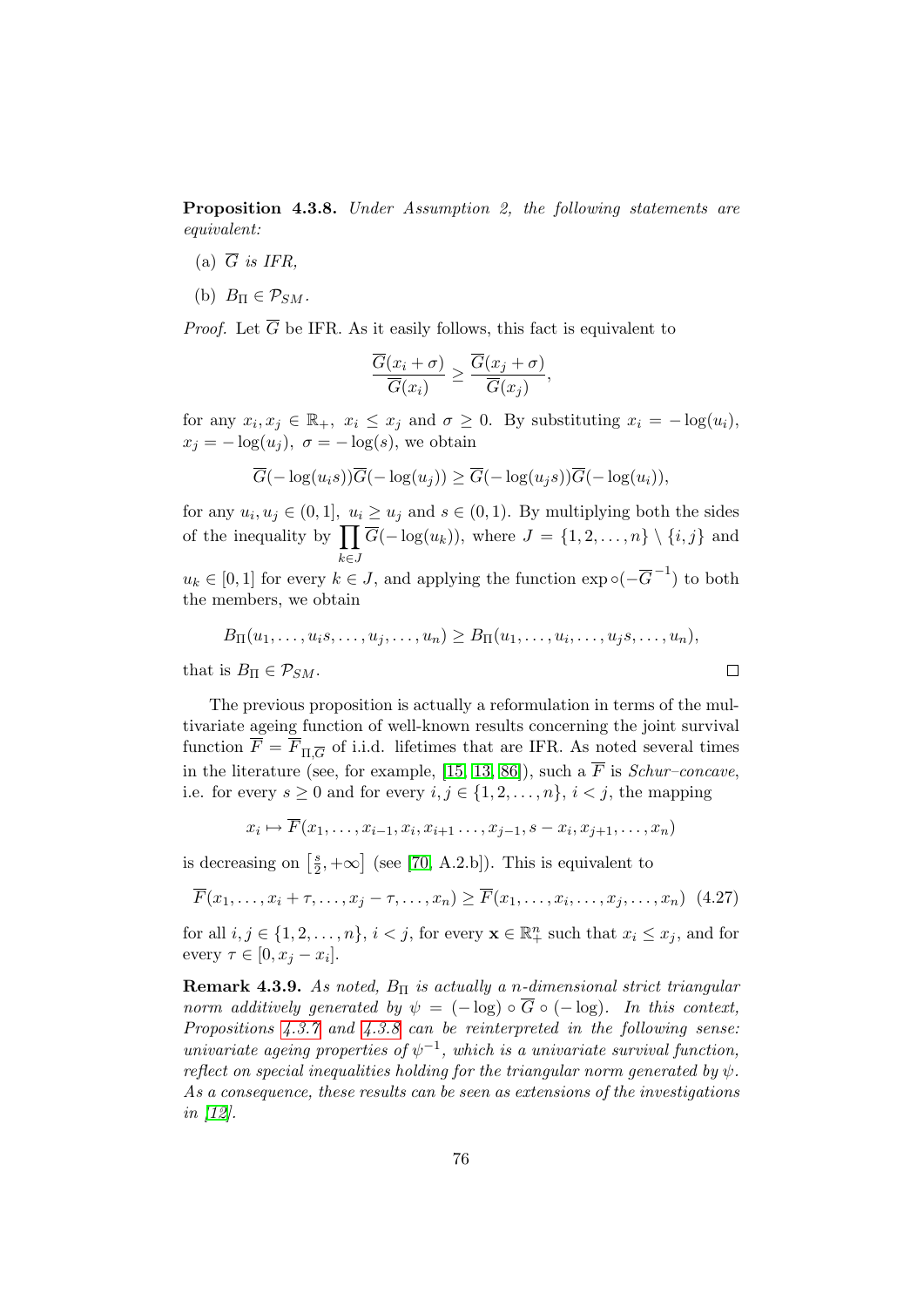Now, by using Propositions [4.3.7](#page-90-0) and [4.3.8](#page-90-1) and the scheme presented at the beginning of the present section, we introduce the following notions of multivariate ageing for an exchangeable survival function  $\overline{F}$ .

<span id="page-92-0"></span>Definition 4.3.10. Under Assumption 1, we say that:

- $\bullet$   $\overline{F}$  is B-multivariate-NBU of the first type *(shortly, B-MNBU1)* if and only if  $B \in \mathcal{P}_{PLOD}$ ;
- $\overline{F}$  is B-multivariate-NBU of the second type *(shortly, B-MNBU2)* if and only if  $B \in \mathcal{P}_{PPLOD}$ ;
- $\overline{F}$  is B-multivariate-IFR *(shortly, B-MIFR)* if and only if  $B \in \mathcal{P}_{SM}$ .

In order to avoid confusions with other multivariate notions of ageing introduced in the previous literature, we used the prefix " $B$ -" for the notions introduced above. This also serves to underline the fact that all these notions are expressed in terms of the multivariate ageing function  $B$  of  $\overline{F}$ . Now, we would like to underline some properties of these notions.

First, notice that any k–dimensional marginal of  $\overline{F}$  (2  $\leq$  k  $\leq$  n - 1) has the same multivariate ageing property of  $\overline{F}$ . This point is formalized in the following result.

**Proposition 4.3.11.** Suppose that Assumption 1 holds. For every  $2 \leq$  $k \leq n$ , let  $\overline{F}^{(k)}$  be the k-dimensional marginal of  $\overline{F}$ . If  $\overline{F}$  is B-MNBU1 (respectively, B-MNBU2 or B-MIFR), then  $\overline{F}^{(k)}$  is B-MNBU1 (respectively, B-MNBU2 or B-MIFR).

*Proof.* If  $\overline{F}^{(k)}$ :  $\mathbb{R}^k_+ \to [0,1]$  is the k-dimensional margin of  $\overline{F}$   $(2 \leq k \leq n)$ , given by

$$
\overline{F}^{(k)}(x_1,\ldots,x_k)=\overline{F}(x_1,\ldots,x_k,0,\ldots,0),
$$

then it follows from [\(4.17\)](#page-84-0) that

$$
B_{\overline{F}^{(k)}}(u_1,\ldots,u_k)=B_{\overline{F}}(u_1,\ldots,u_k,1,\ldots,1).
$$

Easy calculations show that  $B_{\overline{F}^{(k)}}$  is in  $\mathcal{P}_{PLOD}$  (respectively,  $\mathcal{P}_{PPLOD}$  or  $\mathcal{P}_{SM}$ ), when B is in  $\mathcal{P}_{PLOD}$  (respectively,  $\mathcal{P}_{PPLOD}$  or  $\mathcal{P}_{SM}$ ), which is the desired assertion.  $\Box$ 

The previous definitions of multivariate ageing admit some probabilistic interpretations in terms of conditional survival probabilities for residual lifetimes. Before stating them, we clarify the notation. For every  $\mathbf{x} \in \mathbb{R}^n_+$ we denote by  $\hat{\mathbf{x}}_i$  the vector of  $\mathbb{R}^{n-1}_+$  obtained by depriving **x** of its *i*-th component. Similar agreement will be applied to random vectors.

Proposition 4.3.12. Under Assumption 1, the following statements hold: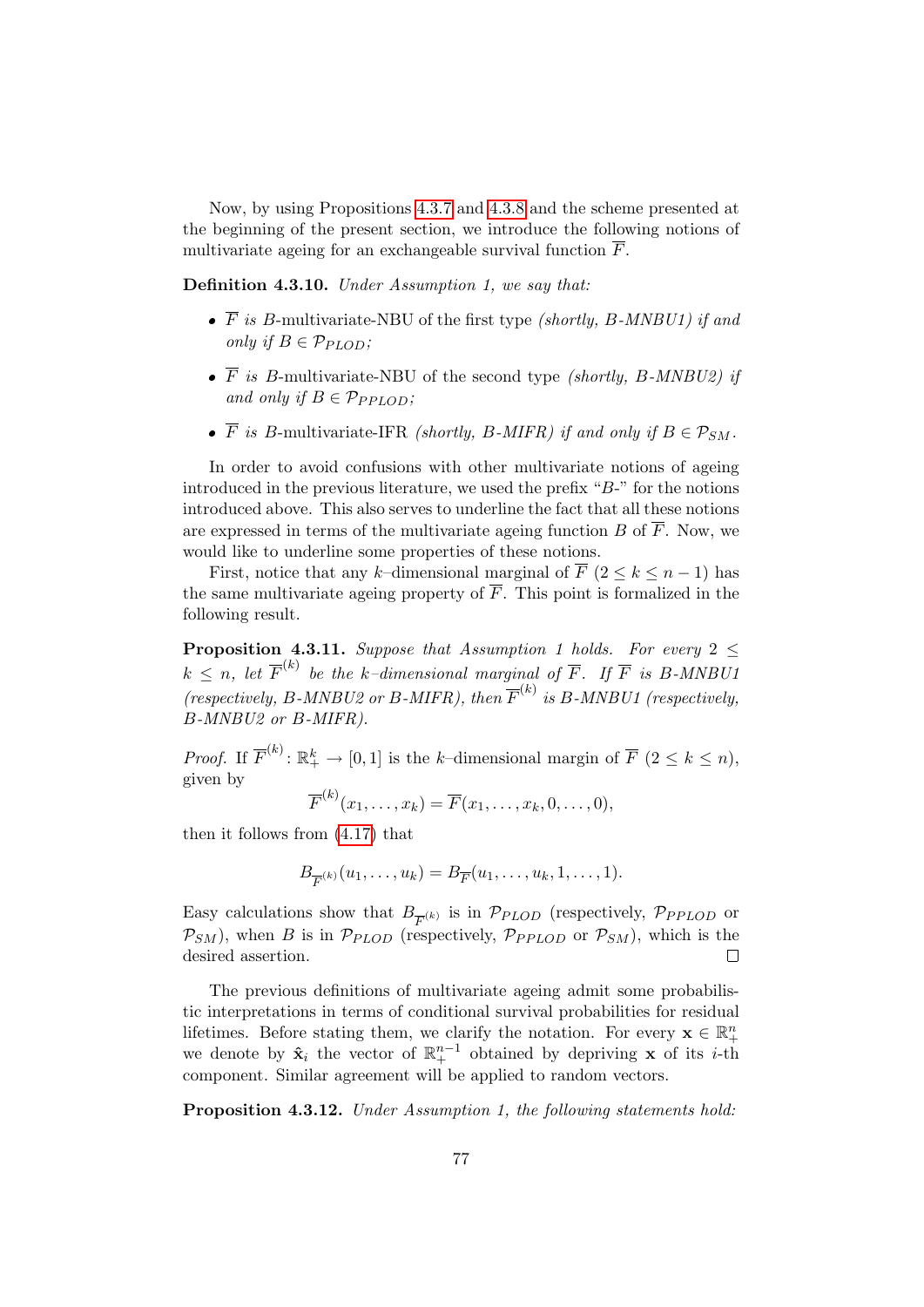(a)  $\overline{F}$  is B-MNBU1 if and only if for every  $i \in \{1, 2, ..., n\}$ ,  $\mathbf{x} \in \mathbb{R}_+^n$  and  $\tau > 0$ ,

$$
\mathbb{P}(T_1 > x_1, ..., T_i > x_i + \tau, ... T_n > x_n | T_i > x_i)
$$
  
\n
$$
\geq \mathbb{P}(T_i > x_1 + ... + x_i + ... + x_n + \tau | T_i > x_i).
$$
 (4.28)

(b) F is B-MNBU2 if and only if for all  $i, j \in \{1, 2, \ldots, n\}$ ,  $i \neq j$ , for every  $\hat{\mathbf{x}}_j \in \mathbb{R}^{n-1}_+$  and  $\tau > 0$ ,

<span id="page-93-2"></span><span id="page-93-0"></span>
$$
\mathbb{P}\left(T_j > \tau \mid \hat{\mathbf{T}}_j > \hat{\mathbf{x}}_j\right) \ge \mathbb{P}\left(T_i > \tau + x_i \mid \hat{\mathbf{T}}_j > \hat{\mathbf{x}}_j\right). \tag{4.29}
$$

(c)  $\overline{F}$  is B-MIFR if and only if for all  $i, j \in \{1, 2, ..., n\}$ , for every  $\mathbf{x} \in \mathbb{R}_+^n$ such that  $x_i \leq x_j$ , and for every  $\tau > 0$ ,

<span id="page-93-1"></span>
$$
\mathbb{P}\left(T_i > x_i + \tau \mid \mathbf{T} > \mathbf{x}\right) \ge \mathbb{P}\left(T_j > x_j + \tau \mid \mathbf{T} > \mathbf{x}\right). \tag{4.30}
$$

Proof.

(a) By definition,  $\overline{F}$  is B-MNBU1 if and only if for every  $\mathbf{u} \in [0,1]^n$ ,

$$
\exp\left(\overline{G}^{-1}\left(\overline{F}(-\log(u_1),\ldots,-\log(u_n))\right)\right)\geq u_1\cdots u_n.
$$

Thus, for every  $\mathbf{x} \in \mathbb{R}_+^n$ , we have that

<span id="page-93-3"></span>
$$
\overline{F}(x_1,\ldots,x_n) \ge \overline{G}(x_1+\cdots+x_n),\tag{4.31}
$$

which is equivalent to the fact that Eq. [\(4.28\)](#page-93-0) holds.

(b) Since  $\overline{F}$  is B-MNBU2, for all  $i, j \in \{1, ..., n\}$ ,  $i \neq j$ , and for every  $u \in [0, 1]^n$ ,

<span id="page-93-4"></span>
$$
\exp\left(\overline{G}^{-1}\left(\overline{F}(-\log(u_1),\ldots,-\log(u_i),\ldots,-\log(u_j),\ldots,-\log(u_n))\right)\right) \geq \exp\left(\overline{G}^{-1}\left(\overline{F}(-\log(u_1),\ldots,-\log(u_i))\ldots,1,\ldots,-\log(u_n))\right)\right),
$$

that is equivalent to

$$
\overline{F}(x_1,\ldots,x_i,\ldots,\tau,\ldots,x_n) \ge \overline{F}(x_1,\ldots,\tau+x_i,\ldots,0,\ldots,x_n) \tag{4.32}
$$

for all  $\hat{\mathbf{x}}_i \in \mathbb{R}^{n-1}_+$  and  $\tau > 0$ . This last condition can be expressed as

$$
\mathbb{P}(T_j > \tau | T_1 > x_1, \dots, T_i > x_i, \dots, T_j > 0, \dots, T_n > x_n) \geq \mathbb{P}(T_i > \tau + x_i | T_1 > x_1, \dots, T_i > x_i, \dots, T_j > 0, \dots, T_n > x_n),
$$

that is the assertion.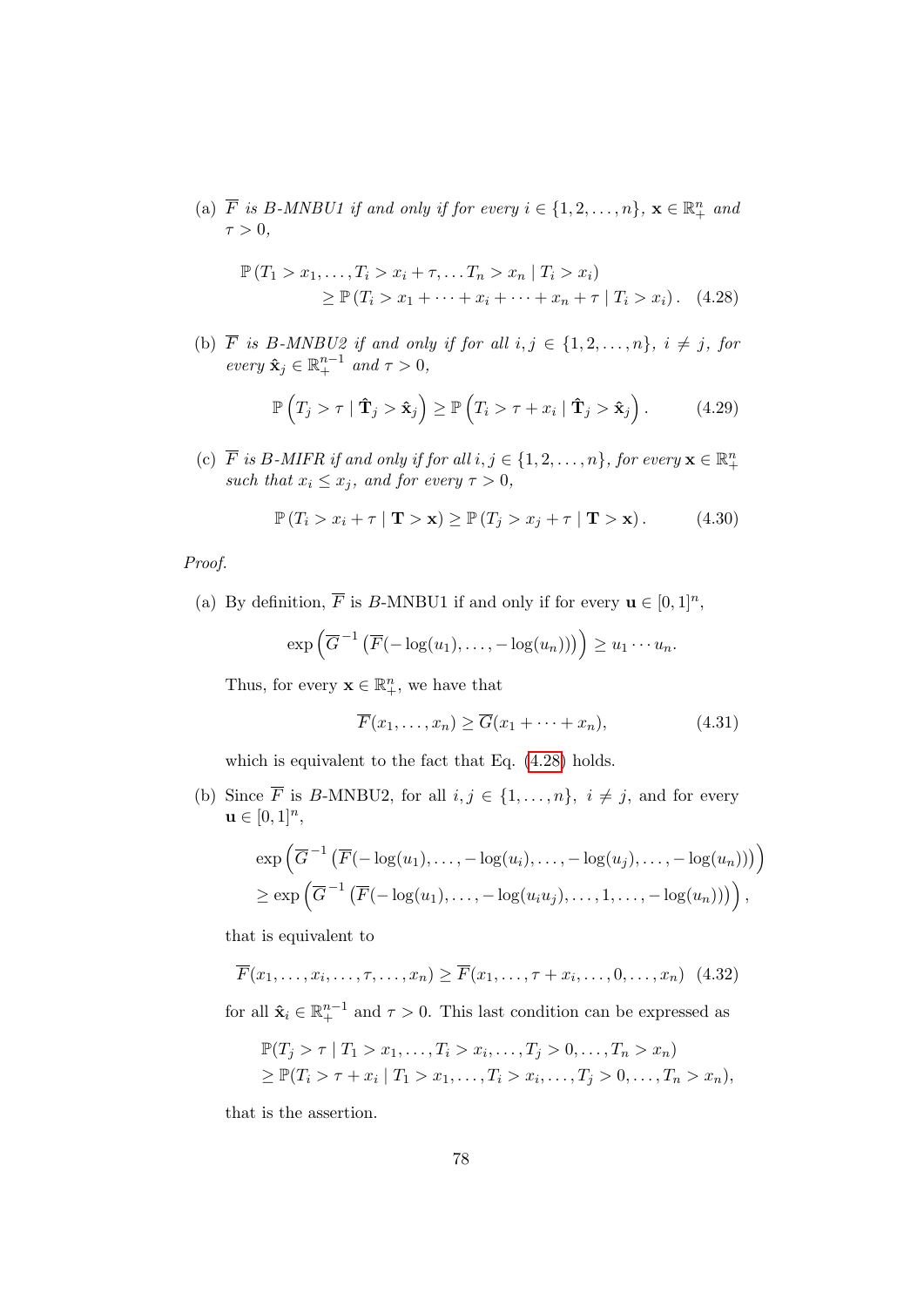(c) We have just to prove that  $\overline{F}$  is B-MIFR if and only if  $\overline{F}$  is Schurconcave. Then, the assertion will follow, since the Schur–concavity of  $\overline{F}$  is equivalent to the fact that Eq. [\(4.30\)](#page-93-1) holds (see [\[85\]](#page-123-1) and [\[86,](#page-123-0) Proposition 4.15]).

Now, the equivalence between  $\overline{F}$  being B-MIFR and  $\overline{F}$  being Schurconcave follows by extending [\[21,](#page-118-1) Lemma 4.2] from the bivariate to the *n*-dimensional case. In detail,  $\overline{F}$  is Schur-concave if and only if for all  $i, j \in \{1, 2, ..., n\}, i < j$ , for every  $\mathbf{x} \in \mathbb{R}_+^n$  such that  $x_i \leq x_j$  and for every  $\tau \in \left[0, \frac{x_j - x_i}{2}\right]$  $\left\lfloor \frac{-x_i}{2} \right\rfloor$ , inequality [\(4.27\)](#page-91-0) holds. In terms of B, this is equivalent to

$$
B(e^{-x_1}, \dots, e^{-x_i - \tau}, \dots, e^{-x_j + \tau}, \dots, e^{-x_n})
$$
  
 
$$
\geq B(e^{-x_1}, \dots, e^{-x_i}, \dots, e^{-x_j}, \dots, e^{-x_n}).
$$
 (4.33)

In other words,

$$
B(u_1, ..., u_i, ..., \frac{u_j}{s}, ..., u_n) \ge B(u_1, ..., u_n),
$$
 (4.34)

for all  $i, j \in \{1, \ldots, n\}, i < j$ , for every  $\mathbf{u} \in ]0,1]^n$  such that  $u_i \geq u_j$ and for every  $s \in \left[\frac{u_j}{u_j}\right]$  $\left[\frac{u_j}{u_i}, 1\right]$ , which is an equivalent way of expressing the fact that  $B \in \mathcal{P}_{SM}$ .

 $\Box$ 

Note that conditions [\(4.29\)](#page-93-2) and [\(4.30\)](#page-93-1) can then be expressed as comparisons between residual lifetimes, conditionally on a same history. Specifically, the condition  $\overline{F}$  B-MNBU2 is equivalent to

<span id="page-94-0"></span>
$$
\left[T_i \mid \hat{\mathbf{T}}_i > \hat{\mathbf{x}}_i\right] \geq_{st} \left[T_j - x_j \mid \hat{\mathbf{T}}_i > \hat{\mathbf{x}}_i\right],\tag{4.35}
$$

for all  $i, j \in \{1, 2, ..., n\}, i \neq j$ , and for every  $\mathbf{x} \in \mathbb{R}_+^n$ , where  $\geq_{st}$  denotes the univariate usual stochastic order (see [\[82\]](#page-123-2)). Instead, the fact that  $\overline{F}$  is B-MIFR can be expressed as

<span id="page-94-1"></span>
$$
[T_i - x_i \mid \mathbf{T} > \mathbf{x}] \geq_{st} [T_j - x_j \mid \mathbf{T} > \mathbf{x}], \tag{4.36}
$$

for all  $i, j \in \{1, 2, ..., n\}$ , for every  $\mathbf{x} \in \mathbb{R}^n_+$  such that  $x_i \leq x_j$ .

Comparisons of laws of different lifetimes, conditionally on the same state of information, have been considered in [\[16,](#page-118-6) [17\]](#page-118-9) as a way for defining possible notions of multivariate ageing that are appropriate in situations where "the (Bayesian) dependence due to learning about some unobservable quantity cannot be neglected" (see [\[16\]](#page-118-6)). This approach leads us to notions of multivariate ageing, that are different from other notions where the laws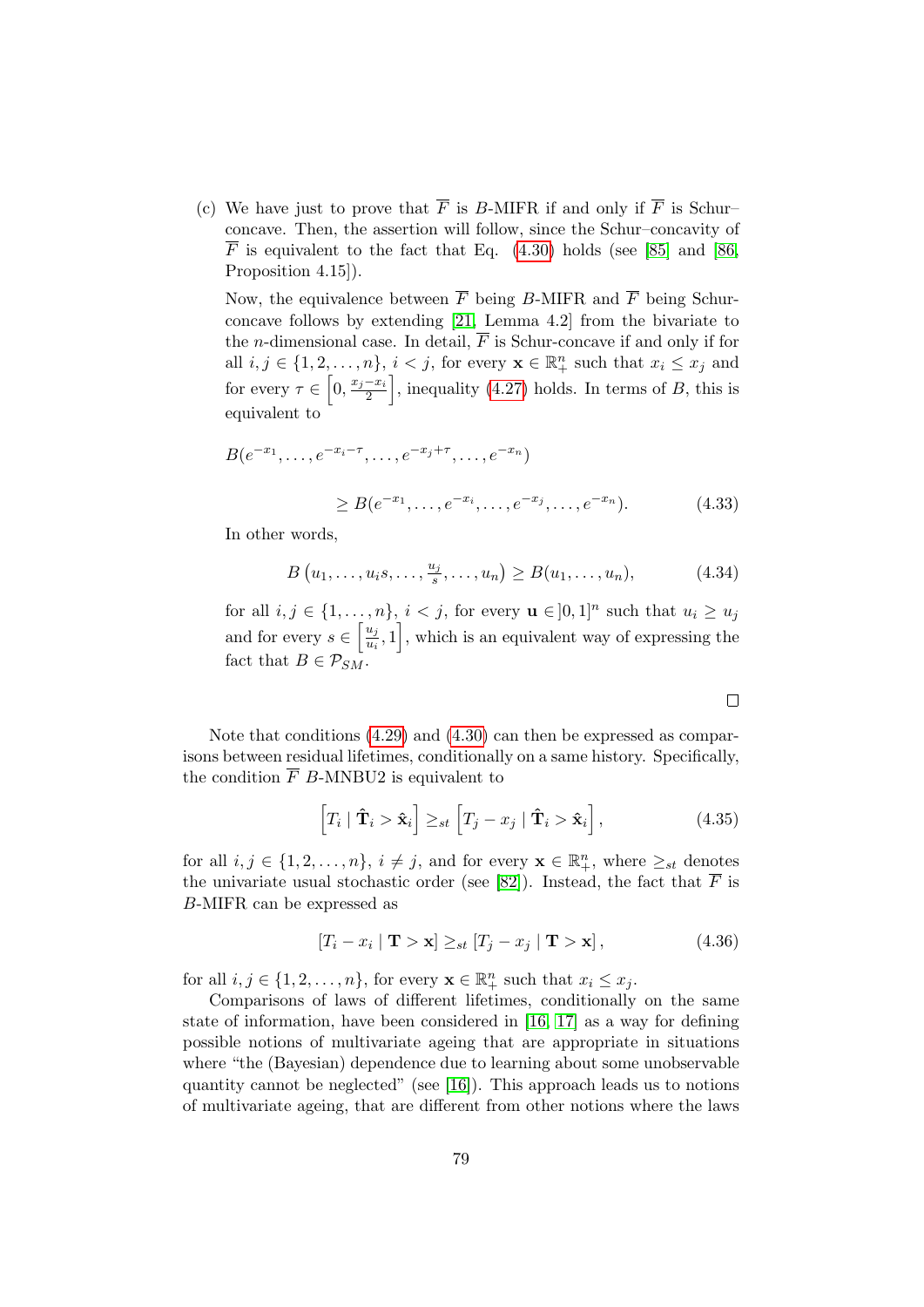of the same vector of surviving components, conditional on two different states of information, are compared (see, e.g., [\[68,](#page-122-6) [82\]](#page-123-2) and the references therein).

Thanks to the probabilistic interpretations given by [\(4.35\)](#page-94-0) and [\(4.36\)](#page-94-1), an interesting link between B-MNBU2 and B-MIFR can be proved. Let us consider the vector of the residual lifetimes of **T** at time  $t > 0$ ,  $X_t =$  $[\mathbf{T}-\mathbf{t} | \mathbf{T} > \mathbf{t}]$ , where  $\mathbf{t} = (t, \ldots, t)$ . Let us denote by  $\overline{F}_t : \mathbb{R}^n_+ \to [0, 1]$ the joint survival function of  $\mathbf{X}_t$  and by  $B_{\overline{F}_t}$  the corresponding multivariate ageing function. By extending some results related to the bivariate case (see  $[19, 20, 21, 49]$  $[19, 20, 21, 49]$  $[19, 20, 21, 49]$  $[19, 20, 21, 49]$ , the following one can be proved.

<span id="page-95-0"></span>**Proposition 4.3.13.** Under Assumption 1, for every  $t \geq 0$   $\overline{F}_t$  is B-MNBU2 if and only if  $\overline{F}$  is B-MIFR.

*Proof.*  $F_t$  is B-MNBU2 for every  $t \geq 0$  if and only if

 $\overline{F}(x_1+t,\ldots,x_i+t,\ldots,x_i+t,\ldots,x_n+t) > \overline{F}(x_1+t,\ldots,t,\ldots,x_i+x_i+t,\ldots,x_n+t)$ 

for every  $t \geq 0$ ,  $\mathbf{x} \in \mathbb{R}_+^n$  and  $i, j \in \{1, 2, ..., n\}$ , that is equivalent to the fact that  $\overline{F}$  is Schur-concave.  $\Box$ 

Note that, if  $\overline{F}$  is B-MNBU2, then  $\overline{F}_t$  may not be B-MNBU2 for some  $t > 0$  (see [\[48\]](#page-120-6) for an example in the bivariate case). However, for the notion of B-MIFR, we can prove the following result.

Corollary 4.3.14. Under Assumption 1, if  $\overline{F}$  is B-MIFR, then  $\overline{F}_t$  is B-MIFR for every  $t \geq 0$ .

*Proof.* From Proposition [4.3.13,](#page-95-0) if  $\overline{F}$  is B-MIFR, then  $\overline{F}_{t+s}$  is B-MNBU2 for every  $t, s \geq 0$ . As a consequence,  $\overline{F}_t$  is B-MIFR for every  $t \geq 0$ .  $\Box$ 

Concerning the inequality [\(4.28\)](#page-93-0), it is not clear whether it can also be expressed as comparisons of lifetimes conditionally on the same history, in a similar way to the inequalities in  $(4.35)$  and  $(4.36)$ . However, it is possible to give it an intuitive interpretation in reliabilistic terms, similarly as done in [\[21,](#page-118-1) Example 4.2] for the case  $n = 2$ .

Remark 4.3.15. Notice that inequality [\(4.29\)](#page-93-2) implies inequality [\(4.28\)](#page-93-0); this can be seen from subsection  $\angle 4.3.1$  $\angle 4.3.1$  by using the multivariate ageing function B and the given definitions of  $B\text{-}MNBU1$  and  $B\text{-}MNBU2$ . Actually, as shown in Example [\(4.3.4\)](#page-88-1), inequalities [\(4.29\)](#page-93-2) and [\(4.28\)](#page-93-0) coincide for TTE models, but not in general. Consider, for instance, a multivariate survival function  $\overline{F}$  whose margins are exponential and whose copula is that one of Example [4.3.5.](#page-89-2)

The notions of multivariate ageing introduced in Definition [4.3.10](#page-92-0) are preserved under mixtures, as specified by the following Proposition.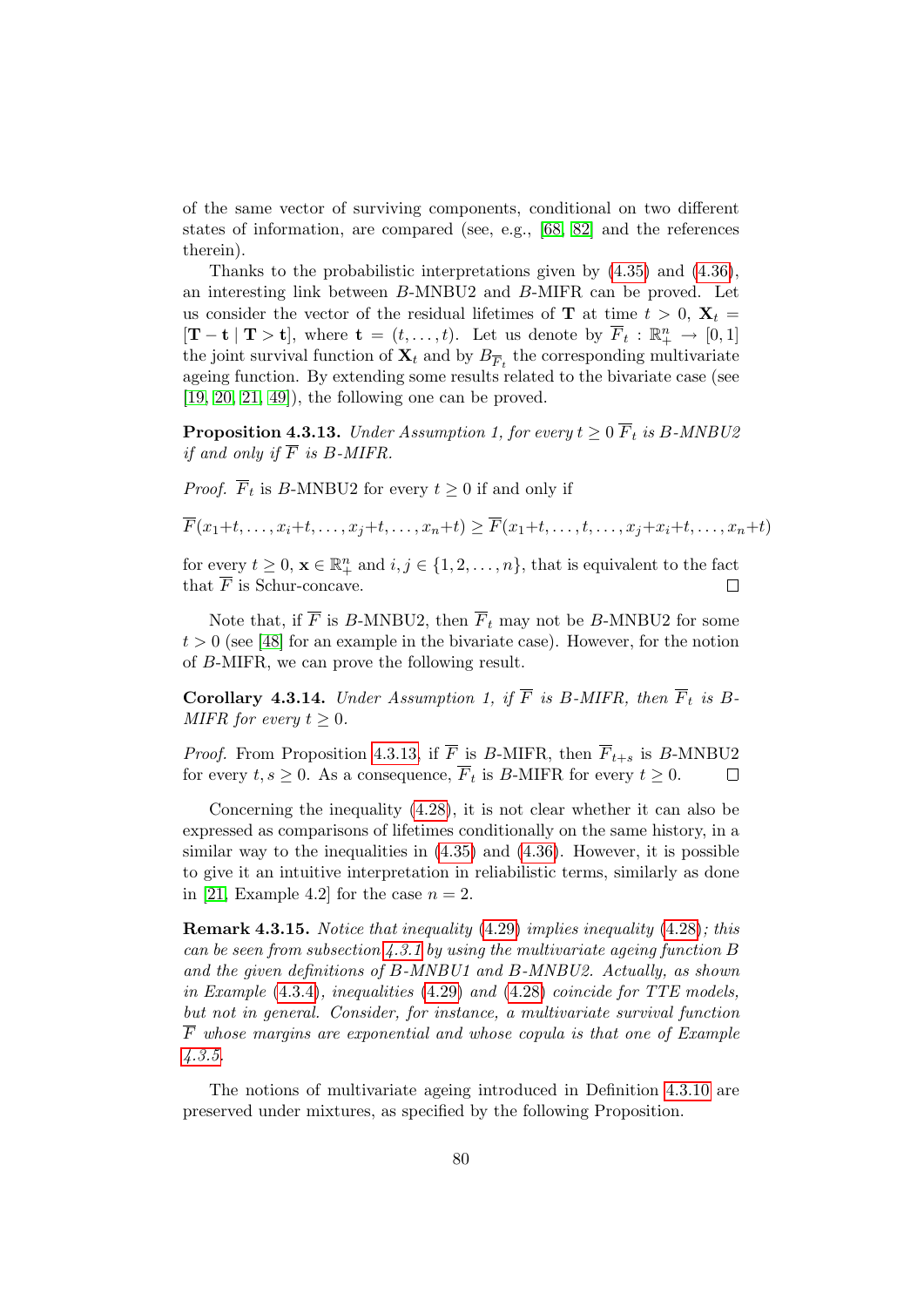**Proposition 4.3.16.** Let  $(\overline{F}_{\theta})_{\theta \in \Theta}$  be a family of survival functions satisfying Assumption 1. Let  $\lambda$  be a distribution on  $\Theta$ . Let  $\overline{F}$  be the mixture of  $(\overline{F}_{\theta})_{\theta \in \Theta}$  with respect to  $\lambda$ , given, for every  $\mathbf{x} \in \mathbb{R}^n_+$ , by

$$
\overline{F}(\mathbf{x}) = \int_{\Theta} \overline{F}_{\theta}(\mathbf{x}) \mathrm{d}\lambda(\theta).
$$

The following statements hold:

- (a) if  $\overline{F}_{\theta}$  is B-MNBU1 for every  $\theta \in \Theta$ , then  $\overline{F}$  is B-MNBU1;
- (b) if  $\overline{F}_{\theta}$  is B-MNBU2 for every  $\theta \in \Theta$ , then  $\overline{F}$  is B-MNBU2;
- (c) if  $\overline{F}_{\theta}$  is B-MIFR for every  $\theta \in \Theta$ , then  $\overline{F}$  is B-MIFR.

*Proof.* Part (a) follows by considering that every  $\overline{F}_{\theta}$  satisfies [\(4.31\)](#page-93-3) and hence the mixture  $\overline{F}$  satisfies [\(4.31\)](#page-93-3), which is an equivalent formulation of the B-MNBU1 property for  $\overline{F}$ . Analogously, part (b) easily follows from the fact that every  $\overline{F}_{\theta}$  satisfies [\(4.32\)](#page-93-4).

Finally, if every  $\overline{F}_{\theta}$  is B-MIFR, then it is Schur-concave. As a consequence, the mixture  $\overline{F}$  is also Schur-concave and therefore B-MIFR (see  $[70]$ ).  $\Box$ 

Consequently, the following interesting result can be easily derived.

**Proposition 4.3.17.** Under Assumption 1, suppose that  $\overline{F}$  is the survival function of conditionally *i.i.d.* lifetimes given a common factor  $\Theta$  with prior distribution  $\lambda$ . Moreover, suppose that  $\overline{G}(\cdot | \theta)$  is NBU (respectively, IFR). Then  $\overline{F}$  is B-MNBU2 (respectively, B-MIFR).

Thus, the given definition of multivariate ageing has an interesting property: mixtures of i.i.d. lifetimes that are NBU (respectively, IFR) conditionally on the same factor  $\Theta$ , are also multivariate NBU (respectively, IFR).

Finally, we would like to discuss a possible application of our results in the construction of multivariate stochastic models. To this end, we give the following proposition that extends some results in [\[21\]](#page-118-1) to the multivariate case.

<span id="page-96-0"></span>Proposition 4.3.18. Under Assumption 1, the following statements hold:

- (a) if  $\hat{C} \in \mathcal{P}_{PLOD}$  and  $\overline{G}$  is NBU, then  $\overline{F}$  is B-MNBU1;
- (b) if  $\hat{C} \in \mathcal{P}_{PPLOD}$  and  $\overline{G}$  is NBU, then  $\overline{F}$  is B-MNBU2;
- (c) if  $\hat{C} \in \mathcal{P}_{SM}$  and  $\overline{G}$  is IFR, then  $\overline{F}$  is B-MIFR.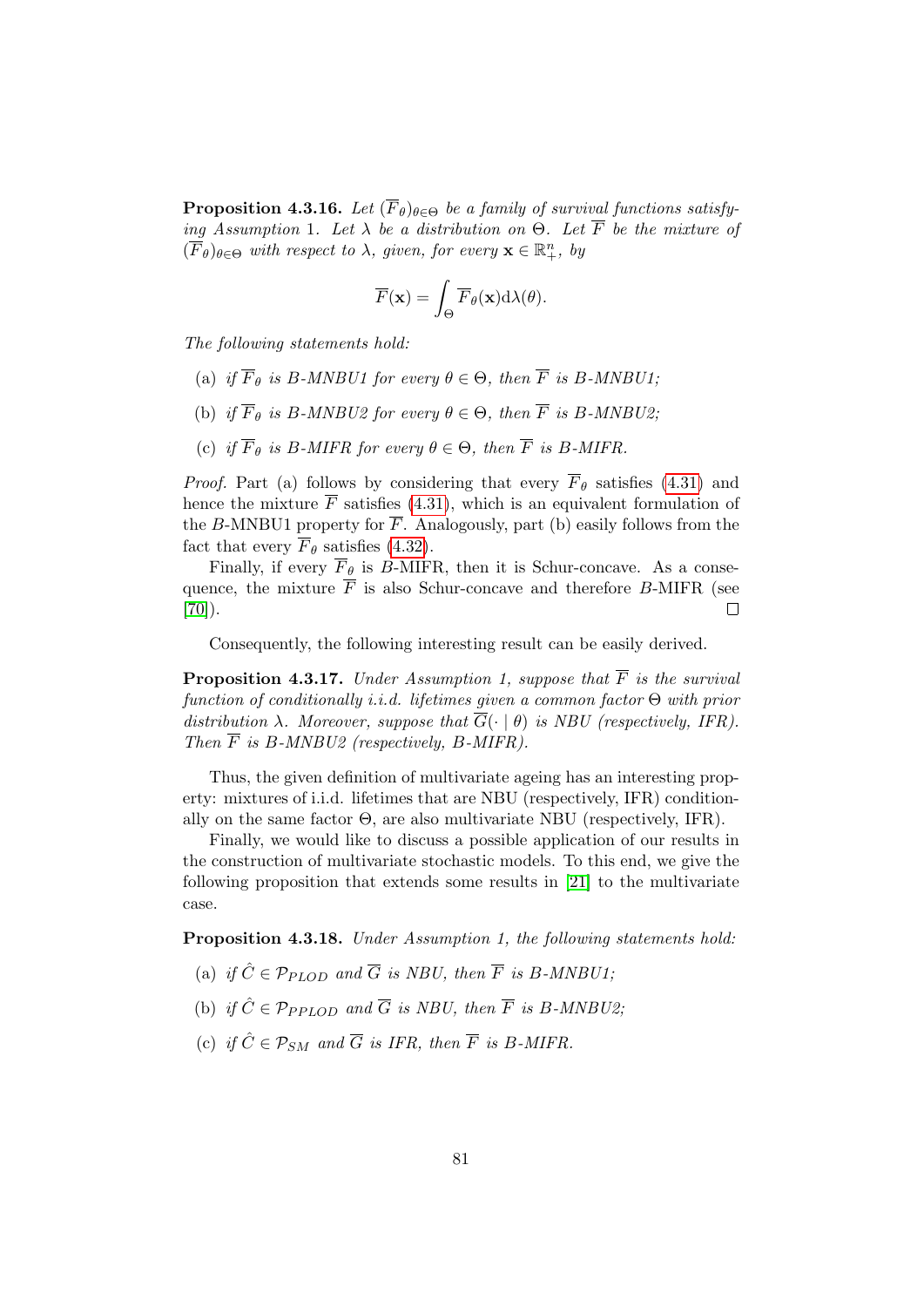Proof.

(a) Let  $\hat{C} \in \mathcal{P}_{PLOD}$ . Then,, for every  $\mathbf{u} \in [0,1]^n$ ,

$$
\exp\left(-\overline{G}^{-1}\left(\hat{C}(\overline{G}(-\log(u_1)),\ldots,\overline{G}(-\log(u_n)))\right)\right)\geq B_{\Pi}(u_1,\ldots,u_n).
$$

By considering Proposition [4.3.7\(](#page-90-0)a) and the analog of Eq. [\(4.11\)](#page-80-0) in the n-variate case,

$$
B(\mathbf{u}) = \exp\left(-\overline{G}^{-1}\left(\hat{C}\left(\overline{G}(-\log(u_1)),\ldots,\overline{G}(-\log(u_n))\right)\right)\right),\,
$$

it follows that  $B \in \mathcal{P}_{PLOD}$ .

(b) Let  $\hat{C} \in \mathcal{P}_{PPLOD}$ . Then, for every  $\mathbf{u} \in [0,1]^n$ ,

$$
\overline{G}\left(-\log\left(B\left(e^{-\overline{G}^{-1}(u_1)},\ldots,e^{-\overline{G}^{-1}(u_i)},\ldots,e^{-\overline{G}^{-1}(u_j)},\ldots,e^{-\overline{G}^{-1}(u_n)}\right)\right)\right) \n\geq \overline{G}\left(-\log\left(B\left(e^{-\overline{G}^{-1}(u_1)},\ldots,e^{-\overline{G}^{-1}(u_iu_j)},\ldots,1,\ldots,e^{-\overline{G}^{-1}(u_n)}\right)\right)\right) \n\geq \overline{G}\left(-\log\left(B\left(e^{-\overline{G}^{-1}(u_1)},\ldots,e^{-(\overline{G}^{-1}(u_i)+\overline{G}^{-1}(u_j)}\right),\ldots,1,\ldots,e^{-\overline{G}^{-1}(u_n)}\right)\right)\right),
$$

where the last inequality follows from the fact that  $\overline{G}$  is NBU. Setting  $x_i = e^{-\overline{G}^{-1}(u_i)}$ , it follows that  $B \in \mathcal{P}_{PPLOD}$ , which is the desired assertion.

(c) Since  $\hat{C} \in \mathcal{P}_{SM}$ , for every  $\mathbf{u} \in [0,1]^n$  such that  $u_i \geq u_j$  and for every  $s \in (0, 1),$ 

 $\hat{C}(u_1, \ldots, u_i s, \ldots, u_j, \ldots, u_n) \geq \hat{C}(u_1, \ldots, u_i, \ldots, u_j s, \ldots, u_n).$ 

In particular, for every  $0 < s_j \leq s_i < 1$ ,

$$
\hat{C}(u_1,\ldots,u_i s_i,\ldots,u_j,\ldots,u_n) \ge \hat{C}(u_1,\ldots,u_i,\ldots,u_j s_j,\ldots,u_n). \tag{4.37}
$$

Now, for every  $k \in \{1, 2, \ldots, n\}$ , set

<span id="page-97-0"></span>
$$
\alpha_k = \overline{G}^{-1}(u_k), \quad s_i = \frac{\overline{G}(\alpha_i + \sigma)}{\overline{G}(\alpha_i)}, \quad s_j = \frac{\overline{G}(\alpha_j + \sigma)}{\overline{G}(\alpha_j)},
$$

where  $\sigma = \overline{G}^{-1}(u_i s_i) - \overline{G}^{-1}(u_i) = \overline{G}^{-1}(u_j s_j) - \overline{G}^{-1}(u_j)$ . Since  $\overline{G}$  is IFR,  $s_i \geq s_j$ . Moreover, from [\(4.37\)](#page-97-0) we obtain

$$
\hat{C} (\overline{G}(\alpha_1), \ldots, \overline{G}(\alpha_i + \sigma), \ldots, \overline{G}(\alpha_j), \ldots, \overline{G}(\alpha_n))
$$
  
\n
$$
\geq \hat{C} (\overline{G}(\alpha_1), \ldots, \overline{G}(\alpha_i), \ldots, \overline{G}(\alpha_j + \sigma), \ldots, \overline{G}(\alpha_n)).
$$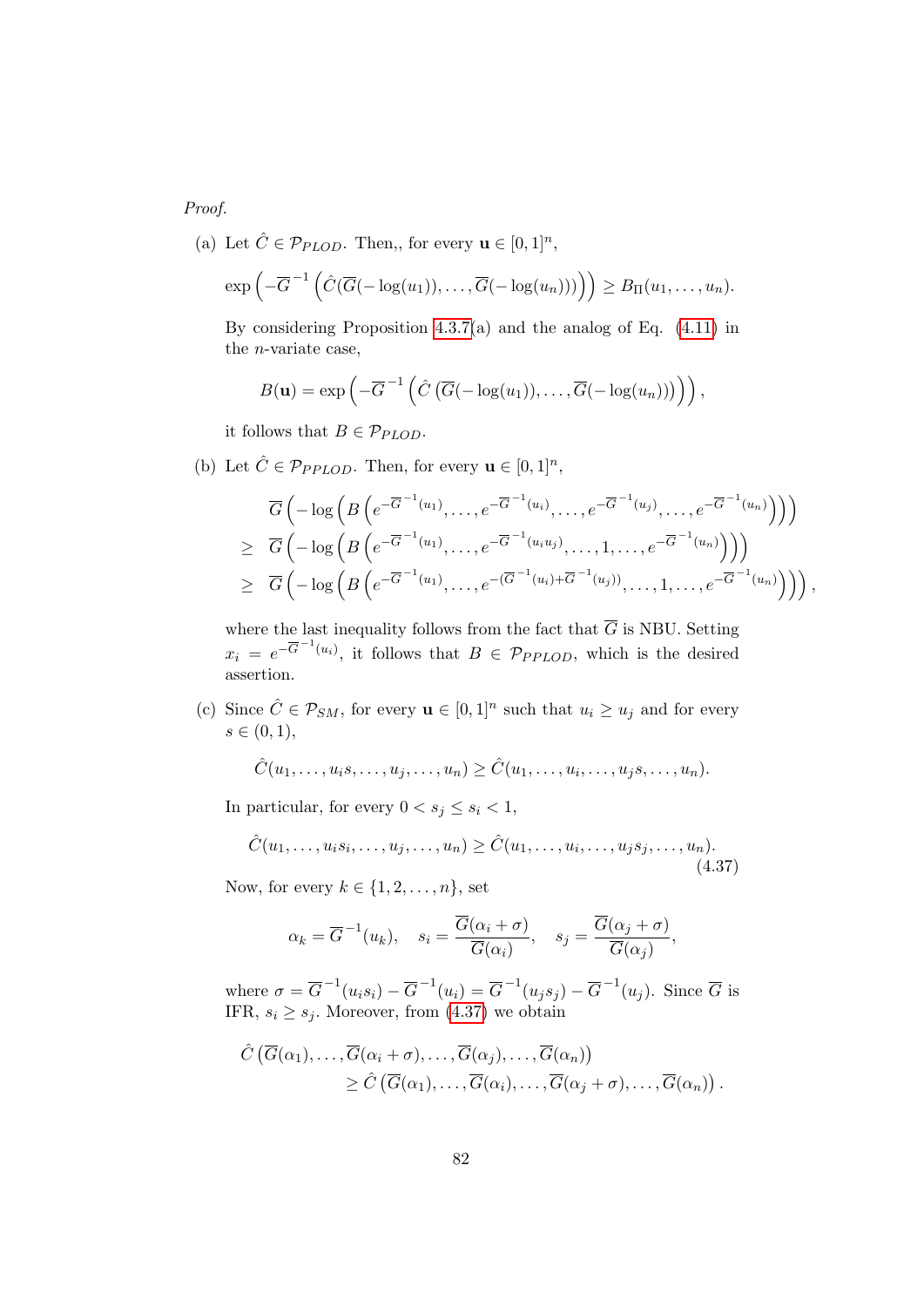By applying to both the sides of this inequality the transformation  $\exp \circ (-\overline{G}^{-1}),$  we have

$$
B(x_1,\ldots,x_is',\ldots,x_j,\ldots,x_n)\geq B(x_1,\ldots,x_i,\ldots,x_js',\ldots,x_n),
$$

for every  $\mathbf{x} \in [0,1]^n$  such that  $x_i \geq x_j$  and for every  $s' \in (0,1)$ , that is  $B$  is SM.

 $\Box$ 

**Remark 4.3.19.** As already noted, both the conditions  $\hat{C} \in \mathcal{P}_{PPLOD}$  and  $\hat{C} \in \mathcal{P}_{SM}$  imply that  $\hat{C} \in \mathcal{P}_{PLOD}$ , which is considered as a notion of multivariate positive dependence. Thus, roughly speaking, Proposition [4.3.18](#page-96-0) suggests that positive univariate ageing and (some kind of) positive dependence play in favour of positive multivariate ageing. However, note that positive multivariate ageing can coexist with several forms of dependence and univariate ageing: this fact was already stressed, for example, in [\[21\]](#page-118-1).

#### <span id="page-98-0"></span>4.3.3 Discussion and concluding remarks

In this section, we have presented an extension to the  $n$ -dimensional case  $(n \geq 2)$  of bivariate ageing notions discussed in [\[18,](#page-118-4) [21\]](#page-118-1).

An interesting point concerns the extension of the NBU property, that, for the multivariate case  $n \geq 3$ , can lead us to two different formulations. In fact, this happens when the components of  $\overline{F}$  are coupled by a copula  $\hat{C}$ outside the Archimedean class (see Example [4.3.4\)](#page-88-1).

Here, it should be considered that, following the scheme  $(i)$ – $(iii)$  presented at the beginning of the section, it is possible that several properties of  $B_{\Pi}$  describe the same bivariate ageing of a joint survival function  $F_{\Pi,\overline{G}}$  of independent components. In [\[21\]](#page-118-1), for instance, different notions of bivariate IFR have been discussed. When such situations occur, it is quite natural to consider all these different multivariate notions of a given univariate ageing property **P** and select among them those properties of  $B_{\Pi}$  with most interesting probabilistic meaning.

Also for these reasons, we wanted to stress that the introduced multivariate ageing notions exhibit some interesting (Bayesian) probabilistic properties: they are closed under mixtures and can be characterized in terms of comparisons of conditional survival functions given a same observed history.

Finally, it is of interest also for some statistical purposes that Proposition [4.3.18](#page-96-0) can be used when we want to construct, for components judged to be similar, a multivariate survival model, satisfying some kind of ageing conditions. In fact, by using the celebrated Sklar's Theorem [\[84\]](#page-123-3), such a model can be constructed just by conveniently choosing some univariate survival function  $\overline{G}$  (e.g., satisfying NBU or IFR property) and a suitable copula  $\tilde{C}$  (belonging to some class  $\mathcal{P}$ ); hence, we join them for creating

83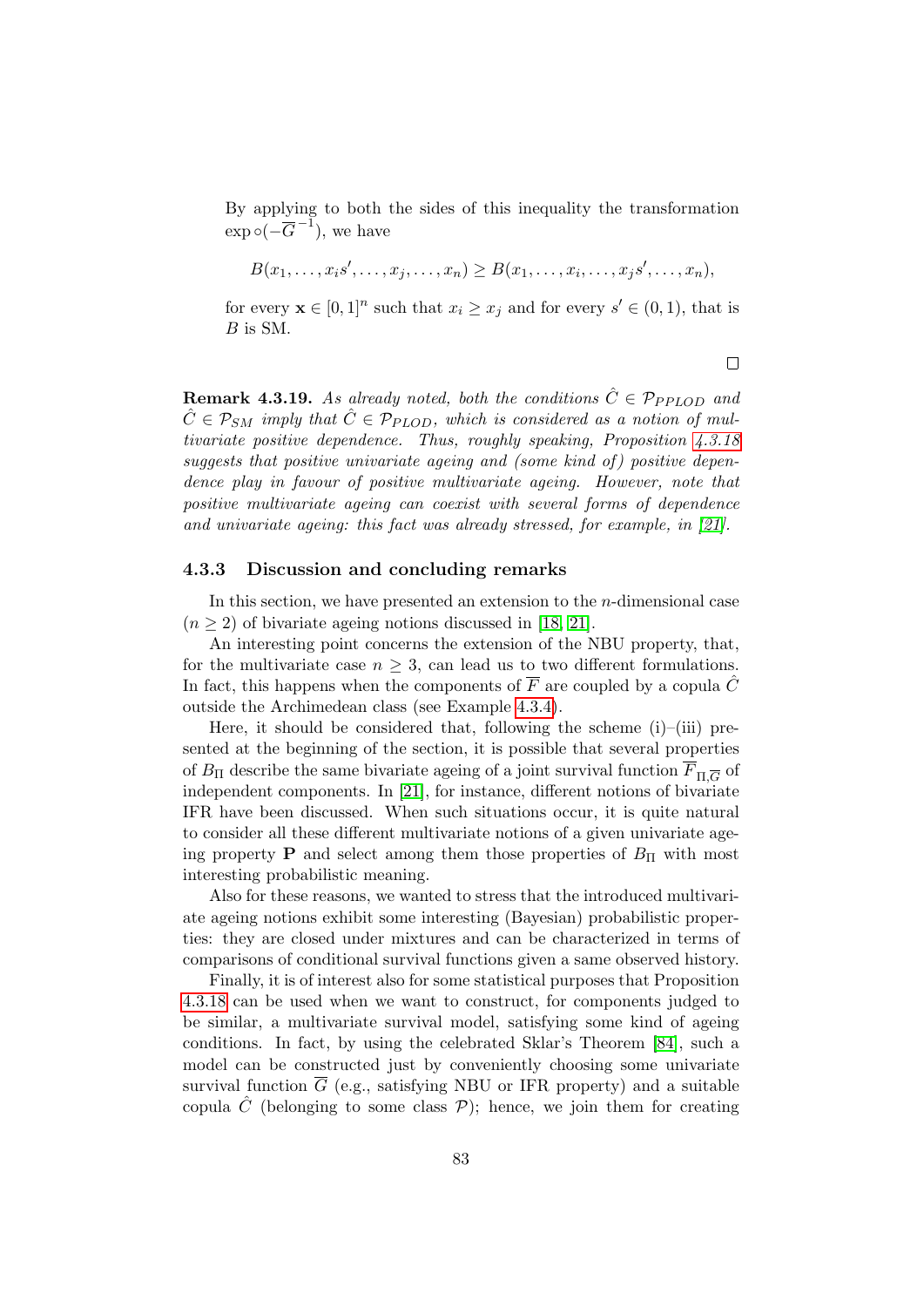the multivariate survival function  $\overline{F} = \hat{C}(\overline{G}, \ldots, \overline{G})$ . This procedure hence provides sufficient conditions for multivariate ageing in terms of univariate ageing and stochastic dependence.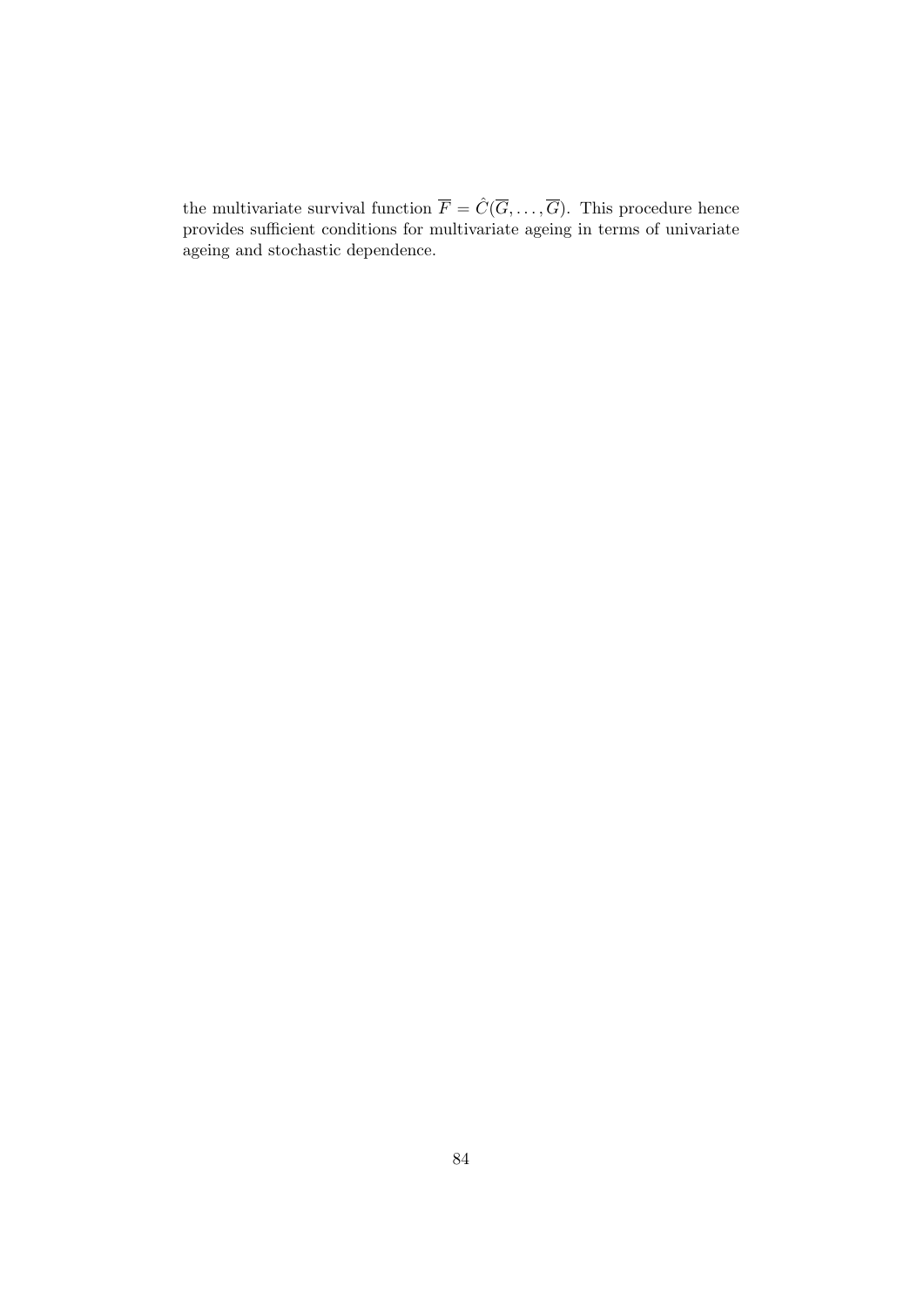# Chapter 5

# Hyper-properties and semigroups

In previous chapters, evolution of dependence and evolution of ageing for vectors of non-negative random variables have been separately considered and some analogies between the two evolutions emerges. In this concluding section, we present a unified approach, based on semigroup arguments, explaining the origin of such analogies and relations among properties of stochastic dependence and ageing.

In order to describe the limit behaviour of the family of lower threshold copulas  ${C_z}_{z\in(0,1]}$  from a qualitative point of view, we have introduced, in [\[35\]](#page-119-5) (see also Chapter [2\)](#page-32-0), the hyper-properties. A hyper-property of a copula C corresponds, by definition, to a dependence property of the whole family of threshold copulas associated with  $C$ . Hyper-properties can be defined as well for other families of copulas, e.g. for the family of survival copulas  $\{\hat{C}_t\}_{t\geq 0}$  (see [\[49\]](#page-120-3)). In this case, we will call them *hyper-dependence* properties.

In this chapter, we analyze the notion of hyper-property and investigate the algebraic structure of hyper-properties. We find that such a notion is very general, not only concerning dependence properties. In fact, it can be expressed in terms of actions of semigroups and of their orbits. Such a general background allows us to extend the notion of hyper-property from dependence to other kinds of properties. For example, this formulation fits well to the study of ageing properties. To this purpose, we extend the notion of hyper-property from copulas to semi-copulas.

In fact, a suitable semi-copula  $B$  is used for describing multivariate ageing properties (see [\[19,](#page-118-2) [21,](#page-118-1) [36\]](#page-119-3)). In parallel with dependence, it is also of interest studying evolution of ageing, introducing a family of semi-copulas  ${B_t}_{t>0}$  (see [\[49\]](#page-120-3)).

This common background also allows us to explain some analogies between the structure of the implications among dependence properties and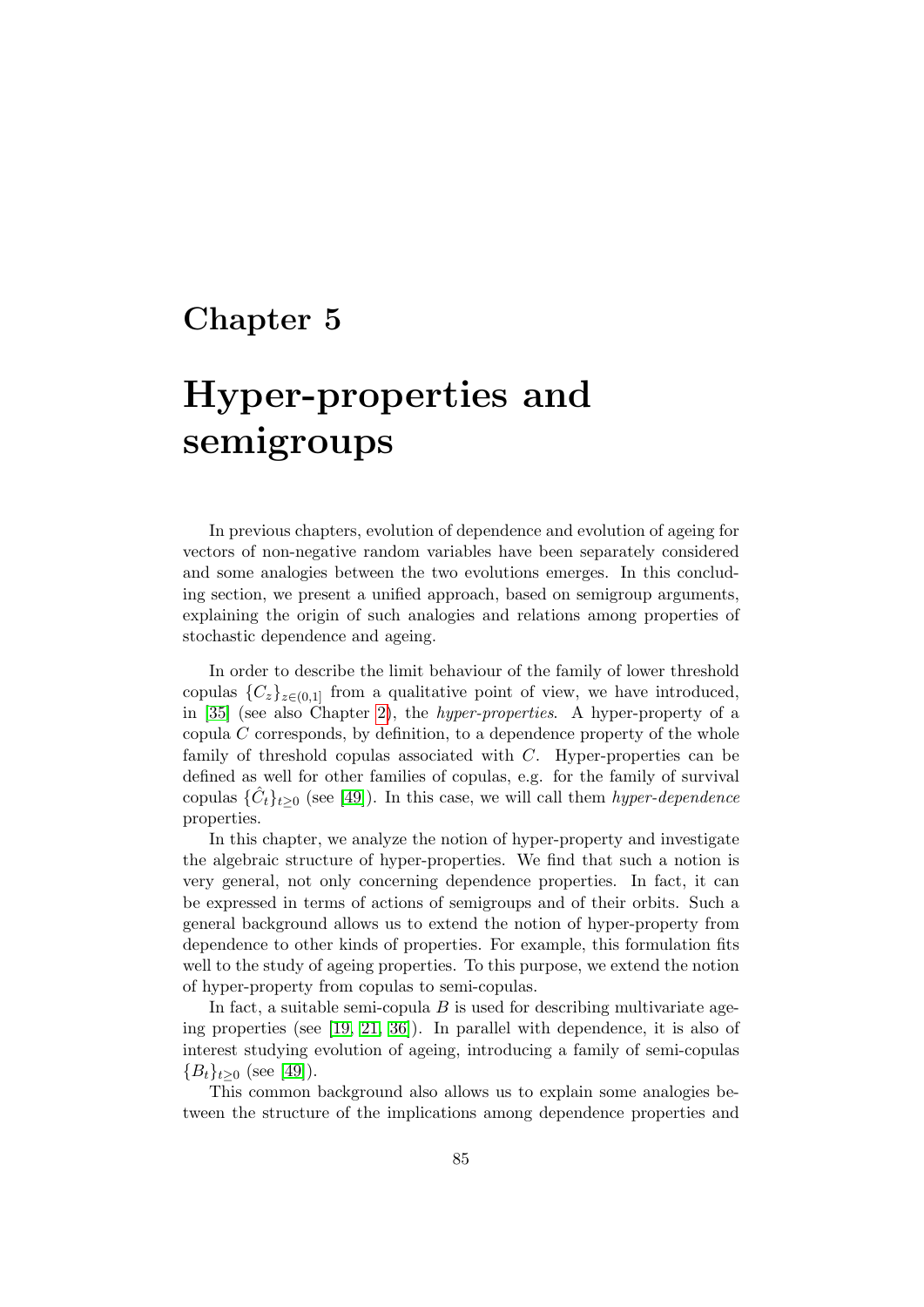the structure of implications among ageing properties. Some of them have been already considered and pointed out in [\[49\]](#page-120-3).

The chapter is organized as follows. Section [5.1](#page-101-0) is devoted to general results on semigroup actions and their orbits. In this general algebraic setting, a hyper-property is represented by a class of copulas, that is closed under the action of a given semigroup of transformations. In Section [5.2,](#page-107-0) we define a transformations of a copula  $\hat{C}$ ,  $\Phi_{dep}$  :  $\mathcal{C} \times \mathbb{R}_+ \to \mathcal{C}$  such that the elements of the family of survival copulas  $\{\hat{C}_t\}_{t\geq 0}$  are obtained as  $\hat{C}_t = \Phi_{dep}(\hat{C}, t)$ . We proved in [\[49\]](#page-120-3) (see also Chapter [2\)](#page-32-0) that  $\Phi_{dep}$  is an action of the semigroup  $(\mathbb{R}_+, +, 0)$  on C. Analogously to the transformation  $\Phi_{dep}$ , a transformation  $\Phi_{ag}$  is defined, such that  $B_t = \Phi_{ag}(B, t)$ . It has been proved in [\[49\]](#page-120-3) (see also Chapter [4\)](#page-74-0) that also  $\Phi_{ag}: \mathcal{S} \times \mathbb{R}_+ \to \mathcal{S}$  is an action of the semigroup  $(\mathbb{R}_+, +, 0)$ , in this case on S. We devote Section [5.2](#page-107-0) to the extension of the notion of hyper-property to ageing and to apply results of Section [5.1.](#page-101-0)

In view of the common algebraic background of dependence and ageing properties, we give there an explanation of their behaviour and of the similarities between the two kinds of properties, that already emerged in [\[35,](#page-119-5) [49\]](#page-120-3) (see also the previous chapters). We also enrich their treatment by providing some examples.

#### <span id="page-101-0"></span>5.1 Hyper-properties and semigroups

We want to provide a general approach to the study of the evolution of some properties within a family of copulas. In this section, we study, in an abstract frame, properties of copulas, that are called hyper-properties. They are properties of a copula  $C \in \mathcal{C}$ , but they correspond to properties of the whole family associated with C by a certain transformation  $\Phi(\cdot, t)$ . Since we will not restrict ourselves to consider dependence properties, we extend the treatment to semi-copulas and families of semi-copulas.

In order to define and to explain what a hyper-property is, it will be convenient to recall some basic notation about semigroups, actions and orbits (see e.g. [\[56\]](#page-121-4)).

In the following U will denote an arbitrary set and  $\oplus$  a binary operation on U.  $(\mathcal{U}, \oplus)$  is a semigroup if U is closed with respect to  $\oplus$  and  $\oplus$  is associative. If, furthermore,  $\mathcal U$  contains a neutral element  $1_{\oplus}$  for the operation  $\oplus$ ,  $(\mathcal{U}, \oplus, 1_{\oplus})$  is said to be a *monoid* or a *unitary semigroup*. Since we will consider here unitary semigroups, from now on we will refer to them simply as semigroups.

Let  $\mathcal T$  be an arbitrary set.

**Definition 5.1.1.** An action of  $U$  on  $T$  is a transformation

 $\Phi: \mathcal{T} \times \mathcal{U} \rightarrow \mathcal{T}$ 

such that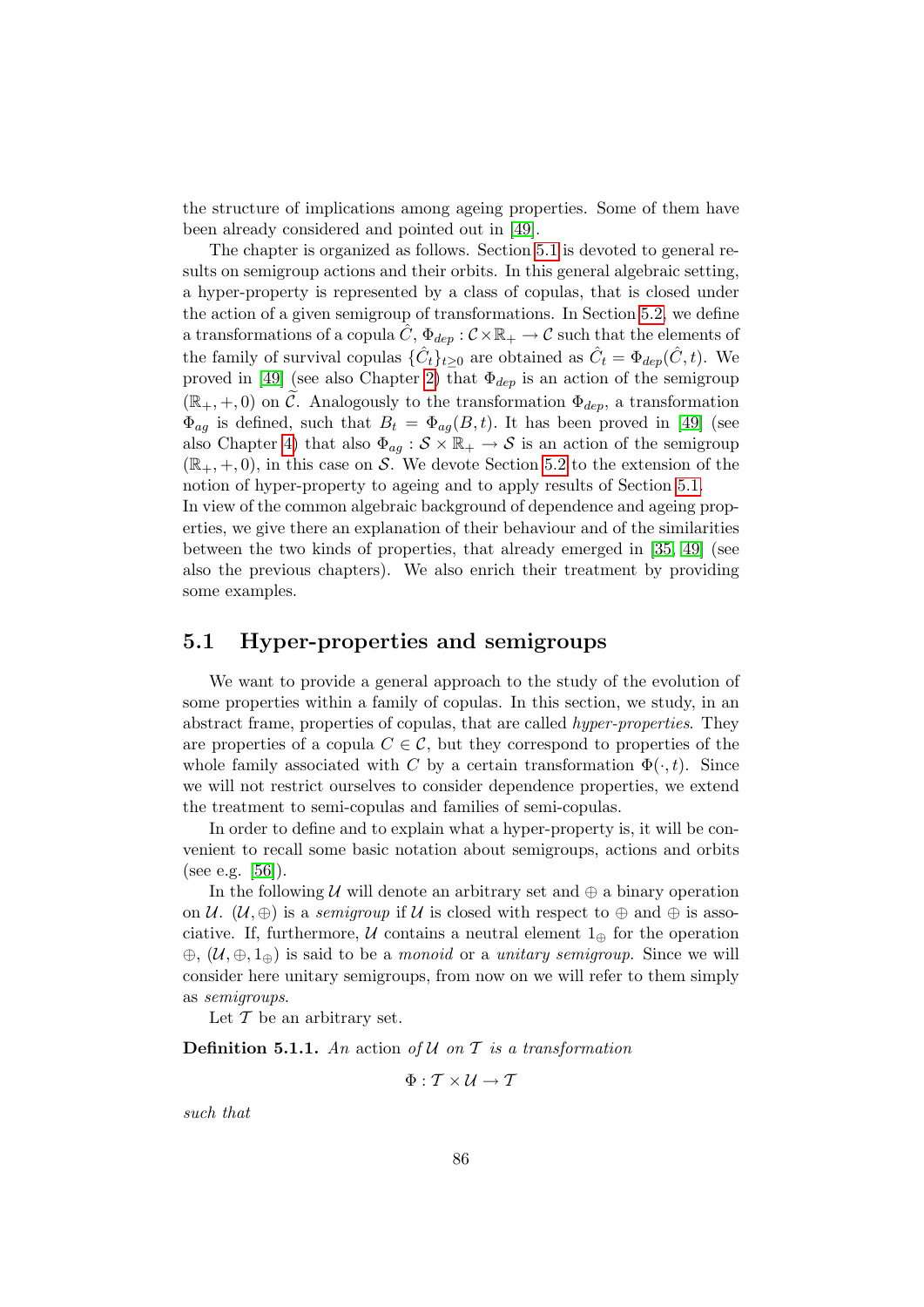(i) for any  $\zeta \in \mathcal{T}$ ,  $\Phi(\zeta, 1_{\oplus}) = \zeta$ ;

(ii) for any t,  $s \in \mathcal{U}$ ,  $\Phi(\Phi(\zeta,t),s) = \Phi(\zeta,t \oplus s)$ .

The set

$$
\mathcal{O}_{\Phi}(\zeta) = \Phi(\zeta, \mathcal{U}) = \{ \zeta' \in \mathcal{T} : \exists s \in \mathcal{U} : \Phi(\zeta, s) = \zeta' \}
$$

is the orbit of  $\zeta$  under the action  $\Phi$ .

In most of what follows, we will consider the semigroup  $(\mathcal{U}, \oplus, 1_{\oplus})$  coinciding with  $(\mathbb{R}_+, +, 0)$  and T coinciding with S or with C.

Let us proceed now in explaining what hyper-dependence is.

Let  $P$  and  $P'$  two different classes of semi-copulas.

For example, a class  $P$  may consist of all the semi-copulas satisfying a certain dependence property **P** (as in Definition [1.3.11\)](#page-24-0): namely,  $\mathcal{P}_{PQD}$ ,  $\mathcal{P}_{LTD}$ ,  $\mathcal{P}_{TP_2}$ ,  $\mathcal{P}_{SI}$  are the classes of semi-copulas that are, respectively, PQD, LTD, TP<sub>2</sub>, SI.

Starting from the above notions of dependence, in [\[35\]](#page-119-5) new properties of copulas have been introduced, called hyper-dependence properties. Their peculiarity is to be defined as properties of a copula, in relation to properties of the whole associated family; i.e. we say that  $\hat{C}$  is hyper<sub>dep</sub>-**P** if  $\hat{C}_t$  is **P** for every  $t \geq 0$ . We redefine hyper-properties here, in accordance with the above algebraic setting.

Let  $\Phi_{den}$  be the transformation such that

$$
\hat{C}_t = \Phi_{dep}(\hat{C}, t),\tag{5.1}
$$

defined by Eq.  $(2.14)$ .

<span id="page-102-0"></span>**Definition 5.1.2.**  $C \in \mathcal{C}$  is hyper<sub>dep</sub>-**P** if  $\mathcal{O}_{\Phi_{dep}}(C) \subseteq \mathcal{P}$ . Hyper<sub>dep</sub>- $\mathcal{P}$  is the class of all hyper<sub>dep</sub>- $\mathbf P$  copulas.

More in general, let **P** be a property of semi-copulas,  $S \in \mathcal{S}$  and  $\mathcal{O}_{\Phi}(S)$ the orbit of S under the action  $\Phi$ .

<span id="page-102-1"></span>**Definition 5.1.3.** We say that S is hyper<sub> $\Phi$ </sub>-P if  $\mathcal{O}_{\Phi}(S) \subseteq \mathcal{P}$ . We denote by hyper $\Phi$ -P the class of all the hyper $\Phi$ -P semi-copulas.

Remark 5.1.4. The class hyper<sub> $\Phi$ - $\mathcal P$  is contained in  $\mathcal P$ .</sub>

The analysis of hyper-dependence suggests us to extend to classes of copulas associated with properties of dependence or hyper-dependence the study of relationships of the kind in (??). In such a case, a more heterogeneous landscape emerges. In particular, we can list the following (non-exhaustive) situations:

i)  $P = hyper_{\Phi} - P$ ;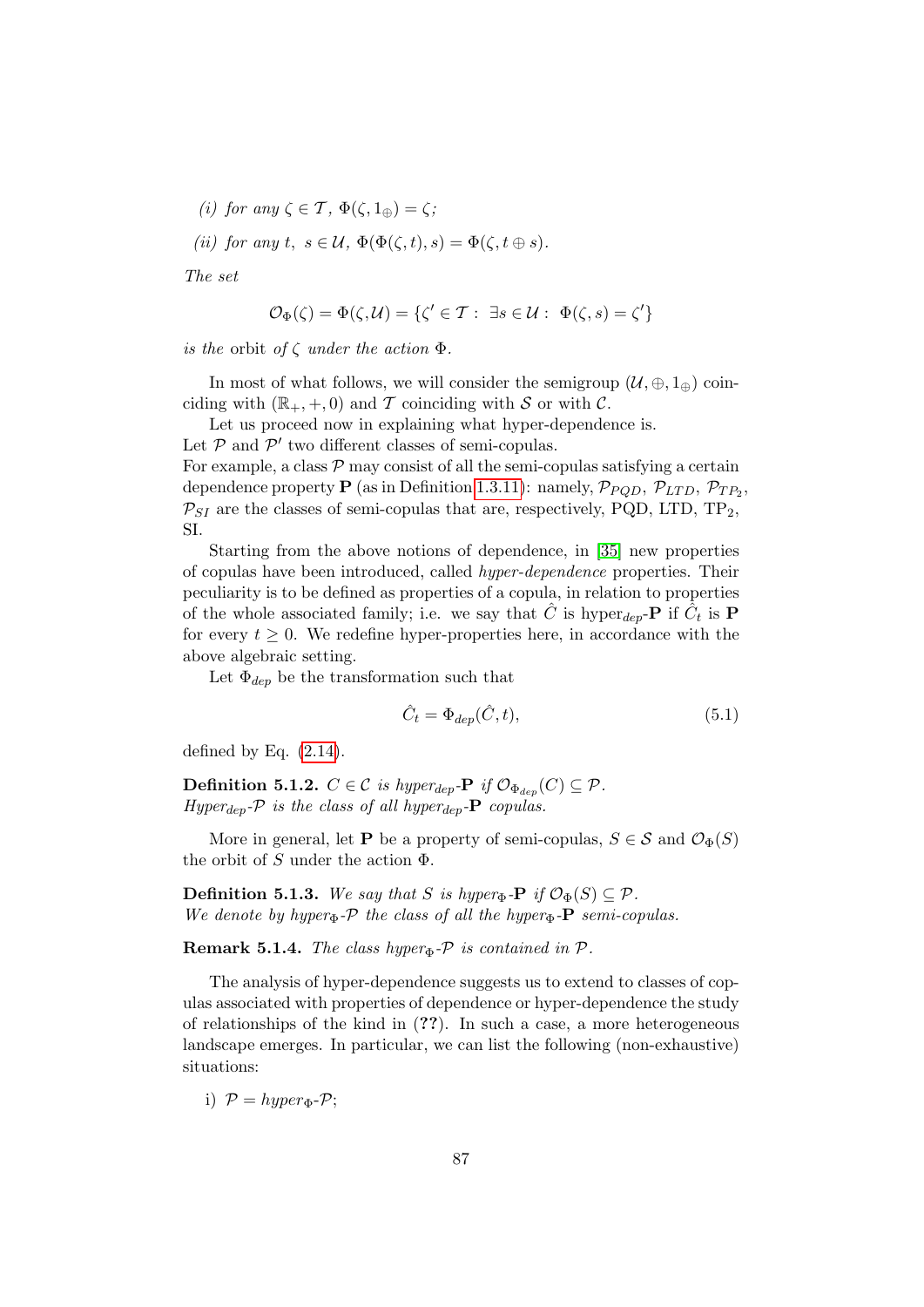- ii)  $P \subset P'$ , hyper<sub> $\Phi$ </sub>- $P = hyper_{\Phi}$ - $P'$ ;
- iii)  $P \nsubseteq P', P' \nsubseteq P$ ,  $hyper_{\Phi} \neg P' \subset P$ ;
- iv)  $P \nsubseteq P', P' \nsubseteq P$ ,  $hyper_{\Phi} \neg P = hyper_{\Phi} \neg P'.$

The formalization in the items i), ii, iii), iv) is suggested by relations that we have noticed among classes of copulas corresponding to dependence or hyper-dependence properties.

**Example 5.1.5.** *i)*  $\mathcal{P}_{TP_2} = hyper_{dep} \cdot \mathcal{P}_{TP_2}$  (see [\[49,](#page-120-3) [35\]](#page-119-5));

- ii) hyper<sub>dep</sub>- $\mathcal{P}_{TP_2} = \text{hyper}_{dep} \cdot \mathcal{P}_{LTD}$ , but  $\mathcal{P}_{TP_2} \subsetneq \mathcal{P}_{LTD}$  (see [\[49,](#page-120-3) [35\]](#page-119-5));
- iii)  $\mathcal{P}_{TP_2}$  and  $\mathcal{P}_{SI}$  are not comparable, but hyper<sub>dep</sub>- $\mathcal{P}_{SI} \subsetneq \mathcal{P}_{TP_2}$  (see Proposition [5.2.11](#page-111-0) below).

The cases listed above can be alternatively formulated as

- i)  $\mathcal{P}$  s.t.  $S \in \mathcal{P} \Rightarrow \mathcal{O}_{\Phi}(S) \subseteq \mathcal{P}$ ;
- ii)  $\mathcal{P} \subset \mathcal{P}'$  s.t.  $\mathcal{O}_{\Phi}(S) \subseteq \mathcal{P} \Leftrightarrow \mathcal{O}_{\Phi}(S) \subseteq \mathcal{P}';$
- iii)  $P \nsubseteq P', P' \nsubseteq P$  s.t.  $\mathcal{O}_{\Phi}(S) \subseteq P' \Rightarrow S \in \mathcal{P};$
- iv)  $P \nsubseteq P', P' \nsubseteq P$  s.t.  $\mathcal{O}_{\Phi}(S) \subseteq P \Leftrightarrow \mathcal{O}_{\Phi}(S) \subseteq P'.$

The above examples show how our formalism fits well to describe relations among dependence properties and hyper-dependence properties. We have introduced it in order to express other properties of copulas and semicopulas (for example, ageing properties) in a form that is similar to the one of dependence. Such a formalism will help us in singling out and studying the common bases of different kinds of properties that originate some systematic analogies.

The following propositions will show that the afore-mentioned alternatives, i), ii), iii), iv), are sufficient to obtain all the possible relations involving hyper-properties.

As above, Φ denotes the action of a semigroup.

<span id="page-103-3"></span>**Proposition 5.1.6.** For  $P \subset P'$ , the conditions

<span id="page-103-0"></span>
$$
\mathcal{P} = hyper_{\Phi} \text{-} \mathcal{P} \tag{5.2}
$$

<span id="page-103-1"></span>and

<span id="page-103-2"></span>
$$
hyper_{\Phi} \text{-} \mathcal{P} = hyper_{\Phi} \text{-} \mathcal{P}'
$$
\n
$$
(5.3)
$$

are equivalent to

$$
\mathcal{P} = hyper_{\Phi} \text{-} \mathcal{P}'. \tag{5.4}
$$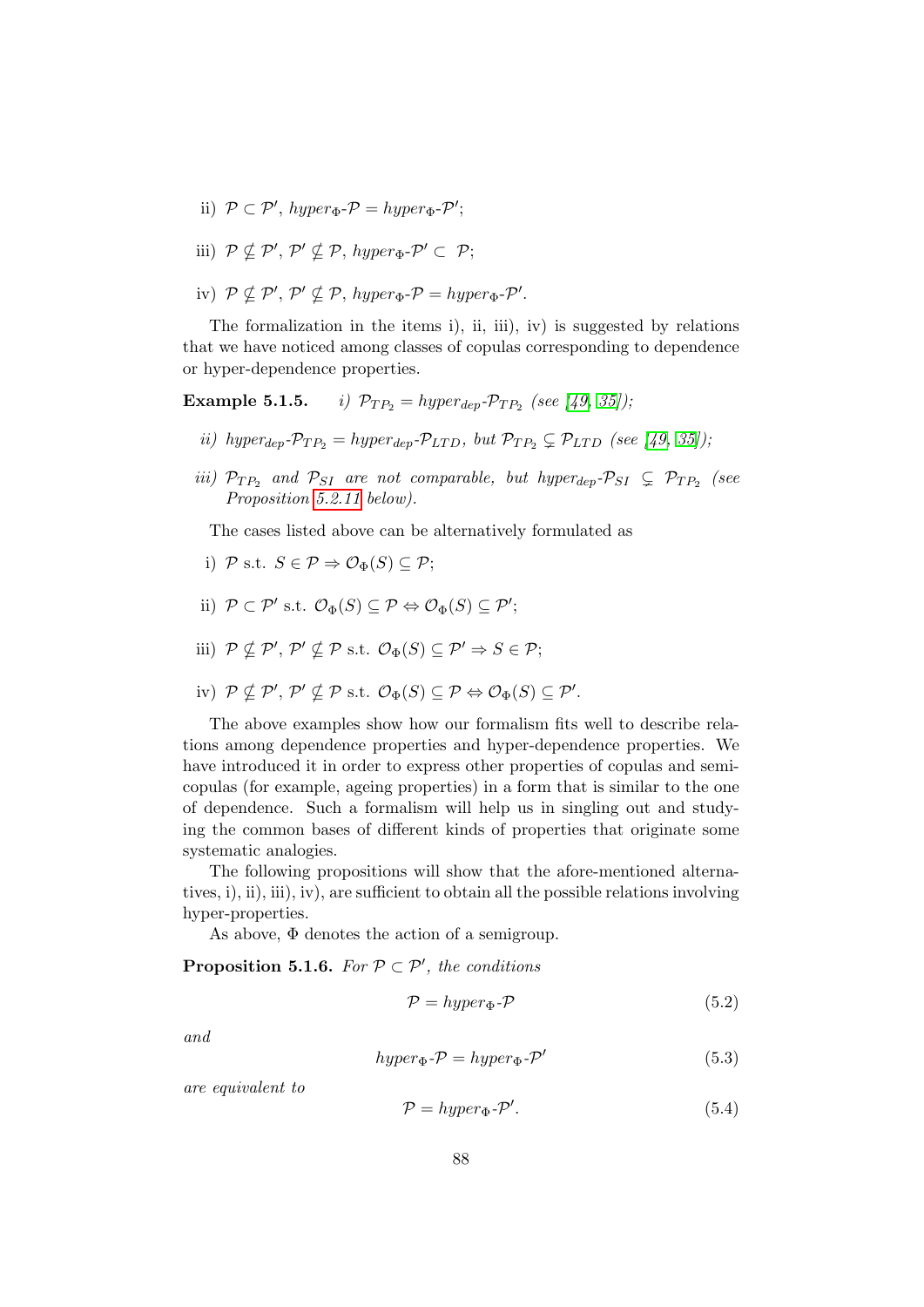*Proof.* If  $(5.2)$  and  $(5.3)$  hold, it obviously follows  $(5.4)$ . Conversely, if  $(5.4)$ holds, by [\[35,](#page-119-5) Prop. 7], [\(5.2\)](#page-103-0) is satisfied and this automatically implies  $(5.3).$  $(5.3).$  $\Box$ 

The following proposition states, instead, that, if a hyper-property hyper- $\mathbf{P}'$  implies a property **P**, then hyper-**P** and hyper-**P**' coincide, even when **P** is strictly stronger than  $\mathbf{P}'$ . In terms of classes  $\mathcal{P}, \mathcal{P}'$ :

<span id="page-104-2"></span>**Proposition 5.1.7.** If  $P \subset P'$ , then

<span id="page-104-1"></span>
$$
hyper_{\Phi} \text{-} \mathcal{P}' \subset \mathcal{P} \tag{5.5}
$$

if and only if

<span id="page-104-0"></span>
$$
hyper_{\Phi} \text{-} \mathcal{P} = hyper_{\Phi} \text{-} \mathcal{P}'.
$$
 (5.6)

*Proof.* Since  $P \subset P'$ , obviously [\(5.6\)](#page-104-0) implies [\(5.5\)](#page-104-1). Conversely, let us suppose [\(5.5\)](#page-104-1) holds. We have to prove that both the inclusions  $hyper_{\Phi} \text{-} \mathcal{P} \subset hyper_{\Phi} \text{-} \mathcal{P}'$  and  $hyper_{\Phi} \text{-} \mathcal{P} \supset hyper_{\Phi} \text{-} \mathcal{P}'$  hold. Since  $P \subset P'$ ,  $hyper_{\Phi} \subset P \subseteq hyper_{\Phi} \subset P'$  obviously follows. By definition of  $hyper_{\Phi} \text{-} \mathcal{P}'$ ,  $S \in hyper_{\Phi} \text{-} \mathcal{P}'$  implies  $\mathcal{O}_{\Phi}(S) \subseteq \mathcal{P}'$ . Let us now consider  $S_{t_0} \in \mathcal{S}$  such that  $S_{t_0} = \Phi(S, t_0)$ , for some  $t_0 > 0$ . By definition of action,  $\mathcal{O}_{\Phi}(S_{t_0}) \subseteq \mathcal{O}_{\Phi}(S)$ . In fact,

$$
\mathcal{O}_{\Phi}(S_{t_0}) = \{ S' \in \mathcal{S} : \exists s \in \mathcal{U} : \Phi(S_{t_0}, s) = S' \} \subseteq \mathcal{P}'.
$$

But  $\Phi(S_{t_0}, s) = \Phi(S, t_0 \oplus s)$  and, therefore,  $\mathcal{O}_{\Phi}(S_{t_0})$  coincides with the suborbit of S,  $\Phi(S, t_0 \oplus \mathcal{U})$ . Therefore  $\mathcal{O}_{\Phi}(S) \subseteq \mathcal{P}'$  implies  $\mathcal{O}_{\Phi}(S_{t_0}) \subseteq \mathcal{P}'$  for any  $t_0 \geq 0$ , i.e. that any sub-orbit of S is contained in  $\mathcal{P}'$ . By [\(5.5\)](#page-104-1), this fact implies that  $S_{t_0} \in \mathcal{P}$ . Hence  $\mathcal{O}_{\Phi}(S) \subseteq \mathcal{P}'$  implies  $\mathcal{O}_{\Phi}(S) \subseteq \mathcal{P}$ , that is  $hyper_{\Phi} \neg \mathcal{P} \subseteq hyper_{\Phi} \neg \mathcal{P}'.$ 

 $\Box$ 

**Remark 5.1.8.** From implication " $(5.5) \Rightarrow (5.6)$  $(5.5) \Rightarrow (5.6)$  $(5.5) \Rightarrow (5.6)$ ", it follows that it cannot hold the chain of inclusions

$$
hyper_{\Phi}\text{-}\mathcal{P} \subset hyper_{\Phi}\text{-}\mathcal{P}' \subset \mathcal{P} \subset \mathcal{P}',
$$

but, given

$$
hyper_{\Phi} \text{-} \mathcal{P}' \subset \mathcal{P} \subset \mathcal{P}',
$$

it has necessarily to be

$$
hyper_{\Phi}\text{-}\mathcal{P}=hyper_{\Phi}\text{-}\mathcal{P}'.
$$

<span id="page-104-3"></span>An analog of Proposition [5.1.7,](#page-104-2) when two properties  $P$  and  $P''$  are not comparable is given by the following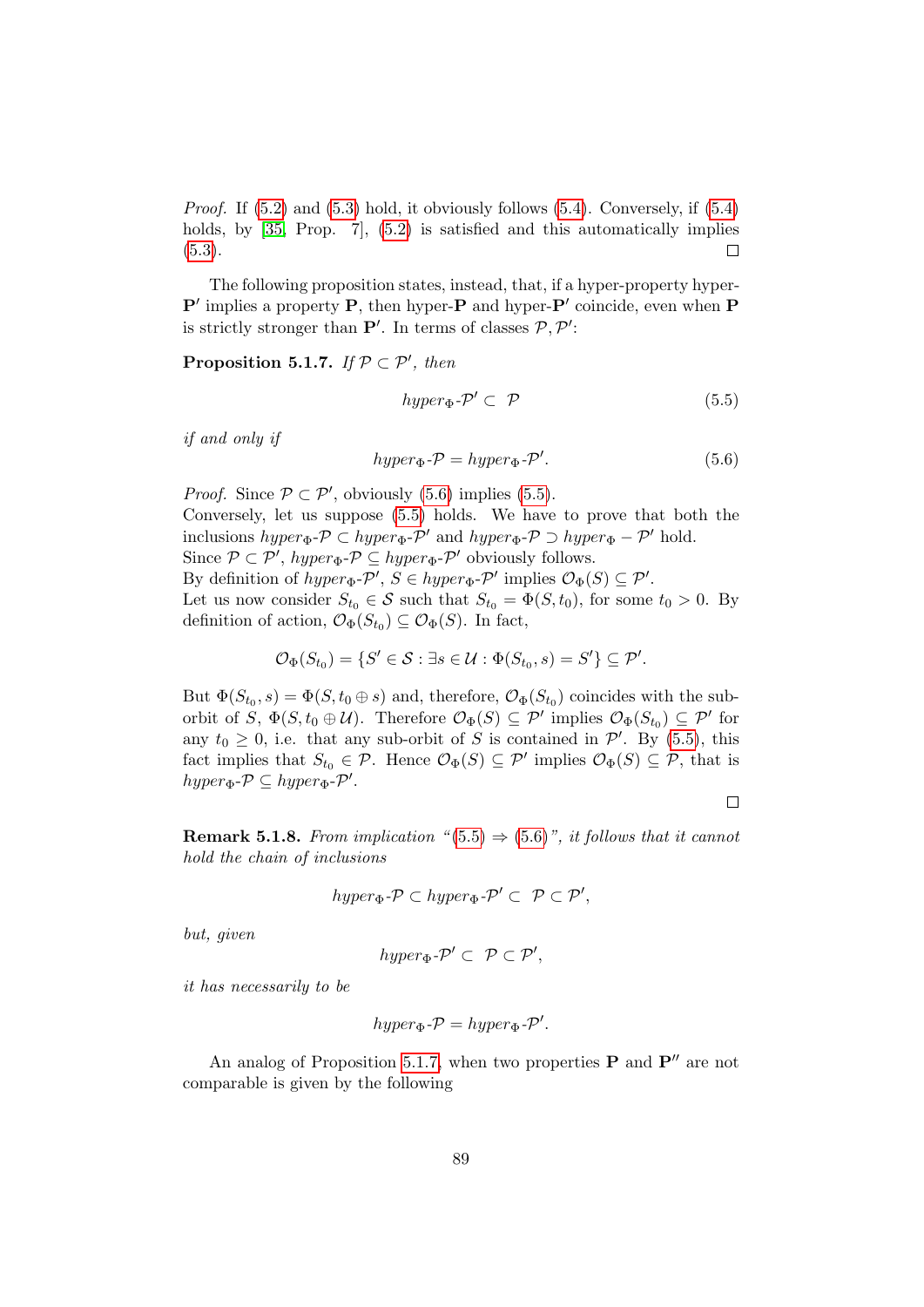<span id="page-105-0"></span>**Proposition 5.1.9.** If  $P \nsubseteq P''$ ,  $P'' \nsubseteq P$  and  $P = hyperp$ - $P'$  for some  $P'$ , then

$$
\mathcal{P}'' \subset \mathcal{P}' \tag{5.7}
$$

is equivalent to

<span id="page-105-1"></span>
$$
hyper_{\Phi} \text{-} \mathcal{P}'' \subset \mathcal{P}. \tag{5.8}
$$

Proof. Obviously  $(5.7)$  implies  $(5.8)$ .

Viceversa: let  $S \in hyper_{\Phi}$ - $\mathcal{P}'' \subset \mathcal{P}$ . If  $S \in \mathcal{P}''$ , it has necessarily to be  $S \in \mathcal{P}'$ . In fact, if not so, it would be  $S \in \mathcal{P}''\backslash \mathcal{P}'$  and, therefore,  $S \notin hyper_{\Phi}$ - $P' = P$ , against the hypothesis.  $\Box$ 

Some corollaries of Propositions [5.1.7,](#page-104-2) [5.1.6,](#page-103-3) [5.1.9](#page-104-3) will be obtained below. In order to illustrate their meaning and usefulness, we need to recall and point out the following fact. Since the semigroup acting on  $\mathcal{S}, (\mathbb{R}_+, +, 0)$ , is totally ordered, it is possible to define an orientation on any orbit, corresponding to the "increasing" direction on  $\mathbb{R}_+$ . Thus an orbit can be seen as a trajectory in the space of semi-copulas.

Starting from any point on it, an orbit can be gone along in both directions: forwards and backwards. More precisely: let us consider the orbit generated by  $S \in \mathcal{S}$ ; any element of the orbit,  $D = S_{t_0} = \Phi(S, t_0)$ , is individuated by an element  $t_0 \in \mathbb{R}_+$ . Starting from  $S_{t_0}$ , it is possible to go along the orbit both forwards, by taking t increasing on  $(t_0, +\infty)$ , and backwards, by taking t decreasing on [0, t<sub>0</sub>). If, furthermore, we interpret  $t \in \mathbb{R}_+$  as a time parameter (as we will do in the following), then "forwards" and "backwards" respectively mean "for future times" and "for past times".

We are now in a position to state some corollaries about the evolution of properties along an orbit. They are related to the preservation of a property on a sub-orbit, but not necessarily on an entire orbit. Their proofs derive from a basic consequence of  $\Phi$  being an action of a semigroup on  $\mathcal{S}$ , we have already exploited in proving Proposition [5.1.7:](#page-104-2) for any  $t_0 \in \mathbb{R}_+$ , the orbit  $\Phi(S_{t_0}, \mathbb{R}_+)$ , generated by the element  $S_{t_0} = \Phi(S, t_0) \in \mathcal{O}_{\Phi}(S)$ , is a sub-orbit of S itself.

If  $P$  is closed under the action  $\Phi$ , the property **P** can arise along the orbit, but, from that point forward, it is necessarily preserved. Since we are considering semigroup actions, nothing can be said about their backward behaviour. Under actions of semigroups, the orbits are not a partition of the set: they are allowed to join, but not to separate. Thus, given an element  $S_{t_0}$ , it is not possible to univocally reconstruct backwards the orbit it belongs to. We will provide in the following examples of such constructions.

<span id="page-105-2"></span>Corollary 5.1.10. Let  $P, P' \subseteq S$  such that  $P = hyper_{\Phi} \neg P \subset P'$ .

1. Then

$$
S_{t_0} \in \mathcal{P} \text{ for some } t_0 \in \mathcal{U} \ \Rightarrow \ \Phi(S, t_0 \oplus \mathcal{U}) \subseteq \mathcal{P}.
$$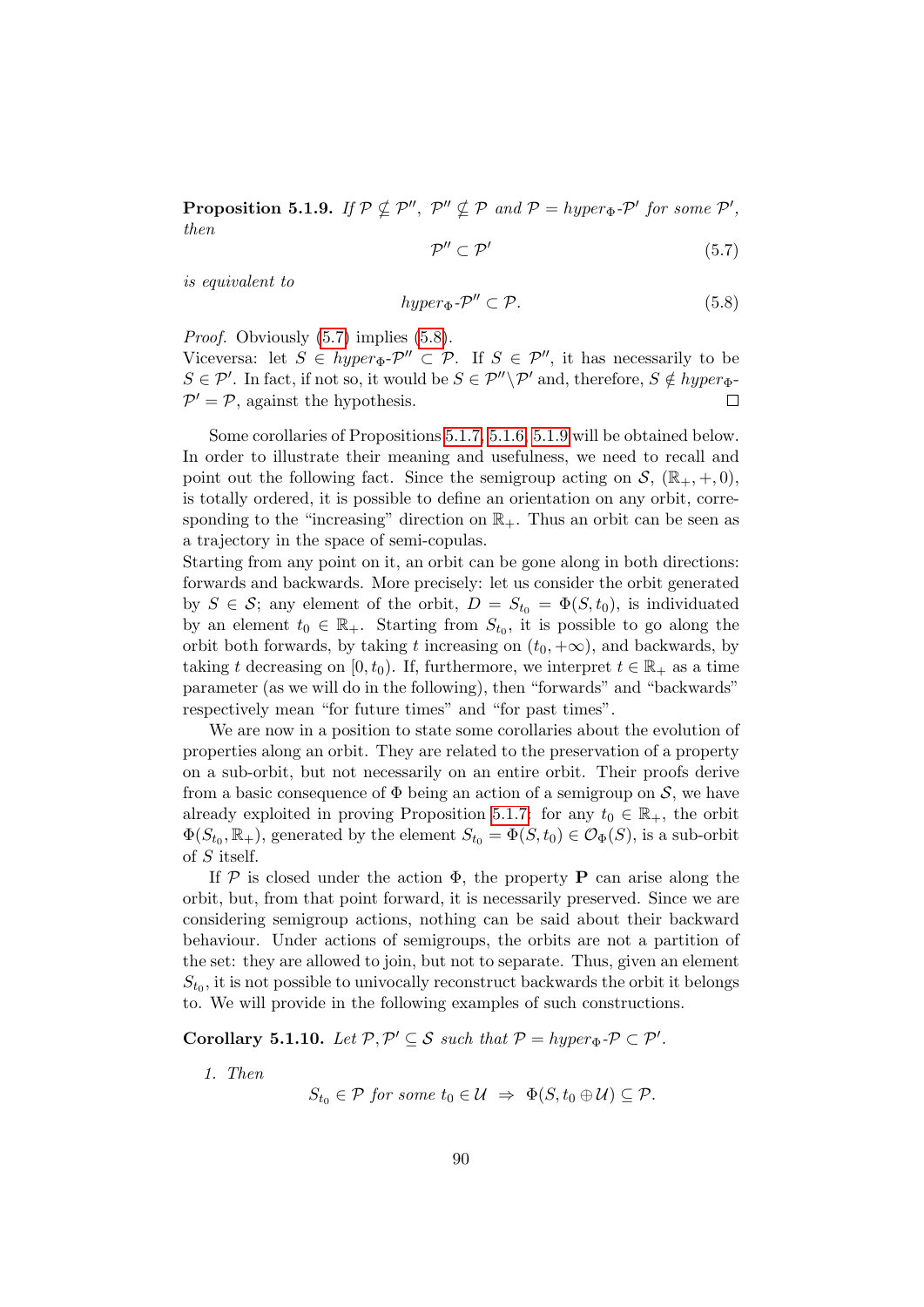2. If, furthermore,

<span id="page-106-0"></span>
$$
hyper_{\Phi} \text{-} \mathcal{P} = hyper_{\Phi} \text{-} \mathcal{P}', \qquad (5.9)
$$

then  $S_{t_0} \in \mathcal{P}$  for some  $t_0 \in \mathcal{U}$  if and only if

$$
\Phi(S, t_0 \oplus \mathcal{U}) = \{ S' \in \mathcal{S} : \exists t \in t_0 \oplus \mathcal{U} : \Phi(S, t) = S' \} \subseteq \mathcal{P}'.
$$

Proof. We start by proving the second statement. By hypothesis and con-dition [\(5.9\)](#page-106-0),  $\mathcal{P} = hyper_{\Phi}$ - $\mathcal{P}'$  holds and therefore  $S_{t_0} \in \mathcal{P}$  is equivalent to  $\mathcal{O}_{\Phi}(S_{t_0}) \subseteq \mathcal{P}'.$ 

By letting  $\mathcal{P}' = \mathcal{P}$  in the statement 2., we obtain 1.

 $\Box$ 

The following corollaries can be easily proved starting from Propositions [5.1.7](#page-104-2) and [5.1.9](#page-104-3) respectively.

**Corollary 5.1.11.** Let be  $P \subset P'$ . If  $P = hyper_{\Phi} \neg P'$ , then

 $\Phi(S, t_0 \oplus \mathcal{U}) \subseteq \mathcal{P}'$  for some  $t_0 \in \mathcal{U} \Leftrightarrow S_{t_0} \in \mathcal{P}$ .

Corollary 5.1.12. Let be  $P \nsubseteq P'$  and  $P' \nsubseteq P$ . If

$$
hyper_{\Phi} \text{-} \mathcal{P}' \subset \mathcal{P},
$$

then

$$
\Phi(S, t_0 \oplus \mathcal{U}) \subseteq \mathcal{P}' \text{ for some } t_0 \in \mathcal{U} \Rightarrow S_{t_0} \in \mathcal{P}.
$$

**Remark 5.1.13.** If instead we consider an action  $\Psi$  of a group  $(\mathcal{G}, \oplus, 1_{\oplus})$ on  $S$ ,  $P$  would be closed under the action  $\Psi$ , both forward and backward. Consequently, if an element of an orbit belongs to  $P$ , the whole orbit is contained in  $P$ . In other words,  $P$  and hyper $\psi$ - $P$  always coincide. In this case, an analog of Corollary [5.1.10](#page-105-2) holds.

**Corollary 5.1.14.** Let  $\mathcal{P}, \mathcal{P}' \subseteq \mathcal{S}$  be such that  $S \in \mathcal{P} \Leftrightarrow \mathcal{O}_{\Psi}(S) \subseteq \mathcal{P}'$ . Then  $S_{t_0} \in \mathcal{P}$  for some  $t_0 \in \mathcal{G}$  if and only if  $\mathcal{O}_{\Psi}(S) \subseteq \mathcal{P}'$ .

*Proof.* For any fixed  $t_0 \in \mathcal{G}$ , by the hypothesis  $S_{t_0} \in \mathcal{P} \Leftrightarrow \mathcal{O}_{\Psi}(S_{t_0}) \subseteq \mathcal{P}'$ . By definition of action,  $\mathcal{O}_{\Psi}(S_{t_0}) = \Psi(S, t_0 \oplus \mathcal{G})$ . Since  $\mathcal{G}$  is a group, the coset  $t_0 \oplus \mathcal{G}$  coincides with  $\mathcal{G}$ , therefore

$$
\Psi(S, t_0 \oplus \mathcal{G}) = \Psi(S, \mathcal{G}) = \mathcal{O}_{\Psi}(S).
$$

 $\Box$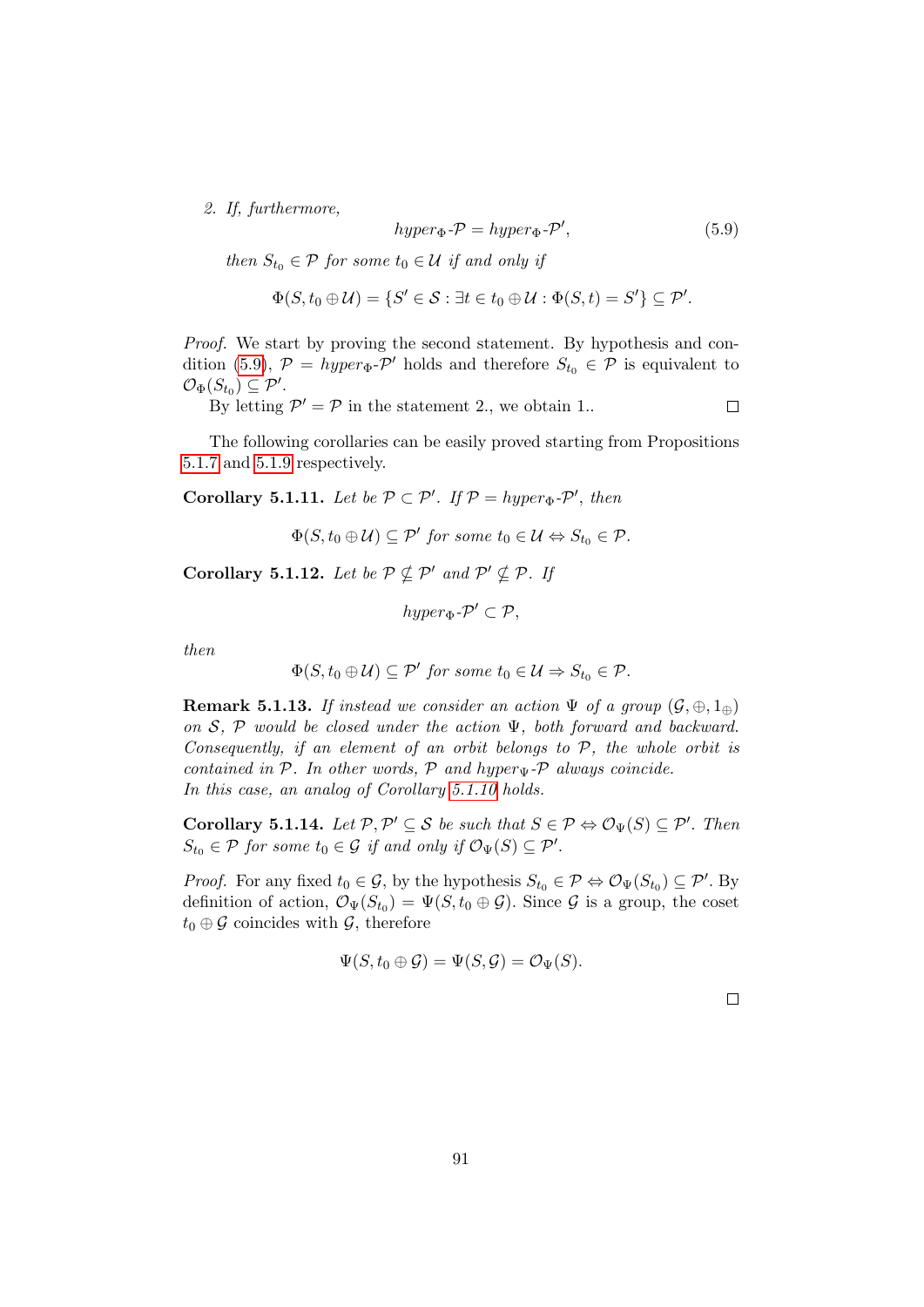## <span id="page-107-0"></span>5.2 Hyper-dependence and hyper-ageing properties of semi-copulas

We devote this section to the application of the results of Section [5.1](#page-101-0) to dependence and bivariate ageing.

The theoretical frame developed in the previous section allows us both to explain some previously noticed analogies between dependence and bivariate ageing and to obtain new results.

We recall that suitable analytical properties of the survival copula  $\ddot{C}$ describe properties of dependence of the model, while properties of the ageing function  $B$  describe some properties of multivariate ageing. Studying the evolution of these properties as time elapses, corresponds to study the evolution of the family of copulas  $\{\hat{C}_t\}_{t\geq 0}$  or of the family of semi-copulas  ${B_t}_{t\geq0}$ . In particular, we are interested in relationships among these properties and in conditions for preservation in time of some of them.

We point out that relationships among properties of copulas may be seen as relationships among classes of copulas, while preservation in time, for example, of a dependence property P means that the corresponding class of **P** copulas, P, is closed under the action of  $\Phi_{dep}$ ; i.e. P and  $hyperdep$ coincide.

 $\Phi_{ag}$  instead is such that

$$
B_t = \Phi_{ag}(B, t) \tag{5.10}
$$

and it is defined by Eq. [\(4.20\)](#page-85-1).

Analogously to Definition [5.1.2](#page-102-0) of hyper-dependence, we obtain the definition of hyper-ageing properties by substituting, in Definition [5.1.3,](#page-102-1) the transformation  $\Phi$  with  $\Phi_{ag}$ .

**Definition 5.2.1.**  $S \in \mathcal{S}$  is hyper<sub>ag</sub>-**P** if  $\mathcal{O}_{\Phi_{aa}}(S) \subseteq \mathcal{P}$ . Hyper<sub>ag</sub>- $\mathcal P$  is the class of all hyper<sub>ag</sub>- $\mathbf P$  semi-copulas.

It has been already proved in Chapters [2](#page-32-0) and [4](#page-74-0) (see [\[49\]](#page-120-3)), that both  $\Phi_{dep}$ and  $\Phi_{aa}$  are actions of the semigroup  $(\mathbb{R}_+, +, 0)$  on C and S respectively.

Remark 5.2.2. In defining hyper-properties, we have to specify the action we are referring to. In fact, for a given  $P$ , hyper $\Phi$ - $P$  obviously depends on the orbit of the action  $\Phi$  and, therefore, on the particular choice of the transformation.

The following example shows that, for a given property  $P$  of a semicopula S, hyper<sub>dep</sub>-P and hyper<sub>aq</sub>-P are two different properties of S. In other words, since in general  $\Phi_{dep}(S) \neq \Phi_{ag}(S)$ , the class hyper<sub>dep</sub>- $\mathcal P$  does not coincide with hyper<sub>ag</sub>- $\mathcal{P}$ .

Example 5.2.3. Let  $S(u, v) = uv[1 + (1 - u)(1 - v)]$ . S is  $TP_2$  and, as proved in [\[49\]](#page-120-3),  $\hat{C}_t = \Phi_{dep}(S, t)$  is TP<sub>2</sub> for any  $t \geq 0$ .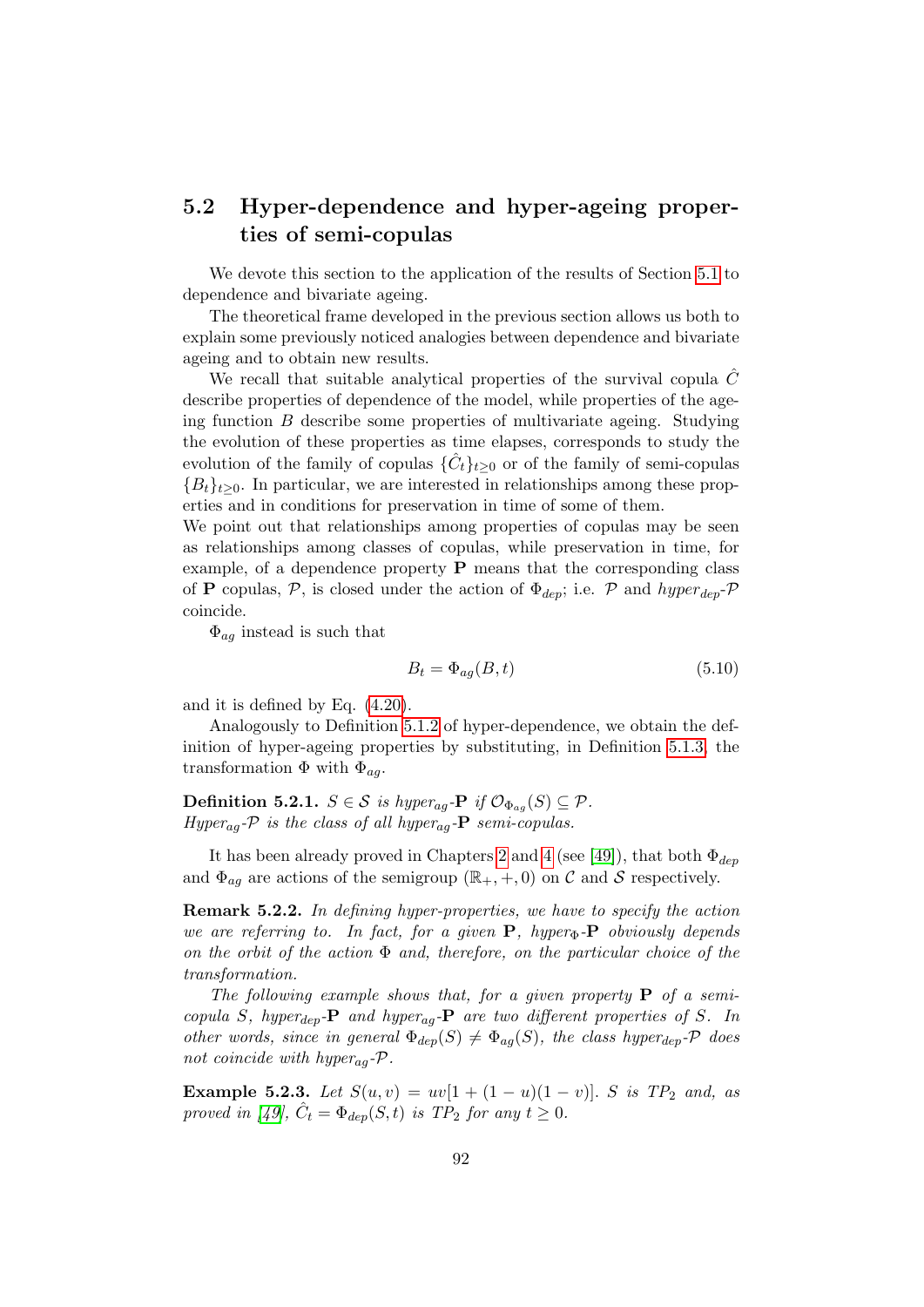On the contrary,  $B_t = \Phi_{ag}(S, t)$  is not  $TP_2$  for any  $t \geq 0$ . In fact, for  $t = 1$ and  $u' = \frac{1}{5}$  $\frac{1}{5}$ ,  $u'' = v' = \frac{1}{2}$  $\frac{1}{2}$ ,  $v'' = \frac{3}{5}$  $\frac{3}{5}$ ,

$$
B_t(u'',v'')B_t(u',v') - B_t(u',v'')B_t(u'',v') = -0.2099 < 0.
$$

By adopting a notation analogous to [\[35\]](#page-119-0), we also define properties of a semi-copula corresponding to dependence or ageing properties holding on some subset of its orbit. Let be  $\Lambda \subset \mathbb{R}_+$ .

**Definition 5.2.4.** We say that  $C \in \mathcal{C}$  is  $\langle \mathbf{P}; \Lambda \rangle_{dep}$  if  $\Phi_{dep}(C, t) \in \mathcal{P}$  for any  $t \in \Lambda$ .

**Remark 5.2.5.** The property  $\langle \mathbf{P}; [t_0, +\infty \rangle_{dep}$  for a survival copula  $\hat{C}$  means that C may not satisfy **P** and that the property **P** holds for all  $\hat{C}_t$ , with t greater than a given  $t_0$ . This notion can be of interest in the field of tail dependence. In fact we are typically interested in proving that  $\hat{C}_t$  satisfies a dependence property **P** in the limit for  $t \rightarrow +\infty$ . Thus, proving that  $\hat{C}$  is  $\langle \mathbf{P}; [t_0, +\infty\rangle]_{den}$  guarantees the above condition without explicitly computing the limit  $\lim_{t\to+\infty} C_t$ .

Analogously

**Definition 5.2.6.**  $S \in \mathcal{S}$  is  $\langle \mathbf{P}; \Lambda \rangle_{aq}$  if  $\Phi_{aq}(S, t) \in \mathcal{P}$  for any  $t \in \Lambda$ .

The general framework we have provided in the previous section allows us both to formalize results previously obtained and to obtain new ones.

The results we will provide now are a consequence of the statements in Section [5.1,](#page-101-0) about actions and orbits. We will present them in two different subsections, devoted to the study of the action  $\Phi_{dep}$  and  $\Phi_{aq}$  respectively.

We focus our attention on the case  $n = 2$ .

#### 5.2.1 Dependence and hyper-dependence

It is known (see [\[35\]](#page-119-0) and [\[49\]](#page-120-0)) that, for any  $C \in \mathcal{C}$ ,

$$
C \text{ is } TP_2 \Leftrightarrow C \text{ is hyper}_{dep} \neg TP_2,\tag{5.11}
$$

that is

<span id="page-108-1"></span><span id="page-108-0"></span>
$$
\mathcal{P}_{TP_2} = hyper_{dep}\text{-}\mathcal{P}_{TP_2}.
$$

To be precise, in [\[35\]](#page-119-0), the above equivalence [\(5.11\)](#page-108-0) has been shown for the family of threshold copulas  ${C<sub>z</sub>}<sub>z∈(0,1]</sub>$ ,

$$
C_z(u,v) = \frac{C(h_z^{-1}(uC(z,z)), h_z^{-1}(vC(z,z)))}{C(z,z)}.
$$
\n(5.12)

In the present case, when the random variables are exchangeable, [\(5.12\)](#page-108-1) is obtained from Eq. [\(2.15\)](#page-45-0) by operating a change of parametrization, making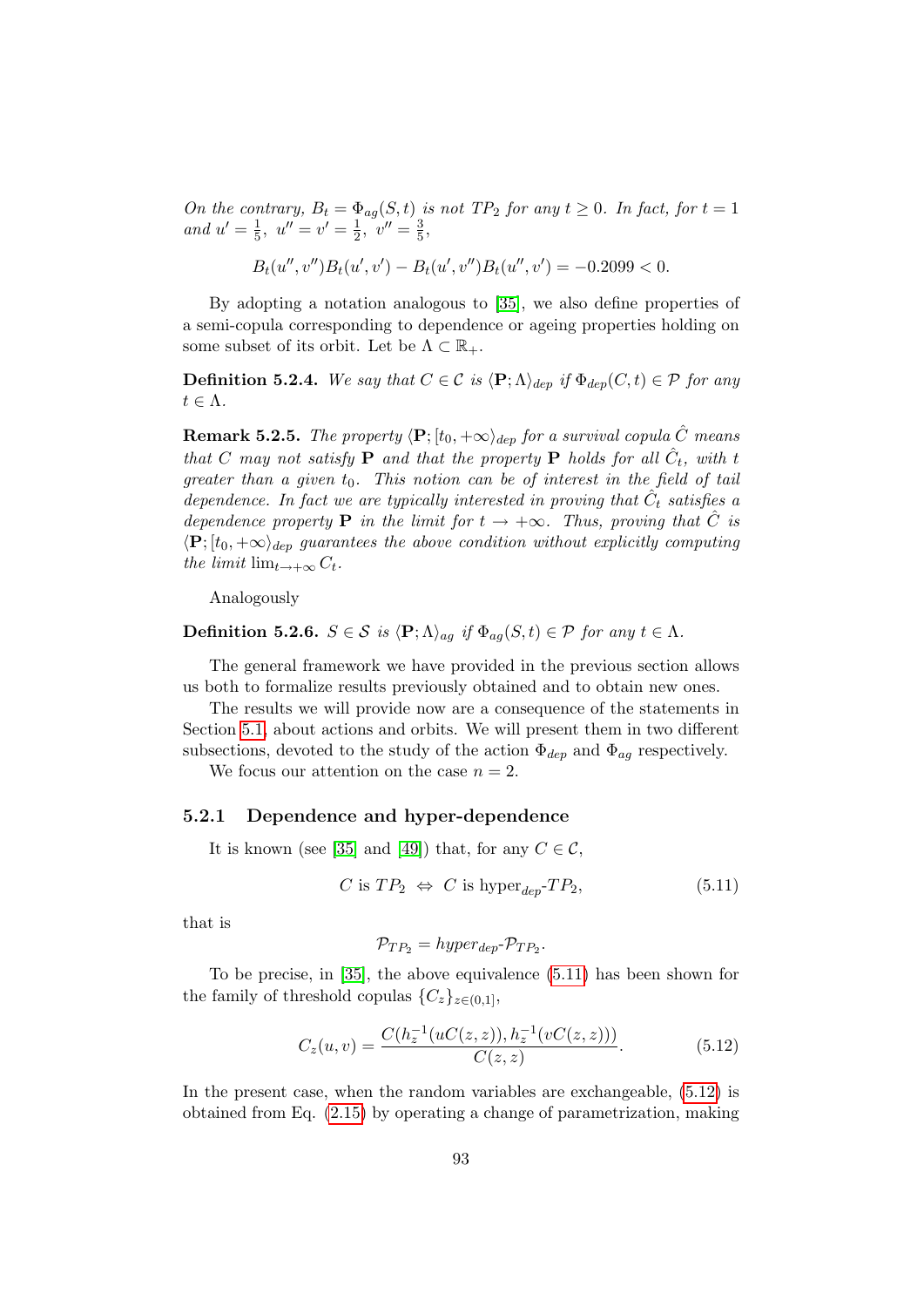the family  $\{\hat{C}_t\}_{t\geq 0}$  independent of  $\overline{G}$  (see e.g. [\[49\]](#page-120-0)). Eq. [\(5.12\)](#page-108-1) is formally analogous to Eq. [\(2.15\)](#page-45-0); therefore we denote the transformation linking  $C_z$ to  $C$  by

$$
C_z = \widetilde{\Phi}_{dep}(C, z).
$$

However, before proceeding with our discussion, we will prove that

- 1. the same equivalence holds for any other monotonic parametrization of the family;
- 2. statement [\(5.11\)](#page-108-0) can be extended to the set of semi-copulas.

In [\[49\]](#page-120-0) it has been proved that  $\Phi_{dep}$  is an action of the semigroup  $(\mathbb{R}_+, +, 0)$ , by considering it acting on the survival copula  $\hat{C}$ . For a fixed copula  $\hat{C}$  and for a fixed marginal survival function  $\overline{G}$ ,  $\{\hat{C}_t\}_{t\geq 0}$  is the orbit of C under  $\Phi_{dep}$ .

Sometimes, for example when making the family independent of the margin, it may be convenient considering a different parametrization of the family  $\{\hat{C}_t\}_{t>0}$ , by means of a strictly monotonic function  $\psi : \mathbb{R}_+ \to \psi(\mathbb{R}_+) \subseteq \mathbb{R}$ . We obtain the family  $\{\hat{C}_z^{(\psi)}\}_{z \in \psi(\mathbb{R}_+)}$ , with  $\hat{C}_z^{(\psi)} = \hat{C}_{\psi^{-1}(z)}$ . By replacing t with  $\psi^{-1}(z)$  in Eq. [\(2.15\)](#page-45-0), a different transformation  $\Phi_{dep}^{(\psi)}$  :  $\mathcal{C} \times \psi(\mathbb{R}_{+}) \to \mathcal{C}$ is defined, mapping  $(\hat{C}, z)$  in  $\hat{C}_z^{(\psi)}$ .

In [\[35\]](#page-119-0), e.g., the family  ${C_z}_{z \in (0,1]}$  is originated by choosing  $\psi = \overline{G}$ .

It can be proved that a monotonic change of parametrization leaves unchanged the orbits of C under  $\Phi_{dep}$ . Actually, this fact holds more in general, independently of the transformation  $\Phi$ , as the following proposition states.

Let  $\Phi$  be an action of  $(\mathbb{R}_+, +, 0)$  on  $\mathcal S$  and define  $\Phi^{(\psi)} : \mathcal S \times \psi(\mathbb{R}_+) \to \mathcal S$ ,  $\Phi^{(\psi)}(S, z) = \Phi(S, \psi^{-1}(z)).$ 

**Proposition 5.2.7.** For any strictly monotonic  $\psi$ ,  $\Phi^{(\psi)}$  is an action of the semigroup  $(\psi(\mathbb{R}_+), \oplus, \psi(0))$  on S.

Furthermore, for any fixed  $S \in \mathcal{S}$ ,

$$
\mathcal{O}_{\Phi^{(\psi)}}(S) = \mathcal{O}_{\Phi}(S).
$$

Proof. By letting

$$
w \oplus z = \psi(\psi^{-1}(w) + \psi^{-1}(z)),
$$

 $\Phi^{(\psi)}$  satisfies conditions (i) and (ii) in Definition [5.1.1.](#page-101-1) Now, for any fixed  $S \in \mathcal{S}$ ,

$$
\mathcal{O}_{\Phi(\psi)}(S) = \{S' \in \mathcal{S} : \exists z \in \psi(\mathbb{R}_+) : \Phi^{(\psi)}(S, z) = S'\}.
$$

Since  $\psi$  is strictly monotonic,

$$
\mathcal{O}_{\Phi^{(\psi)}}(S) = \{S' \in \mathcal{S} : \exists t \in \mathbb{R}_+ : \Phi^{(\psi)}(S, \psi(t)) = S'\}.
$$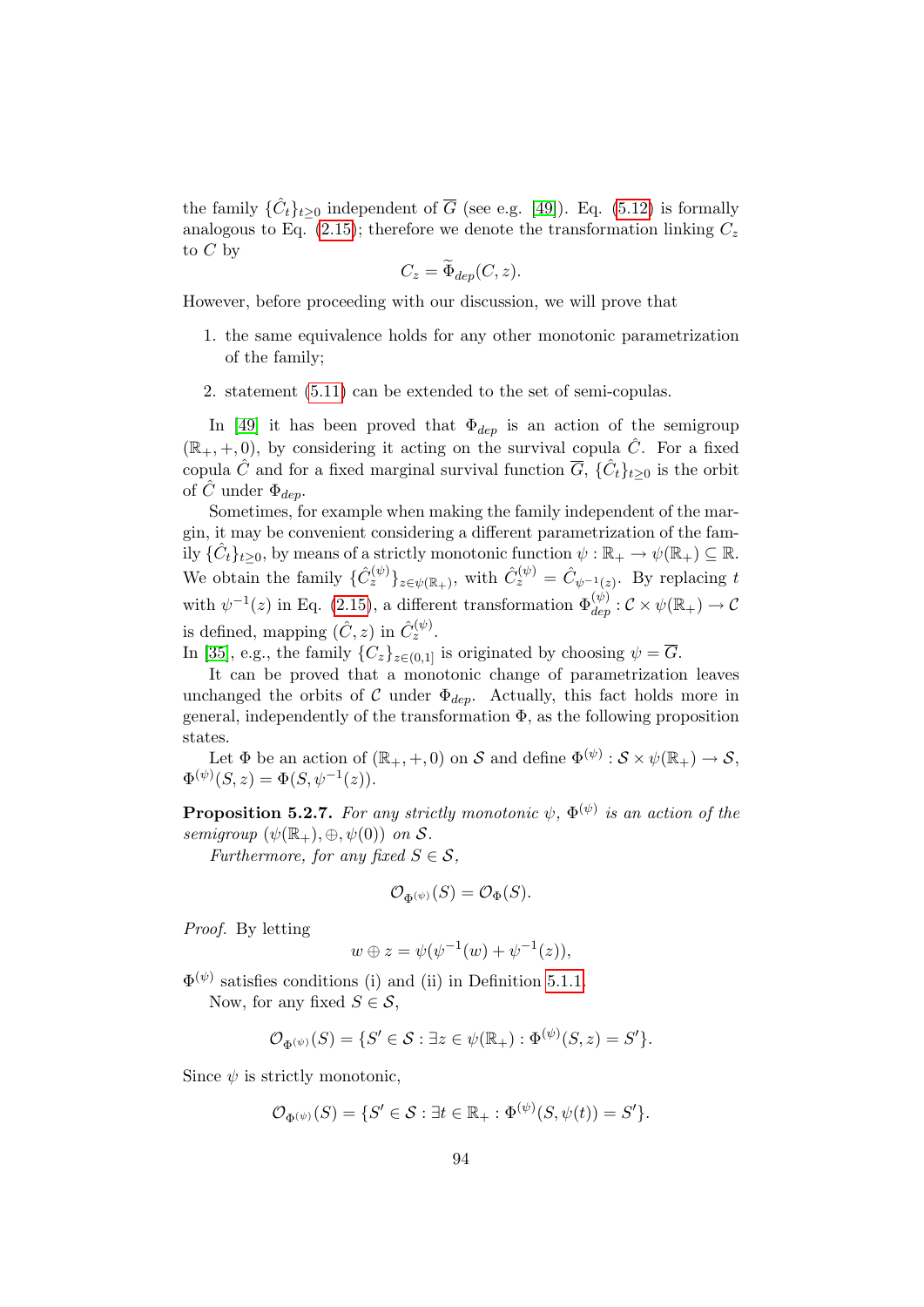Now, by definition,  $\Phi^{(\psi)}(S, \psi(t)) = \Phi(S, t)$ . Thus, for any  $S \in \mathcal{S}$ ,

$$
\mathcal{O}_{\Phi^{(\psi)}}(S) = \mathcal{O}_{\Phi}(S).
$$

Even without its statistical meaning, the transformation  $\Phi_{dep}$  can be formally extended to the set of semi-copulas.

It can be proven that the equivalence between  $\mathcal{P}_{TP_2}$  and hyper $_{dep}$ - $\mathcal{P}_{TP_2}$ still holds for semi-copulas, as the following proposition states.

**Proposition 5.2.8.** Let be  $S \in \mathcal{S}$ .  $S \in \mathcal{P}_{TP_2}$  if and only if  $S \in hyperde_{P}$  $\mathcal{P}_{TP_2}$ .

*Proof.* By [\[34,](#page-119-1) Lemma 3.1],  $\mathcal{P}_{TP_2} \cap \mathcal{C} = \mathcal{P}_{TP_2} \cap \mathcal{S}$ . Therefore, if  $S \in \mathcal{S}$  is  $TP_2$ , then  $S \in \mathcal{C}$ .

Conversely, if  $S \in \mathcal{S}$  is not  $TP_2$ , it cannot be hyper<sub>dep</sub>-TP<sub>2</sub>, because this fact would trivially imply that  $S$  is  $TP_2$ , against the hypothesis.

Therefore the equivalence [\(5.11\)](#page-108-0) holds.

 $\Box$ 

Since  $\mathcal{P}_{TP_2}$  is closed under  $\Phi_{dep}$ , by Corollary [5.1.10,](#page-105-0) it follows that, if  $t_0 \geq 0$  exists, such that  $\hat{C}_{t_0}$  is TP<sub>2</sub>, then  $\hat{C}$  is  $\langle TP_2; [t_0, +\infty) \rangle_{dep}$ .

Since in this case the parameter  $t \in \mathbb{R}_+$  represents a time, we can say that the action  $\Phi_{dep}$  preserves the TP<sub>2</sub> property "in the future", but not "in the past". In other words, an orbit can enter the class  $\mathcal{P}_{TP_2}$  of TP<sub>2</sub> copulas, but it cannot go out. The following example shows that, if  $\hat{C}_{t_0}$  is TP<sub>2</sub>,  $\hat{C}$ has not necessarily to be  $\langle TP_2; [0, t_0)\rangle_{dep}$ .

<span id="page-110-1"></span>**Example 5.2.9.** Let  $z_0 \in (0,1)$  and

$$
\hat{C}(u,v) = \begin{cases}\nu v, & u, v \in [0, z_0], \\
z_0 + (1 - z_0)W\left(\frac{u - z_0}{1 - z_0}, \frac{v - z_0}{1 - z_0}\right), & u, v \in (z_0, 1], \\
\min(u, v), & otherwise,\n\end{cases}
$$

where  $W(u, v) = \max(u + v - 1, 0)$  is the lower Frechet bound.

We recall that, for any  $t \geq 0$ ,  $\hat{C}_t$  only depends on the behaviour of  $\hat{C}$  on the square  $[0, z]^2$ ,  $z = \overline{G}(t)$ . Thus  $\hat{C}_{t_0}$  is  $TP_2$ , for  $t_0 = \overline{G}^{-1}(z_0)$ , and  $\hat{C}_t$ continues to be  $TP_2$  for  $t > t_0$ . For  $t < t_0$  instead,  $\hat{C}_t$  is not even PQD. In fact, if we consider  $z_0 = \frac{1}{2}$  $rac{1}{2}$  and  $z_1 = \frac{3}{4}$  $\frac{3}{4}$ :  $C(z_1, z_1) = \frac{1}{2} < \frac{9}{16} = z_1^2$ . Therefore, for  $z_0 = \frac{1}{2}$  $\frac{1}{2}$ ,  $\hat{C}_t$  is not PQD at least for  $t \leq \overline{G}^{-1}(\frac{3}{4})$  $\frac{3}{4}$ .

<span id="page-110-0"></span>**Remark 5.2.10.** By Proposition [5.1.7,](#page-104-0) an orbit cannot enter  $\mathcal{P}_{TP_2}$  from  $\mathcal{P}_{LTD}$ , but it has to pass  $\mathcal{P}_{LTD}$  by, directly passing from  $\mathcal{P}_{PQD}$  to  $\mathcal{P}_{TP_2}$ .

In fact, let us suppose  $\hat{C}_{t_0} \in \mathcal{P}_{TP_2}$  for some  $t_0 > 0$  and  $\hat{C}_t \in \mathcal{P}_{LTD} \setminus \mathcal{P}_{LTD}$  $\mathcal{P}_{TP_2}$  for any  $t \in [0, t_0)$ . Since  $\mathcal{P}_{TP_2} \subset \mathcal{P}_{LTD}$ ,  $\hat{C}$  would belong to hyper<sub>dep</sub>- $\mathcal{P}_{LTD}$ . But hyper<sub>dep</sub>- $\mathcal{P}_{LTD}$  coincides with hyper<sub>dep</sub>- $\mathcal{P}_{TP_2}$ , that, on its turn, coincides with  $\mathcal{P}_{TP_2}$ , against the hypothesis  $\hat{C} \in \mathcal{P}_{LTD} \setminus \mathcal{P}_{TP_2}$ .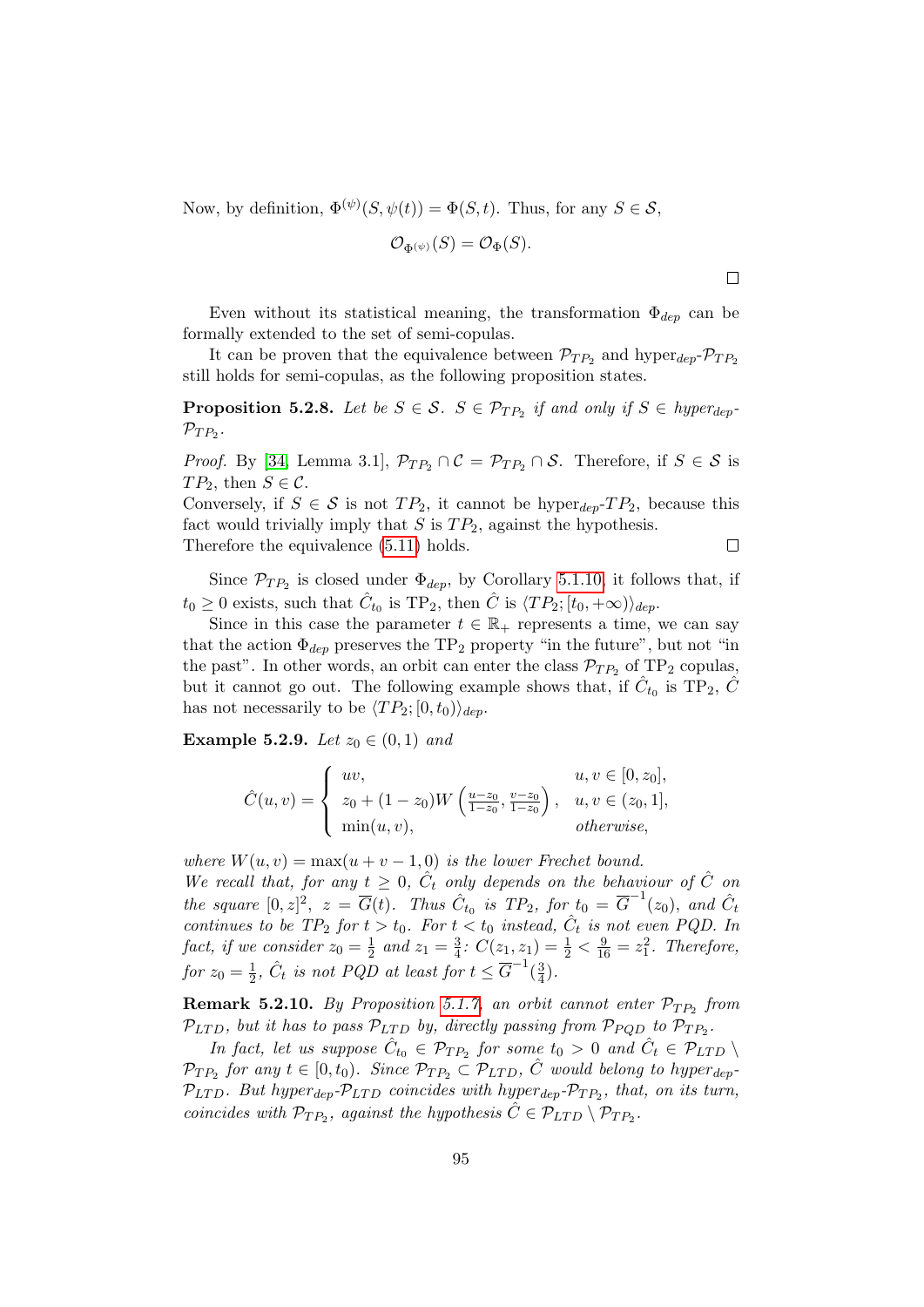Roughly speaking Corollary [5.1.10](#page-105-0) implies that if we observe at a certain time a strong dependence between the variables, the structure of the dependence will not change. This preservation is not warranted instead by weaker dependence notions: the PQD property, for example, is not necessarily preserved in time (for a more detailed discussion about this topic, see [\[35\]](#page-119-0)).

Since TP<sub>2</sub> is equivalent to hyper<sub>dep</sub>-TP<sub>2</sub>, for  $t_0 > 0$ ,  $\langle TP_2; [t_0, +\infty) \rangle_{dep}$ is weaker than  $TP_2$ . Thus, we expect that a weaker property than hyper $_{dep}$ -LTD is sufficient to guarantee  $\langle TP_2; [t_0, +\infty) \rangle_{dep}$ . In fact, by Corollary [5.1.11,](#page-106-0) it follows that  $\hat{C}$  being  $\langle LTD; [t_0, +\infty) \rangle_{dep}$  is equivalent to  $\hat{C}$  being  $\langle TP_2; [t_0, +\infty) \rangle_{den}$ .

A further dependence property, we have not considered in previous works, is SI. Without making explicit computations, the following inclusion can be proved.

### Proposition 5.2.11.  $Hyper_{dep}$ - $\mathcal{P}_{SI} \subset \mathcal{P}_{TP_2}$ .

*Proof.* Since  $\mathcal{P}_{SI} \subset \mathcal{P}_{LTD}$ , hyper<sub>dep</sub>- $\mathcal{P}_{SI} \subset hyper_{dep}$ - $\mathcal{P}_{LTD}$ . But, as we have said before,  $hyper_{dep}$ - $\mathcal{P}_{LTD}$  =  $\mathcal{P}_{TP_2}$  and, therefore,  $hyper_{dep}$ - $\mathcal{P}_{SI}$   $\subset$  $\mathcal{P}_{TP_2}$ .  $\Box$ 

By Corollary [5.1.12,](#page-106-1) it follows

**Corollary 5.2.12.** If  $t_0 \geq 0$  exists, such that  $\hat{C}$  is  $\langle SI; [t_0, +\infty) \rangle_{den}$ , then  $\hat{C}$  is  $\langle TP_2; \Lambda \rangle_{dep}$ .

<span id="page-111-0"></span>We summarize the implications among the considered properties in the following table, similar to the one in [\[35\]](#page-119-0):

$$
\langle TP_2; \Lambda \rangle_{dep} \Rightarrow
$$
  
\n
$$
\begin{array}{ccc}\n\langle TP_2; \Lambda \rangle_{dep} & \Rightarrow & \langle \text{LTD}; \Lambda \rangle_{dep} \\
\langle \text{SI}; \Lambda \rangle_{dep} & \Rightarrow & \mathcal{W} \n\end{array}
$$
  
\n
$$
\begin{array}{ccc}\n\chi \n\downarrow & & \mathcal{W} \n\end{array}
$$
  
\n
$$
\begin{array}{ccc}\nST & \Rightarrow & & \mathcal{W} \n\end{array}
$$
  
\n
$$
\begin{array}{ccc}\nTP_2 & \Rightarrow & \uparrow \n\end{array}
$$
  
\n
$$
\begin{array}{ccc}\n\text{hyper}^TTP_2 & \Leftrightarrow & \uparrow \n\end{array}
$$
  
\n
$$
\begin{array}{ccc}\n\text{hyper}^TTP_2 & \Leftrightarrow & \uparrow \n\end{array}
$$
  
\n
$$
\begin{array}{ccc}\n\text{hyper}^TTP_2 & \Leftrightarrow & \uparrow \n\end{array}
$$
  
\n
$$
\begin{array}{ccc}\n\text{hyper}^TTP_2 & \Leftrightarrow & \uparrow \n\end{array}
$$
  
\n
$$
\begin{array}{ccc}\n\text{hyper}^TTP_2 & \Leftrightarrow & \uparrow \n\end{array}
$$

<span id="page-111-1"></span>For  $\Lambda = [t_0, +\infty), t_0 > 0$ , the only different relationships are:

$$
\langle TP_2; \Lambda \rangle_{dep} \Leftrightarrow
$$
  
\n
$$
\Uparrow \Downarrow \langle \text{LTD}; \Lambda \rangle_{dep}
$$
  
\n
$$
\langle \text{SI}; \Lambda \rangle_{dep} \Rightarrow
$$
  
\n(5.14)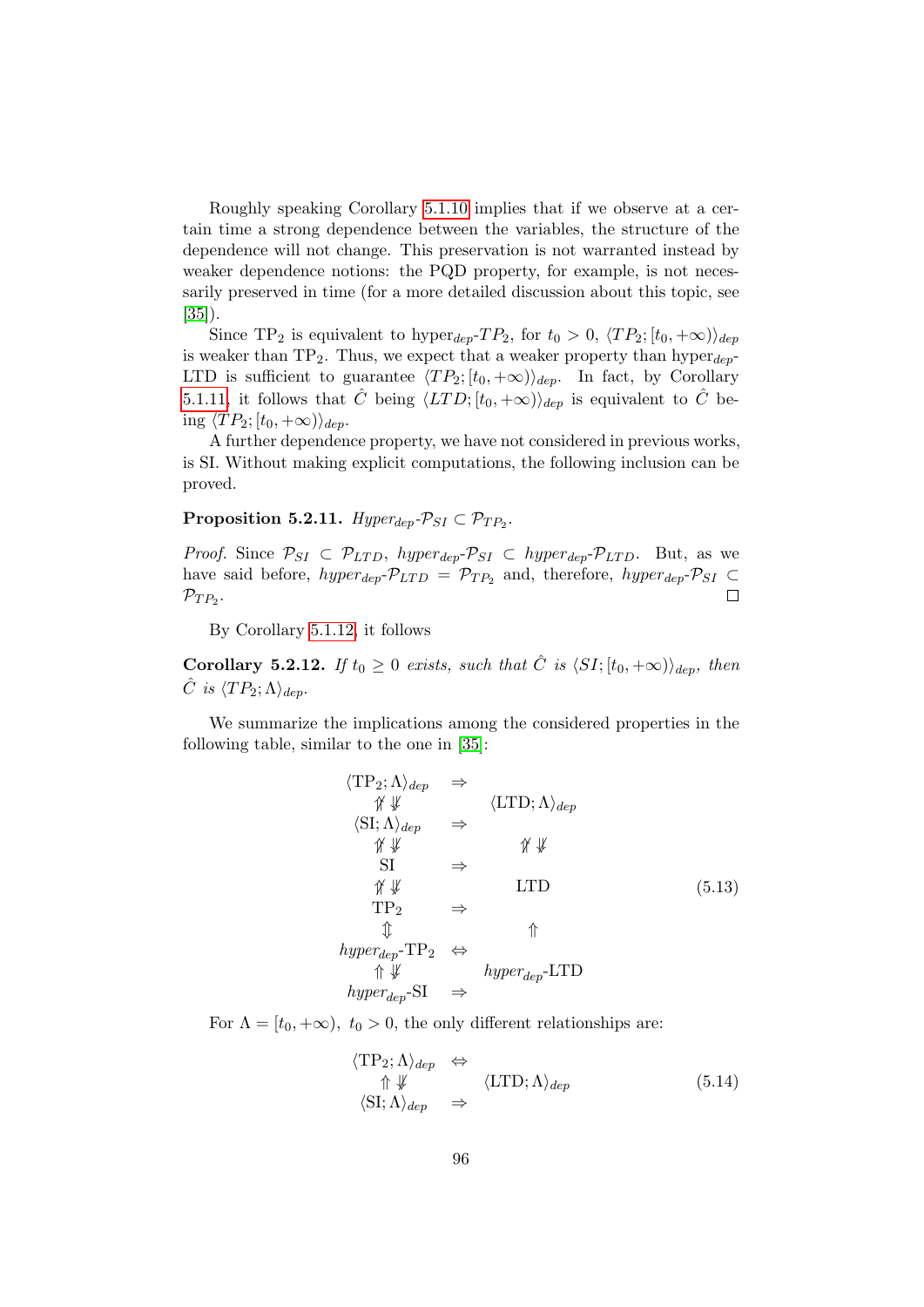**Remark 5.2.13.** In the Archimedean case, while the classes  $\mathcal{P}_{PQD}$ ,  $\mathcal{P}_{LTD}$ and  $\mathcal{P}_{TP_2}$  continue to be different, hyper- $\mathcal{P}_{PQD}$ , hyper- $\mathcal{P}_{LTD}$  and hyper- $\mathcal{P}_{TP_2}$ coincide. By Proposition [5.1.7,](#page-104-0) it means that, for example, if  $\hat{C} \notin \mathcal{P}_{TP_2}$ , its orbit can enter the class at a certain time  $t_0$ . However, by an analogous reasoning to the one in Remark [5.2.10,](#page-110-0) before  $t_0$ ,  $\hat{C}_t$  has to be not PQD.

#### 5.2.2 Ageing and hyper-ageing

We mainly focus our discussion on of B's properties to supermigrativity and to its connections with PQD and  $TP_2$ . In fact, the scheme of the implications among PQD, SM and  $TP_2$ , investigated in [\[49\]](#page-120-0), reflects the ones in [\(5.13\)](#page-111-0) and [\(5.14\)](#page-111-1).

In [\[19\]](#page-118-0) it was proved that  $hyper_{aa}P_{POD} = P_{SM}$ . In view of the semigroup structure of  ${B_t}_{t\geq0}$ , it follows that  $P_{SM} = hyper_{aq}P_{SM}$ . Thus, by Corollary [5.1.10,](#page-105-0) we have:

**Corollary 5.2.14.** If  $t_0 \ge 0$  exists, such that  $B_{t_0}$  is SM, then B is  $\langle SM; [t_0, +\infty)\rangle_{aa}.$ 

As for  $TP_2$  property for the survival copulas, we can say that the property SM for the ageing function can arise at some time  $t_0$ , but, once it has appeared, it is necessarily preserved for future times. This analogy holds because  $P_{SM} = hyper_{ag}P_{SM}$  so like  $P_{TP_2} = hyper_{dep}P_{TP_2}$ , that is, both  $\mathcal{P}_{TP_2}$  and  $\mathcal{P}_{SM}$  are closed under some semigroup actions. Thus, the orbits of an ageing function under  $\Phi_{aq}$  can enter  $P_{SM}$ , but they cannot go out.

Analogously to Example [5.2.9,](#page-110-1)

**Example 5.2.15.** We consider, for  $z_0 \in (0,1)$ , the ordinal sum

$$
B(u, v) = \begin{cases} uv, & u, v \in [0, z_0], \\ z_0 + (1 - z_0)W\left(\frac{u - z_0}{1 - z_0}, \frac{v - z_0}{1 - z_0}\right), & u, v \in (z_0, 1], \\ \min(u, v), & otherwise. \end{cases}
$$

 $B_t$  is SM for  $t \ge -\log z_0$ , but, for  $t < -\log z_0$ ,  $B_t$  is not even PQD.

If inf  $\Lambda > 0$ ,  $\langle SM; \Lambda \rangle_{aq}$  is a weaker property than SM and we find a weaker property than  $hyper_{aq}$ -PQD implying it.

**Corollary 5.2.16.** If  $t_0 \geq 0$  exists, such that B is  $\langle PQD; [t_0, +\infty)\rangle_{aq}$ , then B is  $\langle SM; [t_0, +\infty)\rangle_{aa}$ .

This implication only holds for intervals of the kind  $\Lambda = [t_0, +\infty)$ , for any  $t_0 \geq 0$ . For a general interval  $\Lambda = [t_0, t_1], 0 \leq t_0 \leq t_1, \langle PQD; \Lambda \rangle_{ag}$  does not necessarily imply any more  $\langle SM; \Lambda \rangle_{aq}$ , as the following example shows.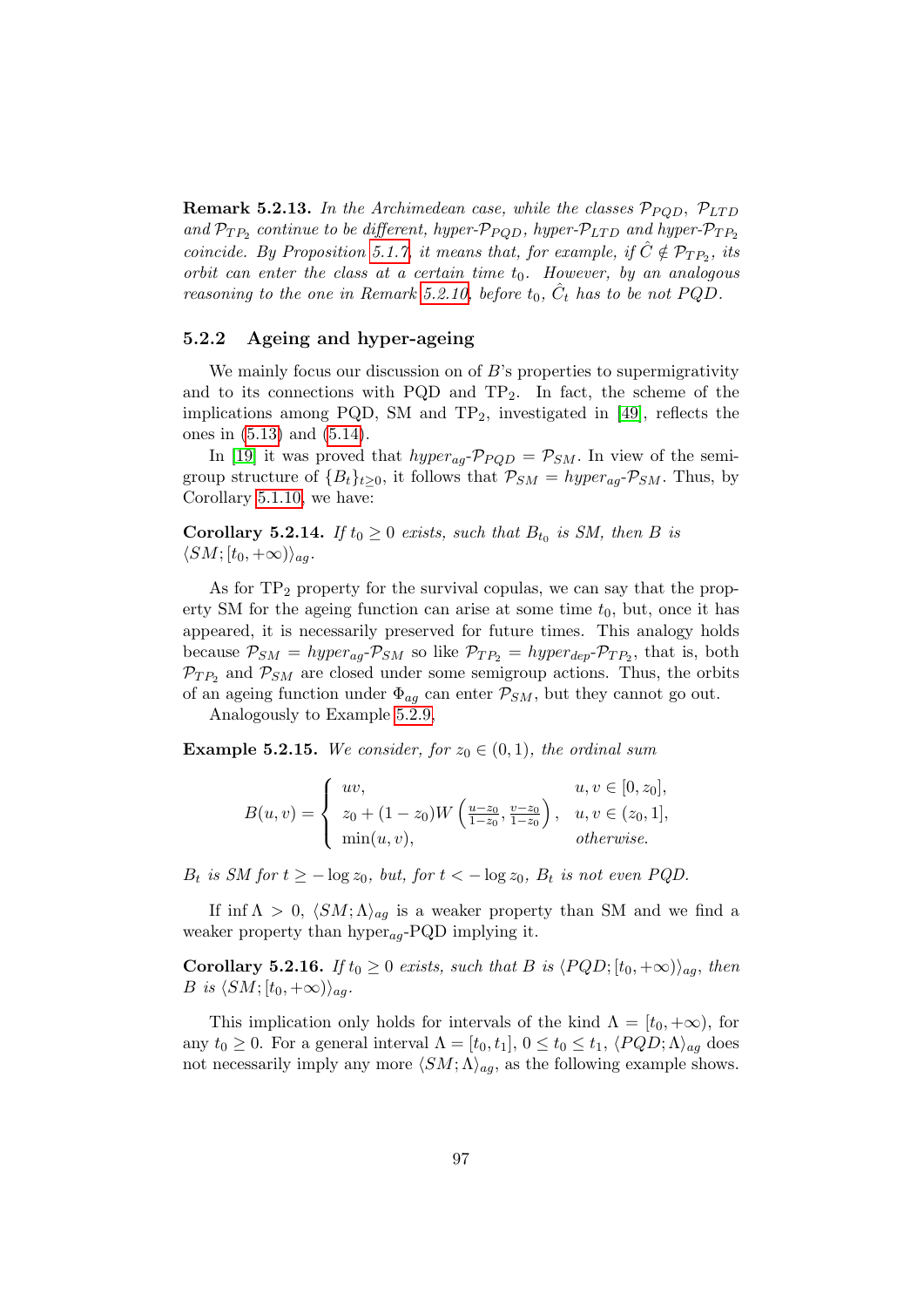**Example 5.2.17.** Let us consider, for  $z_0 \in (0,1)$ ,

$$
B(u, v) = \begin{cases} \min\left(u, v, \frac{u^2 + v^2}{2}\right) & u, v \in [0, z_0], \\ z_0 + \frac{(u - z_0)(v - z_0)}{1 - z_0}, & u, v \in (z_0, 1], \\ \min(u, v), & otherwise. \end{cases}
$$

B is at least  $\langle PQD; [0, -\log z_0]\rangle_{ag}$ , but B is not SM. In fact B does not satisfy Eq. [\(4.2\)](#page-76-0), for  $u = s = \frac{1}{2}$  $\frac{1}{2}, v = \frac{1}{4}$  $\frac{1}{4}$ ,  $z_0 \in [\frac{1}{4}]$  $\frac{1}{4}, \frac{1}{2}$  $rac{1}{2}$ .

 $B \notin \mathcal{P}_{SM}$  implies that B cannot be  $\langle SM; \Lambda \rangle_{ag}$  for  $\Lambda$  containing 0. Therefore, for a general  $\Lambda \subseteq \mathbb{R}_+$ , B being  $\langle PQD; \Lambda \rangle_{aa}$  does not imply B being  $\langle SM; \Lambda \rangle_{ag}.$ 

Another relation is provided by the following proposition:

Proposition 5.2.18 ([\[49\]](#page-120-0)).  $hyper_{aq}$ - $\mathcal{P}_{TP_2} \subset \mathcal{P}_{SM}$ .

By Corollary [5.1.12,](#page-106-1) it follows:

**Corollary 5.2.19.** If  $t_0 \geq 0$  exists, such that B is  $\langle TP_2; [t_0, +\infty) \rangle_{ag}$ , then B is  $\langle SM; [t_0, +\infty)\rangle_{aq}$ .

We summarize here the implications discussed in the present paragraph:

$$
hyper_{ag}\text{-}TP_2 \Rightarrow TP_2 \Rightarrow \mathcal{T}P_2 \Rightarrow \text{\textcircled{*}} \text{ } \langle TP_2; \Lambda \rangle_{ag}
$$
\n
$$
\Downarrow \text{ hyper}_{ag}\text{-}SM \Leftrightarrow SM \Rightarrow \text{\textcircled{*}} \text{ } \langle SM; \Lambda \rangle_{ag}
$$
\n
$$
\Downarrow \text{ hyper}_{ag}\text{-}PQD \Rightarrow PQD \Rightarrow \text{ } PQD \Rightarrow \text{\textcircled{*}} \text{ } \langle PQD; \Lambda \rangle_{ag}
$$

If  $\Lambda = [t_0, +\infty)$ , the only different implications in the table are:

 $\langle TP_2; \Lambda \rangle_{aa} \Rightarrow \langle SM; \Lambda \rangle_{aa} \Leftrightarrow \langle PQD; \Lambda \rangle_{aa}.$ 

## 5.3 Conclusions

We consider the families  $\{\hat{C}_t\}_{t\geq 0}$  and  $\{B_t\}_{t\geq 0}$ , used to describe dependence and ageing of a model.

Starting from previous works, in [\[49\]](#page-120-0) it has been hinted at the fact that the obtained results are based on the semigroup structure of the two families. In this paper, we develop this analysis, by studying in detail the consequences of such a semigroup structure.

In this frame, we prosecuted here the study of the concept of hyperproperty, introduced in [\[35\]](#page-119-0). We presented an algebraic approach to this investigation and found that the notion of hyper-property is something general, not only related to dependence properties. Thus, we extended the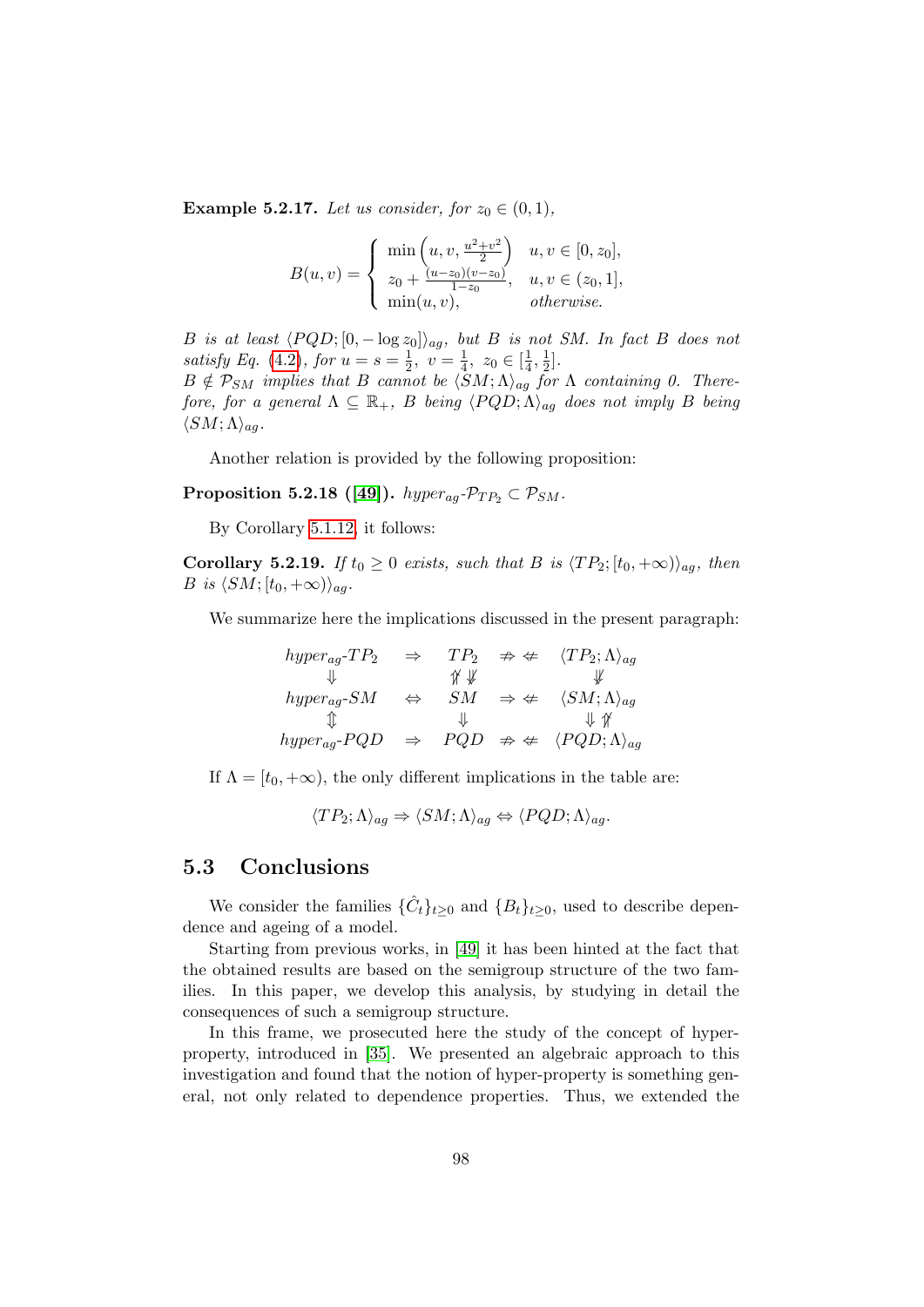study of hyper-properties to ageing too. We obtain the results in Section [5.2](#page-107-0) by means of general propositions, without making explicit computations.

The common algebraic structure of  $\{\hat{C}_t\}_{t\geq 0}$  and  $\{\hat{B}_t\}_{t\geq 0}$  allows us to explain some systematic analogies between dependence and ageing properties and between the structures of relations existing among them.

We notice in fact a parallelism between the properties  $TP_2$  for  $\ddot{C}$  and SM for B, SI for  $\hat{C}$  and TP<sub>2</sub> for B, LTD for  $\hat{C}$  and PQD for B. The explanation of the behavioural similarities lies in that each pair of classes of semi-copulas (corresponding to the afore-mentioned properties) has the same properties with respect to the two different actions  $\Phi_{dep}$  and  $\Phi_{aq}$ .

For example, from both LTD and PQD, under these two different actions, we obtain two known properties of semi-copulas:

$$
\mathcal{P}_{TP_2} \subset \mathcal{P}_{LTD}, \ \mathcal{P}_{SM} \subset \mathcal{P}_{PQD};
$$

$$
\mathcal{P}_{TP_2} = hyper_{dep}\text{-}P_{LTD}, \ \mathcal{P}_{SM} = hyper_{ag}\text{-}P_{PQD}.
$$

The fact that  $\mathcal{P}_{TP_2}$  is closed under  $\Phi_{dep}$  and  $\mathcal{P}_{SM}$  is closed under  $\Phi_{ag}$ , so like other analogies discussed in Section [5.2,](#page-107-0) can be seen as a consequence of the above-mentioned analogy between LTD and PQD, due to the fact that both  $\Phi_{dep}$  and  $\Phi_{ag}$  are actions of a semigroup on the set of semi-copulas.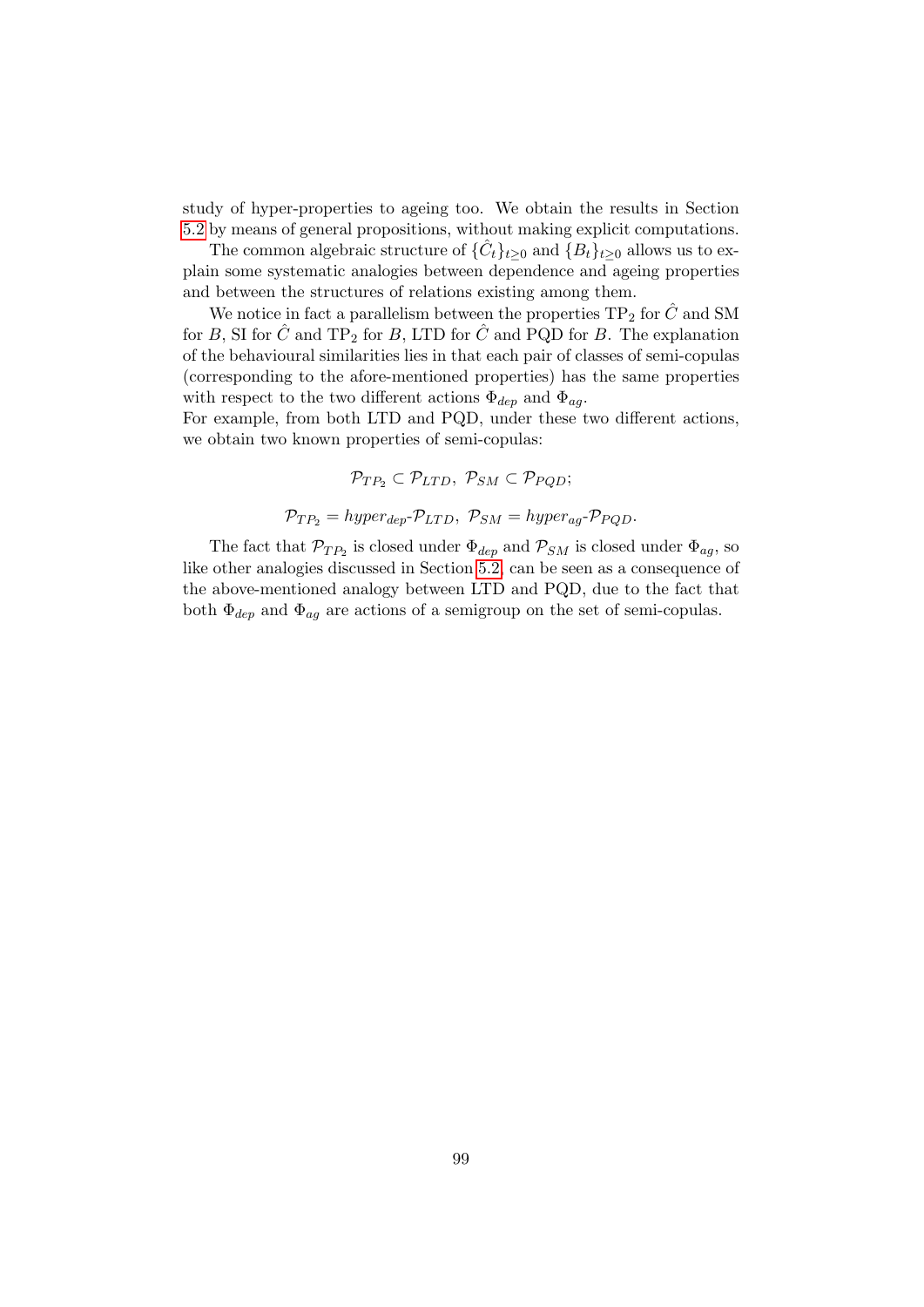## Conclusions

In this thesis we developed the subject of the time evolution of dependence among residual lifetimes. In particular, among the topics studied in the related literature, there are tail dependence and default contagion. The first one concerns the asymptotical evolution of dependence; the second consists in a stochastic order condition on the survival function immediately before and immediately after a default.

One of our aims was investigating connections among: evolution of dependence between two subsequent default times, evolution of dependence at default times and default contagion. We fulfil this aim by providing a unified frame for the study of evolution of dependence. In particular, connections have been studied in detail in the case when the lifetimes are conditionally i.i.d..

Some aspects related to the extension to more general cases can be the subject of further insights, both as to the analysis of conditions for preservation of dependence properties and as to the monotonicity property of the family of threshold copulas with respect to some orders.

From an application-oriented point of view, it would be also interesting to study models where the units are divided into groups. The units are exchangeable within any group, but not globally.

Default contagion and tail dependence are very topical subjects. In particular, the last recent financial crisis has high-lit the importance of studying connections among:

- evolution of dependence (in normal conditions),
- dependence conditionally on extreme events
- dependence conditionally on defaults.

In this context, our study tells us, intuitively speaking, that, if the conditional hazard rates of the "countries" are monotonic functions of some underlying factors, dependence increases under extreme events and discontinuously decreases when a default occurs. Notice however that, along with the decrease of dependence among the not defaulted "countries", we also find a decrease of their joint survival probability.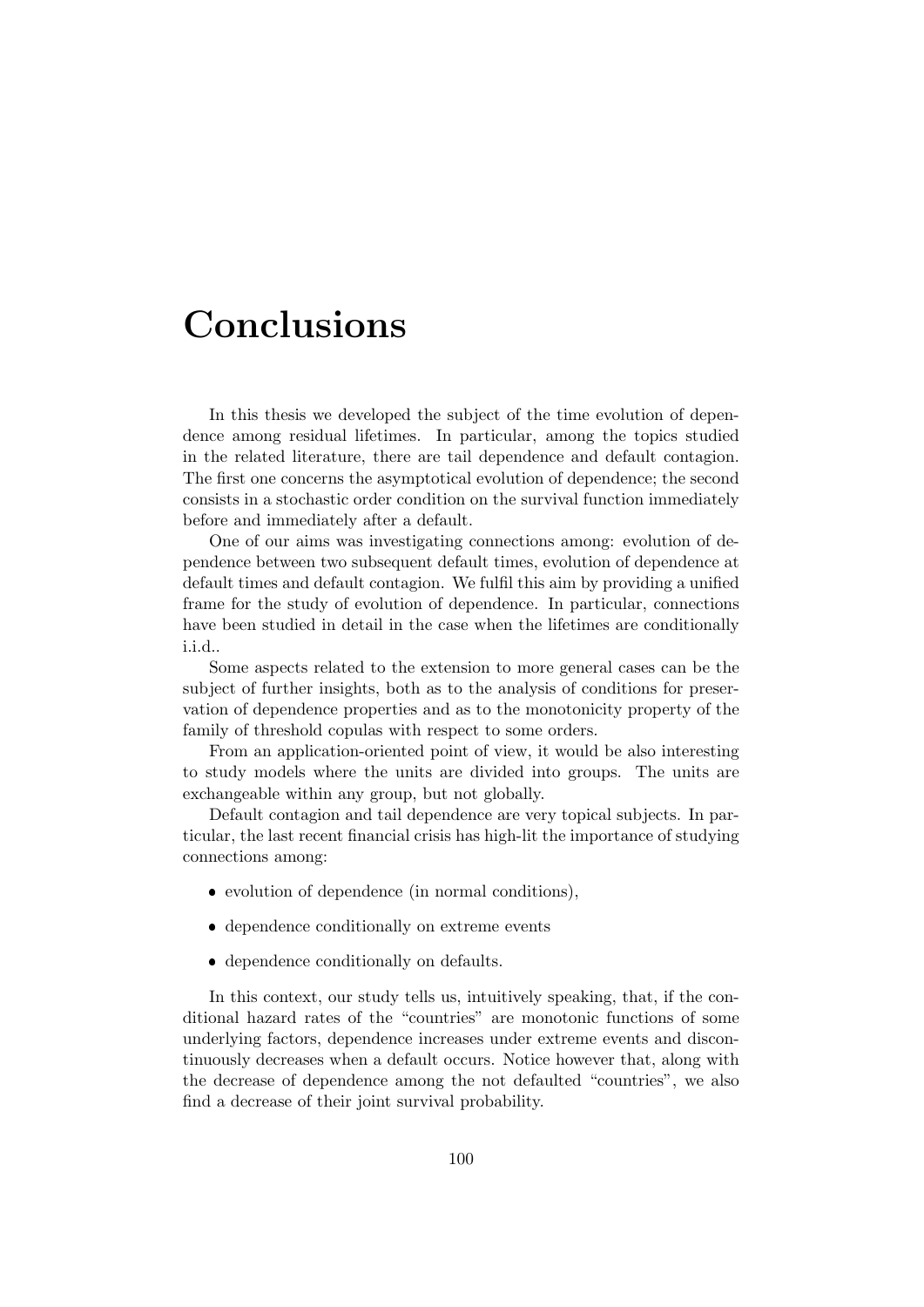Actually, the scenario we deal with nowadays in finance is not exactly the same we considered in our treatment, where the default times are conditionally i.i.d..

In fact, the dependence among countries is not only "information induced", that is due to our level of information about some common environmental factors, but it is also due to "physical" interaction (loans, investments, etc).

Furthermore, it is also realistic considering the case when the countries are not exchangeable: some countries are economically stronger than others or their production is linked to a specific sector... in short, they do not play a same role in the market.

Some other aspects of the connection between tail dependence and default contagion arises however also in fields different from Finance.

In the above, we mentioned connections among different kinds of dependence or, in other words, among dependencies in different situations. Another purpose of ours is studying links between dependence and ageing.

Ageing is mainly used in Reliability Theory, while it is not so a widespread topic in Risk Theory and Finance. Actually, one can expect that the same concepts are applicable in such fields.

In order to give a unified frame for the study of evolution of dependence and of ageing, we provided a semigroup approach. Such an approach is based on the fact that both the families describing evolution of dependence and of ageing respectively are proved to be orbits of the survival copula and of the ageing function under different actions of a semigroup.

This theoretical frame is useful to study ageing, in parallel with dependence, and also to explain analogies existing between evolution of dependence and evolution of ageing.

We developed here this approach in the case conditional on the observation of survivals only. However, such an approach could be extended to the analysis of evolution of both dependence and ageing in presence of defaults. This would be interesting both from a mathematical and from an application-oriented point of view.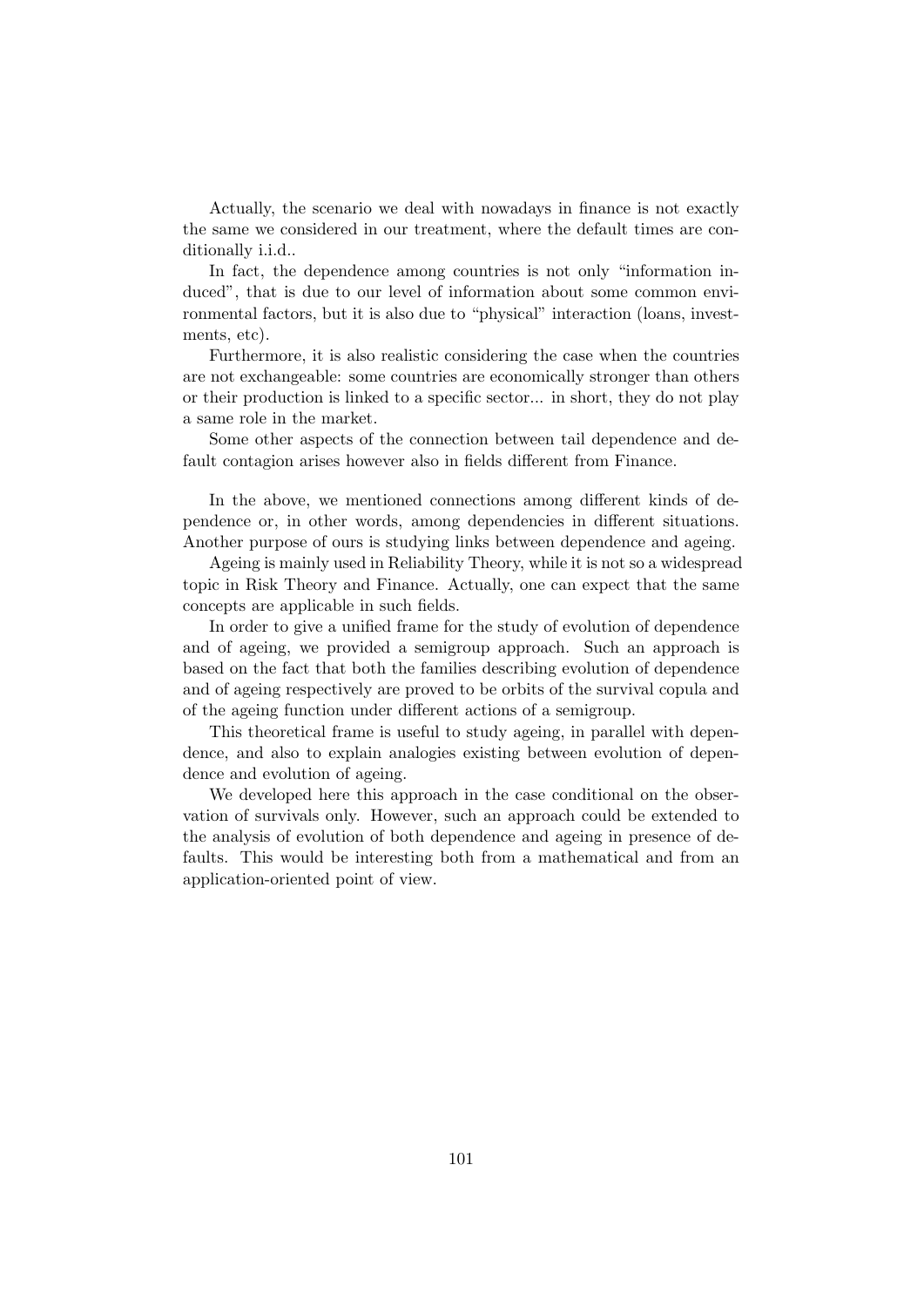# Bibliography

- [1] D. J. Aldous. Exchangeability and related topics. Lecture Notes in Mathematics. Springer-Verlag, Berlin, 1983.
- [2] C. Alsina, M. J. Frank, and B. Schweizer. Associative Functions: Triangular Norms and Copulas. World Scientific, Singapore, 2006.
- [3] E. Alvoni, P.-L. Papini, and F. Spizzichino. On a class of transformations of copulas and quasi–copulas. Fuzzy Sets and Systems, 160(3):334– 343, 2009.
- [4] E. Arjas. A stochastic process approach to multivariate reliability systems: notions based on conditional stochastic order. Math. Oper. Res., 6(2):263–276, 1981.
- [5] E. Arjas. The failure and hazard processes in multivariate reliability systems. Math. Oper. Res., 6:551–562, 1989.
- [6] E. Arjas and I. Norros. Life lengths and association: a dynamic approach. Math. Oper. Res., 9(1):151–158, 1984.
- [7] E. Arjas and I. Norros. A martingale approach to reliability theory: on the role of filtration in the model specification. Ann. Acad. Sci. Fenn. Ser. A I Math., 13(2):183–189, 1988.
- [8] E. Arjas and I. Norros. Change of life distribution via a hazard transformation: an inequality with application to minimal repair. Math. Oper. Res., 14(2):355–361, 1989.
- [9] E. Arjas and I. Norros. Stochastic order and martingale dynamics in multivariate life length models: a review. In Stochastic orders and decision under risk, volume 19 of IMS Lecture Notes Monogr. Ser., pages 7–24. Inst. Math. Statist., 1991.
- [10] B. C. Arnold, E. Castillo, and J. M. Sarabia. Multivariate distributions defined in terms of contours. J. Statist. Plan. Infer., 138(12):4158–4171, 2008.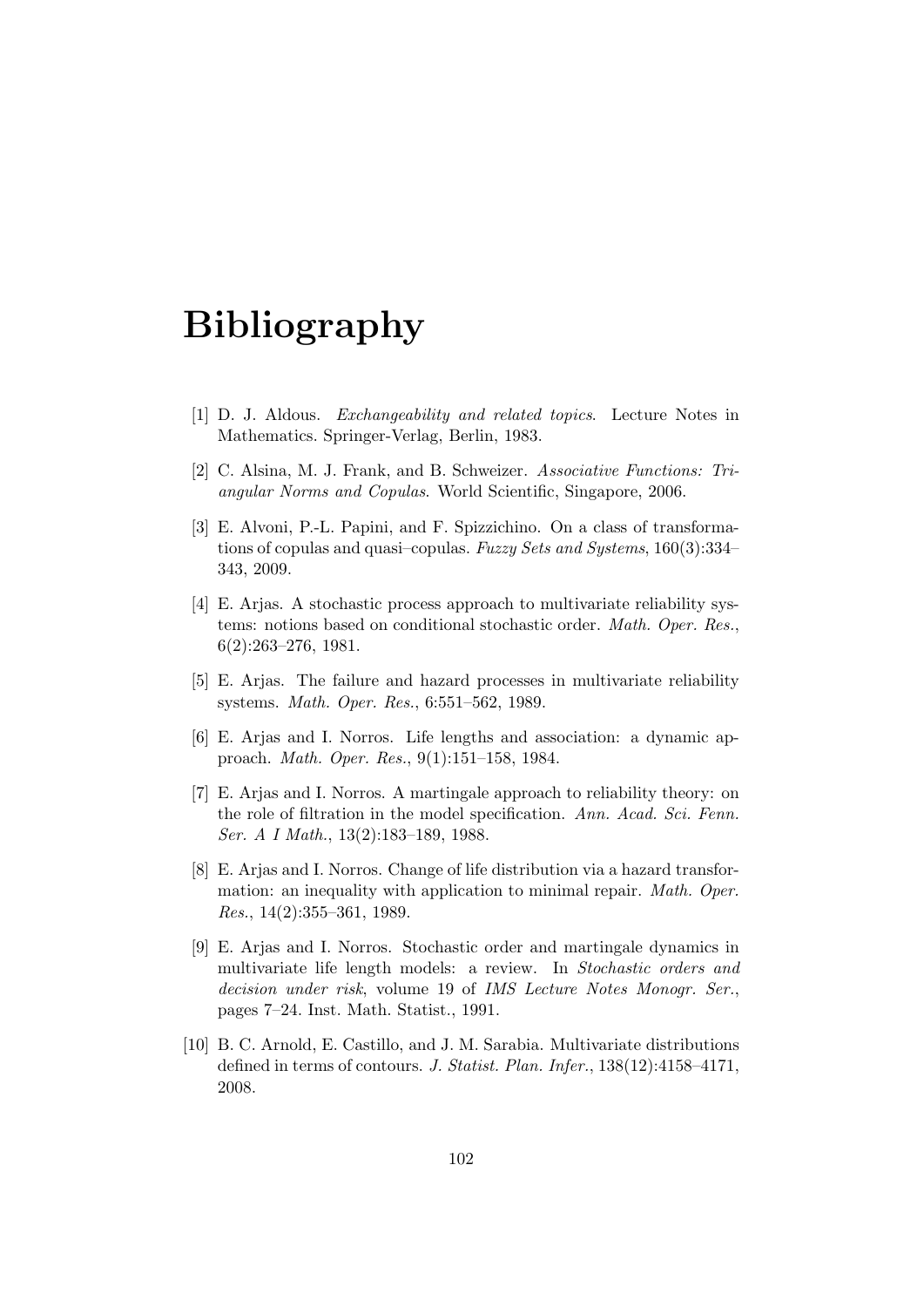- [11] J. Averous and J. L. Dortet-Bernadet. Ltd and rti dependence orderings. Canad. J. Statist., 28(1):151–157, 2000.
- [12] J. Averous and J. L. Dortet-Bernadet. Dependence for Archimedean copulas and aging properties of their generating functions.  $Sankhy\bar{a}$ , 66(4):607–620, 2004.
- [13] R. E. Barlow and Mendel M. B. De finetti-type representations for life distributions. Juornal of the American Statistical Association, 87(420):1116–1122, 1992.
- [14] R. E. Barlow and F. Proschan. Mathematical theory of reliability. The SIAM series in applied mathematics. John Wiley sons, New York, 1965.
- [15] R. E. Barlow and F. Spizzichino. Schur-concave survival functions and survival analysis. Journal of Computational and Applied Mathematics, 46:437–447, 1993.
- [16] B. Bassan and F. Spizzichino. Stochastic comparisons for residual lifetimes and Bayesian notions of multivariate ageing. Adv. in Appl. Probab., 31(4):1078–1094, 1999.
- [17] B. Bassan and F. Spizzichino. On a multivariate notion of New Better than Used. In 2nd International Conference of Mathematical Methods of Reliability Theory, Ser. Qual. Reliab. Eng. Stat., pages 167–169, Bordeaux (France), 2000.
- [18] B. Bassan and F. Spizzichino. Dependence and multivariate aging: the role of level sets of the survival function. In System and Bayesian Reliability, volume 5 of Ser. Qual. Reliab. Eng. Stat., pages 229–242. World Sci. Publishing, River Edge, NJ, 2001.
- <span id="page-118-0"></span>[19] B. Bassan and F. Spizzichino. On some properties of dependence and aging for residual lifetimes in the exchangeable case. In Mathematical and Statistical Methods in Reliability (Trondheim, 2002), volume 7 of Ser. Qual. Reliab. Eng. Stat., pages 235–249. World Sci. Publ., River Edge, NJ, 2003.
- [20] B. Bassan and F. Spizzichino. Bivariate survival models with Clayton aging functions. Insurance Math. Econom., 37(1):6–12, 2005.
- [21] B. Bassan and F. Spizzichino. Relations among univariate aging, bivariate aging and dependence for exchangeable lifetimes. J. Multivariate Anal., 93(2):313–339, 2005.
- [22] P. Bremaud. Point processes and queues. Martingale dynamics. Springer Series in Statistics. Springer-Verlag, New York-Berlin, 1981.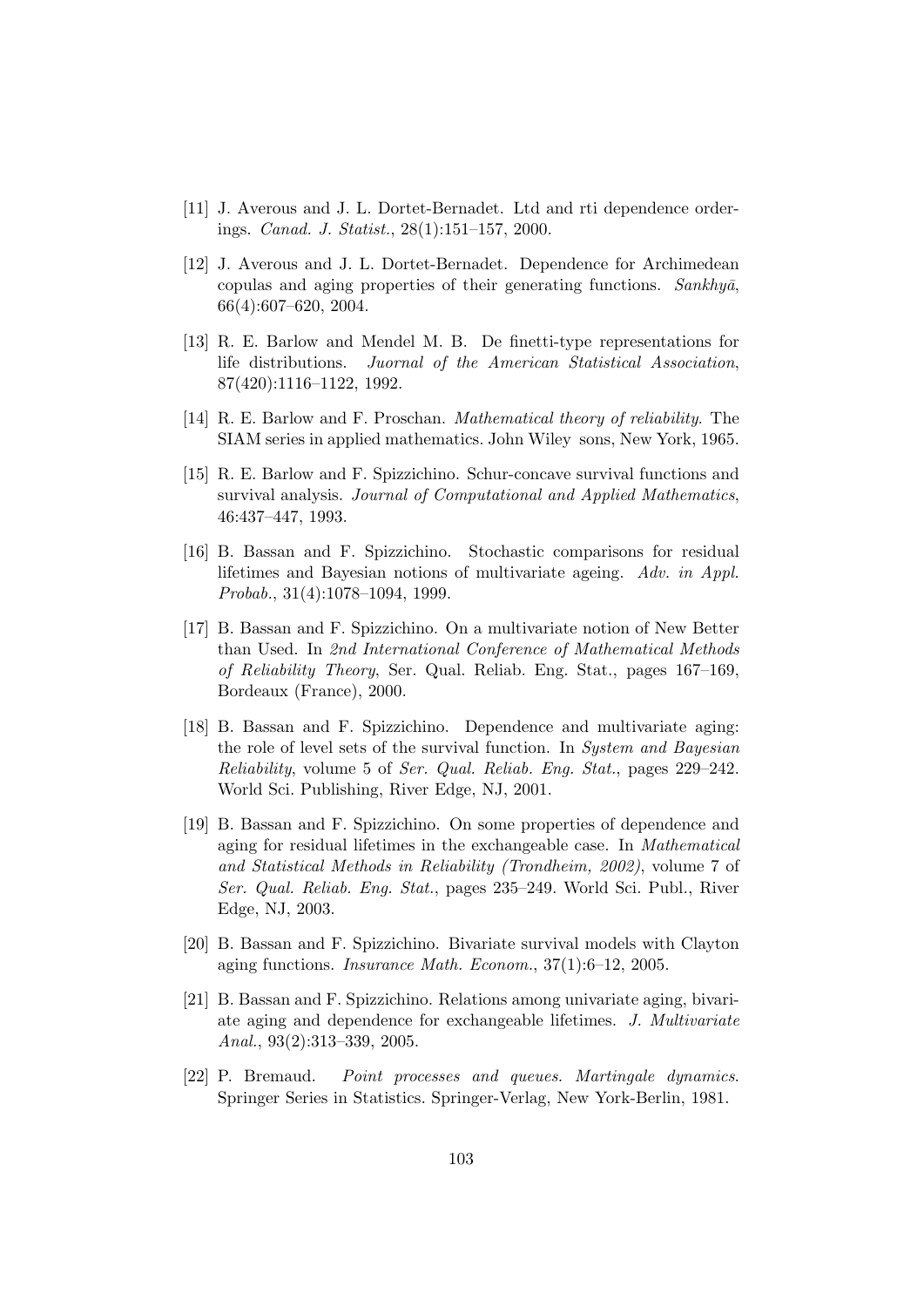- [23] W. Chan, F. Proschan, and J. Sethuraman. Convex-ordering among functions, with applications to reliability and mathematical statistics. In Topics in statistical dependence, volume 16 of IMS Lecture Notes Monogr. Ser., pages 121–134. Inst. Math. Statist., Hayward, CA, 1990.
- [24] A. Charpentier. Dependence structure and limiting results: some applications in finance and insurance. PhD thesis, Katholieke Universiteit Leuven, 2006.
- [25] A. Charpentier. Dynamic dependence ordering for Archimedean copulas and distorted copulas. Kybernetika, 44(6):777–794, 2008.
- [26] A. Charpentier and A. Juri. Limiting dependence structures for tail events, with applications to credit derivatives. J. Appl. Probab., 43(2):563–586, 2006.
- [27] A. Charpentier and J. Segers. Lower tail dependence for Archimedean copulas: characterizations and pitfalls. Insurance Math. Econom., 40(3):525–532, 2007.
- [28] A. Charpentier and J. Segers. Tails of multivariate Archimedean copulas. J. Multivariate Anal., 100(7):1521–1537, 2009.
- [29] Y. S. Chow and H. Teicher. Probability Theory. Independence, Interchangeability, Martingales. Springer-Verlag, New York, 1978.
- [30] D. G. Clayton. A model for association in bivariate life tables and its application in epidemiologic studies of familial tendency in chronic disease incidence. Biometrika, 65:141–151, 1978.
- [31] B. de Finetti. La prevision: ses lois logiques, ses sources subjectives. Ann. Inst. Henry Poincare, 7:1–68, 1937.
- [32] D. Denneberg. Non-additive Measure and Integral. Kluwer, Dordrecht, 1994.
- [33] F. Durante. A new class of symmetric bivariate copulas. J. Nonparametr. Stat., 18(7-8):499–510, 2006.
- <span id="page-119-1"></span>[34] F. Durante, R. Foschi, and P. Sarkoci. Distorted copulas: constructions and tail dependence. Communications in Statistics, 2010. In press.
- <span id="page-119-0"></span>[35] F. Durante, R. Foschi, and F. Spizzichino. Threshold copulas and dependence properties. Statistics & Probability Letters, 78:2902–2909, 2008.
- [36] F. Durante, R. Foschi, and F. Spizzichino. Ageing functions and multivariate notions of NBU and IFR. Probability in the Engineering and Informational Sciences, 24(2):263–278, 2010.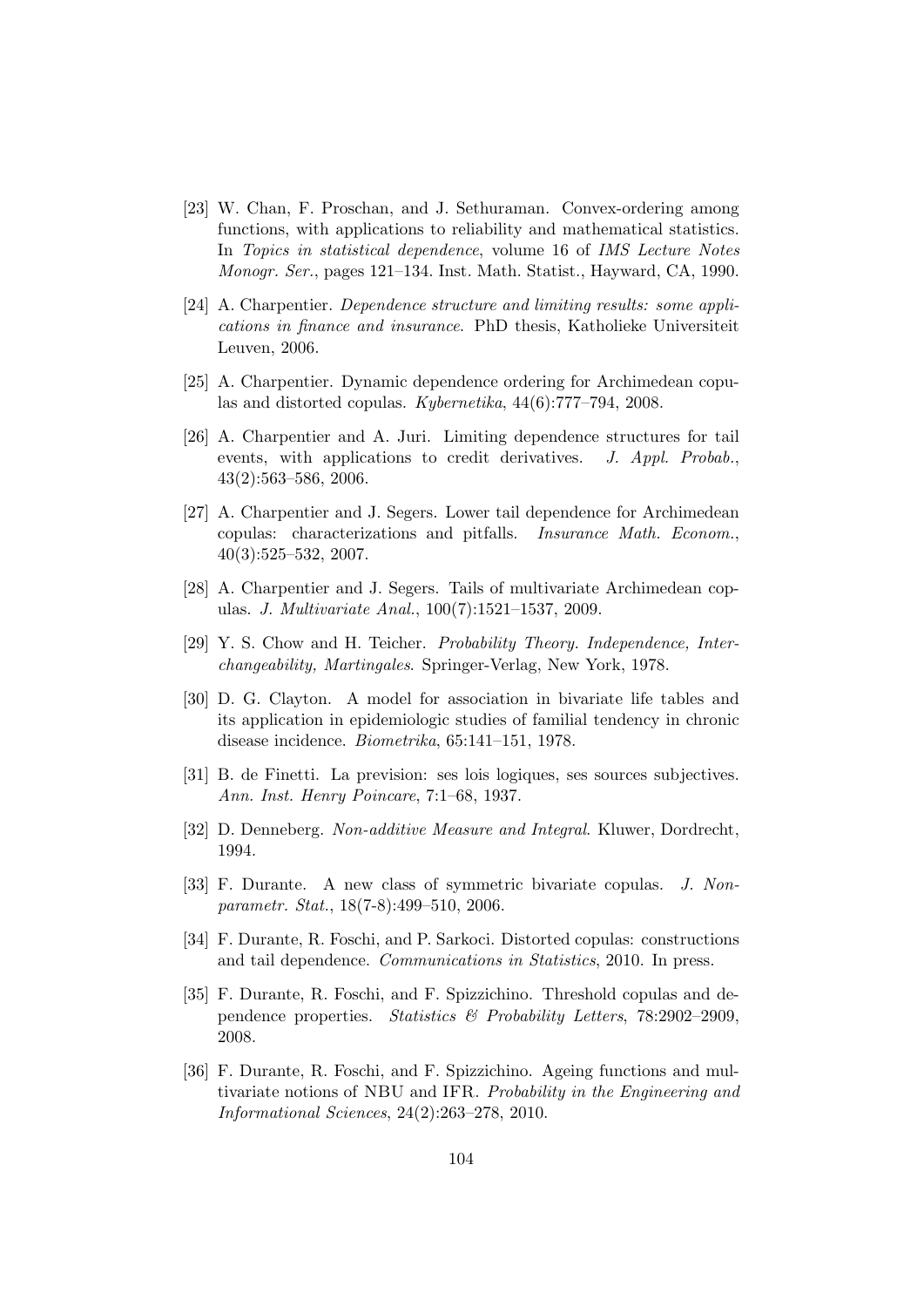- [37] F. Durante and R. Ghiselli Ricci. Supermigrative semi-copulas and triangular norms. 179(15):2689–2694, 2009.
- [38] F. Durante, M. Hofert, and M. Scherer. Multivariate hierarchical copulas with shocks. Methodol. Comput. Appl. Probab., 2009. In press.
- [39] F. Durante and P. Jaworski. Spatial contagion between financial markets: a copula-based approach. Applied Stochastic Models in Business and Industry, ():, 2009.
- [40] F. Durante, E.P. Klement, R. Mesiar, and C. Sempi. Conjunctors and their residual implicators: characterizations and construction methods. Mediterranean Journal of Mathemathics, 4:343–356, 2007.
- [41] F. Durante, A. Kolesárová, R. Mesiar, and C. Sempi. Semilinear copulas. Fuzzy Sets and Systems,  $159(1):63-76$ ,  $2008$ .
- [42] F. Durante, J.J. Quesada-Molina, and M. Úbeda-Flores. On a family of multivariate copulas for aggregation processes. Inform. Sci., 177(24):5715–5724, 2007.
- [43] F. Durante and C. Sempi. Copula and semicopula transforms. International Journal of Mathematics and Mathematical Sciences, 4:645–655, 2005.
- [44] F. Durante and C. Sempi. Semicopulæ. Kybernetika, 41(3):315–328, 2005.
- [45] F. Durante and F. Spizzichino. Semi-copulas, capacities and families of level curves. Fuzzy Sets and Systems, 161:269–276, 2010.
- [46] V. Durrleman, A. Nikeghbali, and T. Roncalli. A simple transformation of copulas. Technical report, , 2000.
- [47] J. Einmahl, L. de Haan, and D. Li. Weighted approximations of tail copula processes with application to testing the bivariate extreme value condition. Ann. Statist., 34(4):1987–2014, 2006.
- [48] R. Foschi. A semigroup-based view of some analogies between dependence and ageing properties. 2010. Submitted.
- <span id="page-120-0"></span>[49] R. Foschi and F. Spizzichino. Semigroups of semicopulas and evolution of dependence at increase of age. Mathware  $\mathcal{C}$  Soft Computing, XV(1):95–111, 2008.
- [50] R. Foschi and F. Spizzichino. Dynamics of dependence properties for lifetimes influenced by unobservable environmental factors. In Birkhauser, editor, Mathematical Methods of Reliability 2009, 2010. In press.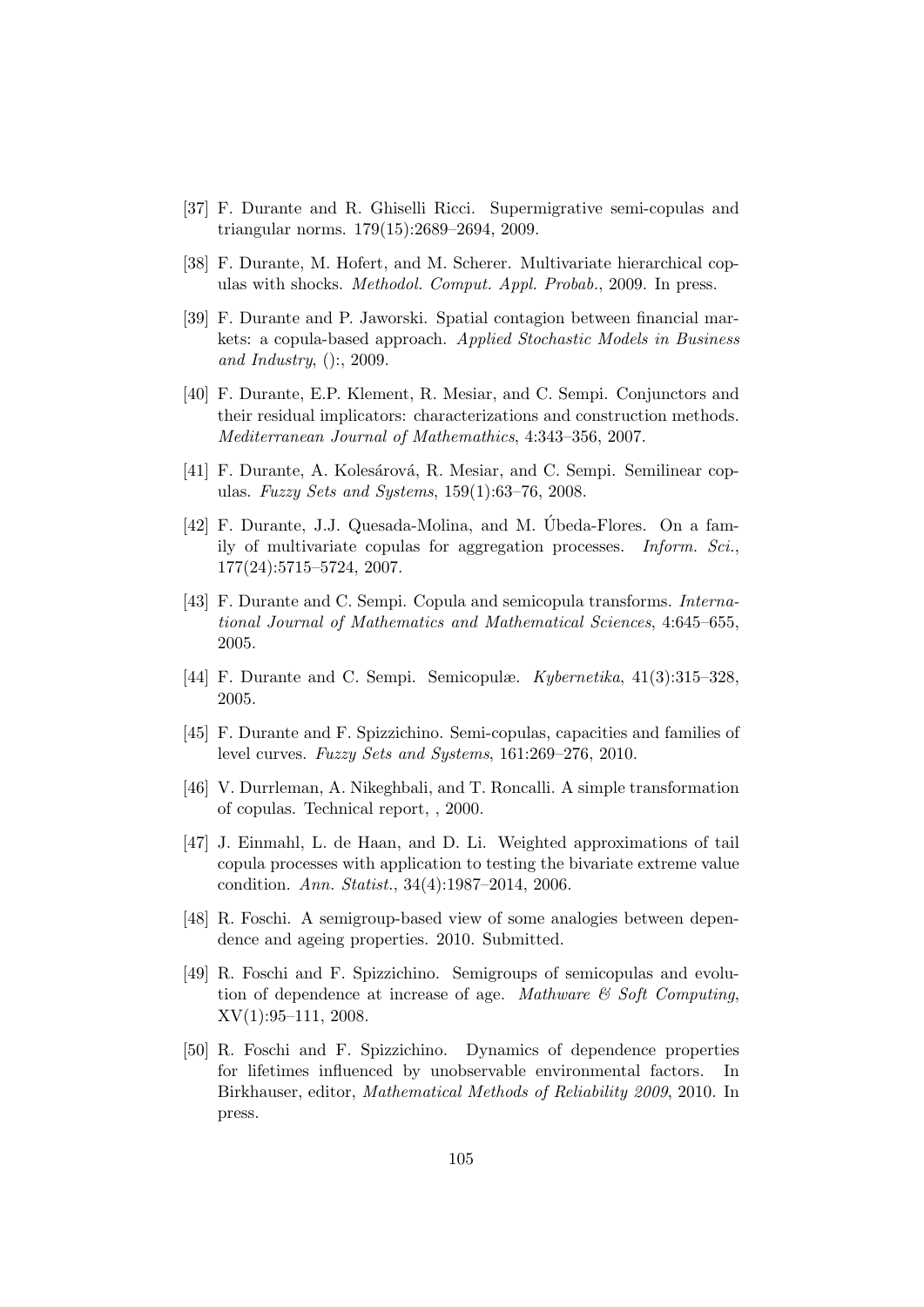- [51] E. W. Frees and E. A. Valdez. Understanding relationships using copulas. N. Am. Actuar. J., 2(1):1–25, 1998.
- [52] J. Galambos. The role of exchangeability in the theory of order statistics. In G. Koch and F. Spizzichino, editors, Exchangeability in Probability and Statistics, pages 75–86. North-Holland Publishing Company, 1982.
- [53] C. Genest and L.-P. Rivest. On the multivariate probability integral transformation. Statist. Probab. Lett., 53(4):391–399, 2001.
- [54] G. H. Hardy, J. E. Littlewood, and G. Pólya. *Inequalities.* Cambridge University Press, 2nd edition, 1952.
- [55] E. Hewitt and L. J. Savage. Symmetric measures on cartesian products. Transactions of American Mathematical Society, 80:470–501, 1955.
- [56] N. Jacobson. Basic algebra. I. W. H. Freeman and Company, New York, 1985.
- [57] H. Joe. Multivariate Models and Dependence Concepts. Chapman Hall, London, 1997.
- [58] A. Juri and M. V. Wüthrich. Tail dependence from a distributional point of view. Extremes, 6(3):213–246 (2004), 2003.
- [59] A. Juri and M.V. Wüthrich. Copula convergence theorems for tail events. Insurance Math. Econom., 30(3):405–420, 2002.
- [60] S. Karlin and Y. Rinott. Classes of orderings of measures and related correlation inequalities. I. Multivariate totally positive distributions. J. Multivariate Anal., 10(4):467–498, 1980.
- [61] S. Karlin and Y. Rinott. Classes of orderings of measures and related correlation inequalities. II. Multivariate reverse rule distributions. J. Multivariate Anal., 10(4):499–516, 1980.
- [62] A. F. Karr. Point processes and their statistical inference. Marcel Dekker, New York, 1986.
- [63] G. Kimeldorf and A. R. Sampson. A framework for positive dependence. Ann. Inst. Statist. Math., 41(1):31–45, 1989.
- [64] E. P. Klement, R. Mesiar, and E. Pap. Archimax copulas and invariance under transformations. C. R. Math. Acad. Sci. Paris, 340(10):755–758, 2005.
- [65] E. P. Klement, R. Mesiar, and E. Pap. Transformations of copulas. Kybernetika, 41(4):425–434, 2005.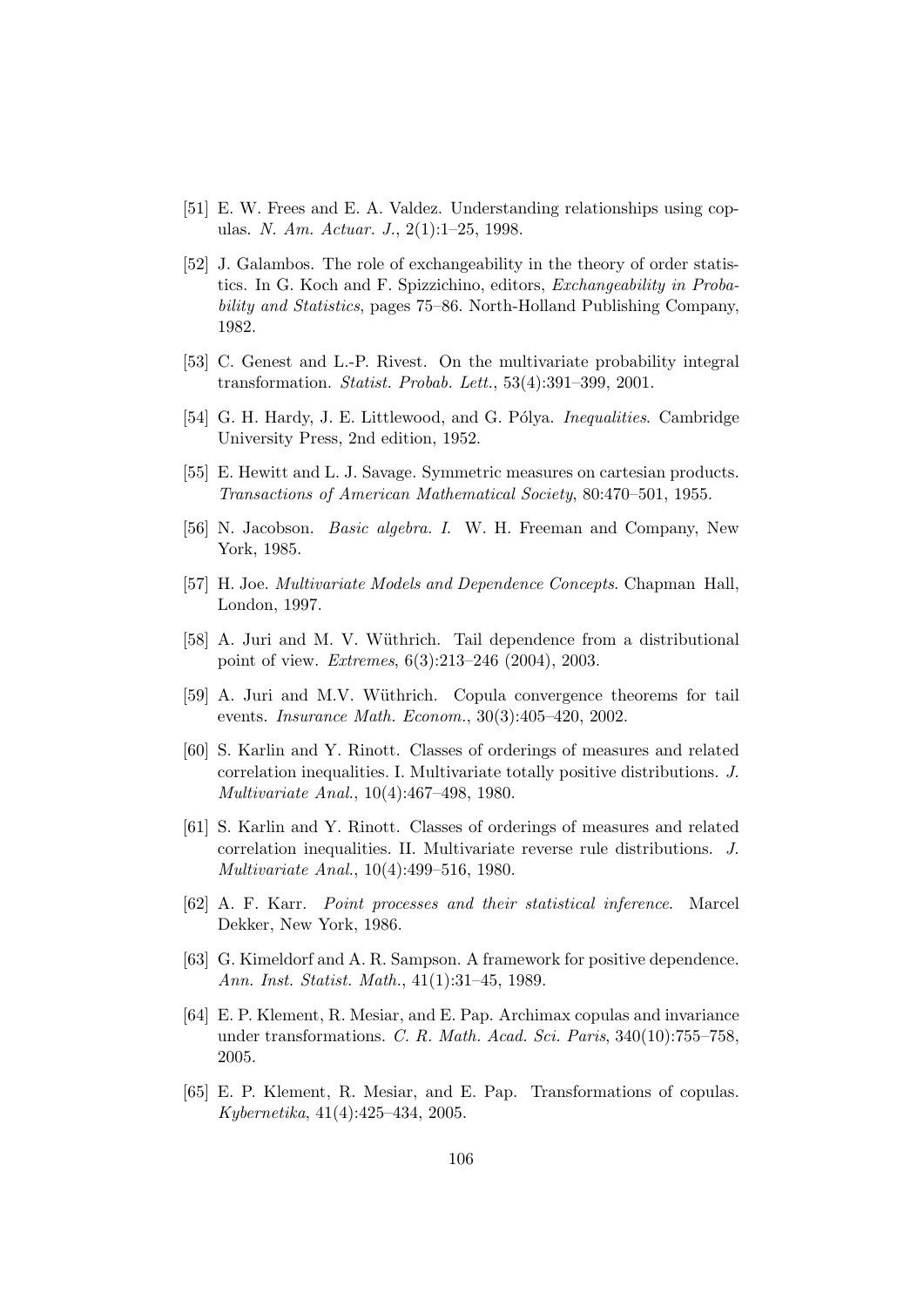- [66] Erich Peter Klement, Radko Mesiar, and Endre Pap. Triangular norms, volume 8 of Trends in Logic—Studia Logica Library. Kluwer Academic Publishers, Dordrecht, 2000.
- [67] S. C. Kochar. On stochastic orderings between distributions and their sample spacings. Statist. Probab. Lett., 42(4):345–352, 1999.
- [68] C.-D. Lai and M. Xie. Stochastic Ageing and Dependence for Reliability. Springer, New York, 2006.
- [69] T. M. Liggett. Interacting particle systems, volume 276 of Grundlehren der Mathematischen Wissenschaften [Fundamental Principles of Mathematical Sciences]. Springer-Verlag, New York, 1985.
- [70] A. W. Marshall and I. Olkin. Inequalities: theory of majorization and its applications, volume 143 of Mathematics in Science and Engineering. Academic Press Inc. [Harcourt Brace Jovanovich Publishers], New York, 1979.
- [71] A. J. Mc Neil and J. Nešlehová. Multivariate Archimedean copulas, d-monotone functions and  $\ell_1$ -norm symmetric distributions. Annals of Statistics, 37(5):3059–3097, 2009.
- [72] A. J. McNeil, R. Frey, and P. Embrechts. Quantitative Risk Management. Concepts, Techniques and Tools. Princeton Series in Finance. Princeton University Press, Princeton, NJ, 2005.
- [73] Y. Mehmet and T. Yalçın. Convex ordering for bivariate distributions. Comm. Statist. Theory Methods, 36(1-4):465–472, 2007.
- [74] P. M. Morillas. A method to obtain new copulas from a given one. Metrika, 61(2):169–184, 2005.
- [75] A. Müller and D. Stoyan. Comparison methods for stochastic models and risks. Wiley Series in Probability and Statistics. John Wiley & Sons Ltd., Chichester, 2002.
- [76] G. Nappo and F. Spizzichino. Kendall distributions and level sets in bivariate exchangeable survival models. Inform. Sci., 2009. In press.
- [77] R. B. Nelsen. An Introduction to Copulas. Springer Series in Statistics. Springer, New York, first edition, 1999.
- [78] R. B. Nelsen. An Introduction to Copulas. Springer Series in Statistics. Springer, New York, second edition, 2006.
- [79] D. Oakes. A model for association in bivariate survival data. Journal of the American Statistical Association, 84:487–493, 1989.